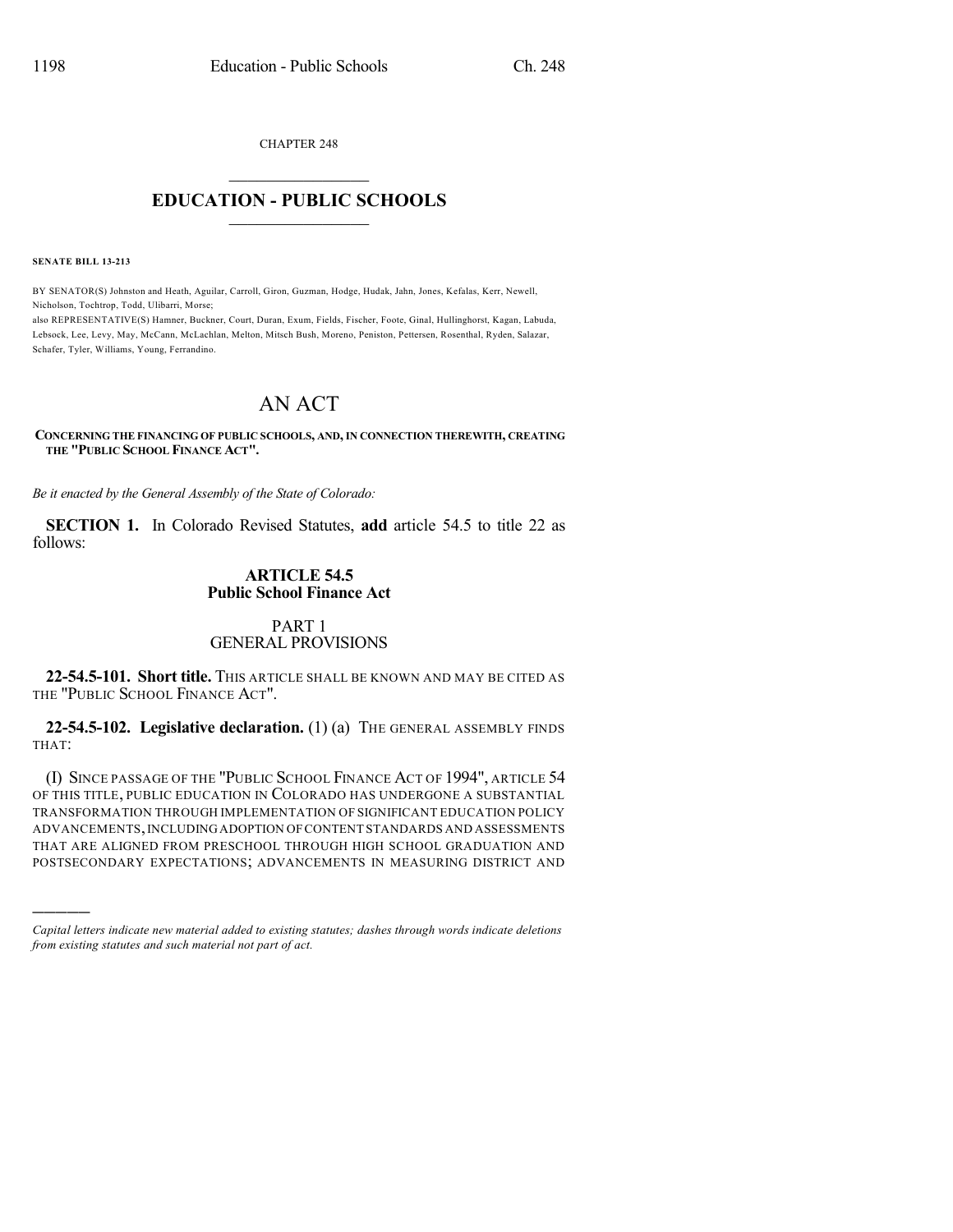PUBLIC SCHOOL PERFORMANCE IN THE AREAS OF STUDENT ACHIEVEMENT AND ACADEMIC GROWTH; AND INCREASED USE OF TECHNOLOGY IN DELIVERING EDUCATION;

(II) DURING THIS SAME PERIOD, VARIOUS CONSTITUTIONAL PROVISIONS AND STATUTORY FORMULAS HAVE LIMITED THE AMOUNT OF STATE AND LOCAL FUNDING AVAILABLE FOR PUBLIC EDUCATION, INCREASED THE BURDEN ON STATE REVENUES RELATIVE TO LOCAL REVENUES FOR FUNDING PUBLIC SCHOOLS, AND CREATED SIGNIFICANT INEQUITIES IN THE TAX BURDEN BORNE BY COMMUNITIES THROUGHOUT THE STATE;

(III) SECTION 2 OF ARTICLE IX OF THE STATE CONSTITUTION REQUIRES THE GENERAL ASSEMBLY TO ESTABLISH AND MAINTAIN A THOROUGH AND UNIFORM SYSTEM OF PUBLIC SCHOOLS THROUGHOUT THE STATE.ESTABLISHING A THOROUGH AND UNIFORM SYSTEM INVOLVES SETTING THE ACADEMIC STANDARDS FOR ALL STUDENTS TO MEET, MAKING PRIORITY INVESTMENTS THAT ARE RATIONALLY RELATED TO ENABLING STUDENTS TO MEET THOSE STANDARDS, AND ESTABLISHING AND FUNDING A SCHOOL FINANCE SYSTEM THAT DIRECTS RESOURCES INTO THOSE PRIORITY INVESTMENTS.

(IV) ATHOROUGH AND UNIFORM SYSTEM REQUIRES THAT ALL SCHOOL DISTRICTS AND INSTITUTE CHARTER SCHOOLS OPERATE UNDER THE SAME FINANCE FORMULA, AND EQUITY CONSIDERATIONS DICTATE THAT ALL DISTRICTS AND INSTITUTE CHARTER SCHOOLS ARE SUBJECT TO THE EXPENDITURE AND MAXIMUM LEVY PROVISIONS OF THIS ARTICLE. A THOROUGH AND UNIFORM SYSTEM ALSO REQUIRES THE APPLICATION OF INCREASED REVENUES TO ENABLE THE PUBLIC SCHOOLS TO PROVIDE ALL STUDENTS WITH THE NECESSARY AND APPROPRIATE INSTRUCTION, SUPPORTS, AND EDUCATIONAL OPPORTUNITIES THAT THEY NEED TO CONTRIBUTE ECONOMICALLY AND CIVICALLY AS ADULTS IN SOCIETY.

(V) ALL STUDENTS ENROLLED IN PUBLIC SCHOOLS, REGARDLESS OF THE TYPE OF PUBLIC SCHOOL IN WHICH THEY ARE ENROLLED AND REGARDLESS OF WHETHER THEY ARE ENROLLED IN A PUBLIC SCHOOL OF THE DISTRICT IN WHICH THEY RESIDE, AND ALL PUBLIC SCHOOLS, WHETHER THEY ARE INSTITUTE CHARTER SCHOOLS,CHARTER SCHOOLS OF A DISTRICT, SCHOOLS OF INNOVATION OF A DISTRICT, OR TRADITIONAL SCHOOLS OF A DISTRICT, SHOULD HAVE EQUITABLE ACCESS TO STATE AND LOCAL FUNDING;

(VI) LEGISLATION IN RECENT YEARS HAS CLEARLY ESTABLISHED THE GOAL THAT ALL DISTRICTS AND PUBLIC SCHOOLS ENSURE THAT ALL COLORADO STUDENTS ARE ON TRACK TO ACHIEVE POSTSECONDARY AND WORKFORCE READINESS BY HIGH SCHOOL GRADUATION. DEFICITS IN DISTRICT AND PUBLIC SCHOOL PERFORMANCE LEVELS INDICATE THE INABILITY TO ADEQUATELY SERVE KEY STUDENT GROUPS, INCLUDING CHILDREN WITH DISABILITIES,GIFTED AND TALENTED STUDENTS,AT-RISK STUDENTS, AND ENGLISH LANGUAGE LEARNERS, AS WELL AS THE INABILITY TO ADEQUATELY ADDRESS AREAS OF EARLY CHILDHOOD EDUCATION, INCLUDING SCHOOL READINESS AND FULL-DAY KINDERGARTEN. RECOGNIZING THESE INABILITIES, THIS ARTICLE MAKES THE ADDITIONAL INVESTMENTS THAT ARE REQUIRED TO GENERATE SIGNIFICANT IMPROVEMENTS IN SERVING THESE STUDENTS AND ADDRESSING THESE AREAS.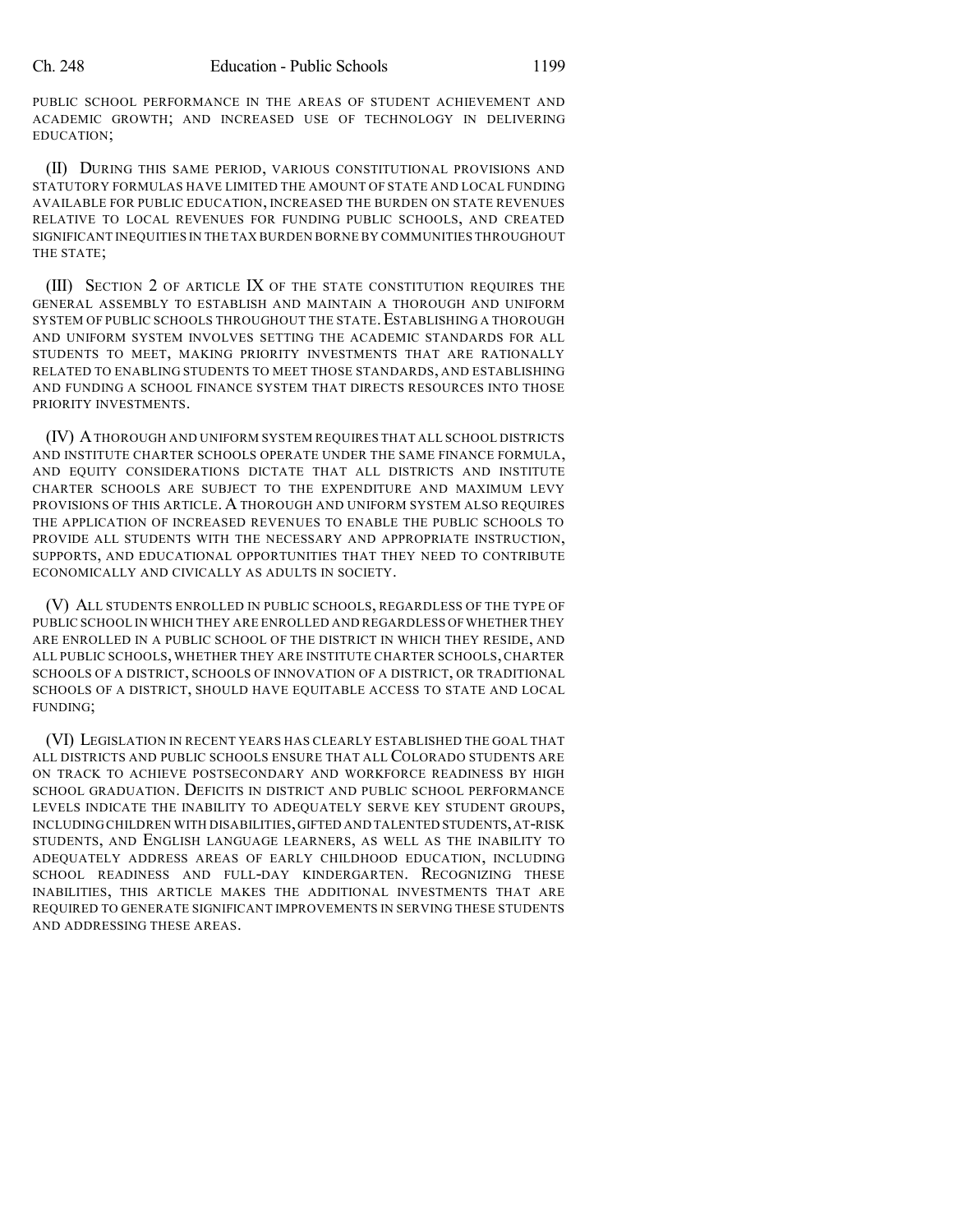(VII) RECENT LEGISLATION HAS ALSO CLEARLY ESTABLISHED THE REQUIREMENT THAT ALL DISTRICTS AND PUBLIC SCHOOLS FOCUS THEIR EFFORTS ON ELIMINATING THE ACADEMIC ACHIEVEMENT AND GROWTH GAPS, INCLUDING THE SIGNIFICANT GAPS THAT EXIST AMONG STUDENT GROUPS WHEN DISAGGREGATED BY RACE. RESEARCH DEMONSTRATES THAT THESE GAPS IN ACHIEVEMENT AND GROWTH TRANSCEND STUDENTS' ECONOMIC SITUATIONS, SUGGESTING THE NEED FOR SYSTEMIC CHANGE TO ENSURE THAT THE LEVEL OF SERVICES THAT A STUDENT RECEIVES IS NOT AFFECTED BY THE STUDENT'S RACE, RATHER THAT ALL STUDENTS, REGARDLESS OF RACE, HAVE EQUAL ACCESS, OPPORTUNITY, AND ENCOURAGEMENT TO ENROLL IN UPPER LEVEL AND ADVANCED PLACEMENT COURSES AND TO UNDERTAKE OTHER ACADEMIC CHALLENGES.

(VIII) AN IMPORTANT COMPONENT OFELIMINATINGTHE ACADEMIC ACHIEVEMENT AND GROWTH GAPS AMONG STUDENT GROUPS DISAGGREGATED BY RACE AND STRENGTHENING THE UNIFORMITY AND THOROUGHNESS OF PUBLIC EDUCATION IN THE STATE IS TO ENSURE THAT DISTRICTS AND SCHOOLS HAVE THE RESOURCES NEEDED TO DEVELOP, ATTRACT, AND RETAIN EDUCATORS, INCLUDING TEACHERS, PARAPROFESSIONALS, PRINCIPALS, AND ADMINISTRATORS, SO THAT THE RACIAL COMPOSITION OF THE FACULTY AND STAFF OF EACH DISTRICT AND PUBLIC SCHOOL REFLECTS THE RACIAL COMPOSITION OF THE STUDENT POPULATIONS SERVED IN THE DISTRICTS AND PUBLIC SCHOOLS; AND

(IX) TO ENSURE THAT THE STATE CONTINUES TO MAINTAIN A THOROUGH AND UNIFORM SYSTEM OF PUBLIC EDUCATION REQUIRES NOT MERELY PICKING A STATIC NUMBER FOR THE LEVEL OF FINANCIAL INVESTMENT BUT MAKING STRATEGIC AND TARGETED INVESTMENTS IN KEY AREAS AND CONTINUOUSLY EVALUATING THE EFFICACY OF THAT SPENDING IN GENERATING THE ACADEMIC OUTCOMES THAT ARE THE ULTIMATE MEASURE OF THE SUCCESS OF THE PUBLIC EDUCATION SYSTEM. AN ONGOING ANALYSIS OF ANY ACADEMIC PERFORMANCE DEFICITS AND OF THE TARGETED FUNDING THAT MAY BE NEEDED TO REMEDIATE THESE DEFICITS WILL ENSURE THAT THE SYSTEM FOR FINANCING PUBLIC EDUCATION IN COLORADO IS AND REMAINS RATIONALLY RELATED TO ESTABLISHING AND MAINTAINING THE THOROUGH AND UNIFORM SYSTEM OF FREE PUBLIC SCHOOLS IN THE STATE.

(b) THE GENERAL ASSEMBLY CONCLUDES THAT ENACTING THIS ARTICLE, IN CONJUNCTION WITH THE PASSAGE OF A CITIZEN-INITIATED STATEWIDE MEASURE TO INCREASE STATE TAX REVENUES FOR THE PURPOSE OF FUNDING PRESCHOOL THROUGH TWELFTH GRADE PUBLIC EDUCATION,ARE NECESSARY AND CRITICAL FIRST STEPS TOWARD ACHIEVING THE ONGOING MAINTENANCE OF A THOROUGH AND UNIFORM SYSTEM OF FREE PUBLIC SCHOOLS.ACCORDINGLY,THE PROVISIONS OF THIS ARTICLE CONCERNING THE FINANCING OF PUBLIC SCHOOLS FOR BUDGET YEARS BEGINNING ON AND AFTER JULY 1, 2015, APPLY TO ALL SCHOOL DISTRICTS AND INSTITUTE CHARTER SCHOOLS ORGANIZED UNDER THE LAWS OF THIS STATE.

(2) FOLLOWING THE PASSAGE OF A CITIZEN-INITIATED STATEWIDE BALLOT MEASURE TO INCREASE STATE TAX REVENUES FOR THE PURPOSE OF FUNDING PRESCHOOL THROUGH TWELFTH GRADE PUBLIC EDUCATION,AND DEPENDINGON THE AMOUNT OF THE INCREASE IN STATE TAX REVENUES, IT IS THE INTENT OF THE GENERAL ASSEMBLY THAT ALL OR A PORTION OF THE INCREASE IN STATE TAX REVENUES BE APPROPRIATED AS FOLLOWS: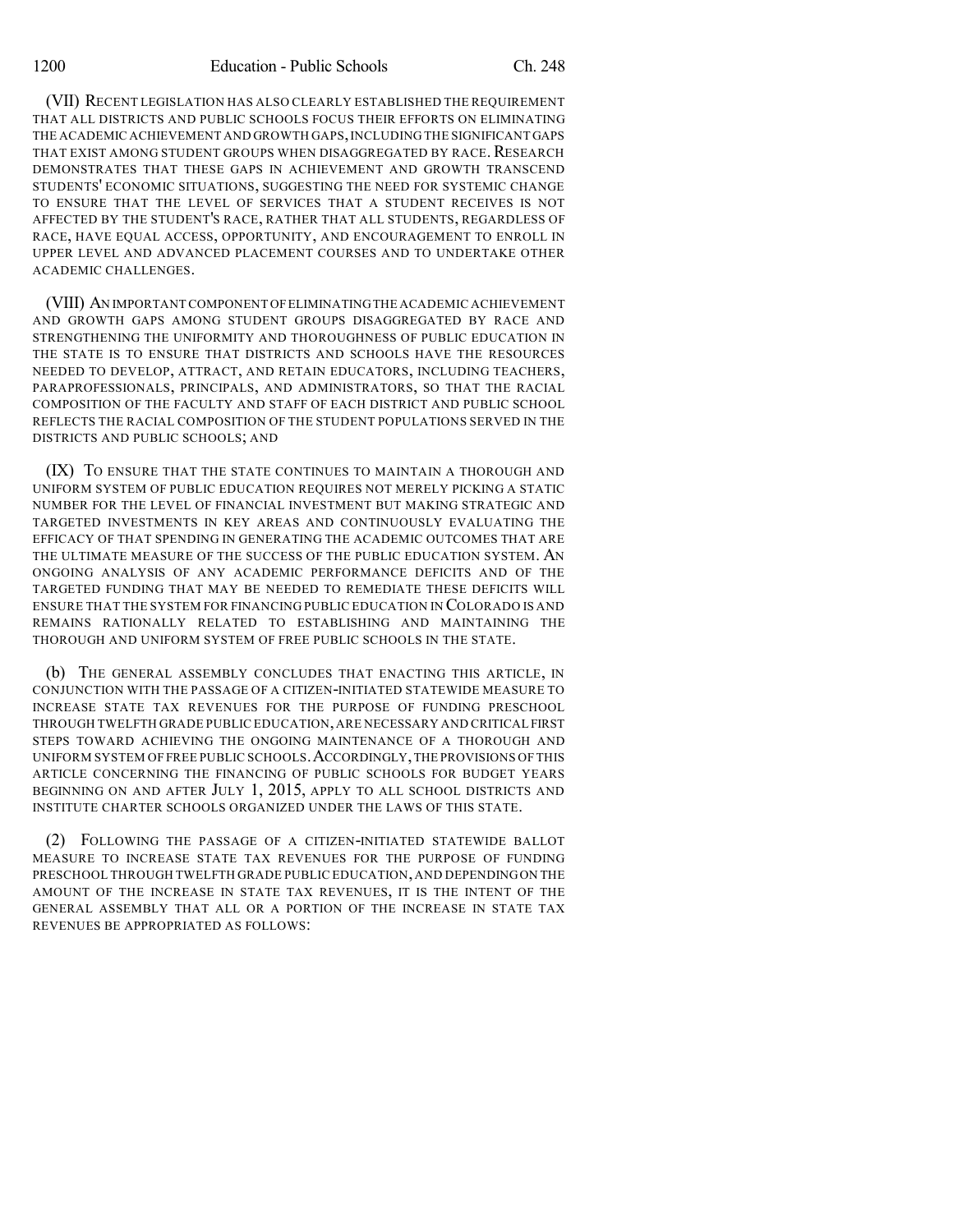(a) ONE HUNDRED MILLION DOLLARS ANNUALLY TO THE EDUCATION INNOVATION GRANT FUND CREATED IN SECTION 22-54.5-311 (9);

(b) EIGHTY MILLION DOLLARS ANNUALLY FOR DISTRIBUTION AS SPECIAL EDUCATION FUNDING PURSUANT TO SECTION  $22-20-114(1)(c)$ ;

(c) SIX MILLION DOLLARS ANNUALLY TO A STATEWIDE PROGRAM TO PROVIDE ADDITIONAL CAREER OPPORTUNITIES FOR HIGHLY EFFECTIVE EDUCATORS;

(d) SEVEN MILLION DOLLARS ANNUALLY FOR FUNDING FOR PROGRAMS FOR GIFTED AND TALENTED STUDENTS PURSUANT TO PART 2 OF ARTICLE 20 OF THIS TITLE, AT LEAST ONE MILLION DOLLARS OF WHICH MUST BE USED TO IDENTIFY GIFTED AND TALENTED STUDENTS;

(e) FIVE MILLION DOLLARS ANNUALLY TO THE DEPARTMENT TO OFFSET THE COSTS INCURRED IN IMPLEMENTING A DATA SYSTEM TO IMPLEMENT THE AVERAGE DAILY MEMBERSHIP COUNT AND THE FINANCIAL AND HUMAN RESOURCE REPORTING SYSTEM DESCRIBED IN SECTION 22-44-105 (4);

(f) ONE MILLION DOLLARS ANNUALLY TO THE DEPARTMENT TO PROVIDE PROFESSIONAL DEVELOPMENT PROGRAMS PURSUANT TO SECTION 22-2-142;

(g) ONE MILLION THREE HUNDRED THOUSAND DOLLARS ANNUALLY FOR DISTRIBUTION TO THE BOARDS OF COOPERATIVE SERVICES PURSUANT TO SECTION 22-5-122; AND

(h) ONE MILLION DOLLARS FOR MILL LEVY ELECTION ADMINISTRATIVE COSTS PURSUANT TO SECTION 22-54.5-305.

(3) THE GENERAL ASSEMBLY FINDS THAT THE MONEYS APPROPRIATED FOR THE FOLLOWING PURPOSES WILL BENEFIT THE EDUCATION OF STUDENTS IN KINDERGARTEN THROUGH TWELFTH GRADE AND PARTICIPANTS IN PRESCHOOL PROGRAMS BY IMPLEMENTING EDUCATION REFORMS AND PROGRAMMATIC ENHANCEMENTS:

(a) DISTRIBUTING TEACHER AND LEADERSHIP INVESTMENT MONEYS PURSUANT TO SECTION 22-54.5-301 TO ASSIST DISTRICTS AND INSTITUTE CHARTER SCHOOLS IN IMPLEMENTING EDUCATION REFORM MEASURES;

(b) INCREASING THE ADDITIONAL FUNDING FOR AT-RISK PUPILS;

(c) INCREASING THE ADDITIONAL FUNDING FOR ENGLISH LANGUAGE LEARNERS;

(d) FUNDING ALL KINDERGARTEN PUPILS AS FULL-TIME PUPILS;

(e) FUNDING ALL ELIGIBLE THREE-, FOUR-, AND FIVE-YEAR-OLD PUPILS FOR PARTICIPATION IN THE COLORADO PRESCHOOL PROGRAM PURSUANT TO ARTICLE 28 OF THIS TITLE;

(f) FUNDING ALL SECONDARY STUDENTS AS FULL-TIME PUPILS;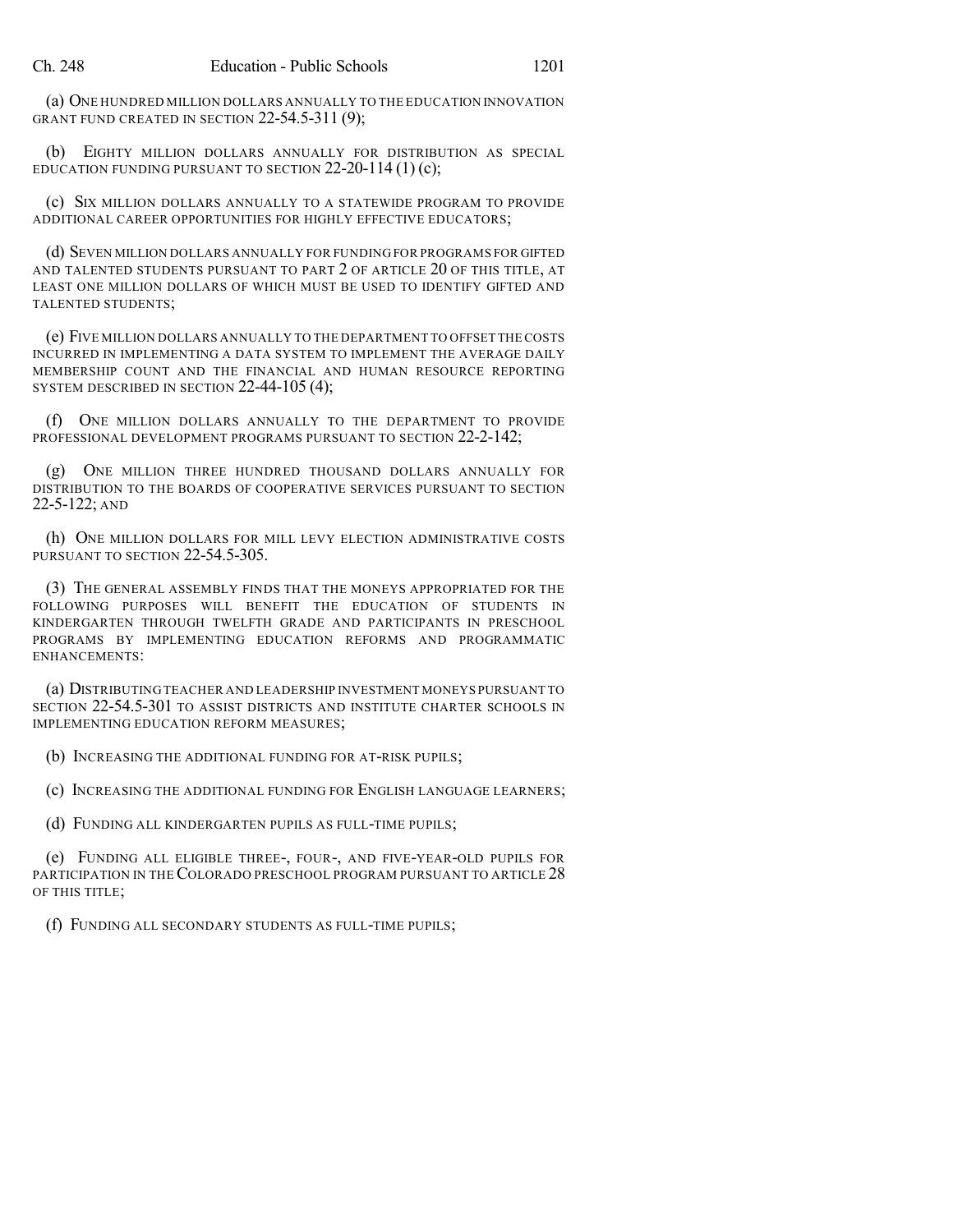(g) INCREASING THE FUNDING FOR CHILDREN WITH DISABILITIES AS PROVIDED IN SECTION 22-20-114;

(h) INCREASING THE FUNDING FOR STUDENTS ENROLLED IN MULTI-DISTRICT ON-LINE SCHOOLS AND STUDENTS WHO PARTICIPATE IN THE ASCENT PROGRAM;

(i) INCREASING THE FUNDING FOR GIFTED AND TALENTED STUDENTS;

(j) DISTRIBUTING PER PUPIL SUPPLEMENTAL PAYMENTS PURSUANT TO SECTION 22-54.5-303 TO ENSURE THAT ALL DISTRICTS RECEIVE A MINIMUM LEVEL OF FUNDING;

(k) FUNDINGTHE EDUCATION INNOVATION GRANT PROGRAM CREATED IN SECTION 22-54.5-311;

(l) INCREASING THE SIZE FACTOR FOR DISTRICTS WITH FEWER THAN FOUR THOUSAND THREE HUNDRED STUDENTS;

(m) DISTRIBUTINGHOLD-HARMLESS FUNDING TO DISTRICTS TO HELP ENSURE THEY RECEIVE FULL TOTAL PROGRAM FUNDING;

(n) MATCHING A PORTION OF THE VOTER-APPROVED INCREASES IN THE PROPERTY TAX MILL LEVY FOR DISTRICTS WITH LOW ASSESSED VALUATION;

(o) INCREASING THE FUNDING FOR CHARTER SCHOOL FACILITIES;

(p) FUNDING A MILL LEVY EQUALIZATION FACTOR FOR INSTITUTE CHARTER SCHOOLS TO RAISE THE FUNDING FOR INSTITUTE CHARTER SCHOOLS TO A LEVEL MORE COMPARABLE TO DISTRICTS;

(q) FUNDING A STATEWIDE PROGRAM TO PROVIDE ADDITIONAL CAREER OPPORTUNITIES FOR HIGHLY EFFECTIVE EDUCATORS;

(r) FUNDING THE IMPLEMENTATION OF A DATA SYSTEM THAT WILL SUPPORT THE DATA COLLECTION FOR AND CALCULATION OF AVERAGE DAILY MEMBERSHIP; AND

(s) FUNDING THE ELECTION COSTS INCURRED BY DISTRICTS THAT SEEK VOTER APPROVAL FOR AN INCREASE IN THE TOTAL PROGRAM MILL LEVY.

(4) THE GENERAL ASSEMBLY FURTHER FINDS THAT, IN ENACTING THIS ARTICLE, IT HAS ADOPTED A FORMULA FOR THE SUPPORT OF SCHOOLS FOR THE 2015-16 BUDGET YEAR AND BUDGET YEARS THEREAFTER; HOWEVER, THE ADOPTION OF THE FORMULA DOES NOT REPRESENT A COMMITMENT ON THE PART OF THE GENERAL ASSEMBLY CONCERNING THE LEVEL OF TOTAL FUNDING FOR SCHOOLS FOR THE 2015-16 BUDGET YEAR OR ANY BUDGET YEAR THEREAFTER.

(5) (a) THIS ARTICLE DOES NOT PROHIBIT LOCAL GOVERNMENTS FROM COOPERATING WITH SCHOOL DISTRICTS THROUGH INTERGOVERNMENTAL AGREEMENTS TO FUND, CONSTRUCT, MAINTAIN, OR MANAGE CAPITAL CONSTRUCTION PROJECTS OR OTHER FACILITIES AS SET FORTH IN SECTION 22-45-103  $(1)$  (c)  $(I)$  (A) or  $(1)$  (c)  $(I)$  (D), Including but not limited to swimming pools,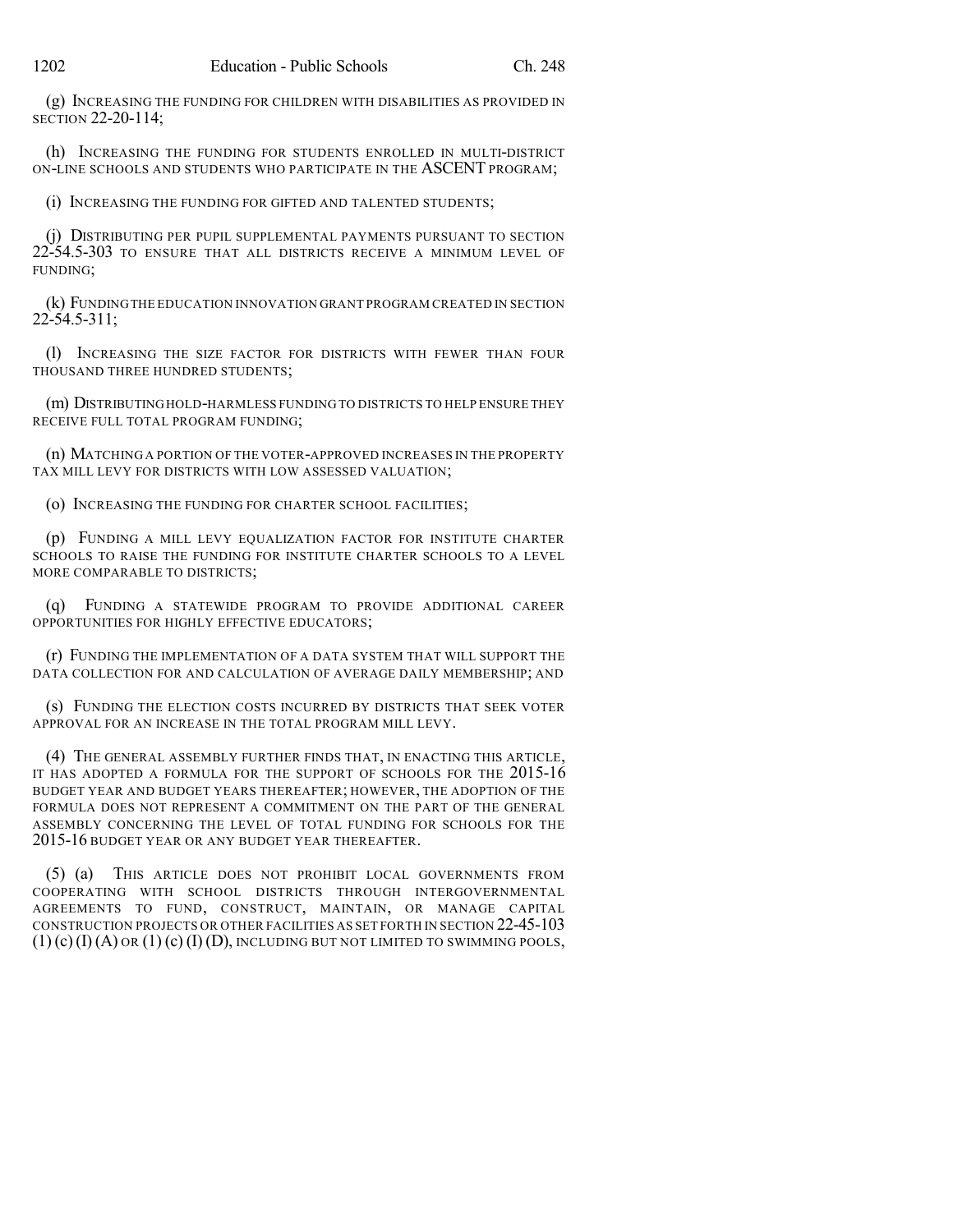PLAYGROUNDS, OR SPORTS FIELDS, AS LONG AS FUNDING FOR THESE PROJECTS IS PROVIDED SOLELY FROM A SOURCE OF LOCAL GOVERNMENT REVENUE THAT IS OTHERWISE AUTHORIZED BY LAW EXCEPT IMPACT FEES OR OTHER SIMILAR DEVELOPMENT CHARGES OR FEES.

(b) NOTWITHSTANDING ANY PROVISION OF PARAGRAPH (a) OF THIS SUBSECTION (5) TO THE CONTRARY, THIS SUBSECTION (5) DOES NOT LIMIT OR RESTRICT A COUNTY'S POWER TO REQUIRE THE RESERVATION OR DEDICATION OF SITES AND LAND AREAS FOR SCHOOLS OR THE PAYMENT OF MONEYS IN LIEU THEREOF PURSUANT TO SECTION 30-28-133 (4) (a), C.R.S.

**22-54.5-103. Definitions - repeal.** AS USED IN THIS ARTICLE, UNLESS THE CONTEXT OTHERWISE REQUIRES:

(1) "ACCOUNTING DISTRICT" MEANS THE DISTRICT WITHIN WHOSE GEOGRAPHIC BOUNDARIES AN INSTITUTE CHARTER SCHOOL IS PHYSICALLY LOCATED.

(2) "ADJUSTED AVERAGE DAILY MEMBERSHIP" MEANS THE KINDERGARTEN THROUGH TWELFTH-GRADE AVERAGE DAILY MEMBERSHIP PLUS THE ON-LINE AVERAGE DAILY MEMBERSHIP OF A LOCAL EDUCATION PROVIDER.

(3) "ASCENT PROGRAM" MEANS THE ACCELERATING STUDENTS THROUGH CONCURRENT ENROLLMENT PROGRAM CREATED IN SECTION 22-35-108.

(4)(a) "ASCENTPROGRAM AVERAGE DAILY MEMBERSHIP"MEANS THE NUMBER OF PUPILS WHO ARE ENROLLED EACH SCHOOL DAY IN A LOCAL EDUCATION PROVIDER AND ARE PARTICIPANTS IN THE ASCENT PROGRAM, TOTALED FOR THE AVERAGING PERIOD AND DIVIDED BY THE NUMBER OF SCHOOL DAYS IN THE AVERAGING PERIOD. THEASCENTPROGRAM AVERAGE DAILY MEMBERSHIP OFA DISTRICT INCLUDES THE ASCENTPROGRAM PARTICIPANTS ENROLLED IN EACH DISTRICT CHARTER SCHOOL OF THE DISTRICT. AN ASCENT PROGRAM PARTICIPANT WHO IS ENROLLED IN AT LEAST TWELVE CREDIT HOURS OF POSTSECONDARY COURSES,INCLUDING ACADEMIC COURSES AND CAREER AND TECHNICAL EDUCATION COURSES, IS INCLUDED IN THE ASCENT PROGRAM AVERAGE DAILY MEMBERSHIP AS A FULL-TIME PUPIL. AN ASCENT PROGRAM PARTICIPANT WHO IS ENROLLED IN LESS THAN TWELVE CREDIT HOURS OF POSTSECONDARY COURSES,INCLUDING ACADEMIC COURSES AND CAREER AND TECHNICAL EDUCATION COURSES, IS INCLUDED IN THE ASCENT PROGRAM AVERAGE DAILY MEMBERSHIP AS A PART-TIME PUPIL.

(b) (I) NOTWITHSTANDING ANY PROVISION OF PARAGRAPH (a) OF THIS SUBSECTION (4) TO THE CONTRARY, FOR PURPOSES OF CALCULATING FUNDING PURSUANT TO THIS ARTICLE FOR THE 2015-16 AND 2016-17 BUDGET YEARS, "ASCENT PROGRAM AVERAGE DAILY MEMBERSHIP" MEANS THE NUMBER OF PUPILS ENROLLED IN A LOCAL EDUCATION PROVIDER AND PARTICIPATING IN THE ASCENT PROGRAM ON OCTOBER 1 OF THE BUDGET YEAR FOR WHICH FUNDING IS CALCULATED.

(II) THIS PARAGRAPH (b) IS REPEALED, EFFECTIVE JULY 1, 2017.

(5) "AT-RISK" MEANS A PUPIL IS ENROLLED IN ONE OF GRADES KINDERGARTEN THROUGH TWELVE AND IS ELIGIBLE FOR FREE OR REDUCED-PRICE MEALS PURSUANT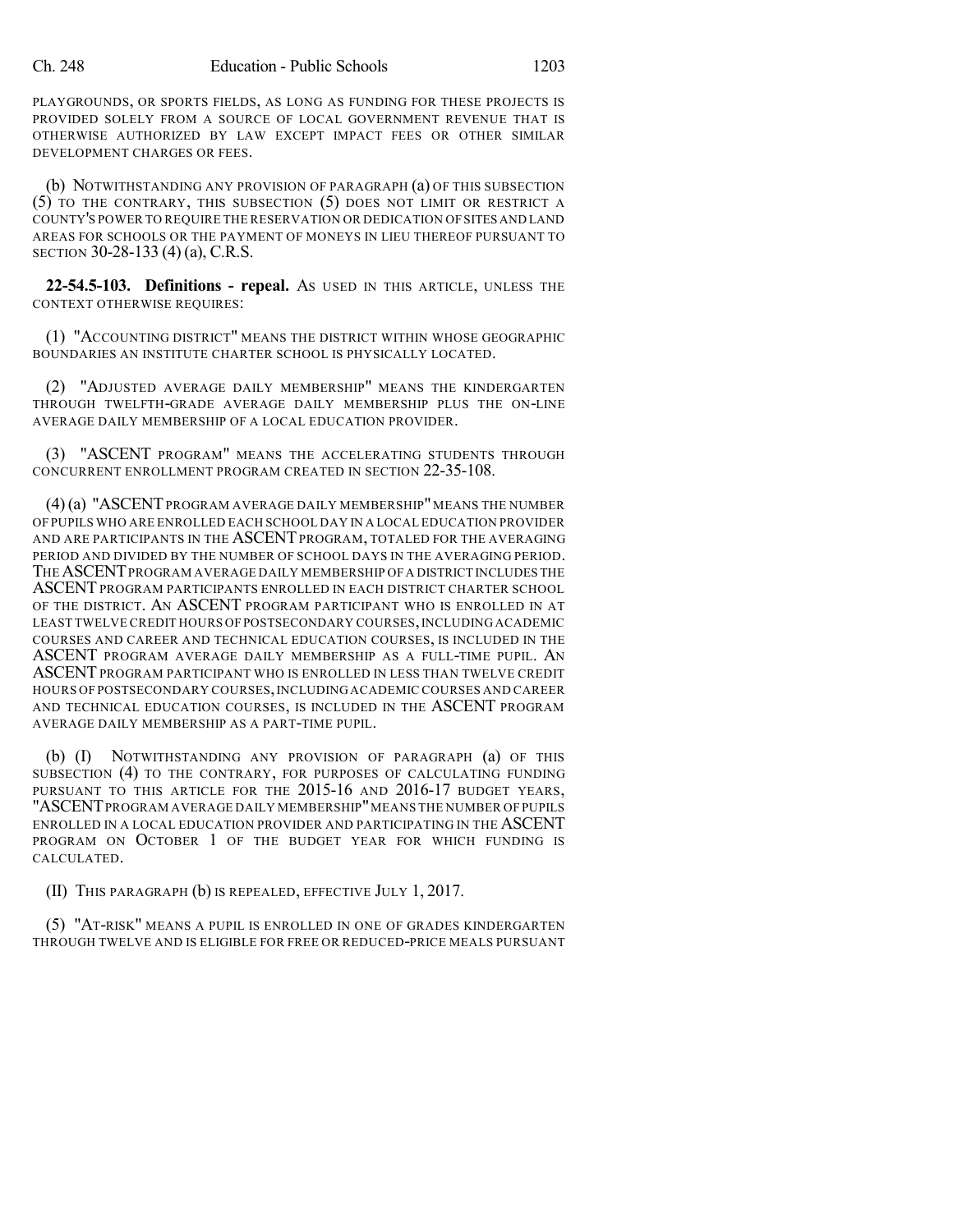TO THE PROVISIONS OF THE FEDERAL "NATIONAL SCHOOL LUNCH ACT", 42 U.S.C. SEC. 1751 ET SEQ., OR THE FEDERAL "CHILD NUTRITION ACT OF 1966", 42 U.S.C. SEC. 1771 ET SEQ.

(6) (a) "AT-RISK PUPIL AVERAGE DAILY MEMBERSHIP" MEANS THE GREATER OF:

(I) THE NUMBER OF AT-RISK PUPILS ENROLLED IN A LOCAL EDUCATION PROVIDER EACH SCHOOL DAY, TOTALED FOR THE AVERAGING PERIOD AND DIVIDED BY THE NUMBER OF SCHOOL DAYS IN THE AVERAGING PERIOD; OR

(II) THE LOCAL EDUCATION PROVIDER'S AT-RISK PUPIL PERCENTAGE MULTIPLIED BY THE LOCAL EDUCATION PROVIDER'S ADJUSTED AVERAGE DAILY MEMBERSHIP.

(b) THE AT-RISK PUPIL AVERAGE DAILY MEMBERSHIP OF A DISTRICT INCLUDES THE AT-RISK PUPILS ENROLLED IN EACH DISTRICT CHARTER SCHOOL OF THE DISTRICT.

(c) NOTWITHSTANDING THE PROVISIONS OF PARAGRAPH (c) OF SUBSECTION (26) OF THIS SECTION, THE AT-RISK PUPIL AVERAGE DAILY MEMBERSHIP OF A LOCAL EDUCATION PROVIDER INCLUDES THE AT-RISK PUPILS ENROLLED IN A MULTI-DISTRICT ON-LINE SCHOOL OF THE LOCAL EDUCATION PROVIDER.

(d) (I) NOTWITHSTANDING ANY PROVISION OF PARAGRAPH (a) OF THIS SUBSECTION (6) TO THE CONTRARY, FOR PURPOSES OF CALCULATING FUNDING PURSUANT TO THIS ARTICLE FOR THE 2015-16 AND 2016-17 BUDGET YEARS, "AT-RISK PUPIL AVERAGE DAILY MEMBERSHIP" MEANS THE GREATER OF:

(A) THE NUMBER OF AT-RISK PUPILS INCLUDED IN THE LOCAL EDUCATION PROVIDER'S MEMBERSHIP ON OCTOBER 1 OF THE BUDGET YEAR FOR WHICH FUNDING IS CALCULATED; OR

(B) THE LOCAL EDUCATION PROVIDER'S AT-RISK PUPIL PERCENTAGE MULTIPLIED BY THE LOCAL EDUCATION PROVIDER'S ADJUSTED AVERAGE DAILY MEMBERSHIP.

(II) THIS PARAGRAPH (d) IS REPEALED, EFFECTIVE JULY 1, 2017.

(7) (a) "AT-RISK PUPIL PERCENTAGE" MEANS THE NUMBER OF AT-RISK PUPILS ENROLLED IN GRADES ONE THROUGH EIGHT IN A LOCAL EDUCATION PROVIDER EACH SCHOOL DAY, TOTALED FOR THE AVERAGING PERIOD AND DIVIDED BY THE NUMBER OF SCHOOL DAYS IN THE AVERAGING PERIOD, THEN DIVIDED BY THE LOCAL EDUCATION PROVIDER'S AVERAGE DAILY MEMBERSHIP FOR THE SAME AVERAGING PERIOD FOR GRADES ONE THROUGH EIGHT.

(b) NOTWITHSTANDING THE PROVISIONS OF PARAGRAPH (a) OF THIS SUBSECTION (7), FOR AN INSTITUTE CHARTER SCHOOL THAT DOES NOT ENROLL STUDENTS IN GRADES ONE THROUGH EIGHT,"AT-RISK PUPIL PERCENTAGE"MEANS THE NUMBER OF AT-RISK PUPILS ENROLLED IN THE INSTITUTE CHARTER SCHOOL EACH SCHOOL DAY, TOTALED FOR THE AVERAGING PERIOD AND DIVIDED BY THE NUMBER OF SCHOOL DAYS IN THE AVERAGING PERIOD, THEN DIVIDED BY THE INSTITUTE CHARTER SCHOOL'S AVERAGE DAILY MEMBERSHIP FOR THE SAME AVERAGING PERIOD.

(c) THE AT-RISK PUPIL PERCENTAGE OF A DISTRICT INCLUDES THE AT-RISK PUPILS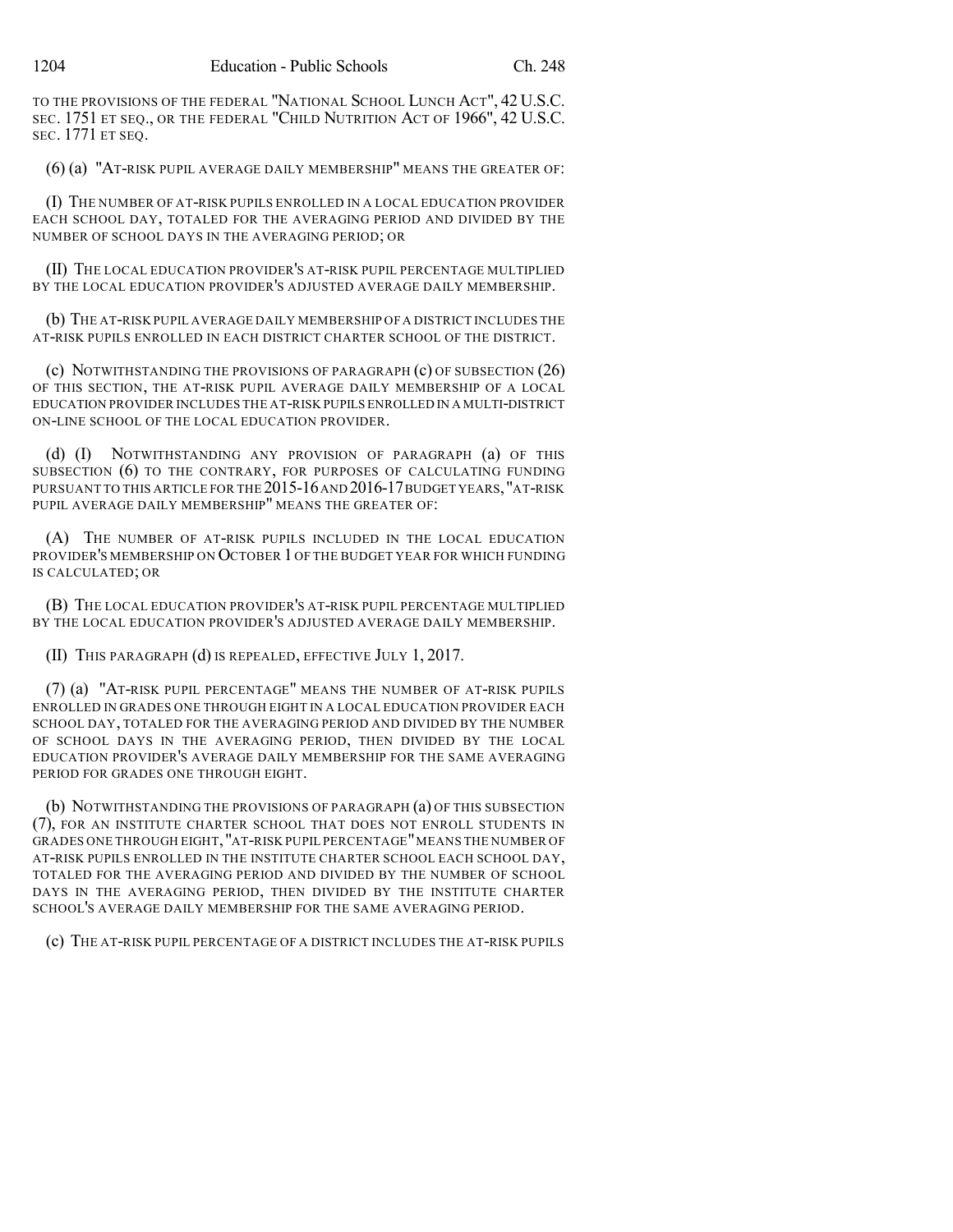ENROLLED IN EACH DISTRICT CHARTER SCHOOL OF THE DISTRICT.

(d) NOTWITHSTANDING THE PROVISIONS OF PARAGRAPH (c) OF SUBSECTION (26) OF THIS SECTION,THE AT-RISK PUPIL PERCENTAGE OF A LOCAL EDUCATION PROVIDER INCLUDES THE AT-RISK PUPILS ENROLLED IN A MULTI-DISTRICT ON-LINE SCHOOL OF THE LOCAL EDUCATION PROVIDER.

(e)(I) NOTWITHSTANDING ANY PROVISION OF PARAGRAPH (a)OFTHIS SUBSECTION (7)TO THE CONTRARY, FOR PURPOSES OF CALCULATING FUNDING PURSUANT TO THIS ARTICLE FOR THE 2015-16 AND 2016-17 BUDGET YEARS, "AT-RISK PUPIL PERCENTAGE" MEANS THE NUMBER OF AT-RISK PUPILS INCLUDED IN THE LOCAL EDUCATION PROVIDER'S MEMBERSHIP IN GRADES ONE THROUGH EIGHT, OR, FOR AN INSTITUTE CHARTER SCHOOL THAT DOES NOT SERVE GRADES ONE THROUGH EIGHT, THE NUMBER OF AT-RISK PUPILS ENROLLED IN THE INSTITUTE CHARTER SCHOOL, ON OCTOBER 1 OF THE BUDGET YEAR FOR WHICH FUNDING IS CALCULATED.

(II) THIS PARAGRAPH (d) IS REPEALED, EFFECTIVE JULY 1, 2017.

(8) (a) "AVERAGE DAILY MEMBERSHIP" MEANS THE MEMBERSHIP OF A LOCAL EDUCATION PROVIDER FOR EACH SCHOOL DAY, TOTALED FOR THE AVERAGING PERIOD AND DIVIDED BY THE NUMBER OF SCHOOL DAYS IN THE AVERAGING PERIOD. THE AVERAGE DAILY MEMBERSHIP OF A DISTRICT INCLUDES THE PUPILS ENROLLED IN EACH DISTRICT CHARTER SCHOOL OF THE DISTRICT.

(b) (I) NOTWITHSTANDING ANY PROVISION OF PARAGRAPH (a) OF THIS SUBSECTION (8) TO THE CONTRARY, FOR PURPOSES OF CALCULATING FUNDING PURSUANT TO THIS ARTICLE FOR THE 2015-16 AND 2016-17 BUDGET YEARS, "AVERAGE DAILY MEMBERSHIP" MEANS THE MEMBERSHIP OF A LOCAL EDUCATION PROVIDER ON OCTOBER 1 OF THE BUDGET YEAR FOR WHICH FUNDING IS CALCULATED.

(II) THIS PARAGRAPH (b) IS REPEALED, EFFECTIVE JULY 1, 2017.

(9) "AVERAGING PERIOD" MEANS A QUARTER OF A SCHOOL YEAR, A HALF OF A SCHOOL YEAR, OR THE FULL SCHOOL YEAR, WHICHEVER IS APPLICABLE.

(10) "BOARD OF EDUCATION" MEANS THE BOARD OF EDUCATION OF A DISTRICT.

(11) "BUDGET YEAR" MEANS THE PERIOD BEGINNING ON JULY 1 OF EACH YEAR AND ENDING ON THE FOLLOWING JUNE 30 FOR WHICH A BUDGET FOR A DISTRICT IS ADOPTED.

(12) "CONSTITUTIONAL PROPERTY TAX REVENUE LIMITATION" MEANS THE PROPERTY TAX REVENUE LIMITATION IMPOSED ON A DISTRICT BY SECTION  $20(7)(c)$ OF ARTICLE X OF THE STATE CONSTITUTION.

(13) "DEPARTMENT" MEANS THE DEPARTMENT OF EDUCATION CREATED IN SECTION 24-1-115, C.R.S.

(14) "DISTRICT"MEANS A PUBLIC SCHOOL DISTRICT ORGANIZED UNDER THE LAWS OF COLORADO BUT DOES NOT INCLUDE A JUNIOR COLLEGE DISTRICT.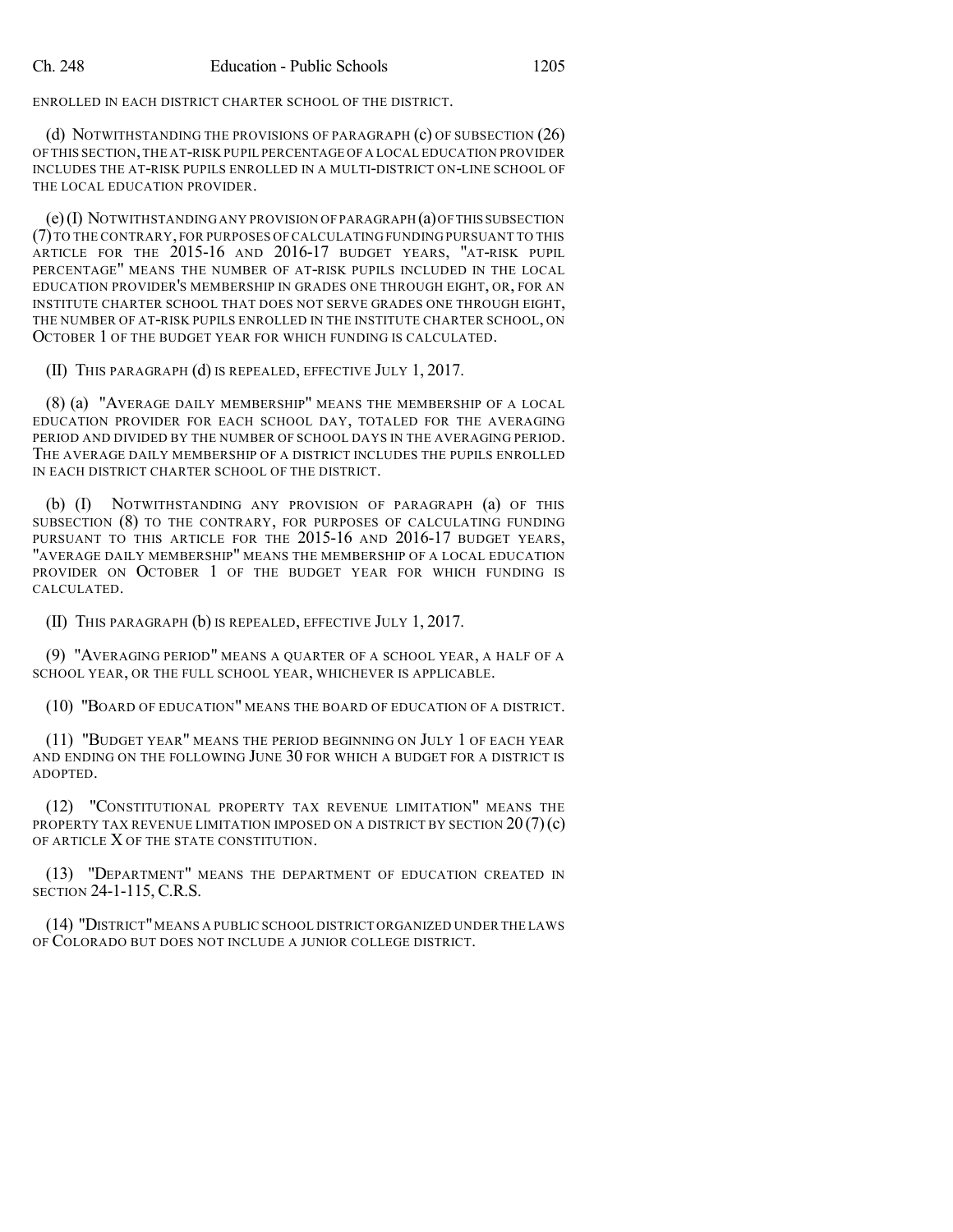(15) "DISTRICT CHARTER SCHOOL" MEANS A CHARTER SCHOOL AUTHORIZED BY A DISTRICT PURSUANT TO PART 1 OF ARTICLE 30.5 OF THIS TITLE.

(16) "ENGLISH LANGUAGE LEARNER" MEANS A PUPIL:

(a) WHO IS ENROLLED IN AN ELEMENTARY SCHOOL OR SECONDARY SCHOOL;

(b) WHO IS IDENTIFIED AS AN ENGLISH LANGUAGE LEARNER BASED ON AN ASSESSMENT ADMINISTERED BY A LOCAL EDUCATION PROVIDER PURSUANT TO ARTICLE 24 OF THIS TITLE; AND

(c) WHO IS RECEIVING EDUCATIONAL SERVICES THROUGH AN ENGLISH LANGUAGE PROFICIENCY PROGRAM PURSUANT TO ARTICLE 24 OF THIS TITLE.

(17) (a) "ENGLISH LANGUAGE LEARNER AVERAGE DAILY MEMBERSHIP" MEANS THE NUMBER OF ENGLISH LANGUAGE LEARNER PUPILS WHO ARE ENROLLED IN A LOCAL EDUCATION PROVIDER EACH SCHOOL DAY, TOTALED FOR THE AVERAGING PERIOD AND DIVIDED BY THE NUMBER OF SCHOOL DAYS IN THE AVERAGING PERIOD.

(b) NOTWITHSTANDING ANY PROVISION OF THIS ARTICLE TO THE CONTRARY, THE DEPARTMENT SHALL NOT INCLUDE AN ENGLISH LANGUAGE LEARNER PUPIL IN THE ENGLISH LANGUAGE LEARNER AVERAGE DAILY MEMBERSHIP OF ONE OR MORE LOCAL EDUCATION PROVIDERS FOR MORE THAN FIVE BUDGET YEARS.

(c) THE ENGLISH LANGUAGE LEARNER AVERAGE DAILY MEMBERSHIP OF A DISTRICT INCLUDES THE ENGLISH LANGUAGE LEARNER PUPILS ENROLLED IN EACH DISTRICT CHARTER SCHOOL OF THE DISTRICT.

(d) NOTWITHSTANDING THE PROVISIONS OF PARAGRAPH (c) OF SUBSECTION (26) OF THIS SECTION, THE ENGLISH LANGUAGE LEARNER AVERAGE DAILY MEMBERSHIP OF A LOCAL EDUCATION PROVIDER INCLUDES THE ENGLISH LANGUAGE LEARNER PUPILS ENROLLED IN A MULTI-DISTRICT ON-LINE SCHOOL OF THE LOCAL EDUCATION PROVIDER.

 $(e)$  (I) NOTWITHSTANDING ANY PROVISION OF PARAGRAPH  $(a)$  OF THIS SUBSECTION (17) TO THE CONTRARY, FOR PURPOSES OF CALCULATING FUNDING PURSUANT TO THIS ARTICLE FOR THE 2015-16 AND 2016-17 BUDGET YEARS, "ENGLISH LANGUAGE LEARNER AVERAGE DAILY MEMBERSHIP" MEANS THE NUMBER OF ENGLISH LANGUAGE LEARNERS INCLUDED IN THE LOCAL EDUCATION PROVIDER'S MEMBERSHIP ON OCTOBER 1 OF THE BUDGET YEAR FOR WHICH FUNDING IS CALCULATED.

(II) THIS PARAGRAPH (e) IS REPEALED, EFFECTIVE JULY 1, 2017.

(18) "ENGLISH LANGUAGE LEARNER PERCENTAGE" MEANS A LOCAL EDUCATION PROVIDER'S ENGLISH LANGUAGE LEARNER AVERAGE DAILY MEMBERSHIP DIVIDED BY THE LOCAL EDUCATION PROVIDER'S ADJUSTED AVERAGE DAILY MEMBERSHIP.

(19) "FUNDED MEMBERSHIP" MEANS:

(a) THE TOTAL OF A DISTRICT'S OR AN INSTITUTE CHARTER SCHOOL'S PRESCHOOL PROGRAM AVERAGE DAILY MEMBERSHIP FOR THE FUNDING AVERAGING PERIOD,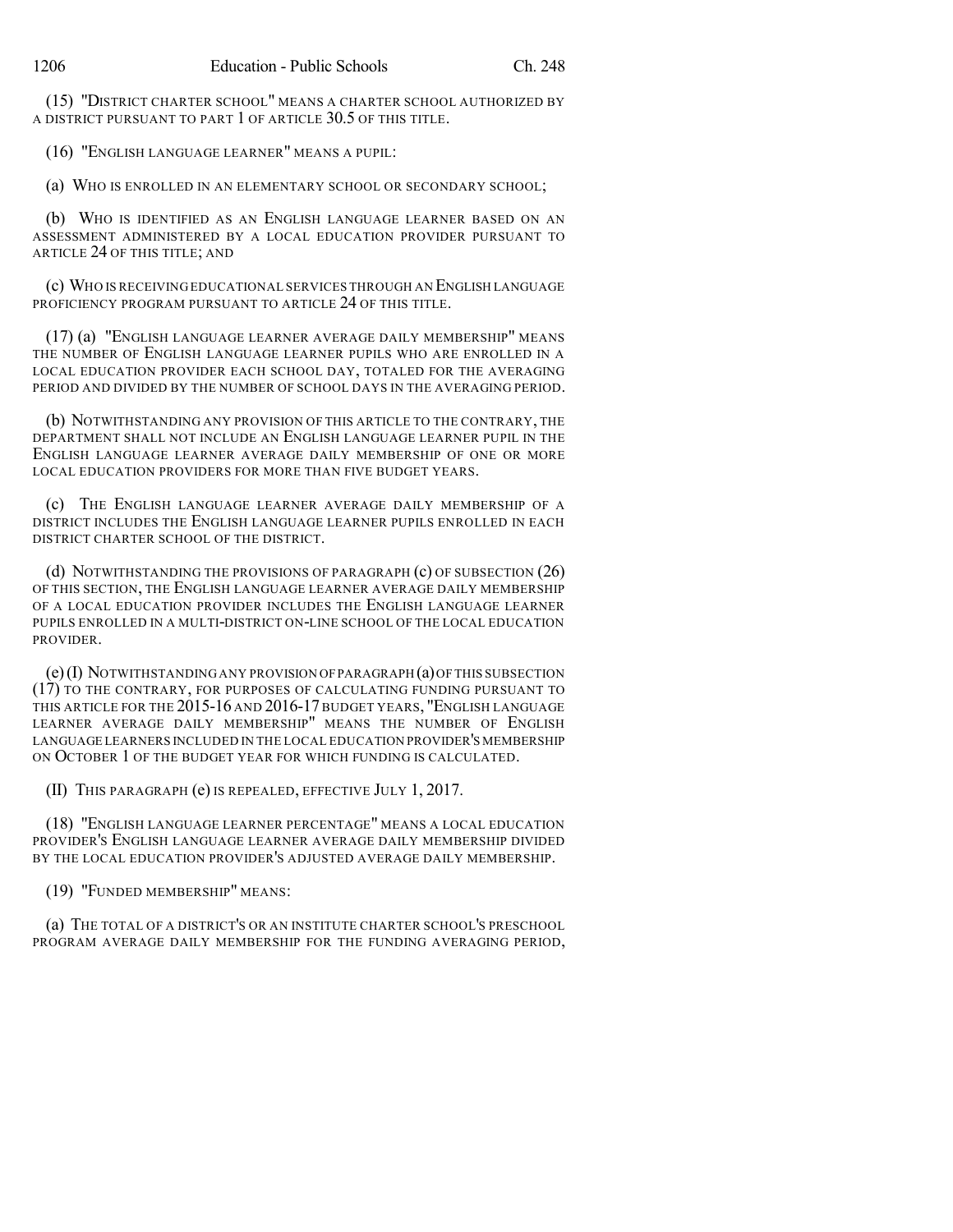ON-LINE AVERAGE DAILY MEMBERSHIP FOR THE FUNDING AVERAGING PERIOD, AND ASCENT PROGRAM AVERAGE DAILY MEMBERSHIP FOR THE FUNDING AVERAGING PERIOD, AND THE GREATER OF:

(I) THE DISTRICT'S OR INSTITUTE CHARTER SCHOOL'S AVERAGE DAILY MEMBERSHIP FOR THE FUNDING AVERAGING PERIOD; OR

(II) THE AVERAGE OF THE DISTRICT'S OR INSTITUTE CHARTER SCHOOL'S AVERAGE DAILY MEMBERSHIP FOR THE FUNDING AVERAGING PERIOD AND THE AVERAGE DAILY MEMBERSHIP FOR THE PRECEDING FUNDING AVERAGING PERIOD; OR

(III) THE AVERAGE OF THE DISTRICT'S OR INSTITUTE CHARTER SCHOOL'S AVERAGE DAILY MEMBERSHIP FOR THE FUNDING AVERAGING PERIOD AND THE AVERAGE DAILY MEMBERSHIP FOR THE TWO PRECEDING FUNDING AVERAGING PERIODS; OR

(IV) THE AVERAGE OF THE DISTRICT'S OR INSTITUTE CHARTER SCHOOL'S AVERAGE DAILY MEMBERSHIP FOR THE FUNDING AVERAGING PERIOD AND THE AVERAGE DAILY MEMBERSHIP FOR THE THREE PRECEDING FUNDING AVERAGING PERIODS; OR

(V) THE AVERAGE OF THE DISTRICT'S OR INSTITUTE CHARTER SCHOOL'S AVERAGE DAILY MEMBERSHIP FOR THE FUNDING AVERAGING PERIOD AND THE AVERAGE DAILY MEMBERSHIP FOR THE FOUR PRECEDING FUNDING AVERAGING PERIODS.

(b) NOTWITHSTANDING ANY PROVISION OF PARAGRAPH (a) OF THIS SUBSECTION (19) TO THE CONTRARY, FOR A BUDGET YEAR IN WHICH AVERAGE DAILY MEMBERSHIP FOR THE FUNDING AVERAGING PERIOD IS NOT AVAILABLE, THE DEPARTMENT SHALL USE THE DISTRICT'S OR THE INSTITUTE CHARTER SCHOOL'S PUPIL ENROLLMENT, AS DEFINED IN SECTION 22-54-103 (10) AS IT EXISTED PRIOR TO REPEAL, FOR THAT BUDGET YEAR FOR PURPOSES OF CALCULATING FUNDED MEMBERSHIP.

(c) NOTWITHSTANDING ANY PROVISION OF THIS ARTICLE TO THE CONTRARY, FOR PURPOSES OF CALCULATING A DISTRICT'S FUNDED MEMBERSHIP PURSUANT TO PARAGRAPH (a) OF THIS SUBSECTION (19) ONLY, PUPILS WHO ARE ENROLLED IN THE COLORADO PRESCHOOL PROGRAM ARE INCLUDED IN THE DISTRICT'S PRESCHOOL PROGRAM AVERAGE DAILY MEMBERSHIP AND ARE NOT INCLUDED IN THE DISTRICT'S AVERAGE DAILY MEMBERSHIP.

(d) NOTWITHSTANDING ANY PROVISION OF LAW TO THE CONTRARY,FOR PURPOSES OF PARAGRAPH (a) OF THIS SUBSECTION (19), A DISTRICT'S FUNDED MEMBERSHIP DOES NOT INCLUDE A PUPIL WHO IS OR WAS ENROLLED IN A CHARTER SCHOOL THAT THE DISTRICT ORIGINALLY AUTHORIZED AND THAT WAS SUBSEQUENTLY CONVERTED ON OR AFTER JULY 1, 2010, TO AN INSTITUTE CHARTER SCHOOL OR TO A CHARTER SCHOOL OF A DISTRICT THAT IS CONTIGUOUS TO THE ORIGINAL AUTHORIZING DISTRICT.

(20) (a) "FUNDING AVERAGING PERIOD" MEANS THE PERIOD THAT BEGINS ON THE FIRST DAY OF THE FIRST QUARTER OF THE PRECEDING BUDGET YEAR AND CONTINUES THROUGH THE LAST DAY OF THE FIRST QUARTER OF THE THEN-CURRENT BUDGET YEAR.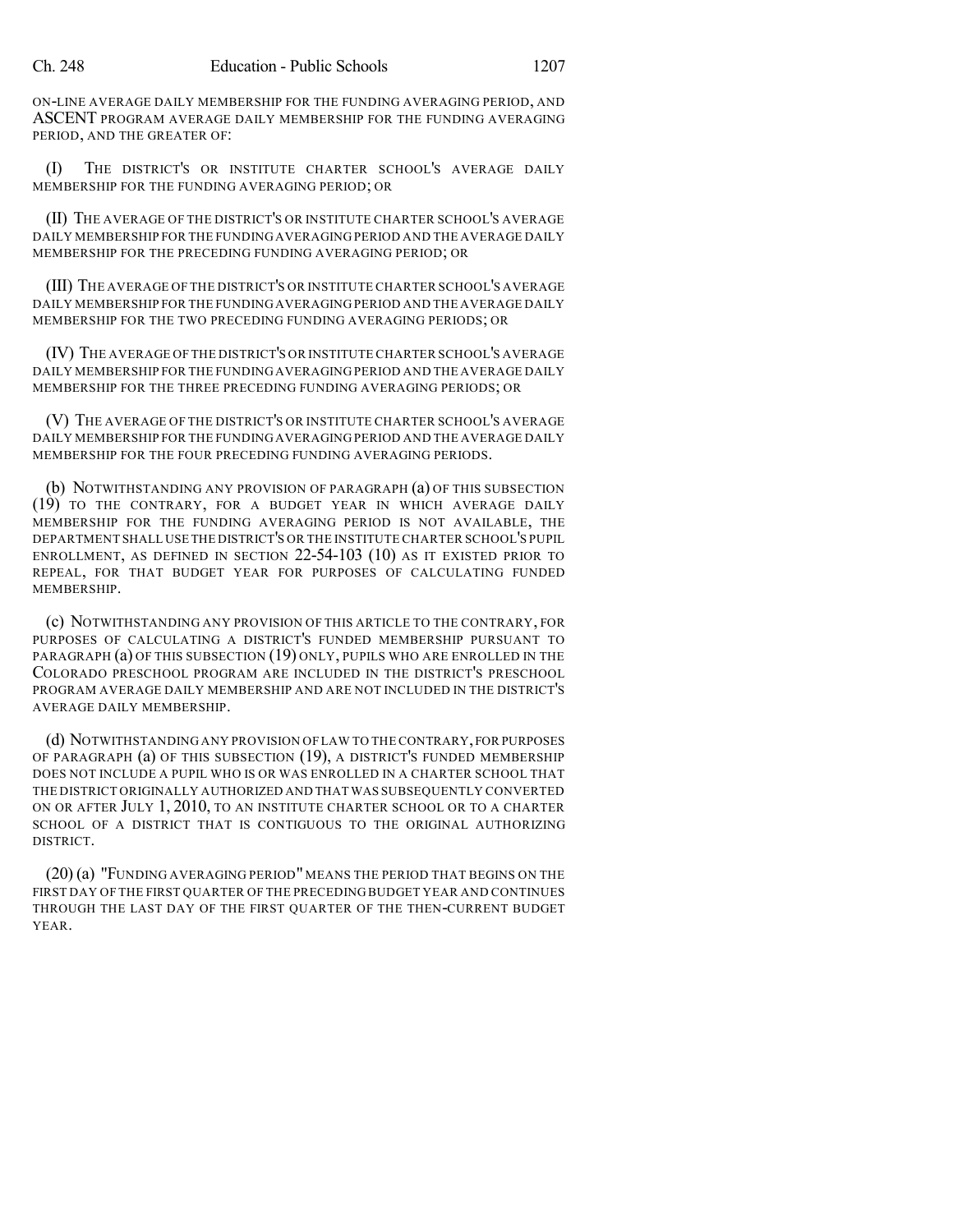(b) (I) NOTWITHSTANDING ANY PROVISION OF PARAGRAPH (a) OF THIS SUBSECTION (20) TO THE CONTRARY, FOR PURPOSES OF CALCULATING FUNDING PURSUANT TO THIS ARTICLE FOR THE 2015-16 AND 2016-17 BUDGET YEARS, "FUNDING AVERAGING PERIOD"MEANSOCTOBER 1OF THE BUDGET YEAR FOR WHICH FUNDING IS CALCULATED.

(II) THIS PARAGRAPH (b) IS REPEALED, EFFECTIVE JULY 1, 2017.

(21) "INFLATION" MEANS PERCENTAGE CHANGE IN THE CONSUMER PRICE INDEX FOR THE DENVER-BOULDER-GREELEY CONSOLIDATED METROPOLITAN STATISTICAL AREA FOR ALL URBAN CONSUMERS, ALL GOODS, AS PUBLISHED BY THE UNITED STATES DEPARTMENT OF LABOR, BUREAU OF LABOR STATISTICS, OR ITS SUCCESSOR INDEX.

(22) "INSTITUTE CHARTER SCHOOL" MEANS A CHARTER SCHOOL THAT ENTERS INTO A CHARTER CONTRACT WITH THE STATE CHARTER SCHOOL INSTITUTE PURSUANT TO THE PROVISIONS OF PART 5 OF ARTICLE 30.5 OF THIS TITLE.

(23) "INVESTMENT MONEYS" MEANS THE TEACHING AND LEADERSHIP INVESTMENT MONEYS ALLOCATED TO DISTRICTS AND TO INSTITUTE CHARTER SCHOOLS PURSUANT TO SECTION 22-54.5-301.

(24) "JOINT DISTRICT" MEANS A DISTRICT THAT IS LOCATED IN MORE THAN ONE COUNTY.

(25) "LOCAL EDUCATION PROVIDER" MEANS A DISTRICT, A DISTRICT CHARTER SCHOOL, OR AN INSTITUTE CHARTER SCHOOL.

(26) (a) "MEMBERSHIP" MEANS THE PUPILS WHO ARE ENROLLED IN A LOCAL EDUCATION PROVIDER IN PRESCHOOL PURSUANT TO ARTICLE 28 OF THIS TITLE, THE PUPILS WHO ARE ENROLLED IN KINDERGARTEN, WHO ARE ALL COUNTED AS FULL-TIME PUPILS,THE PUPILS WHO ARE ENROLLED IN GRADES ONE THROUGH EIGHT, WHO ARE COUNTED AS EITHER FULL-TIME OR PART-TIME PUPILS, AND THE PUPILS WHO ARE ENROLLED IN GRADES NINE THROUGH TWELVE, WHO ARE ALL COUNTED AS FULL-TIME PUPILS; EXCEPT THAT A PUPIL WHO IS PARTICIPATING IN A NONPUBLIC HOME-BASED EDUCATIONAL PROGRAM PURSUANT TO SECTION 22-33-104.5BUT ALSO ATTENDING A PUBLIC SCHOOL FOR A PORTION OF THE SCHOOL DAY IS COUNTED AS EITHER FULL-TIME OR PART-TIME, WHICHEVER IS APPLICABLE BASED ON RULES OF THE STATE BOARD. THE STATE BOARD, BY RULE, SHALL SPECIFY THE POINT AT WHICH A PUPIL IS ENROLLED IN A LOCAL EDUCATION PROVIDER AND THE CIRCUMSTANCES UNDER WHICH A PUPIL CEASES TO BE ENROLLED IN A LOCAL EDUCATION PROVIDER.

(b) FOR PURPOSES OF THIS ARTICLE, THE MEMBERSHIP OF A LOCAL EDUCATION PROVIDER INCLUDES:

(I) APUPIL WHO IS ENROLLED IN A PRESCHOOL PROGRAM PURSUANT TO ARTICLE 28 OF THIS TITLE, BUT ONLY IF THE PUPIL IS AT LEAST THREE YEARS OF AGE AS OF OCTOBER 1 OF THE APPLICABLE AVERAGING PERIOD. A PUPIL ENROLLED IN A PRESCHOOL PROGRAM IS COUNTED AS A HALF-TIME PUPIL.

(II) APUPIL WHO IS ENROLLED IN A KINDERGARTEN EDUCATIONAL PROGRAM BUT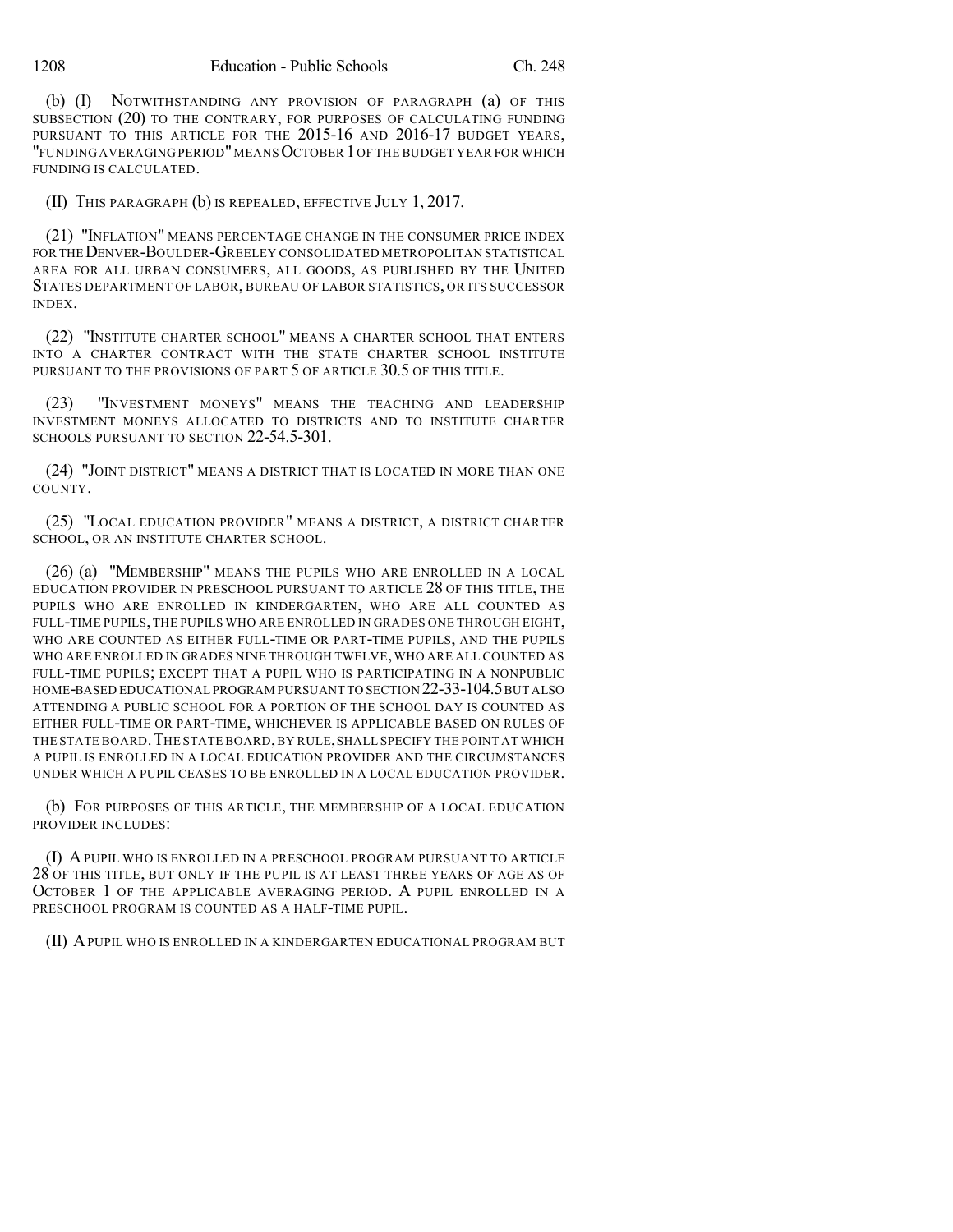ONLY IF THE PUPIL IS:

(A) FIVE YEARS OF AGE AS OF OCTOBER 1 OF THE APPLICABLE AVERAGING PERIOD; OR

(B) FOUR YEARS OF AGE AS OF OCTOBER 1 OF THE APPLICABLE AVERAGING PERIOD, AND THE LOCAL EDUCATION PROVIDER OR AN ADMINISTRATIVE UNIT HAS IDENTIFIED THE PUPIL AS A HIGHLY ADVANCED GIFTED CHILD FOR WHOM EARLY ACCESS TO KINDERGARTEN IS APPROPRIATE, AS PROVIDED IN SECTION 22-20-204;

(III) A PUPIL WHO IS ENROLLED IN FIRST GRADE, BUT ONLY IF THE PUPIL IS:

(A) AT LEAST SIX YEARS OF AGE ON OR BEFORE OCTOBER 1 OF THE APPLICABLE AVERAGING PERIOD;

(B) AT LEAST FIVE YEARS OF AGE ON OR BEFORE OCTOBER 1 OF THE APPLICABLE AVERAGING PERIOD AND THE PUPIL ATTENDED AT LEAST ONE HUNDRED TWENTY DAYS OF KINDERGARTEN IN A STATE OTHER THAN COLORADO; OR

(C) AT LEAST FIVE YEARS OF AGE ON OR BEFORE OCTOBER 1 OF THE APPLICABLE AVERAGING PERIOD,AND THE LOCAL EDUCATION PROVIDER OR AN ADMINISTRATIVE UNIT HAS IDENTIFIED THE PUPIL AS A HIGHLY ADVANCED GIFTED CHILD FOR WHOM EARLY ACCESS TO FIRST GRADE IS APPROPRIATE, AS PROVIDED IN SECTION 22-20-204;

(IV) APUPIL WHO IS THREE YEARS OF AGE AND RECEIVES EDUCATIONAL SERVICES UNDER THE "EXCEPTIONAL CHILDREN'S EDUCATIONAL ACT", ARTICLE 20 OF THIS TITLE, WHICH PUPIL IS COUNTED AS A HALF-TIME PUPIL;

(V) A PUPIL WHO RESIDES WITHIN THE BOUNDARIES OF THE DISTRICT AND IS RECEIVING EDUCATIONAL SERVICES UNDER THE "EXCEPTIONAL CHILDREN'S EDUCATIONAL ACT", ARTICLE 20 OF THIS TITLE, OUTSIDE OF THE DISTRICT, FOR WHICH SERVICES THE DISTRICT OF RESIDENCE PAYS TUITION;

(VI) APUPIL WHO IS ENROLLED IN AN ON-LINE PROGRAM, AS DEFINED IN SECTION 22-30.7-102(9), OR AN ON-LINE SCHOOL, AS DEFINED IN SECTION 22-30.7-102(9.5), OPERATED PURSUANT TO ARTICLE 30.7 OF THIS TITLE BY A LOCAL EDUCATION PROVIDER;

(VII) A PUPIL WHO IS EXPELLED WITHIN THE APPLICABLE BUDGET YEAR AND TO WHOM THE LOCAL EDUCATION PROVIDER PROVIDES EDUCATIONAL SERVICES PURSUANT TO SECTION 22-33-203; AND

(VIII) A JUVENILE WHO IS HELD IN AN ADULT JAIL AND TO WHOM THE DISTRICT PROVIDES EDUCATIONAL SERVICES PURSUANT TO SECTION 22-32-141.

(c) FOR PURPOSES OF THIS ARTICLE, MEMBERSHIP OF A LOCAL EDUCATION PROVIDER DOES NOT INCLUDE:

(I) A PUPIL WHO IS PLACED IN A FACILITY, AS DEFINED IN SECTION 22-2-402 (3), AND WHO IS RECEIVING SERVICES THROUGH AN APPROVED FACILITY SCHOOL, AS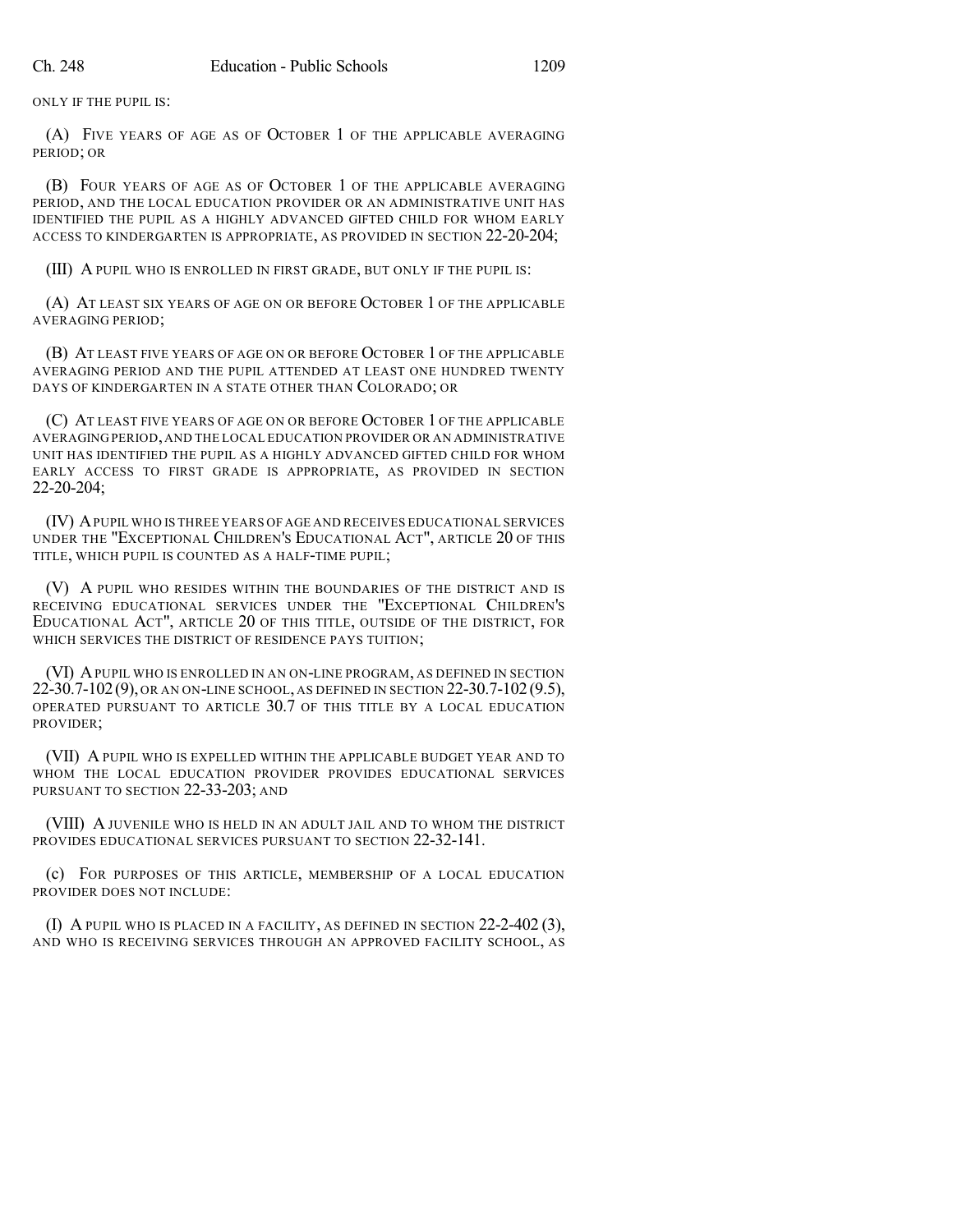DEFINED IN SECTION 22-2-402 (1);

(II) A PUPIL WHO IS ENROLLED IN A MULTI-DISTRICT ON-LINE SCHOOL; OR

(III) A PUPIL WHO IS PARTICIPATING IN THE ASCENT PROGRAM.

(27) "MULTI-DISTRICT ON-LINE SCHOOL" HAS THE SAME MEANING AS PROVIDED IN SECTION 22-30.7-102 (6).

(28)(a) "ON-LINE AVERAGE DAILY MEMBERSHIP"MEANS THE NUMBER OF ON-LINE PUPILS ENROLLED EACH SCHOOL DAY IN A MULTI-DISTRICT ON-LINE SCHOOL OPERATED BY A LOCAL EDUCATION PROVIDER, TOTALED FOR THE AVERAGING PERIOD AND DIVIDED BY THE NUMBER OF SCHOOL DAYS IN THE AVERAGING PERIOD. THE STATE BOARD BY RULE SHALL DEFINE "ENROLLMENT" FOR PURPOSES OF MULTI-DISTRICT ON-LINE SCHOOLS. THE ON-LINE AVERAGE DAILY MEMBERSHIP OF A DISTRICT INCLUDES THE PUPILS ENROLLED IN A DISTRICT CHARTER SCHOOL OF THE DISTRICT THAT IS A MULTI-DISTRICT ON-LINE SCHOOL.

(b) (I) NOTWITHSTANDING ANY PROVISION OF PARAGRAPH (a) OF THIS SUBSECTION (28) TO THE CONTRARY, FOR PURPOSES OF CALCULATING FUNDING PURSUANT TO THIS ARTICLE FOR THE 2015-16 AND 2016-17 BUDGET YEARS, "ON-LINE AVERAGE DAILY MEMBERSHIP" MEANS THE NUMBER OF PUPILS ENROLLED ON OCTOBER 1 OF THE BUDGET YEAR FOR WHICH FUNDING IS CALCULATED IN A MULTI-DISTRICT ON-LINE SCHOOL OPERATED BY A LOCAL EDUCATION PROVIDER.

(II) THIS PARAGRAPH (b) IS REPEALED, EFFECTIVE JULY 1, 2017.

(29) "PRECEDING BUDGET YEAR" MEANS THE BUDGET YEAR THAT IMMEDIATELY PRECEDES THE BUDGET YEAR FOR WHICH FUNDING IS CALCULATED.

(30) (a) "PRESCHOOL PROGRAM AVERAGE DAILY MEMBERSHIP" MEANS THE NUMBER OF PUPILS, COUNTED AS HALF-DAY PUPILS, ENROLLED EACH SCHOOL DAY PURSUANT TO ARTICLE 28 OF THIS TITLE IN A DISTRICT PRESCHOOL PROGRAM OR AN INSTITUTE CHARTER SCHOOL PRESCHOOL PROGRAM, TOTALED FOR THE AVERAGING PERIOD AND DIVIDED BY THE NUMBER OF SCHOOL DAYS IN THE AVERAGING PERIOD.

(b) (I) NOTWITHSTANDING ANY PROVISION OF PARAGRAPH (a) OF THIS SUBSECTION (30) TO THE CONTRARY, FOR PURPOSES OF CALCULATING FUNDING PURSUANT TO THIS ARTICLE FOR THE 2015-16 AND 2016-17 BUDGET YEARS, "PRESCHOOL PROGRAM AVERAGE DAILY MEMBERSHIP" MEANS THE NUMBER OF PUPILS ENROLLED PURSUANT TO ARTICLE 28OF THIS TITLE IN A DISTRICT PRESCHOOL PROGRAM OR IN AN INSTITUTE CHARTER SCHOOL PRESCHOOL PROGRAM AND INCLUDED IN THE DISTRICT'S OR INSTITUTE CHARTER SCHOOL'S MEMBERSHIP ON OCTOBER 1 OF THE BUDGET YEAR FOR WHICH FUNDING IS CALCULATED.

(II) THIS PARAGRAPH (b) IS REPEALED, EFFECTIVE JULY 1, 2017.

(31) "SCHOOL DAY" MEANS:

(a) FOR A DISTRICT, A DAY ON WHICH AT LEAST ONE SCHOOL OF THE DISTRICT IS PROVIDING EDUCATIONAL SERVICES TO PUPILS ENROLLED IN THE DISTRICT,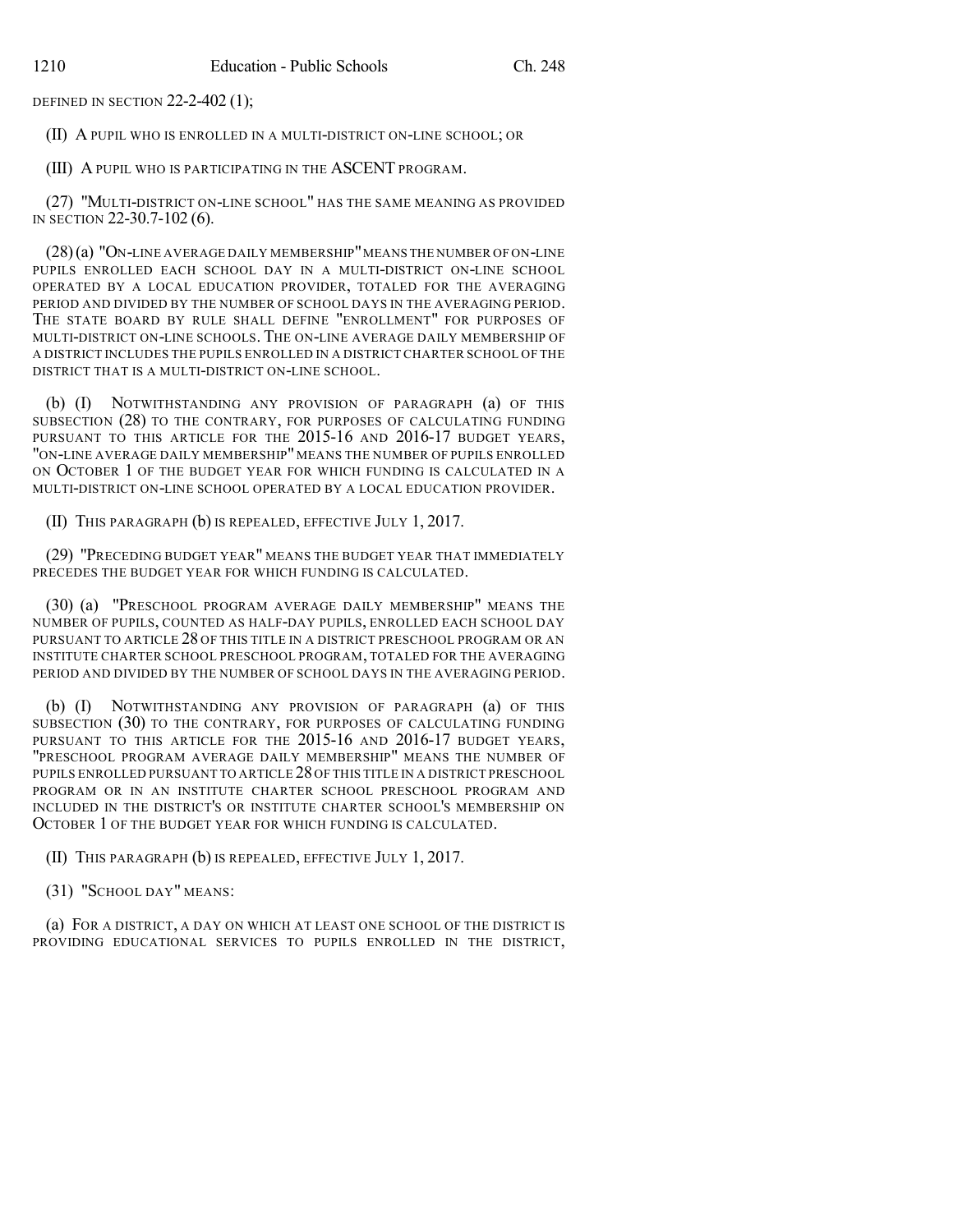INCLUDING PUPILS ENROLLED IN A DISTRICT CHARTER SCHOOL OF THE DISTRICT; OR

(b) FOR AN INSTITUTE CHARTER SCHOOL, A DAY ON WHICH THE INSTITUTE CHARTER SCHOOL IS PROVIDING EDUCATIONAL SERVICES TO PUPILS ENROLLED IN THE INSTITUTE CHARTER SCHOOL.

(32) "SCHOOL YEAR" MEANS JULY 1 THROUGH THE FOLLOWING JUNE 30.

(33) "SPECIFIC OWNERSHIP TAX REVENUE PAID TO THE DISTRICT" MEANS THE AMOUNT OF SPECIFIC OWNERSHIP TAX REVENUE THAT A DISTRICT RECEIVES PURSUANT TO SECTION 42-3-107 (24), C.R.S., FOR THE PRECEDING BUDGET YEAR THAT IS ATTRIBUTABLE TO ALL PROPERTY TAX LEVIES MADE BY THE DISTRICT EXCEPT THOSE PROPERTY TAX LEVIES MADE FOR THE PURPOSE OF SATISFYING BONDED INDEBTEDNESS OBLIGATIONS, BOTH PRINCIPAL AND INTEREST, AND THOSE PROPERTY TAX LEVIES AUTHORIZED AT ELECTIONS HELD UNDER THE PROVISIONS OF FORMER SECTION 22-53-117, OR SECTION 22-54-108 OR 22-54-108.5 AS THEY EXISTED BEFORE REPEAL, OR SECTION 22-54.5-205, 22-54.5-206, 22-54.5-207, OR 22-54.5-208.

(34) "STATE BOARD" MEANS THE STATE BOARD OF EDUCATION CREATED IN SECTION 1 OF ARTICLE IX OF THE STATE CONSTITUTION.

(35) "STATE SHARE" MEANS THE AMOUNT CALCULATED PURSUANT TO SECTION 22-54.5-203 THAT A DISTRICT RECEIVES AS THE STATE SHARE OF TOTAL PROGRAM.

(36) "STATEWIDE AVERAGE AT-RISK PUPIL PERCENTAGE" MEANS THE TOTAL AT-RISK PUPIL AVERAGE DAILY MEMBERSHIP OF ALL DISTRICTS AND ALL INSTITUTE CHARTER SCHOOLS DIVIDED BY THE TOTAL ADJUSTED AVERAGE DAILY MEMBERSHIP OF ALL DISTRICTS AND ALL INSTITUTE CHARTER SCHOOLS.

(37) (a) "STATEWIDE AVERAGE DAILY MEMBERSHIP" MEANS THE TOTAL MEMBERSHIP OF ALL DISTRICTS AND ALL INSTITUTE CHARTER SCHOOLS IN THE STATE EACH SCHOOL DAY AND THE TOTAL NUMBER OF PUPILS ENROLLED IN THE MULTI-DISTRICT ON-LINE SCHOOLS OF THE STATE EACH SCHOOL DAY, TOTALED FOR THE AVERAGING PERIOD AND DIVIDED BY THE NUMBER OF SCHOOL DAYS IN THE AVERAGING PERIOD.

(b) (I) NOTWITHSTANDING ANY PROVISION OF PARAGRAPH (a) OF THIS SUBSECTION (37) TO THE CONTRARY, FOR PURPOSES OF CALCULATING FUNDING PURSUANT TO THIS ARTICLE FOR THE 2015-16 AND 2016-17 BUDGET YEARS, "STATEWIDE AVERAGE DAILY MEMBERSHIP"MEANS THE TOTAL MEMBERSHIP OF ALL DISTRICTS AND ALL INSTITUTE CHARTER SCHOOLS IN THE STATE ON OCTOBER 1 OF THE BUDGET YEAR FOR WHICH FUNDING IS CALCULATED.

(II) THIS PARAGRAPH (b) IS REPEALED, EFFECTIVE JULY 1, 2017.

(38) "STATEWIDE AVERAGE ENGLISH LANGUAGE LEARNER PERCENTAGE" MEANS THE TOTAL ENGLISH LANGUAGE LEARNER AVERAGE DAILY MEMBERSHIP OF ALL DISTRICTS AND ALL INSTITUTE CHARTER SCHOOLS DIVIDED BY THE TOTAL ADJUSTED AVERAGE DAILY MEMBERSHIP OF ALL DISTRICTS AND ALL INSTITUTE CHARTER SCHOOLS.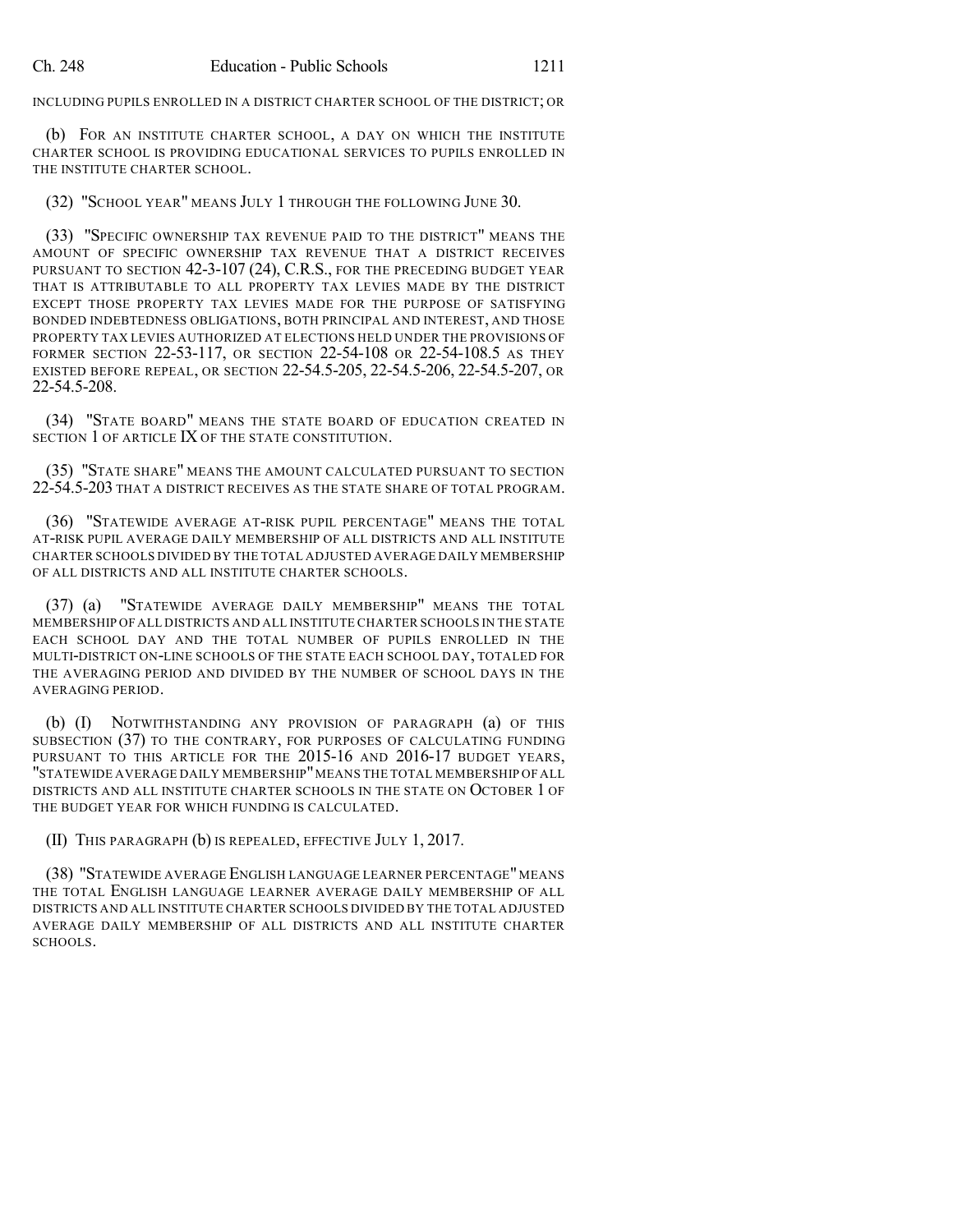(39) "TOTAL PROGRAM" MEANS:

(a) THE FUNDING FOR A DISTRICT, AS DETERMINED PURSUANT TO SECTION 22-54.5-201, WHICH REPRESENTS THE FINANCIAL BASE OF SUPPORT FOR PUBLIC EDUCATION IN THAT DISTRICT; OR

(b) THE FUNDING FOR AN INSTITUTE CHARTER SCHOOL, AS DETERMINED PURSUANT TO SECTION 22-54.5-202, WHICH REPRESENTS THE FINANCIAL BASE OF SUPPORT FOR THE INSTITUTE CHARTER SCHOOL.

(40) "TOTAL PROGRAM MILL LEVY" MEANS THE NUMBER OF MILLS SPECIFIED IN SECTION 22-54.5-203 (3) THAT A DISTRICT IS EXPECTED TO LEVY FOR PURPOSES OF THE DISTRICT'S LOCAL SHARE OF TOTAL PROGRAM.

**22-54.5-104. Rules- general provisions.** (1) THE STATE BOARD, PURSUANT TO THE "STATE ADMINISTRATIVE PROCEDURE ACT", ARTICLE 4 OF TITLE 24, C.R.S., SHALL PROMULGATE RULES AS NECESSARY FOR THE ADMINISTRATION AND ENFORCEMENT OF THIS ARTICLE.

(2) THIS ARTICLE DOES NOT AFFECT OR LIMIT THE AUTHORITY OF A DISTRICT TO IMPOSE SUCH OTHER TAX LEVIES AS ARE PROVIDED BY LAW.

(3) THIS ARTICLE DOES NOT AFFECT THE RIGHT OF A DISTRICT TO OBTAIN OR RECEIVE MONEYS THAT ARE ALLOWABLE OR PAYABLE TO THE DISTRICT UNDER THE PROVISIONS OF OTHER LAWS.

**22-54.5-105. Report - return on investment - cost study - legislative** declaration. (1) THE GENERAL ASSEMBLY FINDS THAT THE PURPOSE OF INVESTING IN PUBLIC EDUCATION IS TO GENERATE SPECIFIC EDUCATIONAL OUTCOMES;AS SUCH, THE TWO MUST BE EVALUATED TOGETHER. IT IS NOT ENOUGH TO KNOW HOW MUCH IS INVESTED IN THE PRESCHOOL, ELEMENTARY, AND SECONDARY EDUCATION SYSTEM; IT IS MORE IMPORTANT TO KNOW HOW EFFECTIVE THE INVESTMENT IS IN ACHIEVINGTHE STANDARDS-BASED EDUCATION GOALS THE GENERAL ASSEMBLY HAS ESTABLISHED. THE GENERAL ASSEMBLY FURTHER FINDS THAT THE PRELIMINARY INVESTMENTS MADE BY THIS ARTICLE, SUPPORTED BY THE INCREASE IN STATE TAX REVENUES APPROVED BY A STATEWIDE BALLOT MEASURE, ADDRESS THE MOST SIGNIFICANT DEFICIENCIES EXISTING AS OF THE EFFECTIVE DATE OF THIS ARTICLE. BUT THE CONTINUED APPLICATION OF THESE INVESTMENTS MUST BE MONITORED ON A REGULAR BASIS TO ENSURE THAT THEY GENERATE THE DESIRED RESULTS AND THAT THE INVESTMENTS ARE SUFFICIENT TO MEET THE STATUTORY EDUCATION-REFORM REQUIREMENTS. BECAUSE THE ULTIMATE GOAL OF THE STANDARDS-BASED EDUCATION SYSTEM IS MEETING THE EDUCATIONAL STANDARDS SET FOR EACH LEVEL, FUTURE COST STUDIES MUST EVALUATE WHERE FAILURE TO MEET THOSE STANDARDS INDICATES A LACK OF RESOURCES AND TARGET FUTURE RESOURCES TO DIRECTLY ADDRESS THOSE PROGRAMS, STUDENT GROUPS, OR SCHOOLS THAT CONTINUE TO UNDERPERFORM.

(2) THE DEPARTMENT SHALL PREPARE A REPORT ANALYZING THE RETURN ON THE INVESTMENT PROVIDED TO DISTRICTS AND INSTITUTE CHARTER SCHOOLS PURSUANT TO THIS ARTICLE, AS DESCRIBED IN SUBSECTION (3) OF THIS SECTION, AND A COST STUDY AS DESCRIBED IN SUBSECTION (4) OF THIS SECTION, TO IDENTIFY ANY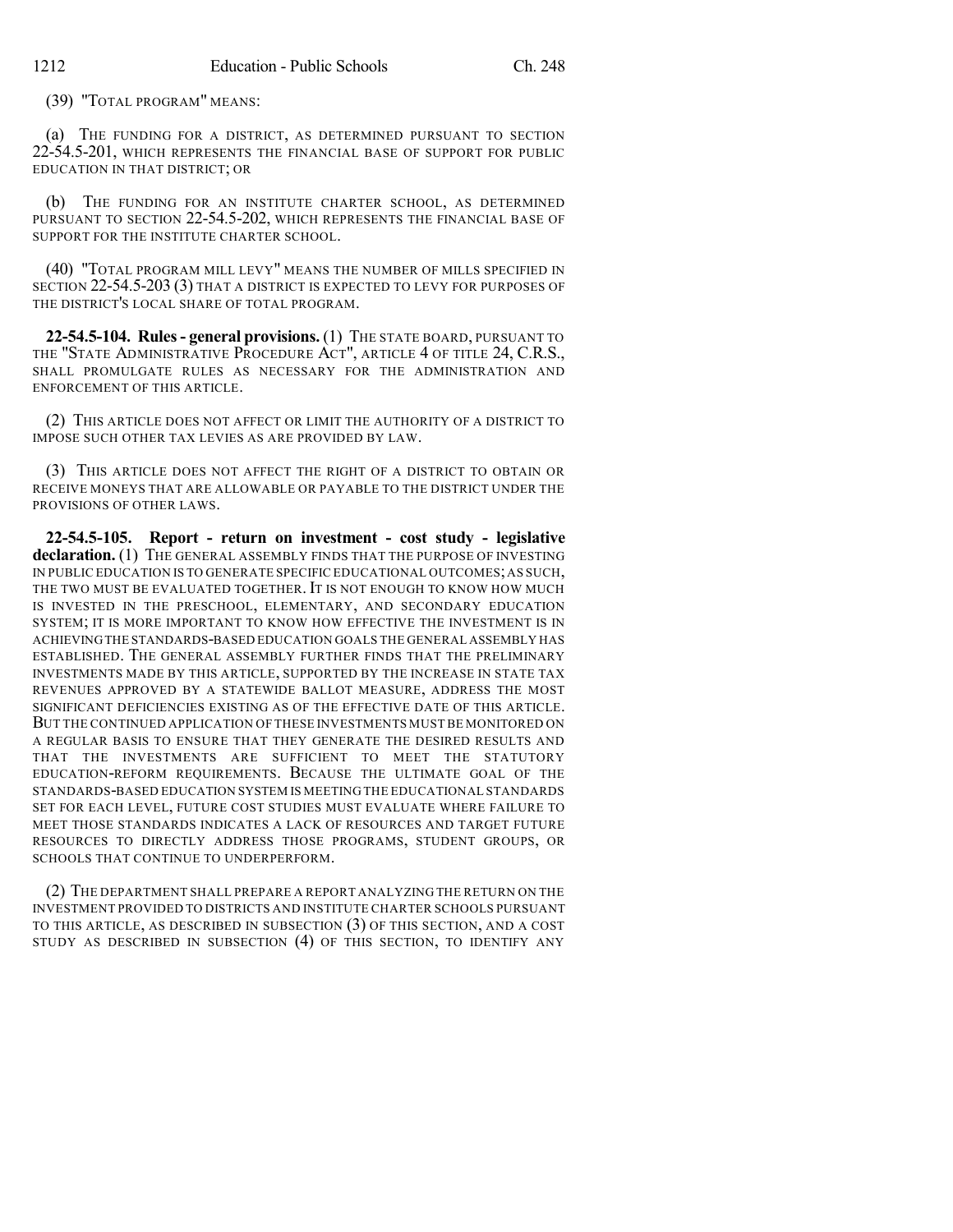FUNDING DEFICITS WITH REGARD TO SPECIFIC PROGRAMS, STUDENT GROUPS, OR OTHER AREAS THAT ARE CRITICAL TO DISTRICTS AND INSTITUTE CHARTER SCHOOLS. THE DEPARTMENT SHALL SUBMIT THE REPORT AND THE COST STUDY TO THE STATE BOARD,THE GOVERNOR,AND THE EDUCATION COMMITTEES OF THE SENATE AND THE HOUSE OF REPRESENTATIVES, OR ANY SUCCESSOR COMMITTEES. THE DEPARTMENT SHALL SUBMIT THE FIRST COST STUDY NO LATER THAN JANUARY 31, 2016. THE DEPARTMENT SHALL SUBMIT THE REPORT AND SUBSEQUENT COST STUDIES NO LATER THAN JANUARY 31, 2020, AND NO LATER THAN JANUARY 31 EVERY FOUR YEARS THEREAFTER. THE DEPARTMENT SHALL MAKE THE REPORT AND THE COST STUDY AVAILABLE TO THE PUBLIC ON THE DEPARTMENT WEB SITE.

(3) (a) THE DEPARTMENT MAY PREPARE THE REPORT OF THE RETURN ON THE INVESTMENT OF THE FUNDING PROVIDED BY THIS SECTION EITHER DIRECTLY OR BY CONTRACT WITH ONE OR MORE PROVIDERS. THE REPORT MUST ANALYZE THE RELATIONSHIP BETWEEN THE FUNDING INVESTMENTS MADE THROUGH THIS ARTICLE AND THE SUBSEQUENT LEVELS OFSTUDENT ACADEMIC GROWTH AND ACHIEVEMENT, INCLUDING PROGRESS IN ELIMINATING THE GROWTH AND ACHIEVEMENT GAPS AMONG STUDENT GROUPS DISAGGREGATED BY RACE, AS MEASURED BY, AT A MINIMUM, THE STATEWIDE ASSESSMENTS, SCHOOL ATTENDANCE RATES, HIGH SCHOOL GRADUATION RATES, AND COLLEGE REMEDIATION RATES. SPECIFICALLY, THE REPORT, AT A MINIMUM, MUST ANALYZE THE FOLLOWING:

(I) DISTRICT SIZE, SCHOOL SIZE, DISTRICT AND SCHOOL LOCATION, DISTRICT AND SCHOOL STUDENT DEMOGRAPHICS, AND OTHER DISTRICT AND SCHOOL ATTRIBUTES, INCLUDING BUT NOT LIMITED TO DISTRICT AND SCHOOL CALENDARS, STANDARD CLASS SIZES, AND SPECIALIZATION IN SCHOOLS AND CURRICULA;

(II) THE AMOUNT OF FUNDING RECEIVED BY EACH DISTRICT, EACH DISTRICT CHARTER SCHOOL, EACH NON-CHARTER PUBLIC SCHOOL, AND EACH INSTITUTE CHARTER SCHOOL PURSUANT TO THIS ARTICLE AND THROUGH CATEGORICAL PROGRAM FUNDING;

(III) STUDENT LEARNING CONDITIONS WITHIN EACH DISTRICT,EACH SCHOOL THAT IS NOT A CHARTER SCHOOL, EACH DISTRICT CHARTER SCHOOL, AND EACH INSTITUTE CHARTER SCHOOL USING DATA FROM THE BIENNIAL TEACHING AND LEARNING CONDITIONS SURVEY ADMINISTERED BY THE DEPARTMENT PURSUANT TO SECTION 22-2-503, OTHER VALID AND RELIABLE DATA REGARDING STAFF, PARENT, AND STUDENT PERCEPTIONS,AND OTHER VALID AND RELIABLE DATA THAT DISTRICTS AND PUBLIC SCHOOLS MAY PROVIDE;

(IV) THE LEVELS OF ACHIEVEMENT ON THE PERFORMANCE INDICATORS DESCRIBED IN SECTION 22-11-204, INCLUDING EACH OF THE SPECIFIC MEASURES, BY EACH DISTRICT, EACH DISTRICT CHARTER SCHOOL, EACH NON-CHARTER PUBLIC SCHOOL, AND EACH INSTITUTE CHARTER SCHOOL;

(V) THE LEVEL OF INVESTMENTS IN PROGRAMS AND INITIATIVES THAT ARE SPECIFICALLY DESIGNED TO ELIMINATE THE GROWTH AND ACHIEVEMENT GAPS AMONG STUDENT GROUPS DISAGGREGATED BY RACE;

(VI) THE LEVEL OF INVESTMENTS IN EXPANDED LEARNING TIME INITIATIVES AND THE TYPES OF INITIATIVES IMPLEMENTED;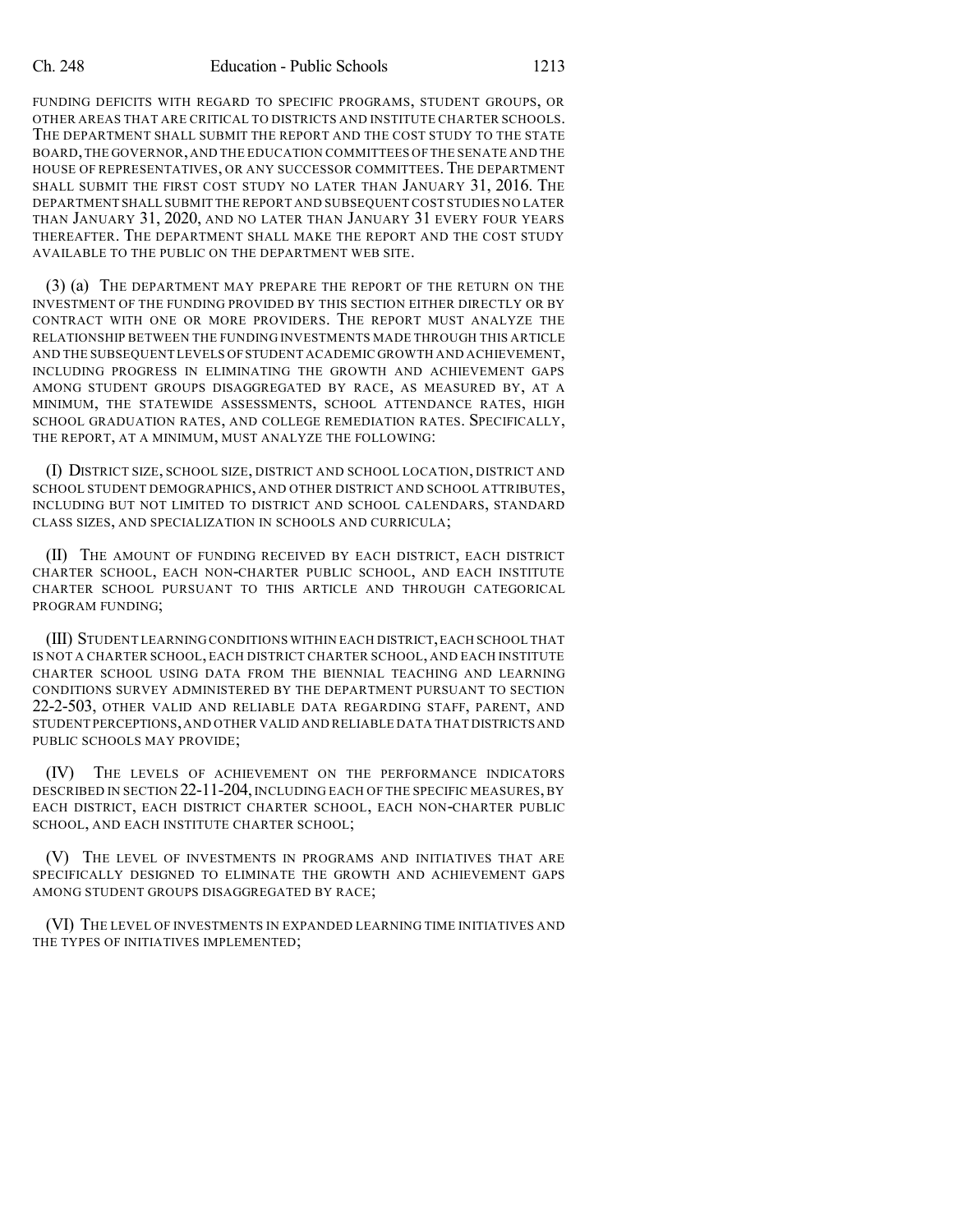(VII) INVESTMENTS IN TARGETED PROGRAMS, INCLUDING PROGRAMS TO SERVE AT-RISK PUPILS, ENGLISH LANGUAGE LEARNERS, STUDENT WITH DISABILITIES, AND GIFTED AND TALENTED STUDENTS,AND THE ACADEMIC GROWTH AND ACHIEVEMENT LEVELS OF STUDENTS WITHIN THESE GROUPS;

(VIII) CONCURRENT ENROLLMENT PURSUANT TO ARTICLE 35 OF THIS TITLE, INCLUDING PARTICIPATION IN THE ASCENT PROGRAM, POSTSECONDARY ENROLLMENT BY STUDENTS GRADUATING FROM COLORADO HIGH SCHOOLS, INCLUDING THE TYPES OF POSTSECONDARY CERTIFICATE AND DEGREE PROGRAMS, AND THE REMEDIATION RATES FOR THOSE STUDENTS, ANALYZED FOR STUDENTS AS A WHOLE AND DISAGGREGATED BY RACE; AND

(IX) THE POSTSECONDARY PERSISTENCE RATES AND THE NUMBER OF YEARS TO OBTAIN POSTSECONDARY CREDENTIALS FOR STUDENTS WHO GRADUATE FROM COLORADO HIGH SCHOOLS, ANALYZED FOR STUDENTS AS A WHOLE AND DISAGGREGATED BY RACE.

(b) IN ADDITION, THE REPORT MUST CONFIRM THE LEVEL TO WHICH EACH DISTRICT,EACH DISTRICT CHARTER SCHOOL,AND EACH INSTITUTE CHARTER SCHOOL IMPLEMENTS THE FOLLOWING STATUTORY REQUIREMENTS WITH INTEGRITY:

(I) THE STATEWIDE EDUCATOR EFFECTIVENESS EVALUATION SYSTEM DESCRIBED IN ARTICLE 9 OF THIS TITLE;

(II) THE "PRESCHOOL TO POSTSECONDARY EDUCATION ALIGNMENT ACT", PART 10 OF ARTICLE 7 OF THIS TITLE;

(III) THE "COLORADO READ ACT", PART 12 OF ARTICLE 7 OF THIS TITLE;

(IV) THE "EDUCATION ACCOUNTABILITY ACT OF 2009", ARTICLE 11 OF THIS TITLE; AND

(V) THE "EXCEPTIONAL CHILDREN'S EDUCATIONAL ACT", ARTICLE 20 OF THIS TITLE.

(4) (a) THE DEPARTMENT SHALL CONTRACT FOR STUDIES OF THE AMOUNT OF FUNDING REQUIRED FOR DISTRICTS, DISTRICT CHARTER SCHOOLS, AND INSTITUTE CHARTER SCHOOLS TO SUCCESSFULLY IMPLEMENT THE "PRESCHOOL TO POSTSECONDARY EDUCATION ALIGNMENT ACT", PART 10 OF ARTICLE 7 OF THIS TITLE, THE "COLORADO READ ACT", PART 12 OF ARTICLE 7 OF THIS TITLE, THE "LICENSED PERSONNEL PERFORMANCE EVALUATION ACT",ARTICLE 9OFTHIS TITLE, AND THE "EDUCATION ACCOUNTABILITY ACT OF 2009", ARTICLE 11 OF THIS TITLE AND TO ELIMINATE THE GROWTH AND ACHIEVEMENT GAPS AMONG STUDENT GROUPS DISAGGREGATED BY RACE. THE COST STUDY MUST INCLUDE IDENTIFICATION OF SPECIFIC AREAS OF FUNDING DEFICIT AND THE AMOUNT NEEDED TO REMEDY THE DEFICIT.

(b) IN CONTRACTING FOR THE COST STUDIES, THE DEPARTMENT SHALL ENSURE THAT THE STUDIES IMPLEMENT MULTIPLE METHODS, INCLUDING BUT NOT LIMITED TO: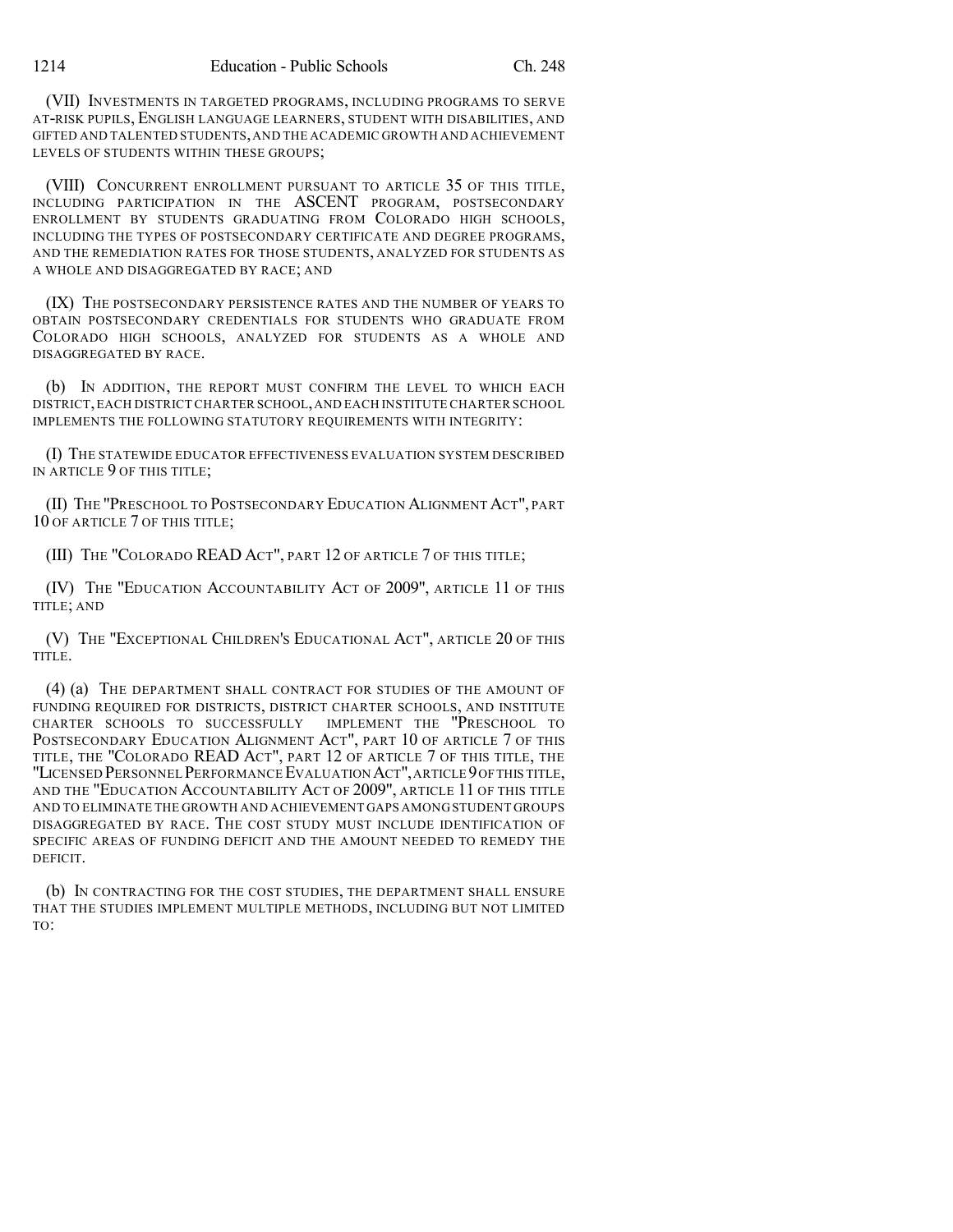(I) THE PROFESSIONAL JUDGEMENT METHOD, WHICH IDENTIFIES AND MEASURES THE RESOURCES NEEDED TO PROVIDE SERVICES, ESTIMATES THE PRICES OF RESOURCES ACROSS DISTRICTS, AND TABULATES THE COSTS FOR ALL DISTRICTS AND INSTITUTE CHARTER SCHOOLS;

(II) THE SUCCESSFUL SCHOOL DISTRICT METHOD, WHICH IDENTIFIES REPRESENTATIVE SCHOOL DISTRICTS AND SCHOOLS THAT MEET A CHOSEN STANDARD OF SUCCESS AND ASSUMES THAT THE EXPENDITURES IN THOSE SCHOOL DISTRICTS AND SCHOOLS ARE ADEQUATE; AND

(III) THE COST FUNCTION METHOD, WHICH USES A STATISTICAL METHOD TO MEASURE THE SYSTEMATIC RELATIONSHIP BETWEEN ACTUAL EXPENDITURES AND EDUCATIONAL OUTCOMES AND PREDICTS THE COST OF ACHIEVING A DESIRED LEVEL OF OUTCOME IN EACH DISTRICT.

(c) IN PREPARING THE COST STUDIES, THE PROVIDER MUST ATTEMPT TO CORRELATE DEFICITS IN PERFORMANCE WITH DEFICITS IN FUNDING TO ENABLE THE GENERAL ASSEMBLY TO IDENTIFY SPECIFIC PROGRAMS, STUDENT GROUPS, OR AREAS OF THE STATE THAT SHOULD RECEIVE STRATEGIC,TARGETED INCREASES IN FUNDING TO IMPROVE PERFORMANCE.

**22-54.5-106. Effectiveness of article - applicability - rules.** (1) THIS ARTICLE TAKES EFFECT UPON THE PROCLAMATION BY THE GOVERNOR OF THE VOTE CAST IN A STATEWIDE ELECTION HELD NO LATER THAN NOVEMBER 2017 AT WHICH A MAJORITY OF THOSE VOTING APPROVE A CITIZEN-INITIATED INCREASE IN STATE TAX REVENUES FOR THE PURPOSE OF FUNDING PRESCHOOL THROUGH TWELFTH GRADE PUBLIC EDUCATION,SO LONG AS THE AMOUNT OF THE APPROVED REVENUE INCREASE IS EQUAL TO OR GREATER THAN THE TOTAL ESTIMATED STATE FISCAL IMPACT ASSOCIATED WITH THE PAYMENT OF THE STATE SHARE OF TOTAL PROGRAM PURSUANT TO SECTION 22-54.5-203, INVESTMENT MONEYS PURSUANT TO SECTION 22-54.5-301, HOLD-HARMLESS MONEYS PURSUANT TO SECTION 22-54.5-302, AND PER PUPIL SUPPLEMENTAL PAYMENTS PURSUANT TO SECTION 22-54.5-303, IN THE SECOND BUDGET YEAR COMMENCING AFTER THE INCREASE IS APPROVED,AS STATED IN THE FINAL FISCAL NOTE PREPARED FOR SENATE BILL 13-213, ENACTED IN 2013.

(2) THE PROVISIONS OF THIS ARTICLE APPLY IN THE SECOND BUDGET YEAR COMMENCINGAFTER THE STATEWIDE ELECTION AT WHICH THE VOTERS APPROVE THE INCREASE IN STATE TAX REVENUES FOR THE PURPOSE OF FUNDING PUBLIC EDUCATION AND IN BUDGET YEARS THEREAFTER;EXCEPT THAT,IN THE FIRSTBUDGET YEAR COMMENCING AFTER THE STATEWIDE ELECTION:

(a) THE DEPARTMENT SHALL RECALCULATE THE STATE AND LOCAL SHARES OF TOTAL PROGRAM PURSUANT TO SECTION 22-54.5-203; AND

(b) THE STATE BOARD MAY PROMULGATE SUCH RULES AS MAY BE NECESSARY TO IMPLEMENT THE PROVISIONS OF THIS ARTICLE.

> PART 2 TOTAL PROGRAM AND LOCAL REVENUES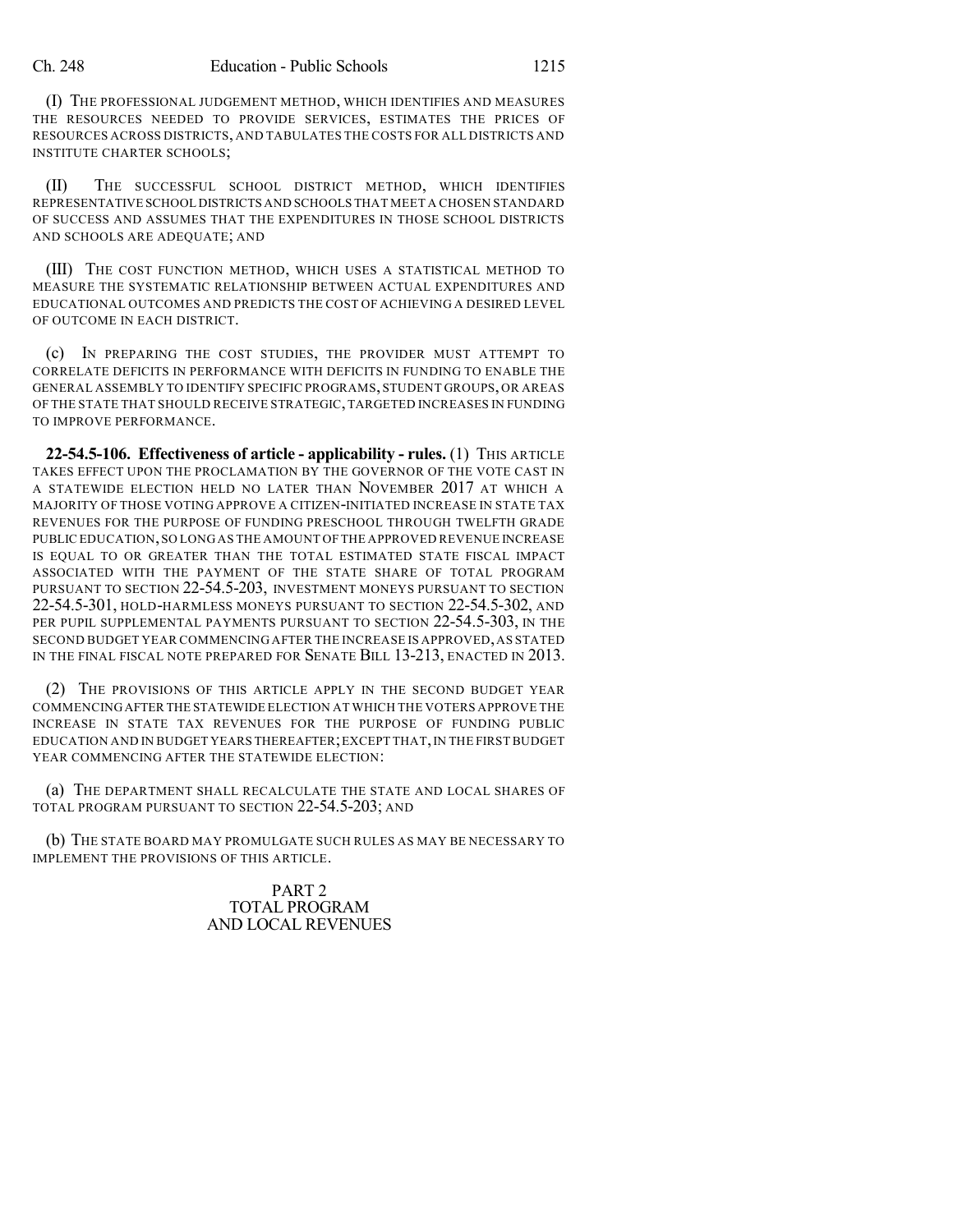**22-54.5-201. District total program.** (1) THE DEPARTMENT SHALL APPLY THE PROVISIONS OF THIS SECTION TO CALCULATE FOR EACH DISTRICT AN AMOUNT THAT REPRESENTS THE FINANCIAL BASE OF SUPPORT FOR PUBLIC EDUCATION IN THAT DISTRICT, WHICH AMOUNT IS KNOWN AS THE DISTRICT'S TOTAL PROGRAM. EACH DISTRICT'S TOTAL PROGRAM IS AVAILABLE TO THE DISTRICT TO FUND THE COSTS OF PROVIDING PUBLIC EDUCATION, AND, EXCEPT AS OTHERWISE PROVIDED IN SECTION 22-54.5-410, THE DISTRICT HAS DISCRETION CONCERNING THE AMOUNTS AND PURPOSES FOR WHICH THE MONEYS ARE BUDGETED AND EXPENDED.

(2) **Total program funding.** ADISTRICT'S TOTAL PROGRAM IS CALCULATED AS:

(DISTRICT'S PER PUPIL FUNDING X (DISTRICT'S FUNDED MEMBERSHIP -DISTRICT'S ON-LINE AVERAGE DAILY MEMBERSHIP - DISTRICT'S ASCENT PROGRAM AVERAGE DAILY MEMBERSHIP)) + DISTRICT'S AT-RISK FUNDING + DISTRICT'S ENGLISH LANGUAGE LEARNER FUNDING  $+$  DISTRICT'S ON-LINE FUNDING  $+$ DISTRICT'S ASCENT PROGRAM FUNDING.

(3) **District per pupil funding.** (a) THE DEPARTMENT SHALL CALCULATE A DISTRICT'S PER PUPIL FUNDING USING THE FOLLOWING FORMULA:

STATEWIDE BASE PER PUPIL FUNDING X DISTRICT SIZE FACTOR.

(b) **Statewide base per pupilfunding.** (I) FOR THE 2014-15 BUDGET YEAR, THE STATEWIDE BASE PER PUPIL FUNDING IS THE AMOUNT SPECIFIED IN SECTION 22-54-104 (5).

(II) FOR THE 2015-16 BUDGET YEAR AND EACH BUDGET YEAR THEREAFTER, STATEWIDE BASE PER PUPIL FUNDING MUST ANNUALLY INCREASE OVER THE AMOUNT ESTABLISHED FOR THE PRECEDING BUDGET YEAR BY THE RATE OF INFLATION, AS DEFINED IN SECTION  $20(2)(f)$  OF ARTICLE X OF THE STATE CONSTITUTION, FOR THE PRECEDING BUDGET YEAR.

(c) **District size factor.** (I) THE DEPARTMENT SHALL CALCULATE EACH DISTRICT'S SIZE FACTOR USING THE FOLLOWING FORMULA:

#### **If the district's fundedThe district's membership count is:size factor shall be:**

| LESS THAN 276       | $1.5457 + (0.00376159 \text{ x}$ The DIFFERENCE<br>BETWEEN THE FUNDED MEMBERSHIP AND 276). |
|---------------------|--------------------------------------------------------------------------------------------|
| 276 OR MORE         |                                                                                            |
| BUT LESS THAN 459   | $1.2385 + (0.00167869 \text{ x}$ The DIFFERENCE                                            |
|                     | BETWEEN THE FUNDED MEMBERSHIP AND 459).                                                    |
| 459 OR MORE         |                                                                                            |
| BUT LESS THAN 1,027 | $1.1215 + (0.00020599 \text{ x} \text{ the difference})$                                   |
|                     | BETWEEN THE FUNDED MEMBERSHIP AND<br>$1,027$ ).                                            |
| $1,027$ or more     |                                                                                            |
| BUT LESS THAN 2,293 | $1.0533 + (0.00005387 \text{ x}$ The DIFFERENCE                                            |
|                     | BETWEEN THE FUNDED MEMBERSHIP AND                                                          |
|                     | 2,293).                                                                                    |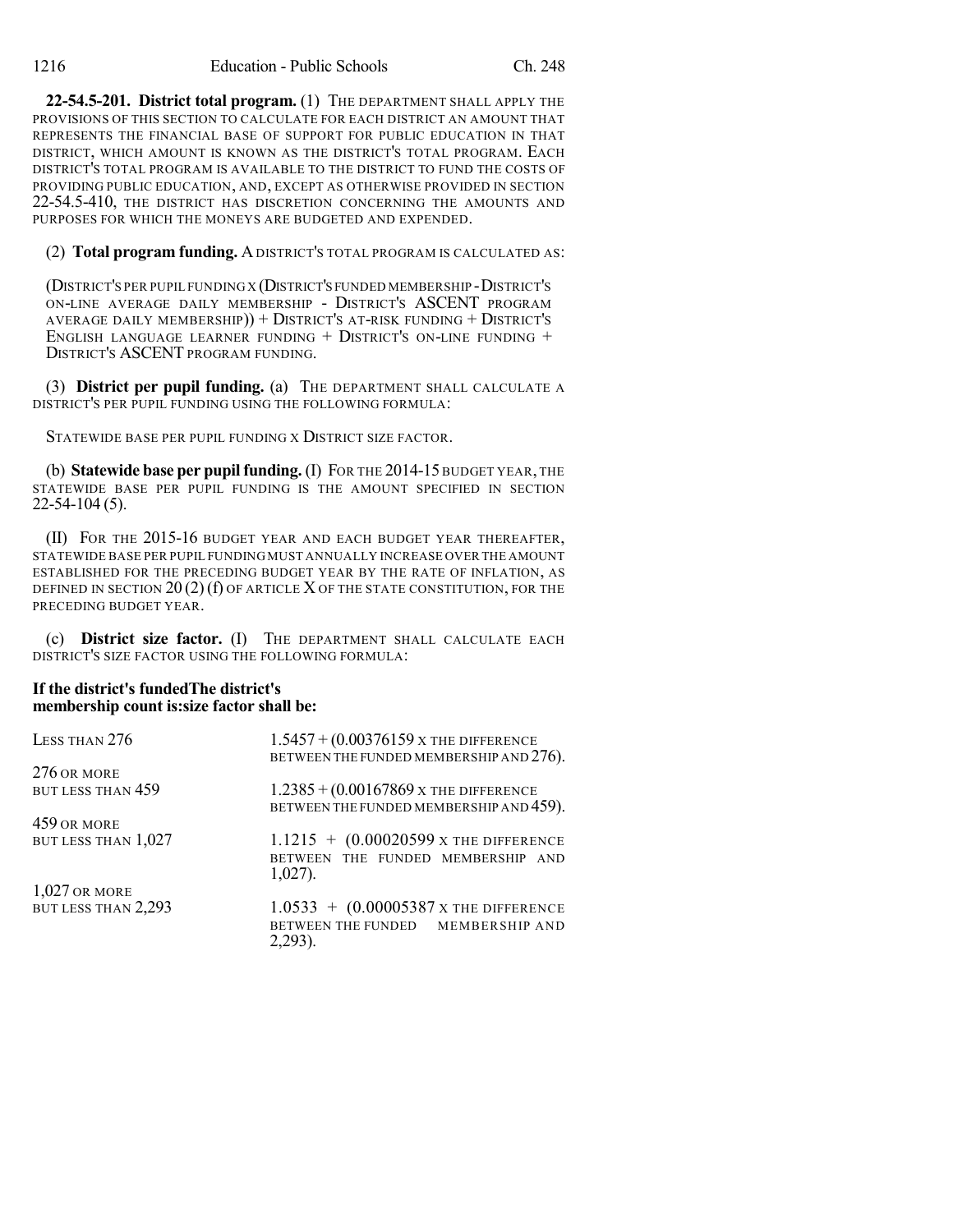| Ch. 248                              | <b>Education - Public Schools</b>                                                                        | 1217 |
|--------------------------------------|----------------------------------------------------------------------------------------------------------|------|
| 2,293 OR MORE<br>BUT LESS THAN 4,023 | $1.0297 + (0.00001364 \text{ x}$ The DIFFERENCE<br>BETWEEN THE FUNDED MEMBERSHIP AND<br>$4,023$ ).       |      |
| 4,023 OR MORE<br>BUT LESS THAN 4,300 | $1.0 + (0.00010722 \text{ x} \text{ the difference})$<br>BETWEEN THE FUNDED MEMBERSHIP AND<br>$4,300$ ). |      |
| 4,300 OR MORE                        | 1.0.                                                                                                     |      |

(II) IF THE REORGANIZATION OF A DISTRICT OR DISTRICTS RESULTS IN ONE OR MORE OF THE DISTRICTS INVOLVED IN THE REORGANIZATION HAVING A HIGHER SIZE FACTOR THAN THE ORIGINAL DISTRICT OR DISTRICTS HAD FOR THE BUDGET YEAR IMMEDIATELY PRECEDING REORGANIZATION, THE SIZE FACTOR FOR EACH SUBSEQUENT BUDGET YEAR FOR THE DISTRICTS INVOLVED IN THE REORGANIZATION IS THE SIZE FACTOR THAT THE ORIGINAL DISTRICT OR DISTRICTS HAD FOR THE BUDGET YEAR PRECEDING THE REORGANIZATION OR, IF TWO OR MORE DISTRICTS REORGANIZE INTO A SINGLE DISTRICT, THE SIZE FACTOR OF THE ORIGINAL DISTRICT WITH THE LOWEST SIZE FACTOR FOR THE BUDGET YEAR IMMEDIATELY PRECEDING THE REORGANIZATION. A DISTRICT INVOLVED IN THE REORGANIZATION SHALL NOT, FOR ANY BUDGET YEAR, BE ALLOWED THE SIZE FACTOR THAT WOULD OTHERWISE BE PROVIDED BY THIS PARAGRAPH (c).

(III) IF THE REORGANIZATION OF A DISTRICT OR DISTRICTS RESULTS IN ONE OR MORE OF THE DISTRICTS INVOLVED IN THE REORGANIZATION HAVING A LOWER SIZE FACTOR THAN THE ORIGINAL DISTRICT OR DISTRICTS HAD FOR THE BUDGET YEAR IMMEDIATELY PRECEDING REORGANIZATION, THE SIZE FACTOR FOR THE NEW DISTRICT OR DISTRICTS IS DETERMINED AS FOLLOWS:

(A) FOR THE FIRST BUDGET YEAR FOLLOWING REORGANIZATION,THE SIZE FACTOR OF THE ORIGINAL DISTRICT FOR THE BUDGET YEAR IMMEDIATELY PRECEDING REORGANIZATION OR, IF TWO OR MORE DISTRICTS ARE INVOLVED IN THE REORGANIZATION, THE WEIGHTED AVERAGE SIZE FACTOR OF THE ORIGINAL DISTRICTS FOR THE BUDGET YEAR IMMEDIATELY PRECEDING REORGANIZATION.FOR PURPOSES OF THIS SUB-SUBPARAGRAPH (A), THE WEIGHTED AVERAGE SIZE FACTOR IS THE SUM OF THE AMOUNTS CALCULATED BY MULTIPLYING THE FUNDED MEMBERSHIP OF THE ORIGINAL DISTRICTS BY THE SIZE FACTOR OF THE ORIGINAL DISTRICTS AND DIVIDING THAT SUM BY THE TOTAL FUNDED MEMBERSHIP OF THE ORIGINAL DISTRICTS.

(B) FOR THE SECOND BUDGET YEAR FOLLOWING REORGANIZATION, THE SIZE FACTOR FOR THE PRIOR BUDGET YEAR MINUS AN AMOUNT EQUAL TO ONE-FIFTH OF THE DIFFERENCE BETWEEN THE SIZE FACTOR FOR THE PRIOR BUDGET YEAR AND THE SIZE FACTOR DETERMINED PURSUANT TO SUBPARAGRAPH  $(I)$  OF THIS PARAGRAPH  $(c)$ ;

(C) FOR THE THIRD BUDGET YEAR FOLLOWING REORGANIZATION, THE SIZE FACTOR FOR THE PRIOR BUDGET YEAR MINUS AN AMOUNT EQUAL TO ONE-FOURTH OF THE DIFFERENCE BETWEEN THE SIZE FACTOR FOR THE PRIOR BUDGET YEAR AND THE SIZE FACTOR DETERMINED PURSUANT TO SUBPARAGRAPH (I) OF THIS PARAGRAPH  $(c)$ ;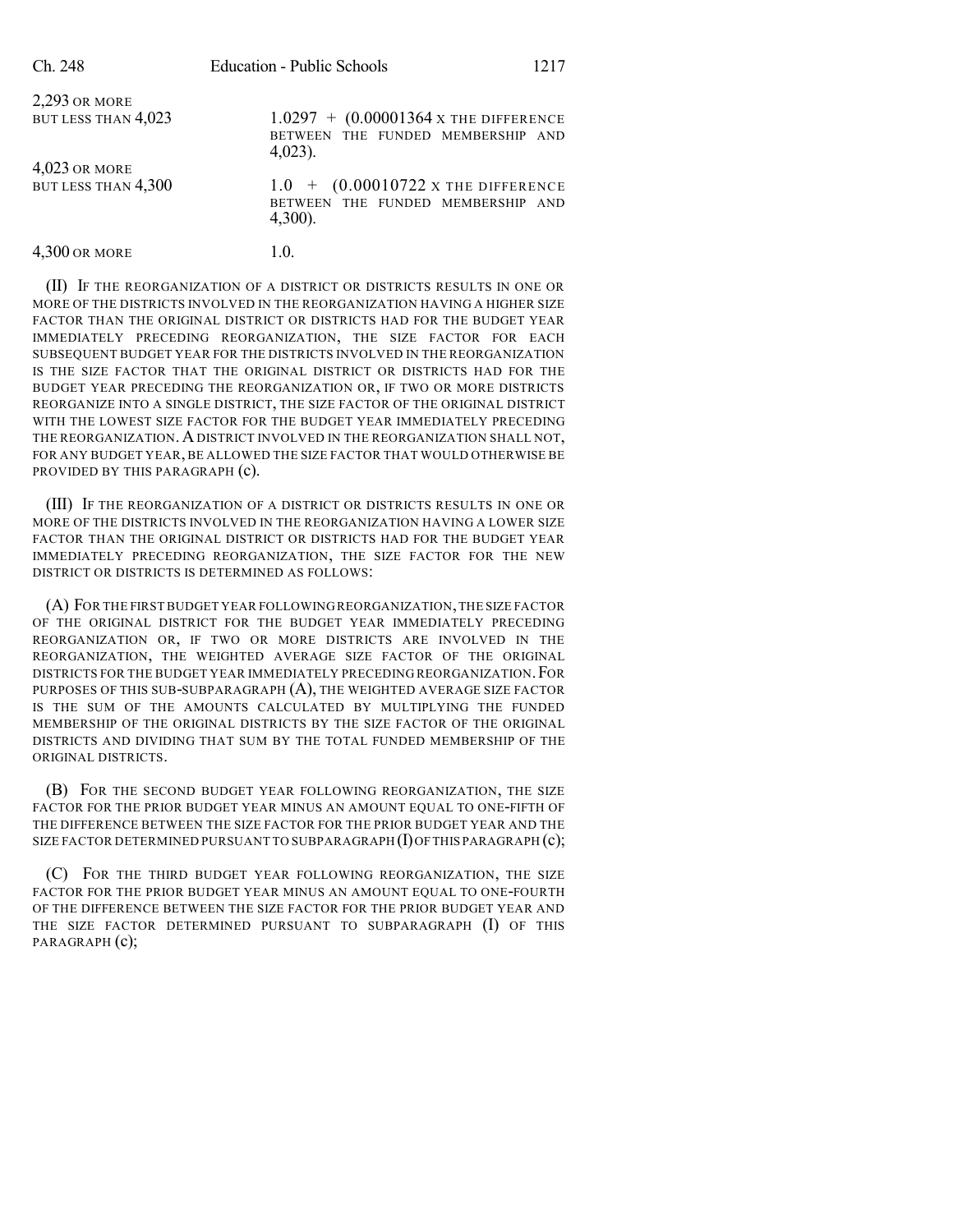(D) FOR THE FOURTH BUDGET YEAR FOLLOWING REORGANIZATION, THE SIZE FACTOR FOR THE PRIOR BUDGET YEAR MINUS AN AMOUNT EQUAL TO ONE-THIRD OF THE DIFFERENCE BETWEEN THE SIZE FACTOR FOR THE PRIOR BUDGET YEAR AND THE SIZE FACTOR DETERMINED PURSUANT TO SUBPARAGRAPH  $(I)$  OF THIS PARAGRAPH  $(c)$ ;

(E) FOR THE FIFTH BUDGET YEAR FOLLOWING REORGANIZATION,THE SIZE FACTOR FOR THE PRIOR BUDGET YEAR MINUS AN AMOUNT EQUAL TO ONE-HALF OF THE DIFFERENCE BETWEEN THE SIZE FACTOR FOR THE PRIOR BUDGET YEAR AND THE SIZE FACTOR DETERMINED PURSUANT TO SUBPARAGRAPH  $(I)$  OF THIS PARAGRAPH  $(c)$ ;

(F) FOR THE SIXTH BUDGET YEAR FOLLOWING REORGANIZATION AND BUDGET YEARS THEREAFTER, THE SIZE FACTOR DETERMINED PURSUANT TO SUBPARAGRAPH (I) OF THIS PARAGRAPH (c).

(IV) THE FUNDED MEMBERSHIP USED TO CALCULATE A DISTRICT'S SIZE FACTOR PURSUANT TO THIS PARAGRAPH (c) IS THE FUNDED MEMBERSHIP OF THE DISTRICT REDUCED BY SIXTY-FIVE PERCENT OF THE NUMBER OF PUPILS INCLUDED IN THE FUNDED MEMBERSHIP WHO ARE ENROLLED IN CHARTER SCHOOLS OF THE DISTRICT; EXCEPT THAT THE PROVISIONS OF THIS SUBPARAGRAPH (IV) APPLY ONLY TO THOSE DISTRICTS WITH A FUNDED MEMBERSHIP OF FIVE HUNDRED OR LESS.

(4) **District at-risk funding.** (a) **Formulas.** THE DEPARTMENT SHALL CALCULATE A DISTRICT'S AT-RISK FUNDING USING ONE OF THE FOLLOWING FORMULAS:

(I) IF THE DISTRICT'S AT-RISK PUPIL PERCENTAGE IS EQUAL TO OR LESS THAN THE STATEWIDE AVERAGE AT-RISK PUPIL PERCENTAGE,THE DEPARTMENT SHALL USE THE FOLLOWING FORMULA:

(STATEWIDE BASE PER PUPIL FUNDING X 20%) X DISTRICT'S AT-RISK PUPIL AVERAGE DAILY MEMBERSHIP.

(II) IF THE DISTRICT'S AT-RISK PUPIL PERCENTAGE IS GREATER THAN THE STATEWIDE AVERAGE AT-RISK PERCENTAGE, THE DEPARTMENT SHALL USE THE FOLLOWING FORMULA:

 $($ (Statewide base per pupil funding x 20%) x (Statewide average at-risk PUPIL PERCENTAGE X DISTRICT'S ADJUSTED AVERAGE DAILY MEMBERSHIP)) + ((STATEWIDE BASE PER PUPIL FUNDING X DISTRICT'S AT-RISK FACTOR) X (DISTRICT'S AT-RISK PUPIL AVERAGE DAILY MEMBERSHIP - (STATEWIDE AVERAGE AT-RISK PUPIL PERCENTAGE X DISTRICT'S ADJUSTED AVERAGE DAILY MEMBERSHIP))).

(b) **At-risk factor.** IF THE DISTRICT'S AT-RISK PUPIL PERCENTAGE IS GREATER THAN THE STATEWIDE AVERAGE AT-RISK PUPIL PERCENTAGE,THE DISTRICT'S AT-RISK FACTOR IS TWENTY PERCENT PLUS A 0.40 PERCENTAGE POINT FOR EACH PERCENTAGE POINT THAT THE DISTRICT'S AT-RISK PUPIL PERCENTAGE EXCEEDS THE STATEWIDE AVERAGE AT-RISK PUPIL PERCENTAGE; EXCEPT THAT A DISTRICT'S AT-RISK FACTOR SHALL NOT EXCEED FORTY PERCENT.

(5) **District English language learner funding.** (a) **Formulas.** THE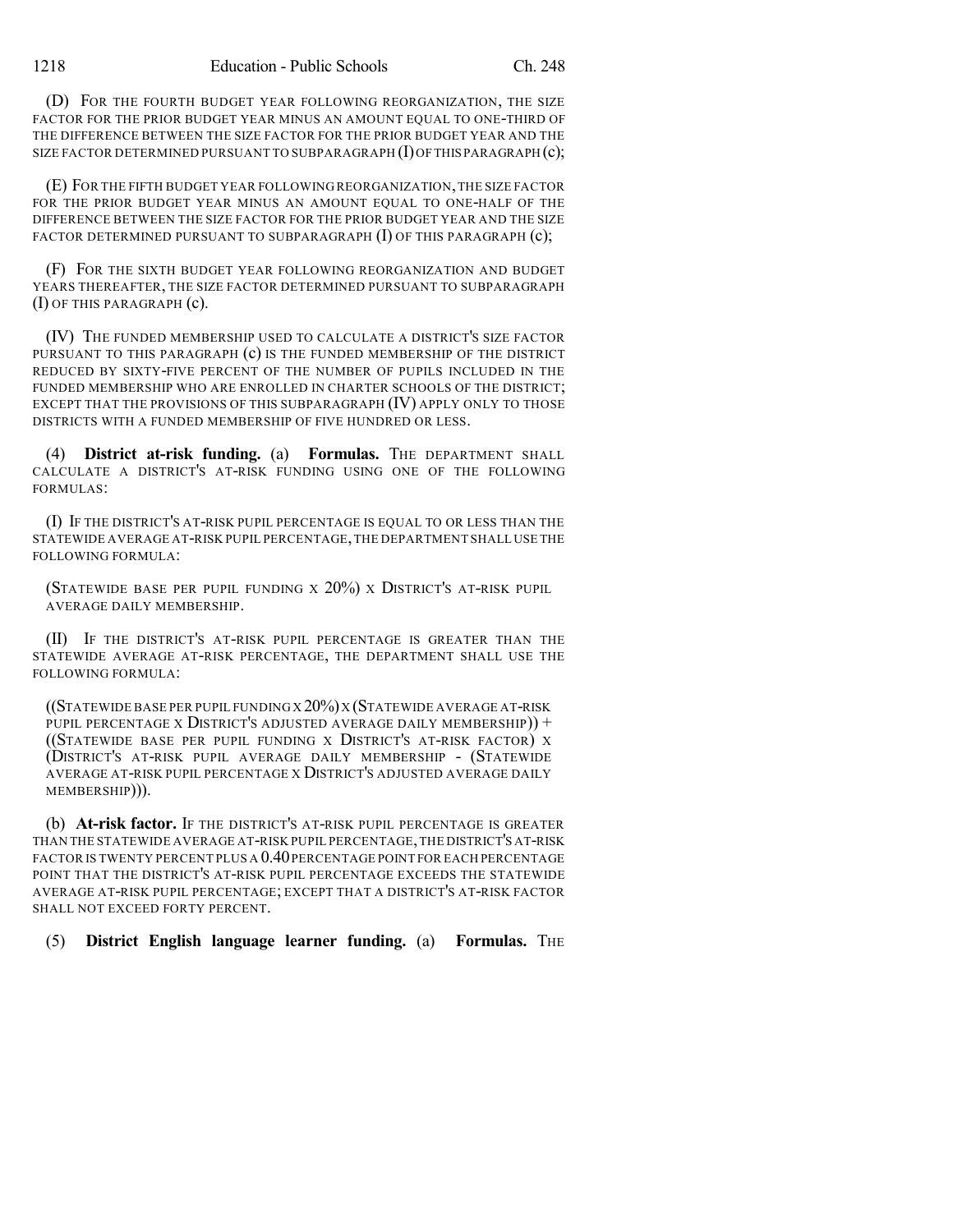DEPARTMENT SHALL CALCULATE A DISTRICT'S ENGLISH LANGUAGE LEARNER FUNDING USING ONE OF THE FOLLOWING FORMULAS:

(I) IF THE DISTRICT'S ENGLISH LANGUAGE LEARNER PERCENTAGE IS EQUAL TO OR LESS THAN THE STATEWIDE AVERAGE ENGLISH LANGUAGE LEARNER PERCENTAGE, THE DEPARTMENT SHALL USE THE FOLLOWING FORMULA:

(STATEWIDE BASE PER PUPIL FUNDING X 20%)X DISTRICT'SENGLISH LANGUAGE LEARNER AVERAGE DAILY MEMBERSHIP.

(II) IF THE DISTRICT'S ENGLISH LANGUAGE LEARNER PERCENTAGE IS GREATER THAN THE STATEWIDE AVERAGE ENGLISH LANGUAGE LEARNER PERCENTAGE, THE DEPARTMENT SHALL USE THE FOLLOWING FORMULA:

((STATEWIDE BASE PER PUPIL FUNDING X  $20\%$ ) X (STATEWIDE AVERAGE ENGLISH LANGUAGE LEARNER PERCENTAGE X DISTRICT'S ADJUSTED AVERAGE DAILY MEMBERSHIP) $) + ((S<sub>T</sub>AT<sub>E</sub>W<sub>IDE</sub> BASE PER PUPIL FUNDING X DISTRICT'S$ ENGLISH LANGUAGE LEARNER FACTOR) X (DISTRICT'S ENGLISH LANGUAGE LEARNER AVERAGE DAILY MEMBERSHIP - (STATEWIDE AVERAGE ENGLISH LANGUAGE LEARNER PERCENTAGE X DISTRICT'S ADJUSTED AVERAGE DAILY MEMBERSHIP))).

(b) **English language learner factor.** IF THE DISTRICT'S ENGLISH LANGUAGE LEARNER PERCENTAGE IS GREATER THAN THE STATEWIDE AVERAGE ENGLISH LANGUAGE LEARNER PERCENTAGE, THE DISTRICT'S ENGLISH LANGUAGE LEARNER FACTOR IS TWENTY PERCENT PLUS A 0.80PERCENTAGE POINT FOR EACH PERCENTAGE POINT THAT THE DISTRICT'S ENGLISH LANGUAGE LEARNER PERCENTAGE EXCEEDS THE STATEWIDE AVERAGE ENGLISH LANGUAGE LEARNER PERCENTAGE;EXCEPT THAT A DISTRICT'S ENGLISH LANGUAGE LEARNER FACTOR SHALL NOT EXCEED FORTY PERCENT.

(6) **District on-line funding.** A DISTRICT'S ON-LINE FUNDING IS AN AMOUNT EQUAL TO THE DISTRICT'S ON-LINE AVERAGE DAILY MEMBERSHIP MULTIPLIED BY THE STATEWIDE BASE PER PUPIL FUNDING SPECIFIED IN PARAGRAPH (b) OF SUBSECTION (3) OF THIS SECTION FOR THE APPLICABLE BUDGET YEAR.

(7) **District ASCENT program funding.** A DISTRICT'S ASCENT PROGRAM FUNDING IS AN AMOUNT EQUAL TO THE DISTRICT'S ASCENT PROGRAM AVERAGE DAILY MEMBERSHIP MULTIPLIED BY THE STATEWIDE BASE PER PUPIL FUNDING SPECIFIED IN PARAGRAPH (b) OF SUBSECTION (3) OF THIS SECTION FOR THE APPLICABLE BUDGET YEAR.

**22-54.5-202. Totalprogram-institute charter schools.**(1) THE CALCULATION OF TOTAL PROGRAM PURSUANT TO THE PROVISIONS OF THIS SECTION REPRESENTS THE FINANCIAL BASE OF SUPPORT FOR EACH INSTITUTE CHARTER SCHOOL, WHICH AMOUNT IS KNOWN AS THE INSTITUTE CHARTER SCHOOL'S TOTAL PROGRAM. EACH INSTITUTE CHARTER SCHOOL'S TOTAL PROGRAM IS AVAILABLE TO THE INSTITUTE CHARTER SCHOOL TO FUND THE COSTS OF PROVIDING PUBLIC EDUCATION TO PUPILS ENROLLED IN THE INSTITUTE CHARTER SCHOOL. THE INSTITUTE CHARTER SCHOOL HAS DISCRETION CONCERNING THE AMOUNTS AND PURPOSES FOR WHICH THE MONEYS ARE BUDGETED AND EXPENDED.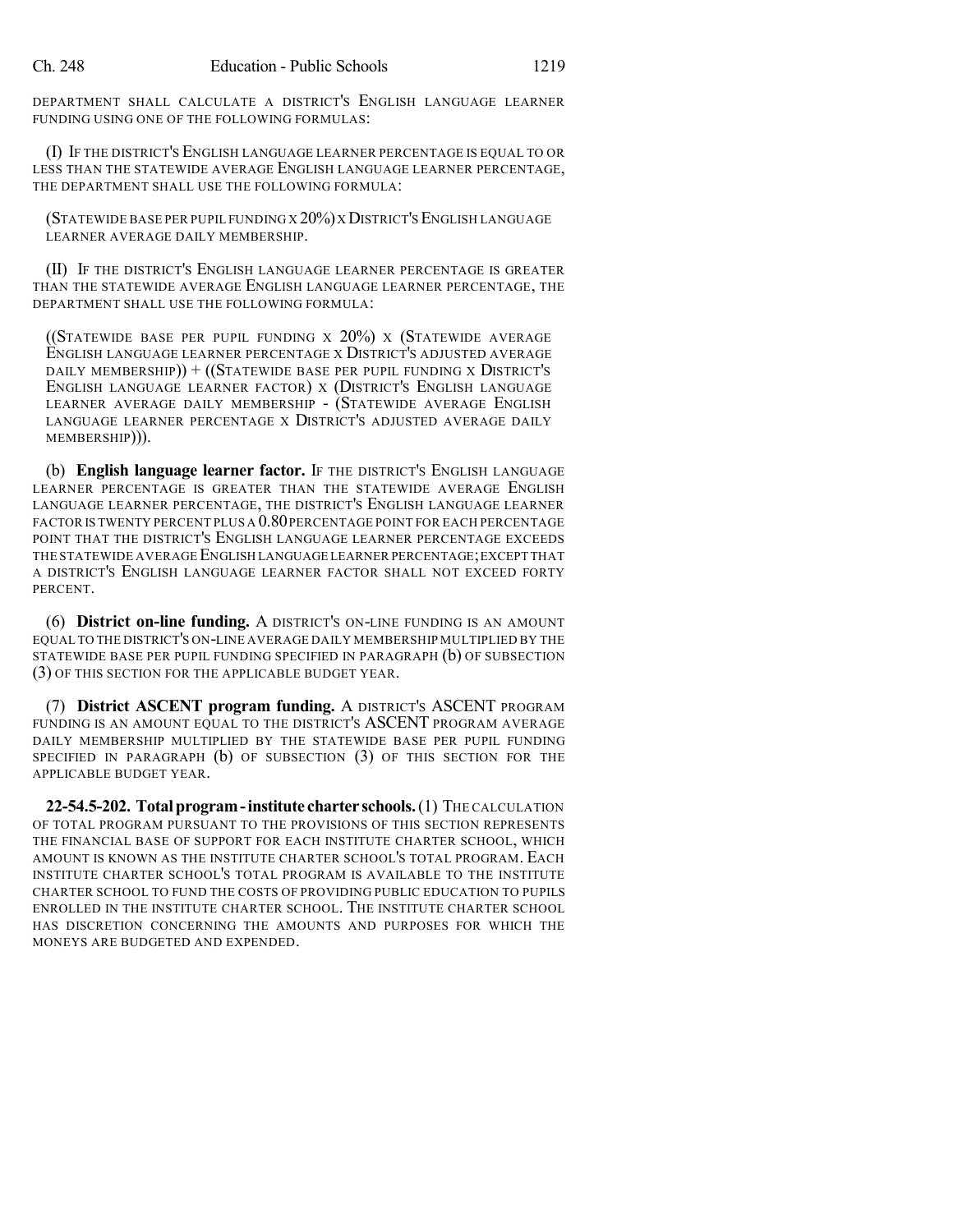(2) **Total programfunding.** AN INSTITUTE CHARTER SCHOOL'S TOTAL PROGRAM IS CALCULATED USING THE PER PUPIL FUNDING OF THE INSTITUTE CHARTER SCHOOL'S ACCOUNTING DISTRICT AS CALCULATED PURSUANT TO SECTION 22-54.5-201(3).THE FORMULA FOR AN INSTITUTE CHARTER SCHOOL'S TOTAL PROGRAM IS:

(ACCOUNTING DISTRICT'S PER PUPIL FUNDING X (INSTITUTE CHARTER SCHOOL'S FUNDED MEMBERSHIP - INSTITUTE CHARTER SCHOOL'S ON-LINE AVERAGE DAILY MEMBERSHIP - INSTITUTE CHARTER SCHOOL'S ASCENT PROGRAM AVERAGE DAILY MEMBERSHIP)) + INSTITUTE CHARTER SCHOOL'S MILL LEVY EQUALIZATION FUNDING  $+$  INSTITUTE CHARTER SCHOOL'S AT-RISK FUNDING  $+$ INSTITUTE CHARTER SCHOOL'S ENGLISH LANGUAGE LEARNER FUNDING + INSTITUTE CHARTER SCHOOL'S ON-LINE FUNDING + INSTITUTE CHARTER SCHOOL'S ASCENT PROGRAM FUNDING.

(3) **Institute charter school mill levy equalization funding.**(a) **Formula.** THE DEPARTMENT SHALL CALCULATE AN INSTITUTE CHARTER SCHOOL'S MILL LEVY EQUALIZATION FUNDING USING THE FOLLOWING FORMULA:

(ACCOUNTING DISTRICT'S PER PUPIL FUNDING X INSTITUTE CHARTER SCHOOL'S MILL LEVY EQUALIZATION FACTOR) X (INSTITUTE CHARTER SCHOOL'S FUNDED MEMBERSHIP - INSTITUTE CHARTER SCHOOL'S ASCENT PROGRAM AVERAGE DAILY MEMBERSHIP).

(b) **Mill levy equalization factor.** (I) THE DEPARTMENT SHALL ANNUALLY CALCULATE THE MILL LEVY EQUALIZATION FACTOR FOR EACH INSTITUTE CHARTER SCHOOL USING THE FOLLOWING FORMULA:

PER PUPIL MILL LEVY EQUALIZATION  $\div$  ACCOUNTING DISTRICT'S PER PUPIL FUNDING.

(II) THE DEPARTMENT SHALL ANNUALLY CALCULATE THE PER PUPIL MILL LEVY EQUALIZATION AS AN AMOUNT EQUAL TO THE LOCAL PROPERTY TAX REVENUES THAT THE ACCOUNTING DISTRICT IS AUTHORIZED TO COLLECT FOR THE PRECEDING BUDGET YEAR THAT ARE IN ADDITION TO THE ACCOUNTING DISTRICT'S TOTAL PROGRAM MILL LEVY REVENUES BUT NOT INCLUDING ANY REVENUES AUTHORIZED PURSUANT TO SECTION 22-40-110 OR ARTICLE 42 OR ARTICLE 43 OF THIS TITLE, DIVIDED BY THE ACCOUNTING DISTRICT'S FUNDED MEMBERSHIP, MINUS ASCENT PROGRAM AVERAGE DAILY MEMBERSHIP, FOR THE FUNDING AVERAGING PERIOD FOR THE PRECEDING BUDGET YEAR.

(4) **Institute charter school at-risk funding.** (a) **Formulas.** THE DEPARTMENT SHALL CALCULATE AN INSTITUTE CHARTER SCHOOL'S AT-RISK FUNDING USING ONE OF THE FOLLOWING FORMULAS:

(I) IF THE INSTITUTE CHARTER SCHOOL'S AT-RISK PUPIL PERCENTAGE IS EQUAL TO OR LESS THAN THE STATEWIDE AVERAGE AT-RISK PUPIL PERCENTAGE, THE DEPARTMENT SHALL USE THE FOLLOWING FORMULA:

(STATEWIDE BASE PER PUPIL FUNDING X 20%) X INSTITUTE CHARTER SCHOOL'S AT-RISK PUPIL AVERAGE DAILY MEMBERSHIP.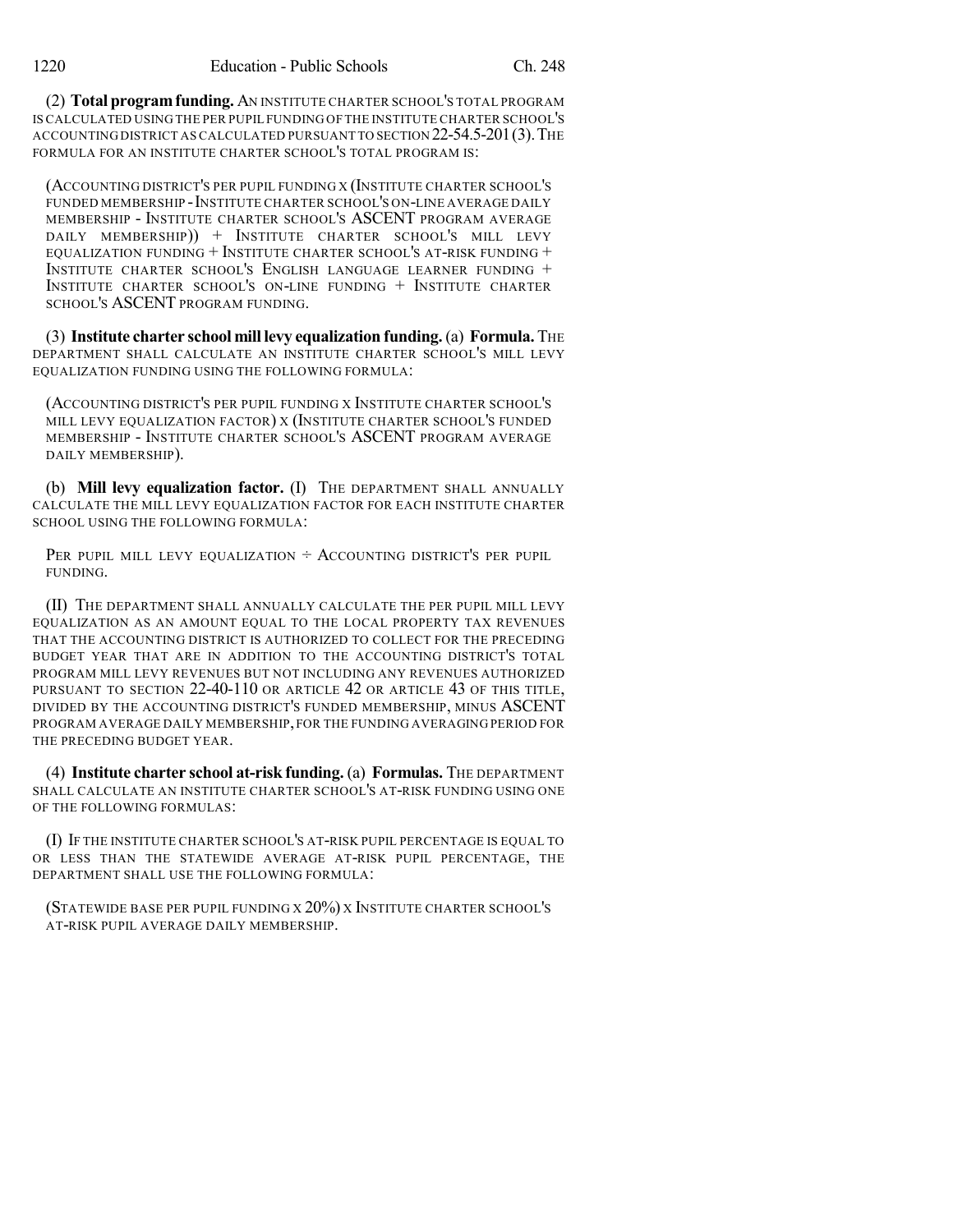(II) IF THE INSTITUTE CHARTER SCHOOL'S AT-RISK PUPIL PERCENTAGE IS GREATER THAN THE STATEWIDE AVERAGE AT-RISK PERCENTAGE,THE DEPARTMENT SHALL USE THE FOLLOWING FORMULA:

 $($ (Statewide base per pupil funding x 20%) x (Statewide average at-risk PUPIL PERCENTAGE X INSTITUTE CHARTER SCHOOL'S ADJUSTED AVERAGE DAILY MEMBERSHIP)) +((STATEWIDE BASE PER PUPIL FUNDING X INSTITUTE CHARTER SCHOOL'S AT-RISK FACTOR) X (INSTITUTE CHARTER SCHOOL'S AT-RISK PUPIL AVERAGE DAILY MEMBERSHIP - (STATEWIDE AVERAGE AT-RISK PUPIL PERCENTAGE X INSTITUTE CHARTER SCHOOL'S ADJUSTED AVERAGE DAILY MEMBERSHIP))).

(b) **At-risk factor.** IF THE INSTITUTE CHARTER SCHOOL'S AT-RISK PUPIL PERCENTAGE IS GREATER THAN THE STATEWIDE AVERAGE AT-RISK PUPIL PERCENTAGE, THE INSTITUTE CHARTER SCHOOL'S AT-RISK FACTOR IS TWENTY PERCENT PLUS A 0.40 PERCENTAGE POINT FOR EACH PERCENTAGE POINT THAT THE INSTITUTE CHARTER SCHOOL'S AT-RISK PUPIL PERCENTAGE EXCEEDS THE STATEWIDE AVERAGE AT-RISK PUPIL PERCENTAGE; EXCEPT THAT AN INSTITUTE CHARTER SCHOOL'S AT-RISK FACTOR SHALL NOT EXCEED FORTY PERCENT.

(5) **Institute charter schoolEnglish language learner funding.**(a) **Formulas.** THE DEPARTMENT SHALL CALCULATE AN INSTITUTE CHARTER SCHOOL'S ENGLISH LANGUAGE LEARNER FUNDING USING ONE OF THE FOLLOWING FORMULAS:

(I) IF THE INSTITUTE CHARTER SCHOOL'S ENGLISH LANGUAGE LEARNER PERCENTAGE IS EQUAL TO OR LESS THAN THE STATEWIDE AVERAGE ENGLISH LANGUAGE LEARNER PERCENTAGE, THE DEPARTMENT SHALL USE THE FOLLOWING FORMULA:

(STATEWIDE BASE PER PUPIL FUNDING X 20%) X INSTITUTE CHARTER SCHOOL'S ENGLISH LANGUAGE LEARNER AVERAGE DAILY MEMBERSHIP.

(II) IF THE INSTITUTE CHARTER SCHOOL'S ENGLISH LANGUAGE LEARNER PERCENTAGE IS GREATER THAN THE STATEWIDE AVERAGE ENGLISH LANGUAGE LEARNER PERCENTAGE, THE DEPARTMENT SHALL USE THE FOLLOWING FORMULA:

((STATEWIDE BASE PER PUPIL FUNDING X  $20\%$ ) X (STATEWIDE AVERAGE ENGLISH LANGUAGE LEARNER PERCENTAGE X INSTITUTE CHARTER SCHOOL'S ADJUSTED AVERAGE DAILY MEMBERSHIP) $) + ((S<sub>T</sub>AT<sub>E</sub>W<sub>ID</sub>)E<sub>B</sub>AB<sub>E</sub>PER PUPIL)$ FUNDING X INSTITUTE CHARTER SCHOOL'S ENGLISH LANGUAGE LEARNER FACTOR) X (INSTITUTE CHARTER SCHOOL'S ENGLISH LANGUAGE LEARNER AVERAGE DAILY MEMBERSHIP - (STATEWIDE AVERAGE ENGLISH LANGUAGE LEARNER PERCENTAGE X INSTITUTE CHARTER SCHOOL'S ADJUSTED AVERAGE DAILY MEMBERSHIP))).

(b) **English language learner factor.** IF THE INSTITUTE CHARTER SCHOOL'S ENGLISH LANGUAGE LEARNER PERCENTAGE IS GREATER THAN THE STATEWIDE AVERAGE ENGLISH LANGUAGE LEARNER PERCENTAGE, THE INSTITUTE CHARTER SCHOOL'S ENGLISH LANGUAGE LEARNER FACTOR IS TWENTY PERCENT PLUS A 0.80 PERCENTAGE POINT FOR EACH PERCENTAGE POINT THAT THE INSTITUTE CHARTER SCHOOL'S ENGLISH LANGUAGE LEARNER PERCENTAGE EXCEEDS THE STATEWIDE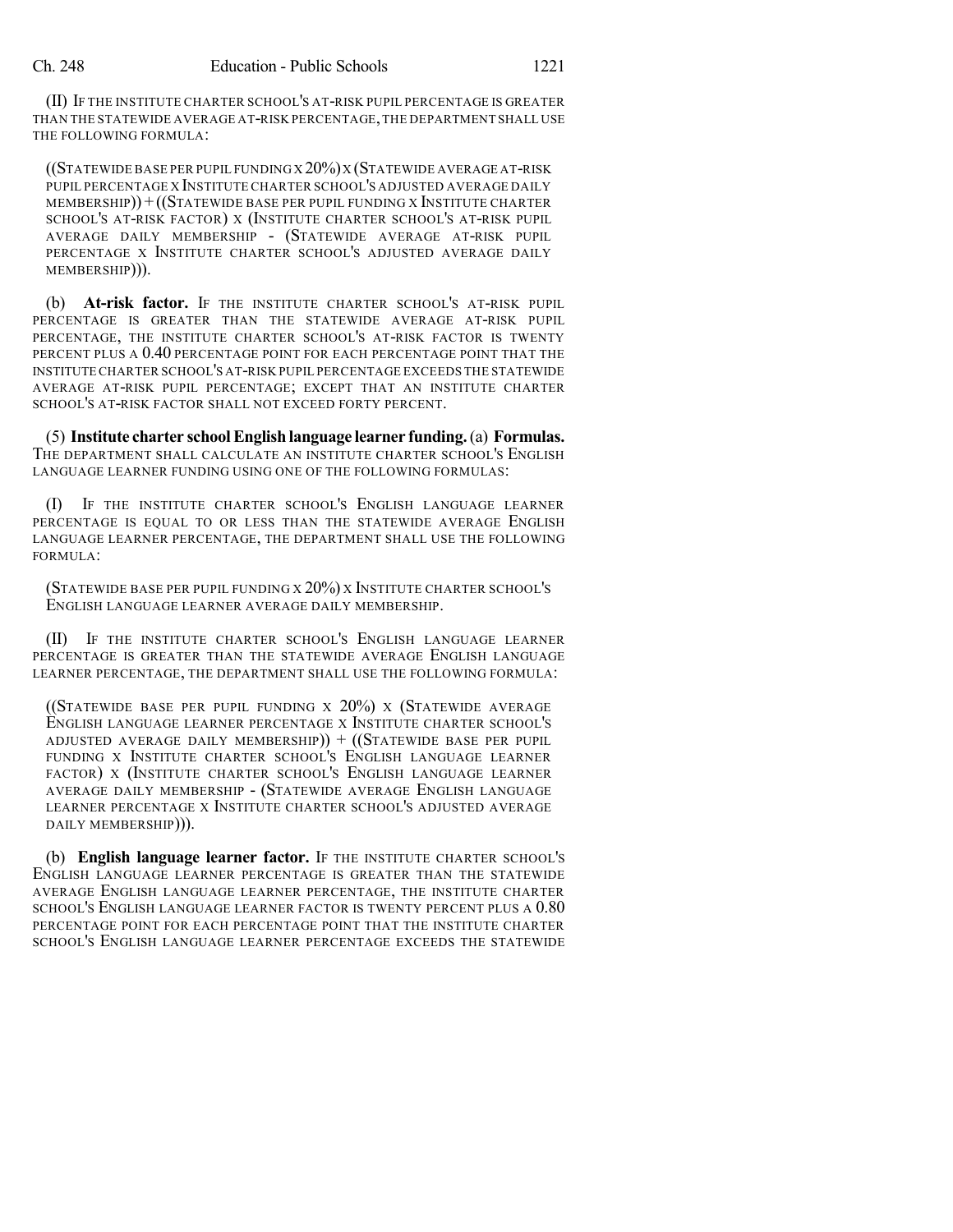AVERAGE ENGLISH LANGUAGE LEARNER PERCENTAGE; EXCEPT THAT AN INSTITUTE CHARTER SCHOOL'S ENGLISH LANGUAGE LEARNER FACTOR SHALL NOT EXCEED FORTY PERCENT.

(6) **Institute charter school on-line funding.** AN INSTITUTE CHARTER SCHOOL'S ON-LINE FUNDING IS AN AMOUNT EQUAL TO THE INSTITUTE CHARTER SCHOOL'S ON-LINE AVERAGE DAILY MEMBERSHIP MULTIPLIED BY THE STATEWIDE BASE PER PUPIL FUNDING SPECIFIED IN SECTION 22-54.5-201 (3) (b) FOR THE APPLICABLE BUDGET YEAR.

(7) **Institute charter school ASCENT program funding.** AN INSTITUTE CHARTER SCHOOL'S ASCENT PROGRAM FUNDING IS AN AMOUNT EQUAL TO THE INSTITUTE CHARTER SCHOOL'S ASCENT PROGRAM AVERAGE DAILY MEMBERSHIP MULTIPLIED BY THE STATEWIDE BASE PER PUPIL FUNDING SPECIFIED IN SECTION 22-54.5-201 (3) (b) FOR THE APPLICABLE BUDGET YEAR.

**22-54.5-203. Local and state shares of districttotal program-total program mill levy - calculation.**(1)(a) NO LATER THAN JULY 1,2015, NO LATER THAN JULY 1, 2020, AND NO LATER THAN JULY 1 EVERY SIX YEARS THEREAFTER, THE DEPARTMENT SHALL CALCULATE THE LOCAL SHARE AND STATE SHARE FOR EACH DISTRICT AS PROVIDED IN SUBSECTION (2) OF THIS SECTION. THE DEPARTMENT SHALL PERFORM THE CALCULATION USING THE MOST RECENT ASSESSED VALUATIONS OF PROPERTY, THE MEDIAN FAMILY INCOME LEVELS BASED ON THE MOST RECENT AMERICAN COMMUNITY SURVEY CONDUCTED BY THE UNITED STATES CENSUS BUREAU, AND THE MEMBERSHIP CALCULATIONS FOR THE MOST RECENT FUNDING AVERAGING PERIOD.

(b) BASED ON EACH DISTRICT'S LOCAL SHARE OF TOTAL PROGRAM CALCULATED PURSUANT TO PARAGRAPH (a) OF THIS SUBSECTION (1), THE DEPARTMENT, AS PROVIDED IN SUBSECTION (3) OF THIS SECTION, SHALL CALCULATE THE NUMBER OF MILLS THAT EACH DISTRICT IS EXPECTED TO LEVY BEGINNING IN THE FIRST BUDGET YEAR FOLLOWING RECALCULATION OF THE LOCAL SHARE AND STATE SHARE AND FOR EACH BUDGET YEAR THEREAFTER UNTIL THE DEPARTMENT AGAIN RECALCULATES THE LOCAL SHARE AND STATE SHARE OF TOTAL PROGRAM PURSUANT TO PARAGRAPH (a) OF THIS SUBSECTION (1).

(2) **Calculation of local and state shares.** (a) **Statewide percentage of state and local shares.** FOR THE 2015-16 BUDGET YEAR AND FOR EACH BUDGET YEAR THEREAFTER THROUGH THE 2019-20 BUDGET YEAR, THE STATEWIDE LOCAL SHARE OF TOTAL PROGRAM IS FORTY PERCENT,AND THE STATEWIDE STATE SHARE OF TOTAL PROGRAM IS SIXTY PERCENT FOR PURPOSES OF CALCULATING THE LOCAL SHARE PURSUANT TO PARAGRAPH (c) OF THIS SUBSECTION (2).

(b) **Calculation of state share for each district.** EACH DISTRICT'S STATE SHARE OF TOTAL PROGRAM IS THE DIFFERENCE BETWEEN THE DISTRICT'S TOTAL PROGRAM AND AN AMOUNT EQUAL TO THE AMOUNT OF SPECIFIC OWNERSHIP TAX REVENUE PAID TO THE DISTRICT FOR THE APPLICABLE BUDGET YEAR PLUS THE AMOUNT OF PROPERTY TAX REVENUE THAT THE DISTRICT IS ENTITLED TO RECEIVE FROM LEVYING THE NUMBER OF MILLS IDENTIFIED AS THE DISTRICT'S TOTAL PROGRAM MILL LEVY PURSUANT TO SUBSECTION (3) OF THIS SECTION, ASSUMING ONE HUNDRED PERCENT COLLECTION, FOR THE APPLICABLE BUDGET YEAR.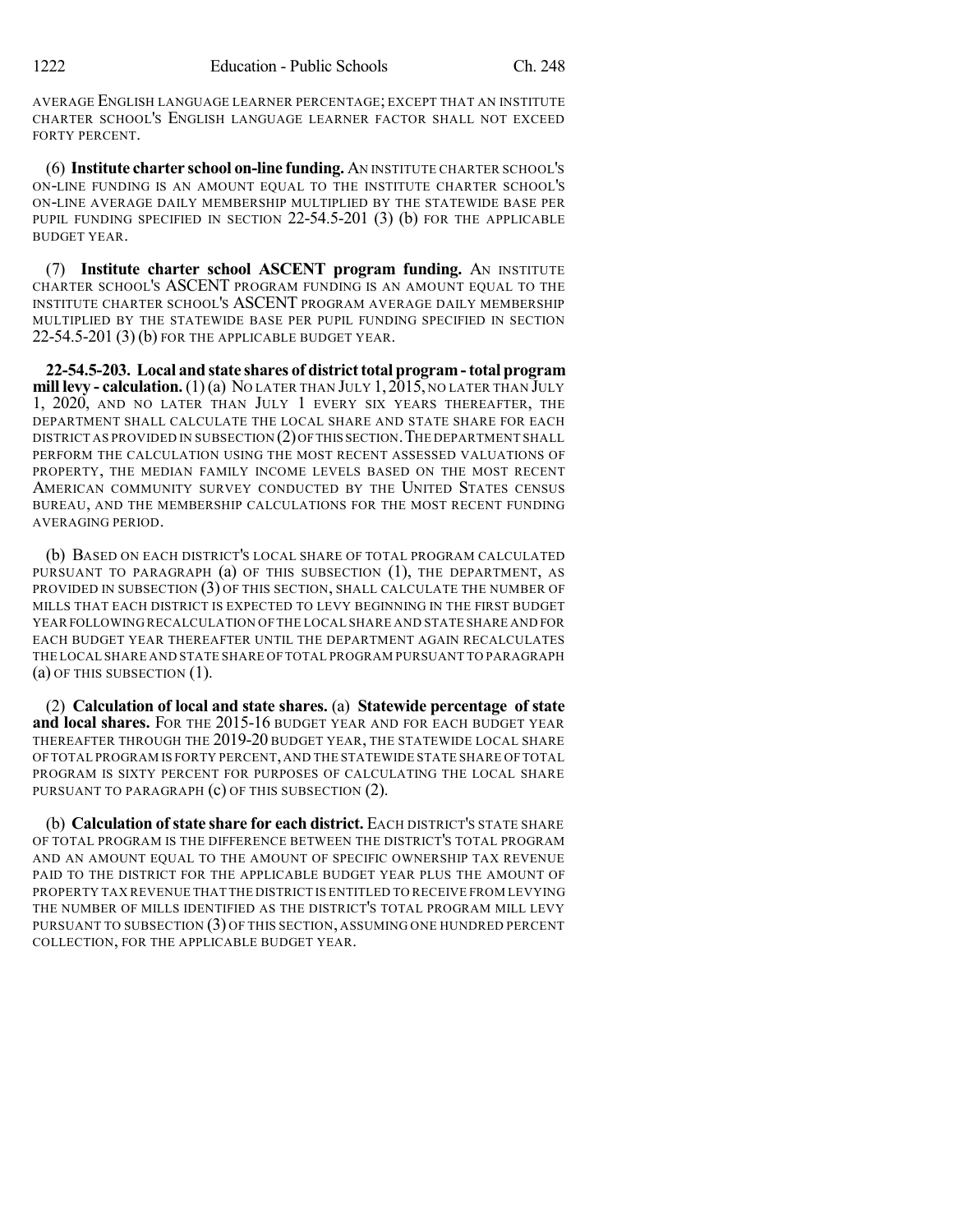(c) **Calculation of local share for each district.** (I) FOR PURPOSES OF CALCULATING EACH DISTRICT'S TOTAL PROGRAM MILL LEVY,EACH DISTRICT'S LOCAL SHARE OF TOTAL PROGRAM IS AN AMOUNT EQUAL TO THE DISTRICT'S TOTAL PROGRAM FOR THE BUDGET YEAR IN WHICH THE DEPARTMENT CALCULATES THE LOCAL SHARE MULTIPLIED BY THE DISTRICT'S LOCAL SHARE RATIO. A DISTRICT'S LOCAL SHARE RATIO IS AN AMOUNT EQUAL TO ONE MINUS THE SOUARE ROOT OF:

(DISTRICT'S EQUALIZATION RATIO SQUARED + (DISTRICT'S AT-RISK PUPIL AVERAGE DAILY MEMBERSHIP  $\div$  DISTRICT'S ADJUSTED AVERAGE DAILY MEMBERSHIP) SQUARED)  $\div$  2.

(II) EACH DISTRICT'S EQUALIZATION RATIO IS EQUAL TO:

1 -  $(0.4 \times ($ DISTRICT'S NORMALIZED ADJUSTED ASSESSED VALUATION  $\div$ DISTRICT'S AVERAGE DAILY MEMBERSHIP)÷(STATEWIDE ASSESSED VALUATION ÷ STATEWIDE AVERAGE DAILY MEMBERSHIP))).

(III) NOTWITHSTANDING THE PROVISIONS OF SUBPARAGRAPH (II) OF THIS PARAGRAPH (c),IF THE CALCULATION OF A DISTRICT'S EQUALIZATION RATIO RESULTS IN A NEGATIVE NUMBER, THE DISTRICT'S EQUALIZATION RATIO IS ZERO.

(IV) THE ADJUSTED ASSESSED VALUATION IS AN AMOUNT EQUAL TO THE ASSESSED VALUATION FOR A DISTRICT MULTIPLIED BY THE RATIO THAT THE MEDIAN FAMILY INCOME OF THE DISTRICT BEARS TO THE STATEWIDE MEDIAN FAMILY INCOME.TO ENSURE THAT THE TOTAL STATEWIDE ADJUSTED ASSESSED VALUATION EQUALS THE TOTAL STATEWIDE ASSESSED VALUATION, A DISTRICT'S NORMALIZED ADJUSTED ASSESSED VALUATION IS AN AMOUNT EQUAL TO:

STATEWIDE ASSESSED VALUATION X (DISTRICT'S ADJUSTED ASSESSED VALUATION ÷ STATEWIDE ADJUSTED ASSESSED VALUATION).

(3) **Total program mill levy.** (a) USING EACH DISTRICT'S LOCAL SHARE CALCULATED PURSUANT TO SUBSECTION (2) OF THIS SECTION, THE DEPARTMENT SHALL CALCULATE FOR EACH DISTRICT THE NUMBER OF MILLS NECESSARY TO PRODUCE PROPERTY TAX REVENUES IN AN AMOUNT EQUAL TO THE DISTRICT'S CALCULATED LOCAL SHARE OF TOTAL PROGRAM MINUS THE AMOUNT OF SPECIFIC OWNERSHIP TAX REVENUE PAID TO THE DISTRICT FOR THE PROPERTY TAX YEAR IN WHICH THE DEPARTMENT CALCULATED THE DISTRICT'S LOCAL SHARE. THE DEPARTMENT SHALL CALCULATE THE NUMBER OF MILLS USING THE DISTRICT'S ASSESSED VALUATION OF PROPERTY FOR THE PROPERTY TAX YEAR IN WHICH THE DEPARTMENT CALCULATED THE DISTRICT'S LOCAL SHARE.

(b) EXCEPT AS OTHERWISE PROVIDED IN PARAGRAPHS (c) AND (d) OF THIS SUBSECTION (3), BEGINNING WITH THE FIRST BUDGET YEAR FOLLOWING THE CALCULATION OF STATE AND LOCAL SHARES PURSUANT TO THIS SECTION AND IN EACH OF THE FOLLOWING BUDGET YEARS UNTIL THE DEPARTMENT RECALCULATES THE STATE AND LOCAL SHARES, EACH DISTRICT SHALL LEVY THE GREATER OF:

(I) THE NUMBER OF MILLS CALCULATED FOR THE DISTRICT PURSUANT TO PARAGRAPH (a) OF THIS SUBSECTION (3), BUT NOT MORE THAN TWENTY-FIVE MILLS; OR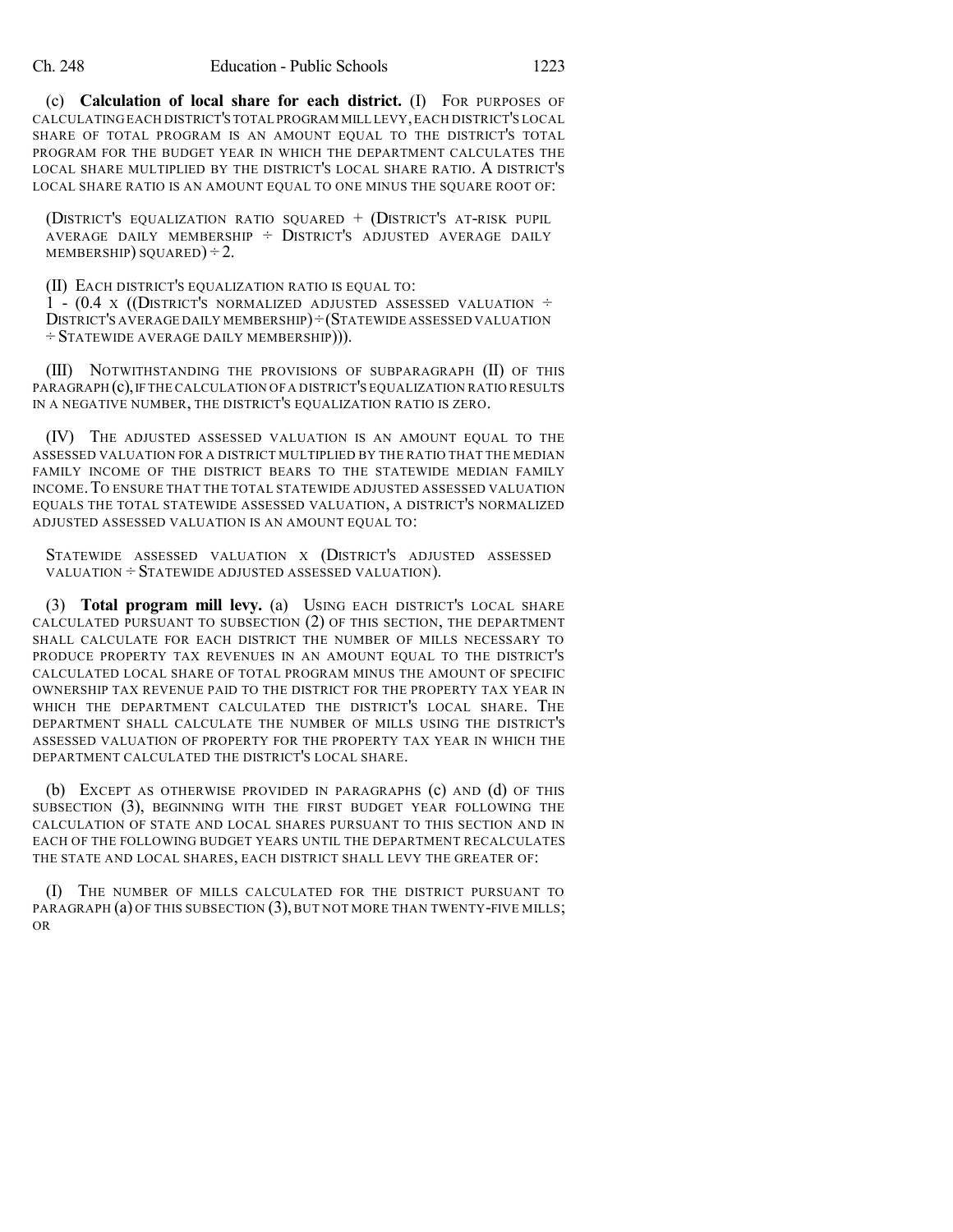(II) THE NUMBER OF MILLS THAT THE DISTRICT LEVIED IN THE PRECEDING BUDGET YEAR.

(c) IF THE TOTAL PROGRAM MILL LEVY UNDER PARAGRAPH (b) OF THIS SUBSECTION (3) FOR A DISTRICT THAT HAS NOT OBTAINED VOTER APPROVAL TO RETAIN AND SPEND REVENUES IN EXCESS OF THE CONSTITUTIONAL PROPERTY TAX REVENUE LIMITATION IS GREATER THAN THE NUMBER OF MILLS ALLOWABLE UNDER THE CONSTITUTIONAL PROPERTY TAX REVENUE LIMITATION, THE DISTRICT'S TOTAL PROGRAM MILL LEVY IS THE MAXIMUM NUMBER OF MILLS ALLOWABLE UNDER THE CONSTITUTIONAL PROPERTY TAX REVENUE LIMITATION. IN CALCULATING LOCAL GROWTH FOR PURPOSES OF DETERMINING THE CONSTITUTIONAL PROPERTY TAX REVENUE LIMITATION IMPOSED ON A DISTRICT UNDER THIS PARAGRAPH (c), A DISTRICT'S STUDENT ENROLLMENT IS THE DISTRICT'S FUNDED MEMBERSHIP.

(d) IF A DISTRICT'S TOTAL PROGRAM AS CALCULATED BEFORE APPLICATION OF THE NEGATIVE FACTOR PURSUANT TO SECTION  $22-54-104(5)(g)$ , as it existed prior to REPEAL, FOR THE 2014-15 BUDGET YEAR IS GREATER THAN THE DISTRICT'S TOTAL PROGRAM CALCULATED PURSUANT TO SECTION 22-54.5-201 FOR THE 2015-16 BUDGET YEAR, AND THE AMOUNT OF PROPERTY TAX REVENUE GENERATED BY THE DISTRICT'S TOTAL PROGRAM MILL LEVY PLUS THE AMOUNT OF SPECIFIC OWNERSHIP TAX REVENUE PAID TO THE DISTRICT IS GREATER THAN THE DISTRICT'S TOTAL PROGRAM AS CALCULATED PURSUANT TO SECTION 22-54.5-201 FOR THE 2015-16 BUDGET YEAR,THEN THE DISTRICT'S TOTAL PROGRAM MILL LEVY IS REDUCED BY THE NUMBER OF MILLS REQUIRED TO GENERATE PROPERTY TAX REVENUE IN AN AMOUNT EQUAL TO THE DIFFERENCE BETWEEN THE DISTRICT'S TOTAL PROGRAM AS CALCULATED BEFORE APPLICATION OF THE NEGATIVE FACTOR PURSUANT TO SECTION  $22-54-104(5)(g)$ , as it existed prior to repeal, for the 2014-15 budget year AND THE DISTRICT'S TOTAL PROGRAM CALCULATED PURSUANT TO SECTION 22-54.5-201 FOR THE 2015-16 BUDGET YEAR. THE AMOUNT BY WHICH PROPERTY TAX REVENUE IS REDUCED PURSUANT TO THIS PARAGRAPH (d) IS COUNTED TOWARD THE LIMITATION ON ADDITIONAL LOCAL REVENUES FOR COST OF LIVING EXPENSES AS PROVIDED IN SECTION 22-54.5-208 (4).

(e) IF A DISTRICT'S TOTAL PROGRAM MILL LEVY, AS REDUCED PURSUANT TO PARAGRAPH (d) OF THIS SUBSECTION (3), IF APPLICABLE, PRODUCES AN AMOUNT OF PROPERTY TAX REVENUE THAT EXCEEDS THE DISTRICT'S TOTAL PROGRAM IN A BUDGET YEAR, THE DISTRICT SHALL USE THE EXCESS REVENUES TO REPLACE CATEGORICAL PROGRAM SUPPORT FUNDS AS PROVIDED IN SECTION 22-54.5-204.

(f) THE DEPARTMENT SHALL ROUND THE MILL LEVIES ASSIGNED BY THIS SECTION TO THE NEAREST THOUSANDTH OF ONE MILL.

(4) (a) IF A DISTRICT'S TOTAL PROGRAM MILL LEVY, AS CALCULATED PURSUANT TO SUBSECTION (3) OF THIS SECTION, IS GREATER THAN THE MILL LEVY REQUIRED FOR THE PRECEDING BUDGET YEAR, THE DISTRICT MAY SEEK VOTER APPROVAL FOR A MILL LEVY INCREASE DURING THE PERIOD FOR WHICH THE TOTAL PROGRAM MILL LEVY APPLIES.

(b) IF FOR ANY REASON, INCLUDING THE OUTCOME OF AN ELECTION, A DISTRICT DOES NOT CERTIFY THE FULL TOTAL PROGRAM MILL LEVY, THE DEPARTMENT SHALL ANNUALLY CALCULATE THE AMOUNT OF THE DISTRICT'S STATE SHARE OF TOTAL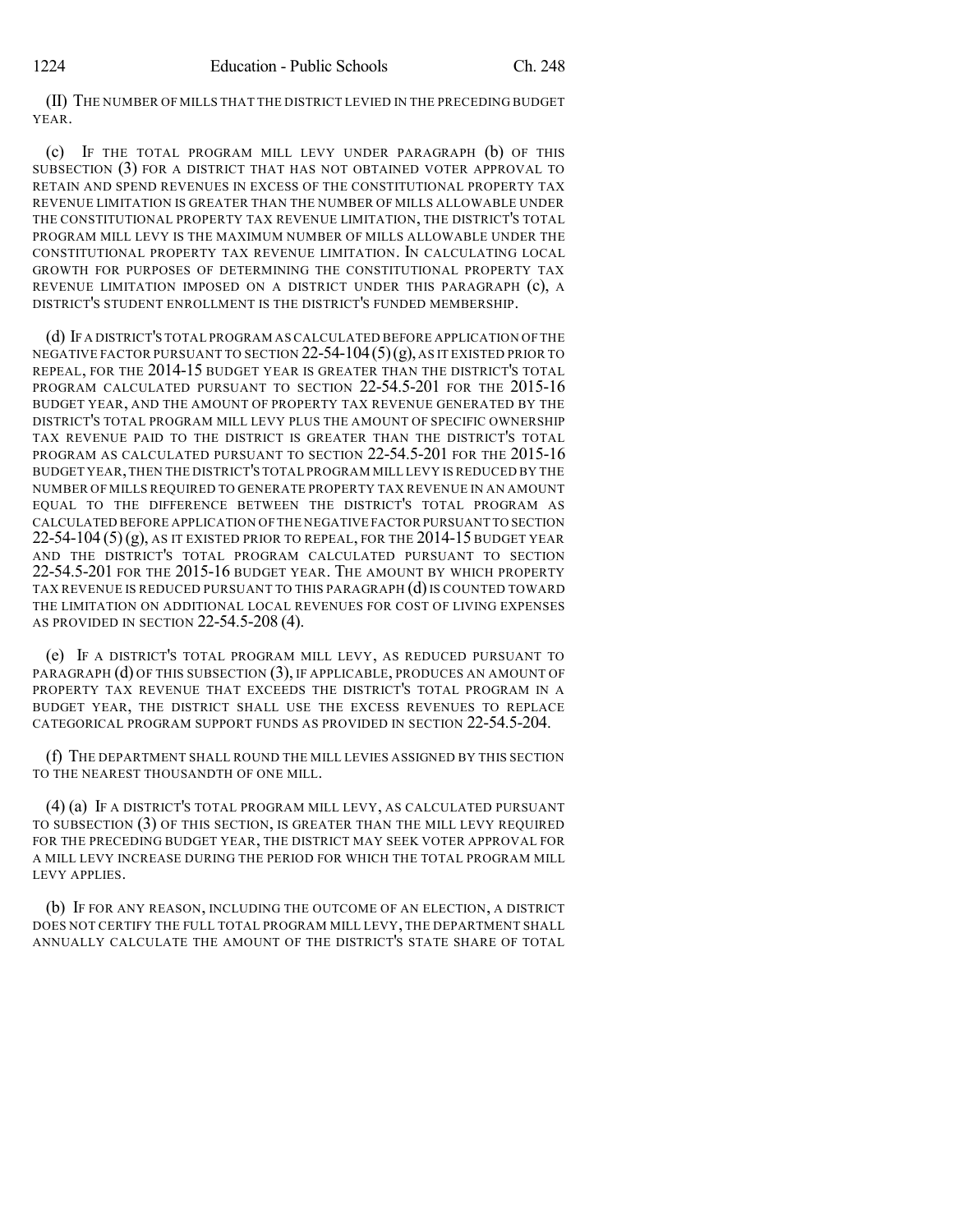PROGRAM AS IF THE DISTRICT RECEIVES LOCAL REVENUES IN THE AMOUNT THAT WOULD BE RAISED BY THE DISTRICT'S TOTAL PROGRAM MILL LEVY, ASSUMING ONE-HUNDRED-PERCENT COLLECTION, PLUS THE AMOUNT OF SPECIFIC OWNERSHIP TAX REVENUES PAID TO THE DISTRICT.

(c) IF A DISTRICT THAT HAS OBTAINED VOTER APPROVAL TO RETAIN AND SPEND REVENUES IN EXCESS OF THE CONSTITUTIONAL PROPERTY TAX REVENUE LIMITATION OBTAINS VOTER APPROVAL AFTER MARCH 16, 2009, TO AGAIN BECOME SUBJECT TO THE CONSTITUTIONAL PROPERTY TAX REVENUE LIMITATION, THE DEPARTMENT SHALL CALCULATE THE DISTRICT'S STATE SHARE OF TOTAL PROGRAM AS IF THE DISTRICT LEVIED THE NUMBER OF MILLS THAT IT WOULD HAVE LEVIED IN THE APPLICABLE BUDGET YEAR IF THE DISTRICT HAD MAINTAINED ITS AUTHORITY TO RETAIN AND SPEND REVENUES IN EXCESS OF THE PROPERTY TAX REVENUE LIMITATION.

(d) IF A DISTRICT BEFORE, ON, OR AFTER THE EFFECTIVE DATE OF THIS SECTION REDUCES OR ENDS BUSINESS PERSONAL PROPERTY TAXES THROUGH ACTION TAKEN PURSUANT TO SECTION  $20(8)$  (b) OF ARTICLE X OF THE STATE CONSTITUTION, THE STATE SHARE OF THE DISTRICT'S TOTAL PROGRAM FOR THE BUDGET YEAR IN WHICH THE ACTION IS TAKEN AND ANY BUDGET YEAR THEREAFTER IS THE AMOUNT BY WHICH THE DISTRICT'S TOTAL PROGRAM EXCEEDS THE AMOUNT OF SPECIFIC OWNERSHIP TAX REVENUE PAID TO THE DISTRICT AND THE AMOUNT OF PROPERTY TAX REVENUE THAT THE DISTRICT WOULD HAVE BEEN ENTITLED TO RECEIVE IF THE DISTRICT HAD NOT TAKEN THE ACTION.

(5) (a) EXCEPT AS OTHERWISE PROVIDED IN SECTIONS 22-54.5-205 TO 22-54.5-208, A DISTRICT SHALL NOT CERTIFY A LEVY FOR ITS GENERAL FUND IN EXCESS OF THAT AUTHORIZED BY THIS SECTION; EXCEPT THAT, IF A DISTRICT'S CERTIFIED LEVY BEFORE THE EFFECTIVE DATE OF THIS SECTION INCLUDED A LEVY AUTHORIZED BY SECTION 22-53-117, 22-54-106 (2) (b), 22-54-107, 22-54-107.5, 22-54-108, OR 22-54-108.5, AS THESE SECTIONS EXISTED PRIOR TO REPEAL, THE DISTRICT MAY CONTINUE TO CERTIFY A LEVY THAT INCLUDES THOSE LEVIES.

(b) A DISTRICT SHALL NOT SEEK VOTER APPROVAL TO IMPOSE ADDITIONAL MILL LEVIES FOR ITS GENERAL FUND IN EXCESS OF THAT AUTHORIZED BY THIS SECTION AND SECTIONS 22-54.5-205 TO 22-54.5-208. VOTER APPROVAL OBTAINED BY A DISTRICT UNDER SECTION 20 OF ARTICLE  $X$  of the state constitution to be CAPABLE OF RECEIVING ADDITIONAL REVENUES WITHIN THE LIMITATIONS ON THE DISTRICT'S FISCAL YEAR SPENDING FOR ANY BUDGET YEAR DOES NOT CONSTITUTE VOTER APPROVAL FOR THE DISTRICT TO CERTIFY A LEVY FOR ITS GENERAL FUND IN EXCESS OF THAT AUTHORIZED BY THIS SECTION AND SECTIONS 22-54.5-205 TO 22-54.5-208.

(6) EACH DISTRICT SHALL USE THE PROPERTY TAX REVENUE THAT IT IS ENTITLED TO RECEIVE FROM THE TOTAL PROGRAM MILL LEVY TO FUND THE DISTRICT'S LOCAL SHARE OF TOTAL PROGRAM FOR THE BUDGET YEAR BEGINNING ON JULY 1 OF THE PROPERTY TAX YEAR. THE TOTAL AMOUNT OF THE REVENUE IS CONSIDERED TO BE COLLECTED DURING THE BUDGET YEAR FOR PURPOSES OF DETERMINING THE STATE SHARE OF THE DISTRICT'S TOTAL PROGRAM.

(7) (a) IF A NEW DISTRICT IS CREATED THROUGH A DECONSOLIDATION AS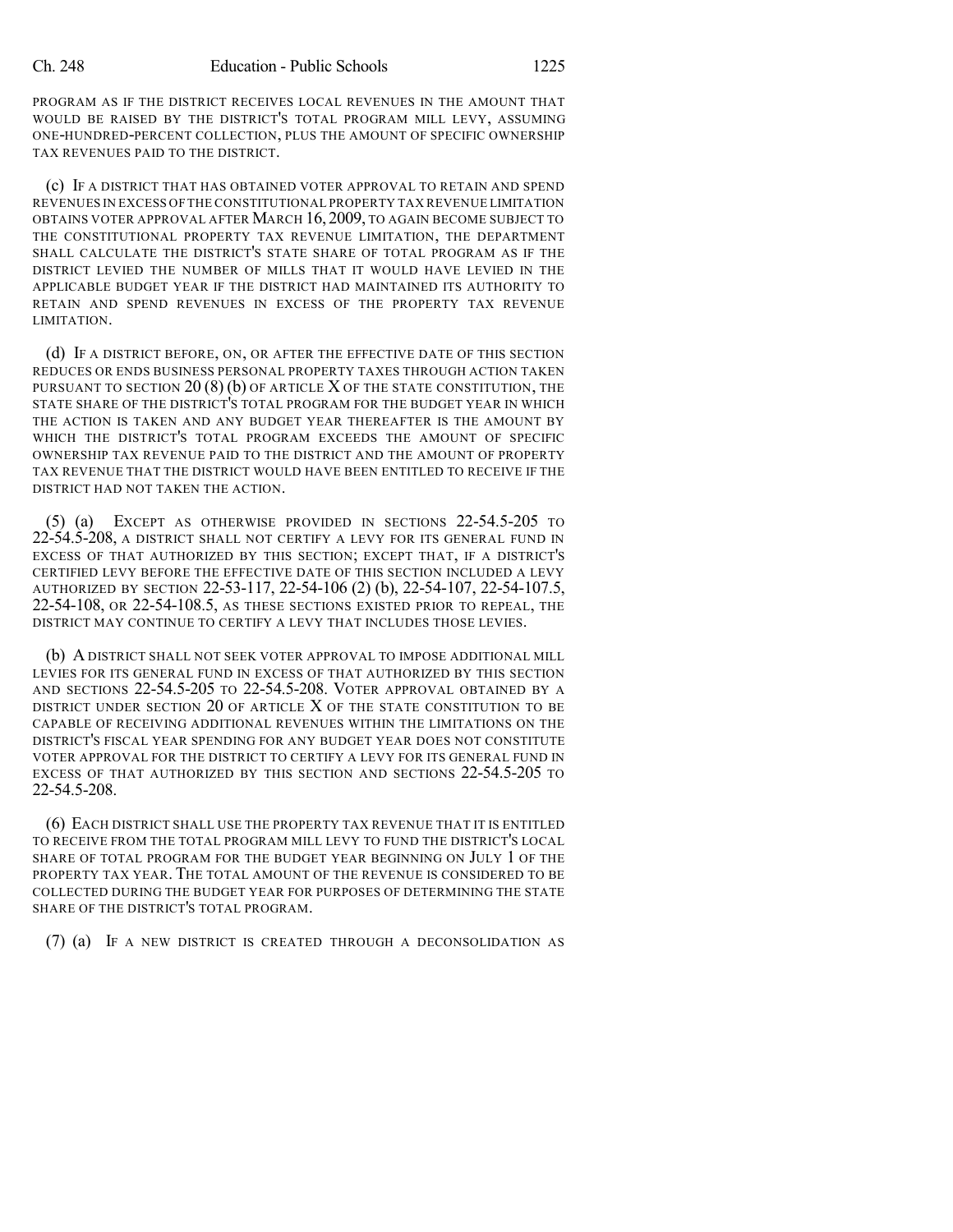DESCRIBED IN SECTION 22-30-102 (2) (a), THE SPECIFIC OWNERSHIP TAX REVENUE PAYABLE TO THE NEW DISTRICT IN THE FIRST YEAR OF OPERATION IS AN AMOUNT EQUAL TO THE RATIO OF THE TOTAL VALUATION FOR ASSESSMENT OF TAXABLE PROPERTY LOCATED IN THE NEW DISTRICT TO THE TOTAL VALUATION FOR ASSESSMENT OF TAXABLE PROPERTY LOCATED IN THE OLD DISTRICT MULTIPLIED BY THE SPECIFIC OWNERSHIP TAX REVENUE PAYABLE TO THE OLD DISTRICT.

(b) BEGINNING WITH THE FIRST JULY SPECIFIC OWNERSHIP TAX PAYMENT DUE AFTER THE NEW DISTRICT IS ESTABLISHED AND CONTINUINGUNTIL THE NEW DISTRICT RECEIVES ITS FIRST PAYMENT OF SPECIFIC OWNERSHIP TAX REVENUES FROM THE COUNTY TREASURER, THE DEPARTMENT SHALL:

(I) INCREASE THE STATE'S SHARE OF THE NEW DISTRICT'S TOTAL PROGRAM BY AN AMOUNT EQUAL TO THE RATIO OF THE TOTAL VALUATION FOR ASSESSMENT OF TAXABLE PROPERTY LOCATED IN THE NEW DISTRICT TO THE TOTAL VALUATION FOR ASSESSMENT OF TAXABLE PROPERTY LOCATED IN THE OLD DISTRICT MULTIPLIED BY THE SPECIFIC OWNERSHIP TAX REVENUE PAYABLE TO THE OLD DISTRICT; AND

(II) REDUCE THE STATE'S SHARE OF THE OLD DISTRICT'S TOTAL PROGRAM BY THE SAME AMOUNT.

**22-54.5-204. Buy-out of categorical programs.** (1) IF A DISTRICT'S TOTAL PROGRAM MILL LEVY, AS REDUCED PURSUANT TO SECTION 22-54.5-203 (3) (d), IF APPLICABLE, RESULTS IN AN AMOUNT OF PROPERTY TAX REVENUE THAT EXCEEDS THE DISTRICT'S TOTAL PROGRAM, THE DISTRICT SHALL USE THE EXCESS REVENUE TO REPLACE, ON A PRO RATA BASIS, ANY CATEGORICAL PROGRAM SUPPORT MONEYS THAT THE DISTRICT WOULD OTHERWISE BE ELIGIBLE TO RECEIVE FROM THE STATE. THE DEPARTMENT SHALL USE THE AMOUNT OF CATEGORICAL PROGRAM SUPPORT MONEYS REPLACED BY LOCAL PROPERTY TAX REVENUE PURSUANT TO THE PROVISIONS OF THIS SUBSECTION (1) TO MAKE PAYMENTS OF CATEGORICAL PROGRAM SUPPORT MONEYS TO ELIGIBLE DISTRICTS. IF THE APPROPRIATIONS FOR CATEGORICAL PROGRAMS ARE LESS THAN THE TOTAL CATEGORICAL PROGRAM SUPPORT MONEYS TO WHICH DISTRICTS ARE ENTITLED UNDER APPLICABLE PROVISIONS OF LAW, THE DEPARTMENT SHALL APPLY THE MONEYS THAT ARE REPLACED BY LOCAL PROPERTY TAX REVENUE TO CATEGORICAL PROGRAMS IN THE FOLLOWING ORDER:

(a) FIRST, TRANSPORTATION AID PURSUANT TO ARTICLE 51 OF THIS TITLE;

(b) SECOND, SMALL ATTENDANCE CENTER AID PURSUANT TO SECTION 22-54.5-306; AND

(c) THIRD,MONEYS PURSUANT TO THE "EXCEPTIONALCHILDREN'SEDUCATIONAL ACT", ARTICLE 20 OF THIS TITLE.

(2) FOR PURPOSES OF THIS SECTION, "CATEGORICAL PROGRAM SUPPORT MONEYS THAT THE DISTRICT WOULD OTHERWISE BE ELIGIBLE TO RECEIVE FROM THE STATE" MEANS AMOUNTS THAT THE DISTRICT WOULD HAVE RECEIVED FROM THE STATE BUT THAT WILL BE RECEIVED INSTEAD FROM PROPERTY TAX REVENUES BY REASON OF THIS SECTION AND INCLUDES MONEYS PURSUANT TO THE "EXCEPTIONALCHILDREN'S EDUCATIONAL ACT", ARTICLE 20 OF THIS TITLE, TRANSPORTATION AID PURSUANT TO ARTICLE 51 OF THIS TITLE, SMALL ATTENDANCE CENTER AID PURSUANT TO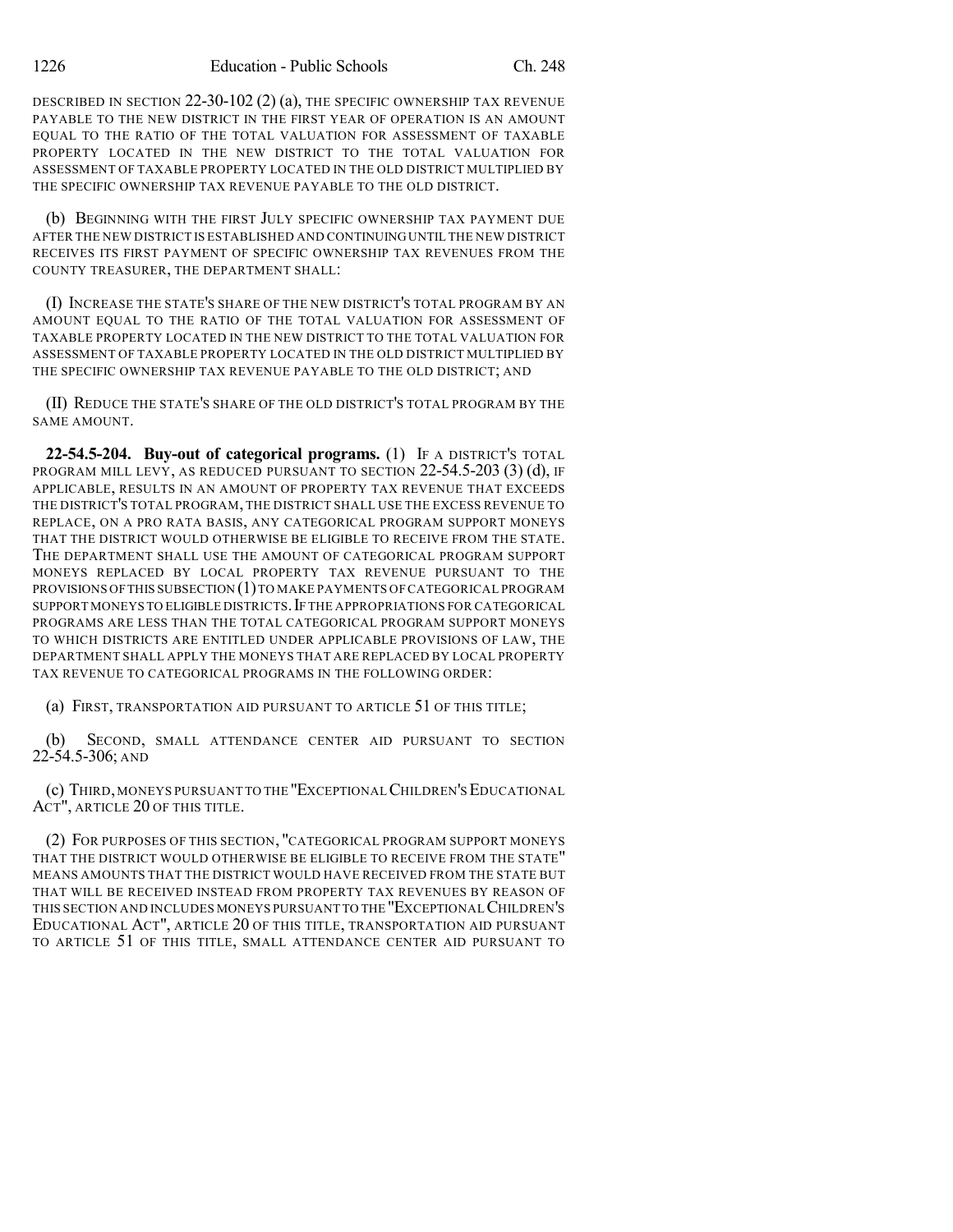SECTION 22-54.5-306, AND VOCATIONAL EDUCATION AID PURSUANT TO ARTICLE 8 OF TITLE 23, C.R.S. MONEYS RECEIVED BY AN ADMINISTRATIVE UNIT UNDER THE "EXCEPTIONAL CHILDREN'S EDUCATIONAL ACT", ARTICLE 20 OF THIS TITLE, AS REIMBURSEMENT FOR SERVICES PROVIDED TO CHILDREN COUNTED IN THE AVERAGE DAILY MEMBERSHIP OF A DISTRICT ARE CONSIDERED TO BE CATEGORICAL PROGRAM SUPPORT MONEYS THAT THE DISTRICT WOULD OTHERWISE BE ELIGIBLE TO RECEIVE FROM THE STATE FOR PURPOSES OF THIS SUBSECTION  $(2)$ .

(3) A DISTRICT THAT LEVIED ADDITIONAL MILLS PURSUANT TO SECTION 22-54-107,AS IT EXISTED PRIOR TO REPEAL,TO GENERATE PROPERTY TAX REVENUES IN AN AMOUNT EQUAL TO THE AMOUNT OF CATEGORICAL PROGRAM SUPPORT MONEYS THAT THE DISTRICT WOULD OTHERWISE BE ELIGIBLE TO RECEIVE FROM THE STATE SHALL CONTINUE COLLECTING THOSE PROPERTY TAX REVENUES AND USING THE REVENUES TO REPLACE CATEGORICAL SUPPORT MONEYS AS PROVIDED IN THIS SECTION.

**22-54.5-205. Authorization of additional local revenues- operating moneys.** (1) (a) THE BOARD OF EDUCATION OF A DISTRICT MAY SEEK TO RAISE AND EXPEND LOCAL PROPERTY TAX REVENUES IN EXCESS OF THE DISTRICT'S TOTAL PROGRAM BY SUBMITTING TO THE ELIGIBLE ELECTORS OF THE DISTRICT THE QUESTION OFWHETHER THE DISTRICT SHOULD BE AUTHORIZED TO RAISE AND EXPEND ADDITIONAL LOCAL PROPERTY TAX REVENUES, SUBJECT TO THE LIMITATIONS OF SUBSECTION (3) OF THIS SECTION. IN ADDITION, IF A DISTRICT RECEIVES BY PROPER SUBMITTAL A VALID INITIATIVE PETITION TO RAISE AND EXPEND LOCAL PROPERTY TAX REVENUES IN EXCESS OF THE DISTRICT'S TOTAL PROGRAM, SUBJECT TO THE LIMITATIONS OF SUBSECTION (3) OF THIS SECTION, THE BOARD OF EDUCATION OF THE DISTRICT MUST SUBMIT THE QUESTION TO THE ELIGIBLE ELECTORS OF THE DISTRICT. AN INITIATIVE PETITION SUBMITTED PURSUANT TO THIS SUBSECTION (1) MUST BE SIGNED BY AT LEAST FIVE PERCENT OF THE ELIGIBLE ELECTORS IN THE DISTRICT AT THE TIME THE PETITION IS FILED.

(b) NOTWITHSTANDING ANY PROVISION OF PARAGRAPH (a) OF THIS SUBSECTION (1) TO THE CONTRARY, A DISTRICT THAT DOES NOT RECEIVE PER PUPIL SUPPLEMENTAL PAYMENTS PURSUANT TO SECTION 22-54.5-303 MUST LEVY ITS FULL TOTAL PROGRAM MILL LEVY BEFORE IT MAY SEEK VOTER APPROVAL, WHETHER BY ACTION OF THE BOARD OF EDUCATION OR BY INITIATIVE PETITION, TO RAISE AND EXPEND LOCAL PROPERTY TAX REVENUES PURSUANT TO THIS SECTION.

(2) A DISTRICT MUST SUBMIT THE QUESTION TO RAISE AND EXPEND ADDITIONAL LOCAL PROPERTY TAXES PURSUANT TO THIS SECTION TO THE ELIGIBLE ELECTORS AT AN ELECTION HELD IN ACCORDANCE WITH SECTION 20 OF ARTICLE X OF THE STATE CONSTITUTION AND TITLE 1, C.R.S. IF THE QUESTION IS APPROVED BY A MAJORITY OF THE ELIGIBLE ELECTORS VOTING IN THE ELECTION, THE DISTRICT IS AUTHORIZED TO COLLECT THE ADDITIONAL LEVY IN EXCESS OF THE DISTRICT'S TOTAL PROGRAM MILL LEVY FOR THE DISTRICT'S GENERAL FUND FOR THE THEN-CURRENT BUDGET YEAR AND EACH BUDGET YEAR THEREAFTER.

(3) (a) NOTWITHSTANDING THE PROVISIONS OF SECTION 20 OF ARTICLE XOF THE STATE CONSTITUTION THAT ALLOW DISTRICTS TO SEEK VOTER APPROVAL FOR SPENDING AND REVENUE INCREASES, THE PROVISIONS OF THIS SUBSECTION (3)LIMIT A DISTRICT'S AUTHORITY TO RAISE AND EXPEND LOCAL PROPERTY TAX REVENUES IN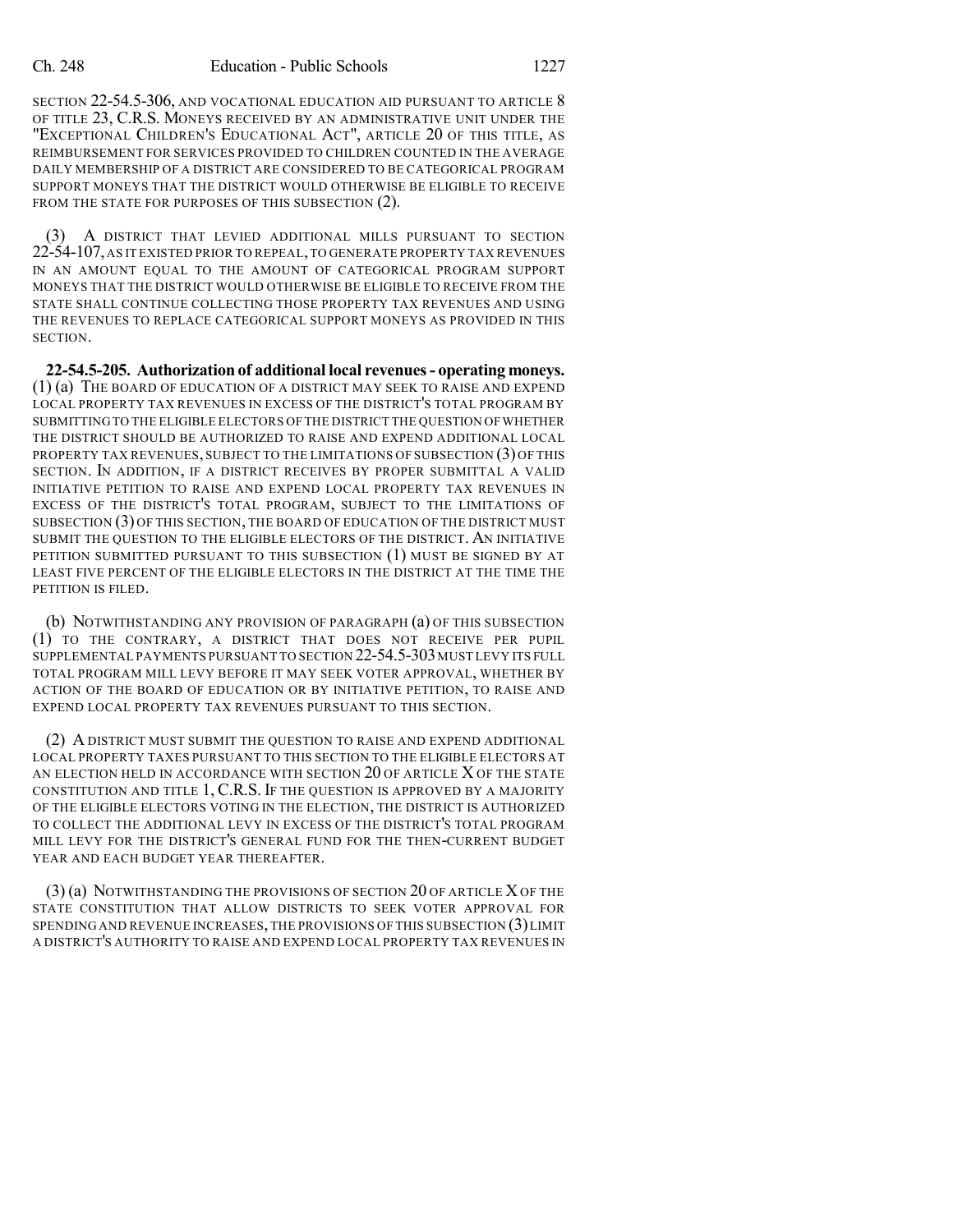EXCESS OF THE DISTRICT'S TOTAL PROGRAM.

(b) THE TOTAL ADDITIONAL LOCAL PROPERTY TAX REVENUES THAT A DISTRICT MAY RECEIVE PURSUANT TO ELECTIONS HELD PURSUANT TO THIS SECTION SHALL NOT EXCEED UNDER ANY CIRCUMSTANCES THE GREATER OF:

(I) TWENTY-FIVE PERCENT OF THE DISTRICT'S TOTAL PROGRAM,PLUS THE AMOUNT OF INVESTMENT MONEYS THE DISTRICT RECEIVES, FOR THE APPLICABLE BUDGET YEAR;

(II) TWENTY-FIVE PERCENT OF THE SUM OF:

(A) THE DISTRICT'S TOTAL PROGRAM AS CALCULATED FOR THE 2014-15 BUDGET YEAR PURSUANT TO SECTION 22-54-104, AS IT EXISTED PRIOR TO REPEAL, BEFORE APPLICATION OF THE NEGATIVE FACTOR PURSUANT TO SECTION  $22-54-104(5)(g)$  AS IT EXISTED PRIOR TO REPEAL; PLUS

(B) THE TOTAL PER PUPIL SUPPLEMENTAL PAYMENTS THE DISTRICT RECEIVES PURSUANT TO SECTION 22-54.5-303 FOR THE APPLICABLE BUDGET YEAR; PLUS

(C) THE AMOUNT, IF ANY, OF ADDITIONAL LOCAL REVENUES THE DISTRICT RECEIVES FOR THE APPLICABLE BUDGET YEAR AS A RESULT OF A MILL LEVY INCREASE FOR A COST OF LIVING ADJUSTMENT APPROVED BEFORE JUNE 7, 2002, PURSUANT TO SECTION 22-54-107.5, AS IT EXISTED PRIOR TO REPEAL, OR FOR A COST OF LIVING ADJUSTMENT APPROVED PURSUANT TO SECTION 22-54-108, AS SPECIFICALLY AUTHORIZED BY THE LIMITATION INCREASE IN SECTION 22-54-108(3) (b) (III) (A), AS IT EXISTED PRIOR TO REPEAL; PLUS

(D) THE AMOUNT OF INVESTMENT MONEYS THE DISTRICT RECEIVES FOR THE APPLICABLE BUDGET YEAR; PLUS

(E) THE AMOUNT, IF ANY, OF EXCESS REVENUE THE DISTRICT EXPENDS PURSUANT TO SECTION 22-54.5-204 FOR THE APPLICABLE BUDGET YEAR TO REPLACE CATEGORICAL PROGRAM SUPPORT MONEYS; PLUS

(F) THE AMOUNT, IF ANY, THE DISTRICT RECEIVES FROM THE STATE IN CATEGORICAL PROGRAM SUPPORT MONEYS FOR THE APPLICABLE BUDGET YEAR; OR

(III) TWO HUNDRED THOUSAND DOLLARS.

(c) THE FOLLOWING REVENUES APPLY TO CALCULATING THE LIMITATION IN THIS SUBSECTION (3):

(I) ANY ADDITIONAL LOCAL PROPERTY TAX REVENUES AUTHORIZED FOR A DISTRICT AT ELECTIONS HELD PURSUANT TO SECTION 22-53-117, 22-54-107, 22-54-107.5, OR 22-54-108, AS EACH SECTION EXISTED PRIOR TO REPEAL;

(II) THE DIFFERENCE BETWEEN THE DISTRICT'S TOTAL PROGRAM FOR THE 1994-95 BUDGET YEAR, AS CALCULATED PURSUANT TO SECTION 22-54-104.3 (3), AS IT EXISTED PRIOR TO REPEAL, AND THE DISTRICT'S TOTAL PROGRAM FOR THE 1994-95 BUDGET YEAR,AS CALCULATED PURSUANT TO SECTION 22-54-104(2), AS IT EXISTED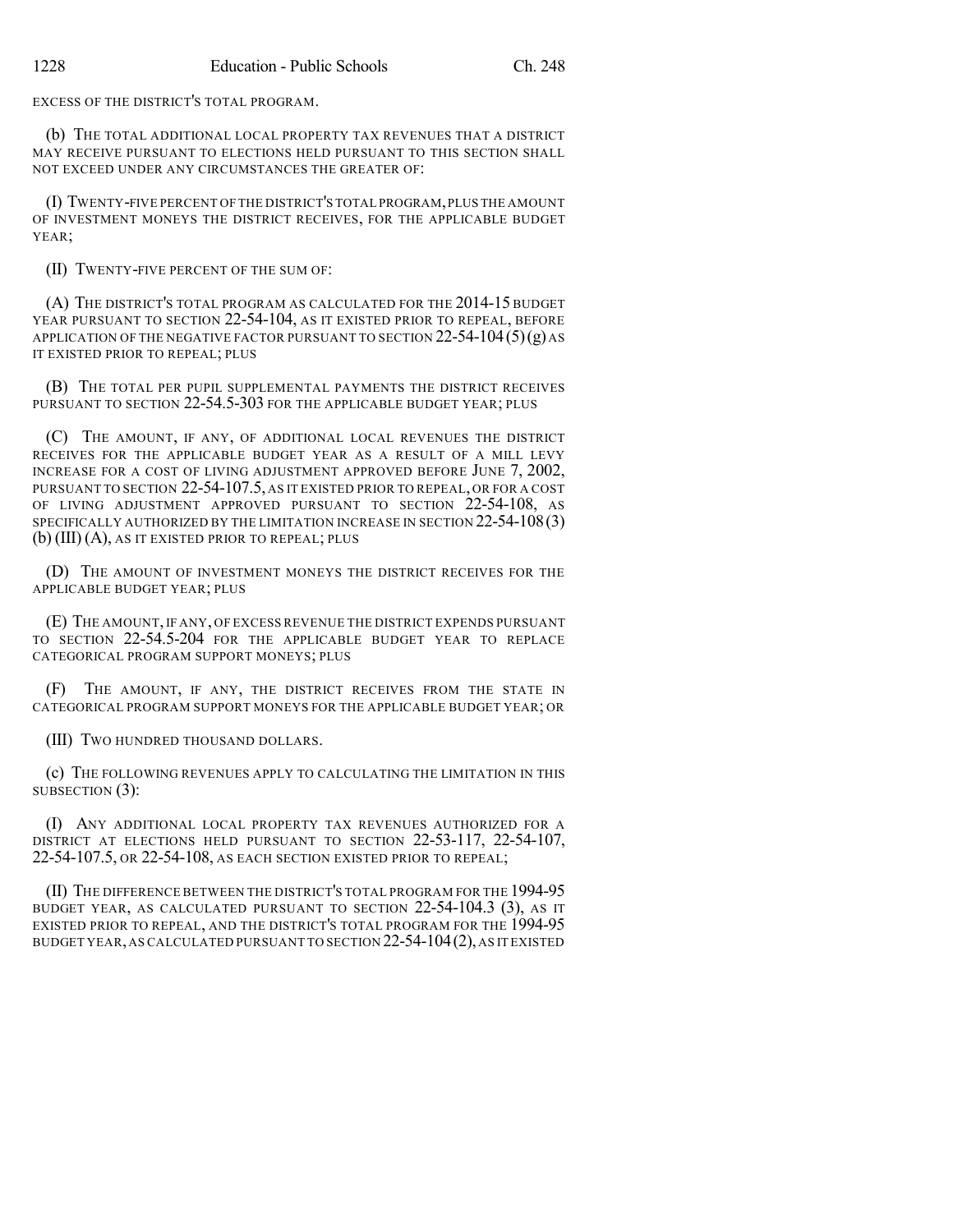PRIOR TO REPEAL; AND

(III) THE AMOUNT OF PROPERTY TAX GENERATED PURSUANT TO SECTION  $22-54-106(2)$  (b) (III), as it existed prior to repeal.

(d) THE FOLLOWING AUTHORIZATIONS FOR ADDITIONAL LOCAL PROPERTY TAX REVENUES DO NOT APPLY IN CALCULATING THE DISTRICT'S LIMITATION UNDER THIS SUBSECTION (3):

(I) ANY ADDITIONAL LOCAL PROPERTY TAX REVENUES AUTHORIZED TO REPLACE CATEGORICAL SUPPORT FUNDS WITH LOCAL PROPERTY TAX REVENUES AS PROVIDED IN SECTION 22-54-107, AS IT EXISTED PRIOR TO REPEAL;

(II) ANY ADDITIONAL LOCAL PROPERTY TAX REVENUES AUTHORIZED FOR A DISTRICT FOR PURPOSES OF FULL-DAY KINDERGARTEN AS PROVIDED IN SECTION 22-54-108.5, AS IT EXISTED PRIOR TO REPEAL;

(III) ANY ADDITIONAL LOCAL PROPERTY TAX REVENUES AUTHORIZED FOR EARLY CHILDHOOD EDUCATION PROGRAMS AS PROVIDED IN SECTION 22-54.5-206;

(IV) ANY ADDITIONAL LOCAL PROPERTY TAX REVENUES AUTHORIZED FOR BUILDING MAINTENANCE AND OPERATION AS PROVIDED IN SECTION 22-54.5-207;OR

(V) ANY ADDITIONAL LOCAL PROPERTY TAX REVENUES AUTHORIZED FOR COST OF LIVING EXPENSES AS PROVIDED IN SECTION 22-54.5-208.

(e) ANY PORTION OF THE SPECIFIC OWNERSHIP TAX PAID TO THE DISTRICT DOES NOT APPLY IN CALCULATING THE LIMITATION UNDER THIS SUBSECTION (3).

(f) IF THE ADDITIONAL LOCAL PROPERTY TAX REVENUES ALREADY AUTHORIZED EXCEEDS THE LIMITATION, THE DISTRICT SHALL NOT HOLD AN ELECTION PURSUANT TO THE PROVISIONS OF THIS SECTION UNTIL THE LIMITATION IS GREATER THAN THE ADDITIONAL LOCAL PROPERTY TAX REVENUES ALREADY AUTHORIZED.

(4) IF A DISTRICT RECEIVED VOTER APPROVAL FOR ADDITIONAL LOCAL PROPERTY TAX REVENUES PURSUANT TO SECTION 22-53-117, 22-54-107.5, 22-54-108, OR 22-54-108.5, AS THESE SECTIONS EXISTED PRIOR TO REPEAL, THE DISTRICT MAY CONTINUE COLLECTING THE APPROVED ADDITIONAL LOCAL PROPERTY TAX REVENUES AND USING THE REVENUES FOR THE PURPOSES AND TIME PERIOD AUTHORIZED BY THE VOTERS.

**22-54.5-206. Authorization of additional local revenues - early childhood education.** (1) (a) THE BOARD OF EDUCATION OF A DISTRICT MAY SEEK TO RAISE AND EXPEND LOCAL PROPERTY TAX REVENUES IN EXCESS OF THE DISTRICT'S TOTAL PROGRAM TO PROVIDE FUNDING FOR EARLY CHILDHOOD EDUCATION PROGRAMS IN THE DISTRICT BY SUBMITTING TO THE ELIGIBLE ELECTORS OF THE DISTRICT THE QUESTION OF WHETHER THE DISTRICT SHOULD BE AUTHORIZED TO RAISE AND EXPEND ADDITIONAL LOCAL PROPERTY TAX REVENUES FOR THAT PURPOSE. THE QUESTION MAY ALSO INCLUDE A QUESTION OF WHETHER TO IMPOSE AN ADDITIONAL MILL LEVY OF A STATED AMOUNT AND LIMITED DURATION TO MEET THE INITIAL CAPITAL CONSTRUCTION NEEDS OF THE DISTRICT ASSOCIATED WITH THE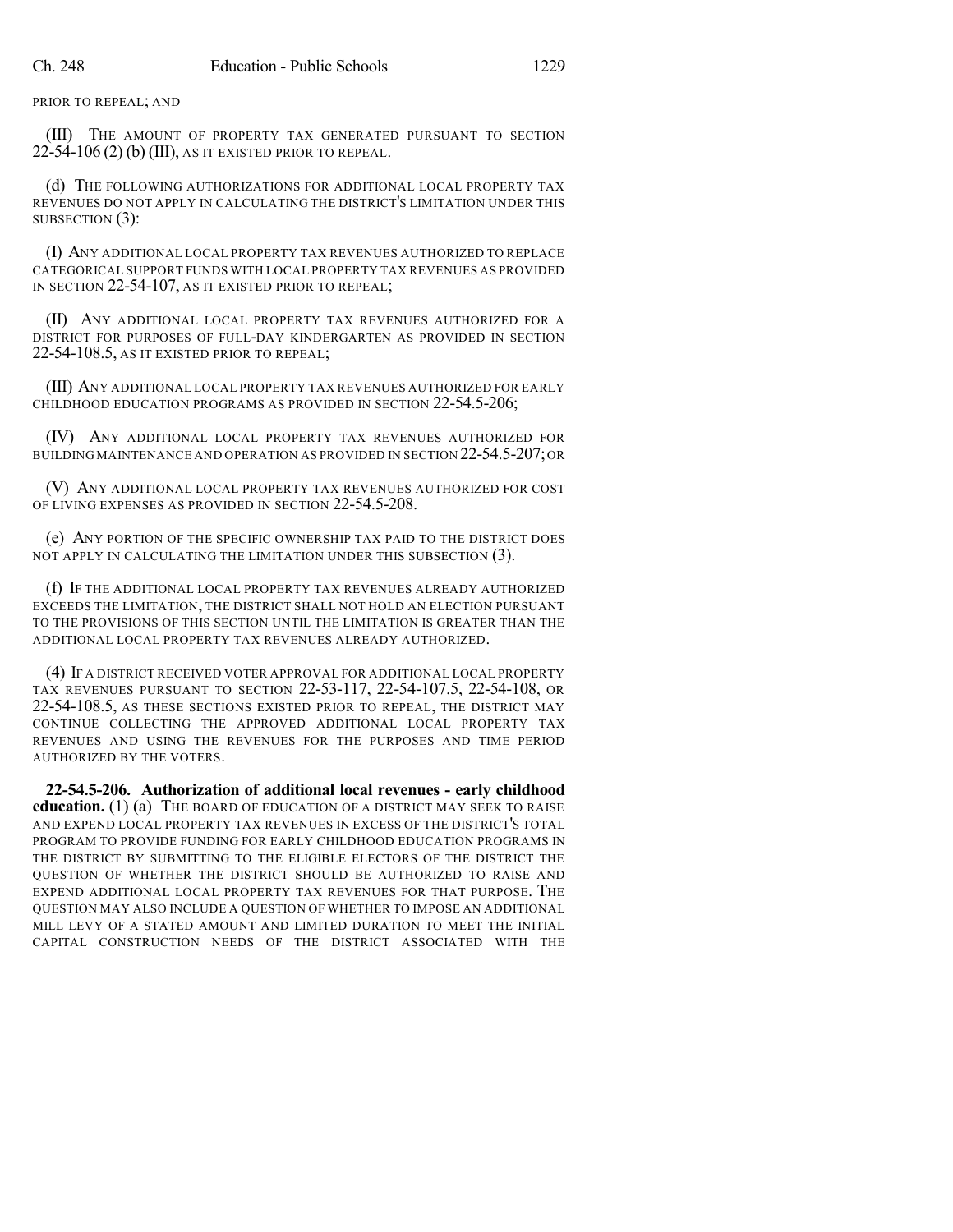ESTABLISHMENT OF AN EARLY CHILDHOOD EDUCATION PROGRAM.

(b) IN ADDITION, IF A DISTRICT RECEIVES BY PROPER SUBMITTAL A VALID INITIATIVE PETITION TO RAISE AND EXPEND LOCAL PROPERTY TAX REVENUES IN EXCESS OF THE DISTRICT'S TOTAL PROGRAM TO PROVIDE FUNDING FOR EARLY CHILDHOOD EDUCATION PROGRAMS, WHICH INITIATIVE PETITION MAY INCLUDE FUNDING OF A STATED AMOUNT AND LIMITED DURATION TO MEET THE INITIAL CAPITAL CONSTRUCTION NEEDS ASSOCIATED WITH AN EARLY CHILDHOOD EDUCATION PROGRAM, THE BOARD OF EDUCATION OF THE DISTRICT MUST SUBMIT THE QUESTION TO THE ELIGIBLE ELECTORS OF THE DISTRICT. AN INITIATIVE PETITION SUBMITTED PURSUANT TO THIS PARAGRAPH (b) MUST BE SIGNED BY AT LEAST FIVE PERCENT OF THE ELIGIBLE ELECTORS IN THE DISTRICT AT THE TIME THE PETITION IS FILED.

(c) IF A MILL LEVY QUESTION SUBMITTED TO THE ELIGIBLE ELECTORS OF A DISTRICT PURSUANT TO PARAGRAPH (a) OR (b) OF THIS SUBSECTION (1) FOR CAPITAL CONSTRUCTION NEEDS ASSOCIATED WITH THE DISTRICT'S EARLY CHILDHOOD EDUCATION PROGRAM IS APPROVED FOR MORE THAN ONE YEAR, THE BOARD OF EDUCATION OF THE DISTRICT MAY, WITHOUT CALLING AN ELECTION, DECREASE THE AMOUNT OR DURATION OF THE MILL LEVY IN SUBSEQUENT YEARS.

(d) NOTWITHSTANDING ANY PROVISION OF PARAGRAPH (a) OR (b) OF THIS SUBSECTION (1) TO THE CONTRARY, A DISTRICT THAT DOES NOT RECEIVE PER PUPIL SUPPLEMENTAL PAYMENTS PURSUANT TO SECTION 22-54.5-303 MUST LEVY ITS FULL TOTAL PROGRAM MILL LEVY BEFORE IT MAY SEEK VOTER APPROVAL, WHETHER BY ACTION OF THE BOARD OF EDUCATION OR BY INITIATIVE PETITION, TO RAISE AND EXPEND LOCAL PROPERTY TAX REVENUES PURSUANT TO THIS SECTION.

(2) A DISTRICT MUST SUBMIT THE QUESTION TO RAISE AND EXPEND ADDITIONAL LOCAL PROPERTY TAXES PURSUANT TO THIS SECTION TO THE ELIGIBLE ELECTORS AT AN ELECTION HELD IN ACCORDANCE WITH SECTION 20 OF ARTICLE X OF THE STATE CONSTITUTION AND TITLE 1, C.R.S. IF THE QUESTION IS APPROVED BY A MAJORITY OF THE ELIGIBLE ELECTORS VOTING IN THE ELECTION, THE DISTRICT IS AUTHORIZED TO COLLECT THE ADDITIONAL LEVY FOR THE THEN-CURRENT BUDGET YEAR AND EACH BUDGET YEAR THEREAFTER FOR THE PURPOSES SPECIFIED IN SUBSECTION (1) OF THIS SECTION, WHICH ADDITIONAL LEVY IS IN EXCESS OF THE DISTRICT'S TOTAL PROGRAM MILL LEVY AND IN EXCESS OF ANY OTHER AUTHORIZED ADDITIONAL LOCAL PROPERTY TAX LEVIES.

(3) IF A MAJORITY OF THE VOTES CAST IN AN ELECTION HELD PURSUANT TO SUBSECTION (2) OF THIS SECTION ARE IN FAVOR OF THE QUESTION, THE DISTRICT SHALL LEVY THE ADDITIONAL MILL LEVY EACH YEAR AND DEPOSIT THE REVENUES RECEIVED FROM THE ADDITIONAL MILL LEVY IN THE EARLY CHILDHOOD EDUCATION FUND OF THE DISTRICT CREATED IN SECTION  $22-45-103$  (1) (h). If the DISTRICT OBTAINS VOTER APPROVAL FOR AN ADDITIONAL MILL LEVY TO MEET THE CAPITAL CONSTRUCTION NEEDS ASSOCIATED WITH THE DISTRICT'S EARLY CHILDHOOD EDUCATION PROGRAM, THE DISTRICT SHALL DEPOSIT THE REVENUES GENERATED FROM THAT MILL LEVY IN THE CAPITAL CONSTRUCTION ACCOUNT OF THE DISTRICT'S EARLY CHILDHOOD EDUCATION FUND.

(4) NOTWITHSTANDING THE PROVISIONS OF SECTION 20 OF ARTICLE X OF THE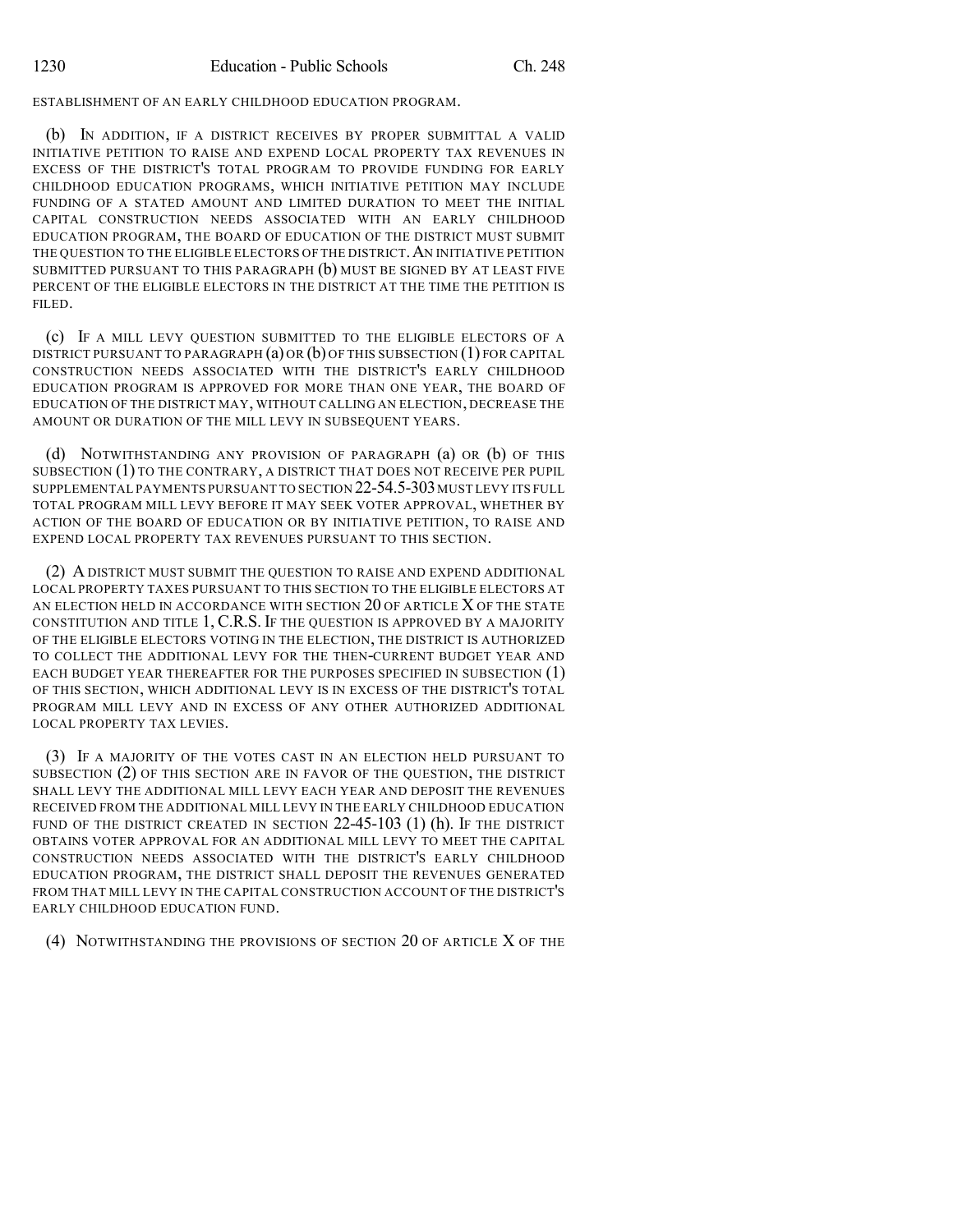STATE CONSTITUTION THAT ALLOW DISTRICTS TO SEEK VOTER APPROVAL FOR SPENDING AND REVENUE INCREASES, THE PROVISIONS OF THIS SECTION LIMIT A DISTRICT'S AUTHORITY TO RAISE AND EXPEND LOCAL PROPERTY TAX REVENUES IN EXCESS OF THE DISTRICT'S TOTAL PROGRAM.

(5) A DISTRICT THAT OBTAINS VOTER APPROVAL PURSUANT TO THIS SECTION TO IMPOSE AN ADDITIONAL MILL LEVY TO FUND EARLY CHILDHOOD EDUCATION PROGRAMS IN THE DISTRICT MUST ESTABLISH ITS EARLY CHILDHOOD EDUCATION PROGRAM USING EVIDENCE-BASED RESEARCH DEMONSTRATING THE TYPES OF PROGRAMS AND METHODS APPROPRIATE FOR AN EARLY CHILDHOOD EDUCATION PROGRAM.

**22-54.5-207. Authorization of additional local revenues - technology and building maintenance and operation.** (1) (a) THE BOARD OF EDUCATION OF A DISTRICT MAY SEEK TO RAISE AND EXPEND LOCAL PROPERTY TAX REVENUES IN EXCESS OF THE DISTRICT'S TOTAL PROGRAM TO PROVIDE FUNDING FOR TECHNOLOGY AND BUILDING MAINTENANCE AND OPERATION BY SUBMITTING TO THE ELIGIBLE ELECTORS OF THE DISTRICT THE QUESTION OF WHETHER THE DISTRICT SHOULD BE AUTHORIZED TO RAISE AND EXPEND ADDITIONAL LOCAL PROPERTY TAX REVENUES FOR THAT PURPOSE. IN ADDITION, IF A DISTRICT RECEIVES BY PROPER SUBMITTAL A VALID INITIATIVE PETITION TO RAISE AND EXPEND LOCAL PROPERTY TAX REVENUES IN EXCESS OF THE DISTRICT'S TOTAL PROGRAM TO PROVIDE FUNDING FOR TECHNOLOGY AND BUILDING MAINTENANCE AND OPERATION, THE BOARD OF EDUCATION OF THE DISTRICT MUST SUBMIT THE QUESTION TO THE ELIGIBLE ELECTORS OF THE DISTRICT.AN INITIATIVE PETITION SUBMITTED PURSUANT TO THIS SUBSECTION (1) MUST BE SIGNED BY AT LEAST FIVE PERCENT OF THE ELIGIBLE ELECTORS IN THE DISTRICT AT THE TIME THE PETITION IS FILED.

(b) NOTWITHSTANDING ANY PROVISION OF PARAGRAPH (a) OF THIS SUBSECTION (1) TO THE CONTRARY, A DISTRICT THAT DOES NOT RECEIVE PER PUPIL SUPPLEMENTAL PAYMENTS PURSUANT TO SECTION 22-54.5-303 MUST LEVY ITS FULL TOTAL PROGRAM MILL LEVY BEFORE IT MAY SEEK VOTER APPROVAL, WHETHER BY ACTION OF THE BOARD OF EDUCATION OR BY INITIATIVE PETITION, TO RAISE AND EXPEND LOCAL PROPERTY TAX REVENUES PURSUANT TO THIS SECTION.

(2) A DISTRICT MUST SUBMIT THE QUESTION TO RAISE AND EXPEND ADDITIONAL LOCAL PROPERTY TAXES PURSUANT TO THIS SECTION TO THE ELIGIBLE ELECTORS AT AN ELECTION HELD IN ACCORDANCE WITH SECTION 20 OF ARTICLE X OF THE STATE CONSTITUTION AND TITLE 1, C.R.S. IF THE QUESTION IS APPROVED BY A MAJORITY OF THE ELIGIBLE ELECTORS VOTING IN THE ELECTION, THE DISTRICT IS AUTHORIZED TO COLLECT THE ADDITIONAL LEVY FOR THE THEN-CURRENT BUDGET YEAR AND EACH BUDGET YEAR THEREAFTER FOR THE PURPOSES SPECIFIED IN SUBSECTION (1) OF THIS SECTION, WHICH ADDITIONAL LEVY IS IN EXCESS OF THE DISTRICT'S TOTAL PROGRAM MILL LEVY AND IN EXCESS OF ANY OTHER AUTHORIZED ADDITIONAL LOCAL PROPERTY TAX LEVIES.

(3) IF A MAJORITY OF THE VOTES CAST IN AN ELECTION HELD PURSUANT TO SUBSECTION (2) OF THIS SECTION ARE IN FAVOR OF THE QUESTION, THE DISTRICT SHALL LEVY THE ADDITIONAL MILL LEVY EACH YEAR AND DEPOSIT THE REVENUES RECEIVED FROM THE ADDITIONAL MILL LEVY IN THE TECHNOLOGY AND BUILDING MAINTENANCE AND OPERATION FUND OF THE DISTRICT CREATED IN SECTION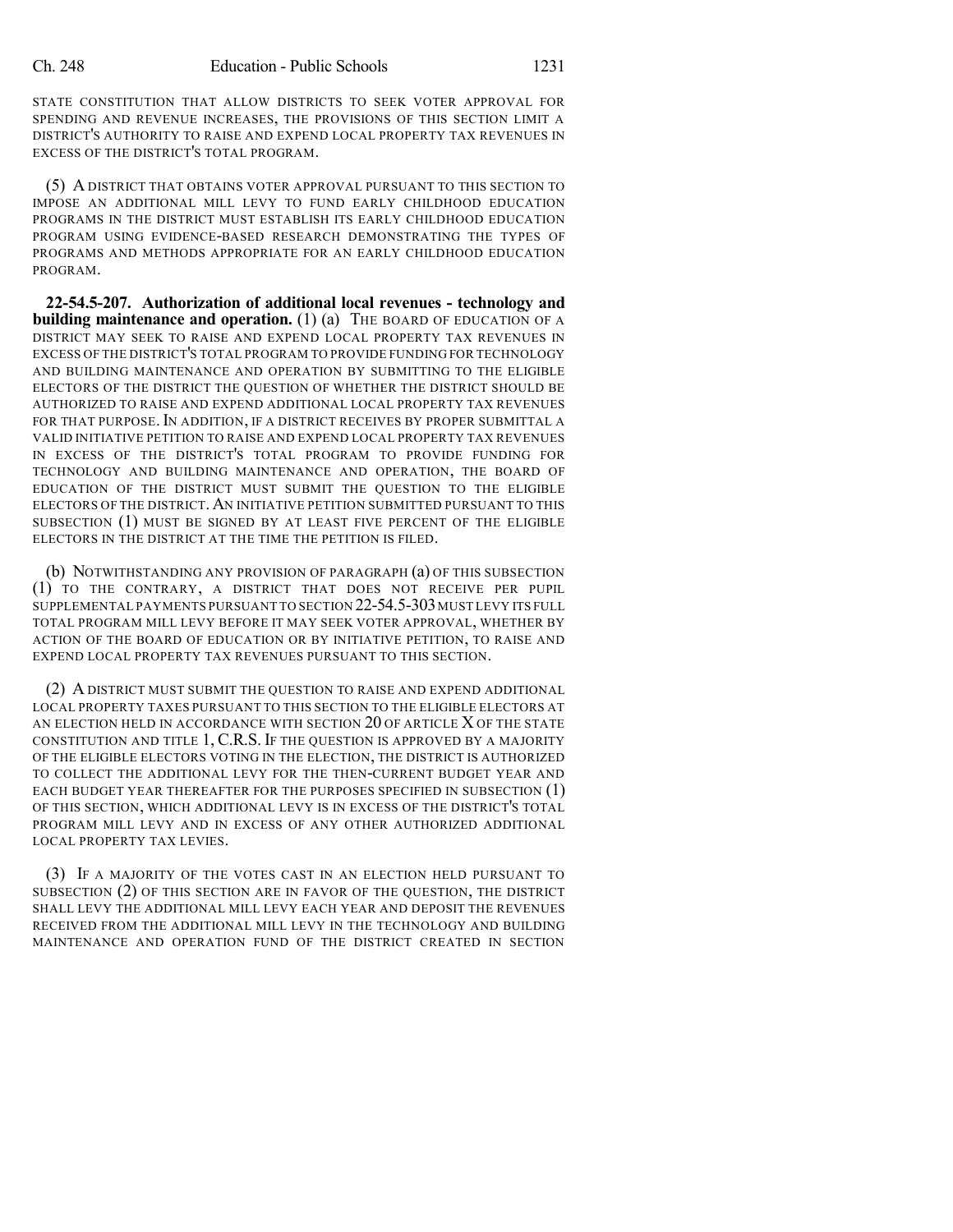### 22-45-103 (1) (i).

(4) NOTWITHSTANDING THE PROVISIONS OF SECTION 20 OF ARTICLE X OF THE STATE CONSTITUTION THAT ALLOW DISTRICTS TO SEEK VOTER APPROVAL FOR SPENDING AND REVENUE INCREASES, THE PROVISIONS OF THIS SECTION LIMIT A DISTRICT'S AUTHORITY TO RAISE AND EXPEND LOCAL PROPERTY TAX REVENUES IN EXCESS OF THE DISTRICT'S TOTAL PROGRAM.

**22-54.5-208. Authorization of additional local revenues - cost of living expenses.**(1)(a) THE BOARD OF EDUCATION OF A DISTRICT MAY SEEK TO RAISE AND EXPEND LOCAL PROPERTY TAX REVENUES IN EXCESS OF THE DISTRICT'S TOTAL PROGRAM, SUBJECT TO THE LIMITATIONS SPECIFIED IN SUBSECTION (4) OF THIS SECTION, TO PROVIDE FUNDING FOR COST OF LIVING EXPENSES FOR DISTRICT EMPLOYEES BY SUBMITTING TO THE ELIGIBLE ELECTORS OF THE DISTRICT THE QUESTION OF WHETHER THE DISTRICT SHOULD BE AUTHORIZED TO RAISE AND EXPEND ADDITIONAL LOCAL PROPERTY TAX REVENUES FOR THAT PURPOSE. IN ADDITION, IF A DISTRICT RECEIVES BY PROPER SUBMITTAL A VALID INITIATIVE PETITION TO RAISE AND EXPEND LOCAL PROPERTY TAX REVENUES IN EXCESS OF THE DISTRICT'S TOTAL PROGRAM,SUBJECT TO THE LIMITATIONS SPECIFIED IN SUBSECTION (4) OF THIS SECTION, TO PROVIDE FUNDING FOR COST OF LIVING EXPENSES FOR DISTRICT EMPLOYEES,THE BOARD OFEDUCATION OF THE DISTRICT MUST SUBMIT THE QUESTION TO THE ELIGIBLE ELECTORS OF THE DISTRICT. AN INITIATIVE PETITION SUBMITTED PURSUANT TO THIS SUBSECTION (1) MUST BE SIGNED BY AT LEAST FIVE PERCENT OF THE ELIGIBLE ELECTORS IN THE DISTRICT AT THE TIME THE PETITION IS FILED.

(b) NOTWITHSTANDING ANY PROVISION OF PARAGRAPH (a) OF THIS SUBSECTION (1) TO THE CONTRARY, A DISTRICT THAT DOES NOT RECEIVE PER PUPIL SUPPLEMENTAL PAYMENTS PURSUANT TO SECTION 22-54.5-303 MUST LEVY ITS FULL TOTAL PROGRAM MILL LEVY BEFORE IT MAY SEEK VOTER APPROVAL, WHETHER BY ACTION OF THE BOARD OF EDUCATION OR BY INITIATIVE PETITION, TO RAISE AND EXPEND LOCAL PROPERTY TAX REVENUES PURSUANT TO THIS SECTION.

(2) A DISTRICT MUST SUBMIT THE QUESTION TO RAISE AND EXPEND ADDITIONAL LOCAL PROPERTY TAXES PURSUANT TO THIS SECTION TO THE ELIGIBLE ELECTORS AT AN ELECTION HELD IN ACCORDANCE WITH SECTION 20 OF ARTICLE X OF THE STATE CONSTITUTION AND TITLE 1, C.R.S. IF THE QUESTION IS APPROVED BY A MAJORITY OF THE ELIGIBLE ELECTORS VOTING IN THE ELECTION, THE DISTRICT IS AUTHORIZED TO COLLECT THE ADDITIONAL LEVY FOR THE THEN-CURRENT BUDGET YEAR AND EACH BUDGET YEAR THEREAFTER FOR THE PURPOSES SPECIFIED IN SUBSECTION (1) OF THIS SECTION, WHICH ADDITIONAL LEVY IS IN EXCESS OF THE DISTRICT'S TOTAL PROGRAM MILL LEVY AND IN EXCESS OF ANY OTHER AUTHORIZED ADDITIONAL LOCAL PROPERTY TAX LEVIES.

(3) IF A MAJORITY OF THE VOTES CAST IN AN ELECTION HELD PURSUANT TO SUBSECTION (2) OF THIS SECTION ARE IN FAVOR OF THE QUESTION, THE DISTRICT SHALL LEVY THE ADDITIONAL MILL LEVY EACH YEAR AND USE THE REVENUES RECEIVED FROM THE ADDITIONAL MILL LEVY TO OFFSET THE COST OF LIVING EXPENSES INCURRED BY THE EMPLOYEES OF THE DISTRICT.

(4) (a) NOTWITHSTANDING THE PROVISIONS OF SECTION 20 OF ARTICLE XOF THE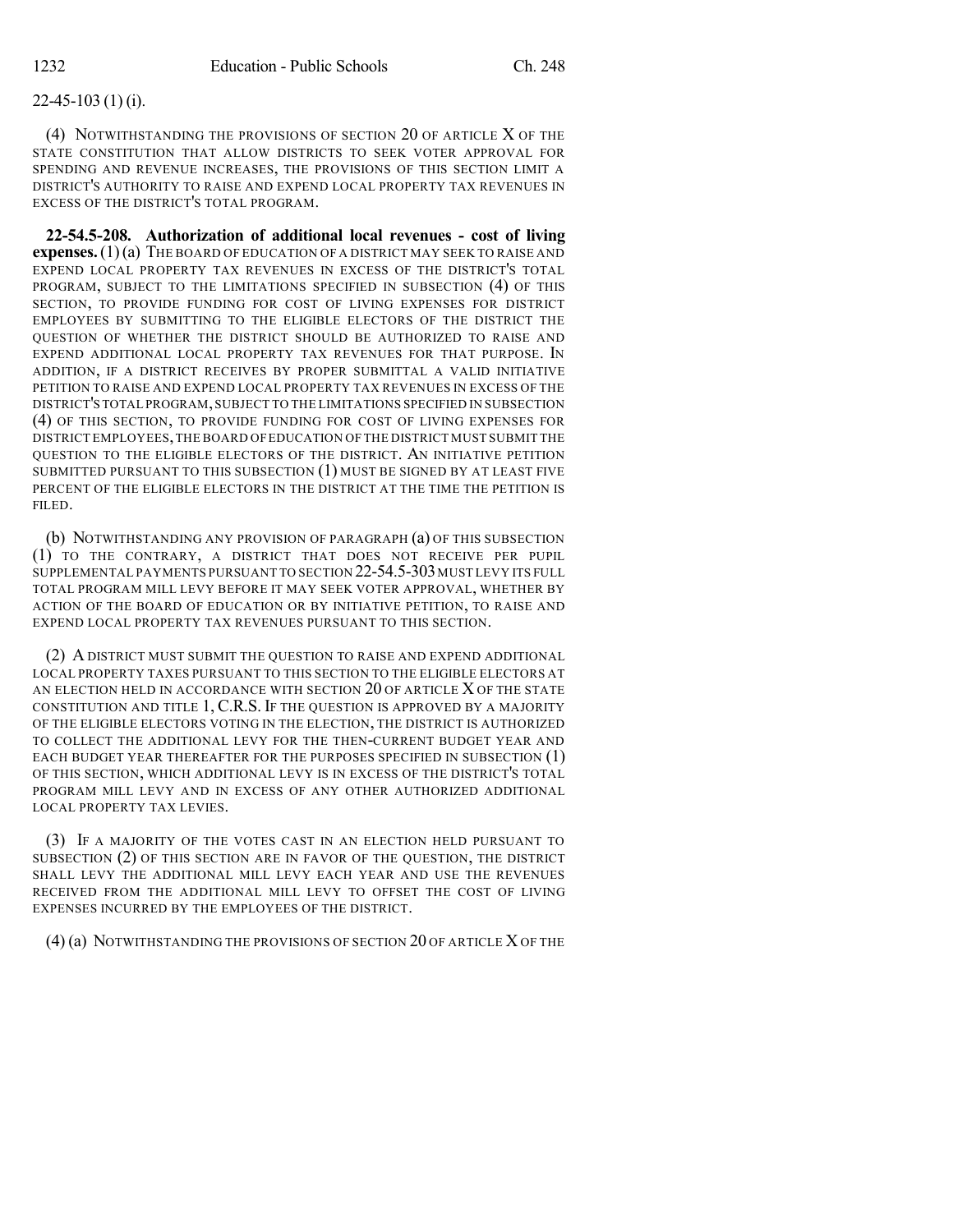STATE CONSTITUTION THAT ALLOW DISTRICTS TO SEEK VOTER APPROVAL FOR SPENDING AND REVENUE INCREASES, THE PROVISIONS OF THIS SECTION LIMIT A DISTRICT'S AUTHORITY TO RAISE AND EXPEND LOCAL PROPERTY TAX REVENUES IN EXCESS OF THE DISTRICT'S TOTAL PROGRAM.

(b)(I) THE TOTAL ADDITIONAL LOCAL PROPERTY TAX REVENUES THAT A DISTRICT MAY RECEIVE PURSUANT TO ELECTIONS HELD PURSUANT TO THIS SECTION SHALL NOT EXCEED UNDER ANY CIRCUMSTANCES AN AMOUNT EQUAL TO THE PORTION OF THE DISTRICT'S TOTAL PROGRAM GENERATED BY APPLICATION OF THE DISTRICT'S COST OF LIVING FACTOR, CALCULATED FOR THE 2014-15 BUDGET YEAR PURSUANT TO SECTION  $22-54-104(5)(c)$ , AS IT EXISTED PRIOR TO REPEAL, BEFORE APPLICATION OF THE NEGATIVE FACTOR REQUIRED IN SECTION  $22-54-104(5)(g)$ , as it existed PRIOR TO REPEAL.

(II) NOTWITHSTANDING ANY PROVISION OF SUBPARAGRAPH (I) OF THIS PARAGRAPH (b) TO THE CONTRARY, BEGINNING WITH THE 2016-17 BUDGET YEAR, THE LIMITATION ON THE AMOUNT OF ADDITIONAL PROPERTY TAX REVENUE THAT A DISTRICT MAY RAISE PURSUANT TO THIS SECTION INCREASES ANNUALLY BY THE RATE OF INFLATION.

(c) THE AMOUNT BY WHICH A DISTRICT'S TOTAL PROGRAM PROPERTY TAX REVENUE IS REDUCED PURSUANT TO SECTION 22-54.5-203 (3) (d) APPLIES TO CALCULATING THE LIMITATION IN THIS SUBSECTION (4).

(d) ANY PORTION OF THE SPECIFIC OWNERSHIP TAX PAID TO THE DISTRICT DOES NOT APPLY IN CALCULATING THE LIMITATION UNDER THIS SUBSECTION (4).

(e) IF THE ADDITIONAL LOCAL PROPERTY TAX REVENUES ALREADY AUTHORIZED EXCEEDS THE LIMITATION SPECIFIED IN THIS SUBSECTION (4), THE DISTRICT SHALL NOT HOLD AN ELECTION PURSUANT TO THE PROVISIONS OF THIS SECTION UNTIL THE LIMITATION IS GREATER THAN THE ADDITIONAL LOCAL PROPERTY TAX REVENUES ALREADY AUTHORIZED.

(5) FOR PURPOSES OF THIS SECTION, "COST OF LIVING EXPENSES" INCLUDES THE COSTS OF FOOD,HOUSING,CLOTHING,AND TRANSPORTATION THAT MAY BE GREATER WITHIN THE DISTRICT THAN IN OTHER AREAS OF THE STATE BECAUSE OF THE ECONOMIC CONDITIONS EXISTING WITHIN THE DISTRICT.

**22-54.5-209. Loanstoalleviate cashflowdeficits-lease-purchaseagreements - definitions.** (1) (a) (I) UPON APPROVAL BY THE STATE TREASURER OF AN APPLICATION TO PARTICIPATE IN AN INTEREST-FREE OR LOW-INTEREST LOAN PROGRAM SUBMITTED BY A DISTRICT PURSUANT TO PARAGRAPH (b) OF THIS SUBSECTION (1), THE STATE TREASURER SHALL MAKE AVAILABLE TO THE DISTRICT IN ANY MONTH OF THE BUDGET YEAR AN INTEREST-FREE OR LOW-INTEREST LOAN FROM THE STATE GENERAL FUND OR FROM THE PROCEEDS OF THE TAX AND REVENUE ANTICIPATION NOTES ISSUED PURSUANT TO SECTION 29-15-112, C.R.S., IN AN AMOUNT FOR THE MONTH AS CERTIFIED BY THE CHIEF FINANCIAL OFFICER AND THE SUPERINTENDENT OF THE DISTRICT.

(II) THE STATE TREASURER SHALL DETERMINE THE METHOD FOR CALCULATING CASH DEFICITS AND ESTABLISH REPORTING MECHANISMS NECESSARY TO ENSURE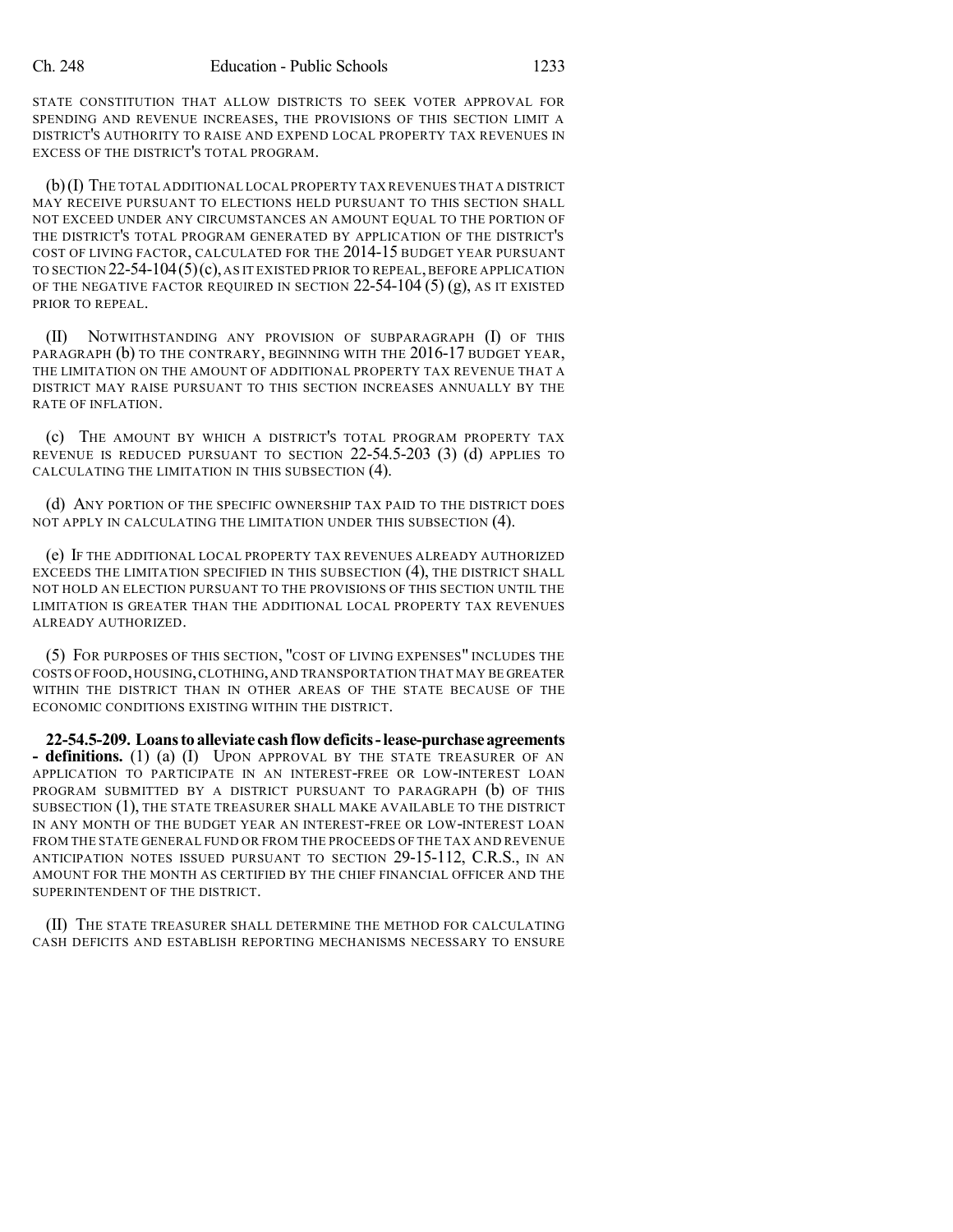CONSISTENT AND ACCURATE REPORTING OF CASH DEFICITS.THE TREASURER SHALL NOT MAKE A LOAN IN A MONTH UNLESS THE DISTRICT DEMONSTRATES,THROUGH THE SUBMISSION OF THE ACTUAL OR PROJECTED FINANCIAL OR BUDGETARY STATEMENTS REQUIRED BY THE STATE TREASURER, THAT A GENERAL FUND CASH DEFICIT WILL EXIST FOR THAT MONTH AND THAT THE DISTRICT HAS THE CAPACITY TO REPAY THE LOAN BY JUNE 25 OF THE STATE FISCAL YEAR IN WHICH THE LOAN IS MADE. THIS SUBPARAGRAPH (II) APPLIES TO A LOAN MADE FROM THE STATE GENERAL FUND OR FROM THE PROCEEDS OF THE TAX AND REVENUE ANTICIPATION NOTES ISSUED PURSUANT TO SECTION 29-15-112, C.R.S.

(b) A DISTRICT THAT CHOOSES TO PARTICIPATE IN THE INTEREST-FREE OR LOW-INTEREST LOAN PROGRAM MUST SUBMIT AN APPLICATION TO THE STATE TREASURER. A DISTRICT'S INITIAL APPLICATION TO PARTICIPATE IN THE INTEREST-FREE OR LOW-INTEREST LOAN PROGRAM IS SUBJECT TO APPROVAL BY A RESOLUTION ADOPTED BY THE DISTRICT BOARD OF EDUCATION AS FOLLOWS:

(I) FOR A MONTH IN WHICH THE DISTRICT SEEKS AN EMERGENCY LOAN PURSUANT TO PARAGRAPH (e) OF THIS SUBSECTION (1), THE CHIEF FINANCIAL OFFICER OF THE DISTRICT AND THE DISTRICT SUPERINTENDENT MUST PRESENT THE EMERGENCY LOAN REQUEST TO THE DISTRICT BOARD OF EDUCATION, EXPLAINING THE NEED FOR THE EMERGENCY LOAN AND THE REQUESTED AMOUNT. THE DISTRICT BOARD OF EDUCATION, BY MAJORITY VOTE, MUST APPROVE OR DISAPPROVE THE EMERGENCY LOAN REQUEST AND THE AMOUNT. IF THE DISTRICT BOARD OF EDUCATION APPROVES THE EMERGENCY LOAN REQUEST, THE CHIEF FINANCIAL OFFICER AND THE DISTRICT SUPERINTENDENT MUST REQUEST THE EMERGENCY LOAN FROM, AND CERTIFY THE APPROVED AMOUNT OF THE EMERGENCY LOAN AS APPROVED BY THE DISTRICT BOARD OF EDUCATION TO, THE STATE TREASURER AS PROVIDED IN PARAGRAPH (a) OF THIS SUBSECTION (1).

(II) IF, TO RECEIVE AN INTEREST-FREE LOAN, A DISTRICT SEEKS TO HAVE TAX AND REVENUE ANTICIPATION NOTES ISSUED ON ITS BEHALF PURSUANT TO SECTION 29-15-112, C.R.S., THE CHIEF FINANCIAL OFFICER OF THE DISTRICT AND THE DISTRICT SUPERINTENDENT MUST PRESENT A REQUEST TO THE DISTRICT BOARD OF EDUCATION TO PARTICIPATE IN THE INTEREST-FREE LOAN PROGRAM AND TO HAVE TAX AND REVENUE ANTICIPATION NOTES ISSUED ON ITS BEHALF.THE REQUEST MUST EXPLAIN THE DISTRICT'S ANTICIPATED CASH FLOW DEFICIT FOR THE UPCOMING CALENDAR YEAR AND THE TOTAL AMOUNT OF TAX AND REVENUE ANTICIPATION NOTES THAT NEED TO BE ISSUED ON ITS BEHALF TO COVER THE DEFICIT. THE DISTRICT BOARD OFEDUCATION,BY MAJORITY VOTE,MUST APPROVE OR DISAPPROVE THE PARTICIPATION IN THE INTEREST-FREE LOAN PROGRAM AND THE AMOUNT OF TAX ANTICIPATION AND REVENUE NOTES TO BE ISSUED ON BEHALF OF THE DISTRICT. IF THE DISTRICT BOARD OF EDUCATION APPROVES THE PARTICIPATION IN THE INTEREST-FREE LOAN PROGRAM AND THE ISSUANCE OF TAX AND REVENUE ANTICIPATION NOTES, THE CHIEF FINANCIAL OFFICER AND THE DISTRICT SUPERINTENDENT MUST CERTIFY TO THE STATE TREASURER THE AMOUNT OF THE TAX AND REVENUE NOTES, AS APPROVED BY THE DISTRICT BOARD OF EDUCATION, THAT SHALL BE ISSUED ON BEHALF OF THE DISTRICT. THEREAFTER, A DISTRICT IS NOT REQUIRED TO RECEIVE APPROVAL FOR AN INTEREST-FREE LOAN MADE FROM THE PROCEEDS OF THE TAX AND REVENUE ANTICIPATION NOTES THAT RECEIVED PRIOR APPROVAL BY THE DISTRICT BOARD OF EDUCATION.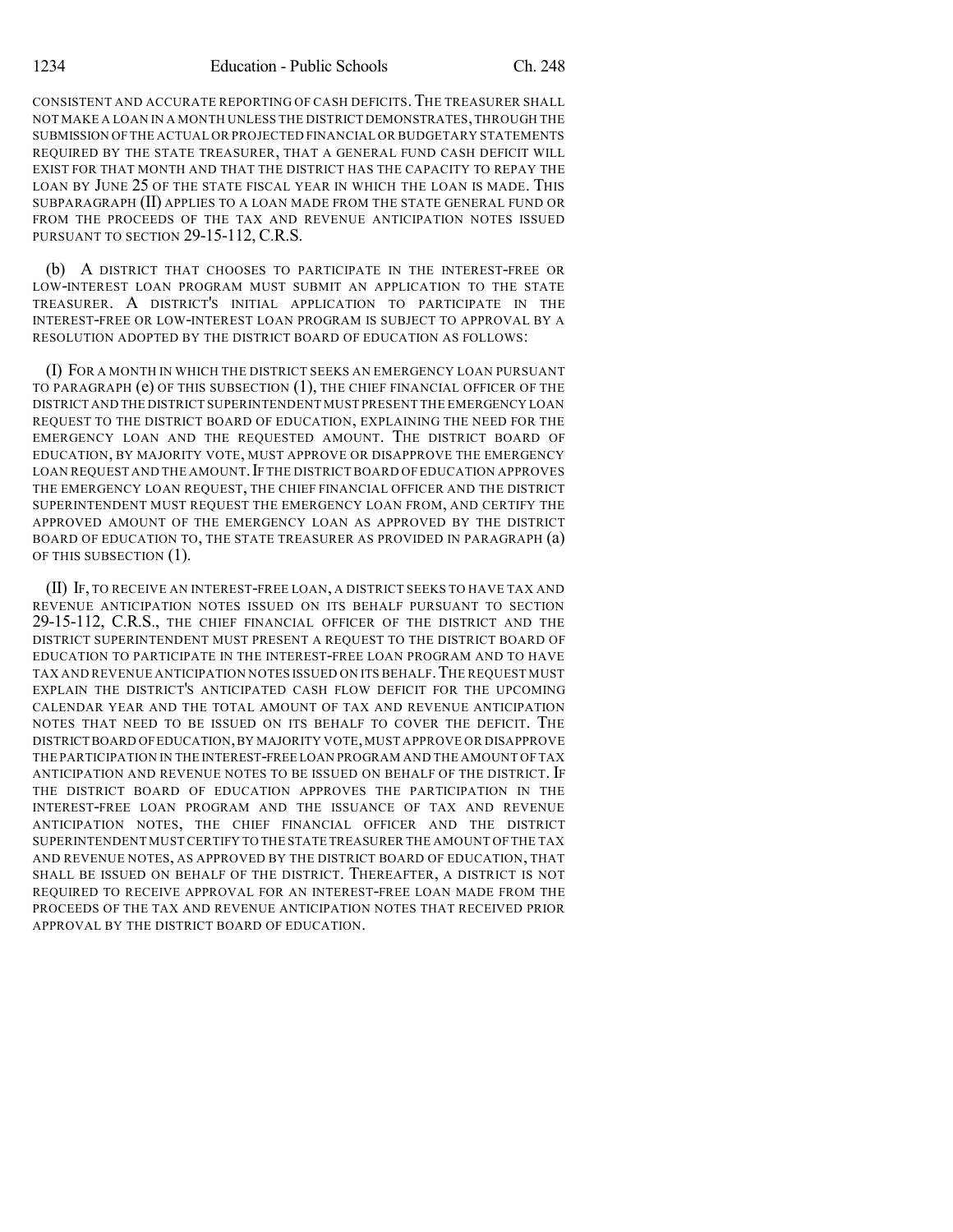(c) THE STATE TREASURER MAY NOT MAKE A LOAN UNDER THIS SECTION TO PROVIDE ASSISTANCE FOR MATTERS THAT ARE ELIGIBLE FOR PAYMENT FROM THE CONTINGENCY RESERVE FUND PURSUANT TO SECTION 22-54.5-310 OR TO COVER A FORESEEABLE LEVEL OF UNCOLLECTIBLE PROPERTY TAXES, NOR MAY A DISTRICT USE A LOAN FOR THE SIMULTANEOUS PURCHASE AND SALE OF THE SAME SECURITY OR AN EQUIVALENT SECURITY IN ORDER TO PROFIT FROM PRICE DISPARITY.

(d) EXCEPT AS OTHERWISE PROVIDED IN PARAGRAPH  $(e)$  OF THIS SUBSECTION  $(1)$ , THE STATE TREASURER MUST MAKE ALL LOANS TO A DISTRICT FROM THE PROCEEDS OF THE TAX AND REVENUE ANTICIPATION NOTES ISSUED PURSUANT TO SECTION 29-15-112, C.R.S.

(e) IF THE AMOUNT OF THE TAX AND REVENUE ANTICIPATION NOTES, IF ANY, ISSUED ON BEHALF OF A DISTRICT AS DETERMINED BY THE STATE TREASURER PURSUANT TO SECTION  $29-15-112$  (2) (f), C.R.S., IS NOT SUFFICIENT TO COVER A DISTRICT'S CASH DEFICIT, THEN THE STATE TREASURER MAY, IN HIS OR HER DISCRETION, MAKE AVAILABLE TO THE DISTRICT AN EMERGENCY LOAN FROM THE STATE GENERAL FUND. THE EMERGENCY LOAN MUST ACCRUE INTEREST AT THE SAME RATE AS THE RATE OF INTEREST PAID BY THE STATE TREASURER ON NOTES ISSUED BY THE STATE PURSUANT TO PART 9 OF ARTICLE 75 OF TITLE 24, C.R.S.

(2) (a) FOR THE MONTHS OF MARCH, APRIL, AND MAY OF EACH BUDGET YEAR, A DISTRICT THAT RECEIVES A LOAN UNDER THE PROVISIONS OF PARAGRAPH (e) OF SUBSECTION (1)OF THIS SECTION SHALL BEGIN TO REPAY THE LOAN IF THE DISTRICT'S AVAILABLE RESOURCES, AS OF THE LAST DAY OF THE MONTH, INCREASED BY THE NEXT MONTH'S REVENUES EXCEED THE NEXT MONTH'S EXPENDITURES PLUS A CASH RESERVE. THE DISTRICT MUST REMIT THE EXCESS RESOURCES TO THE STATE TREASURER BY THE CLOSE OF BUSINESS ON THE FIFTEENTH DAY, OR THE FIRST BUSINESS DAY FOLLOWING THE FIFTEENTH DAY, OF THE FOLLOWING MONTH. ALL LOANS MUST BE REPAID BY JUNE 25 OF THE STATE FISCAL YEAR IN WHICH THE LOAN WAS MADE OR ON A LATER ALTERNATIVE DATE AS DETERMINED BY THE STATE TREASURER.

(b) FOR THE MONTHS OF MARCH, APRIL, AND MAY OF EACH BUDGET YEAR, A DISTRICT THAT RECEIVES A LOAN UNDER THE PROVISIONS OF PARAGRAPH (d) OF SUBSECTION (1)OF THIS SECTION SHALL BEGIN TO REPAY THE LOAN AS ESTABLISHED BY THE DISTRICT'S AGREEMENT WITH THE STATE TREASURER. ALL LOANS MUST BE REPAID BY JUNE 25 OF THE STATE FISCAL YEAR IN WHICH THE LOAN WAS MADE OR ON A LATER ALTERNATIVE DATE AS DETERMINED BY THE STATE TREASURER.

(c) IF A DISTRICT DEFAULTS ON A LOAN THAT IS MADE FROM THE PROCEEDS OF THE TAX AND REVENUE ANTICIPATION NOTES ISSUED PURSUANT TO SECTION 29-15-112, C.R.S., BY FAILING TO REPAY THE LOAN ON OR BEFORE THE DATE REQUIRED, INTEREST MUST ACCRUE ON THE UNPAID BALANCE FROM THE DATE OF DEFAULT UNTIL THE LOAN IS REPAID IN AN AMOUNT THAT IS EQUAL TO THE INTEREST PAID BY THE STATE TREASURER ON NOTES ISSUED BY THE STATE PURSUANT TO PART 9 OF ARTICLE 75 OF TITLE 24, C.R.S.

(d) FOR PURPOSES OF PARAGRAPH (a) OF THIS SUBSECTION (2):

(I) "AVAILABLE RESOURCES" MEANS ANY AVAILABLE CASH AND INVESTMENTS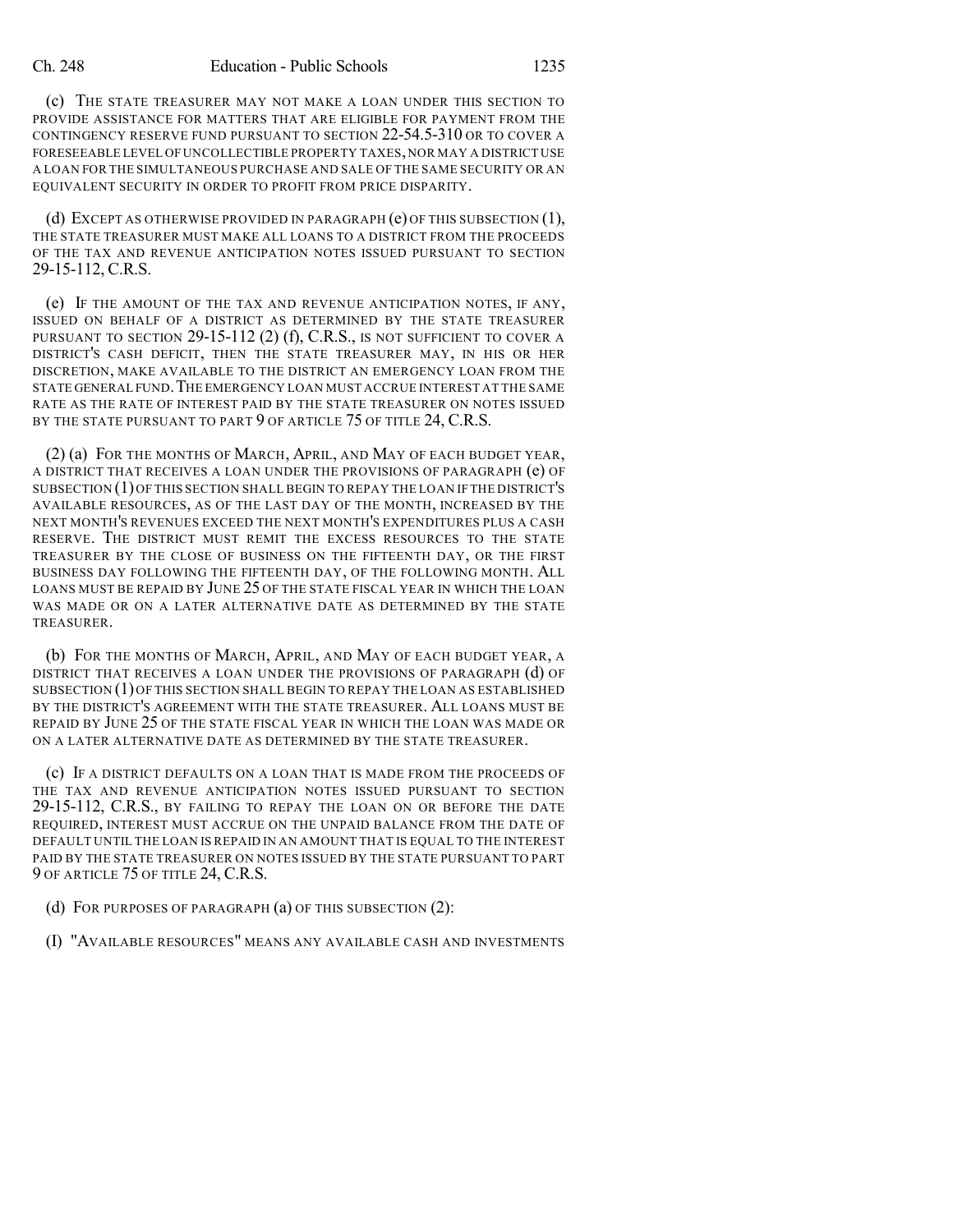IN DISTRICT FUNDS THAT CAN BE USED TO ALLEVIATE GENERAL FUND CASH SHORTFALLS, INCLUDING BUT NOT LIMITED TO THE DISTRICT'S CAPITAL RESERVE FUND AND ANY FUND OR ACCOUNT WITHIN THE GENERAL FUND ESTABLISHED SOLELY FOR THE MANAGEMENT OF RISK-RELATED ACTIVITIES. "AVAILABLE RESOURCES" DOES NOT INCLUDE CASH THAT IS LEGALLY SEGREGATED OR PLEDGED BY CONTRACT OR RULE OF THE STATE BOARD.

(II) "CASH RESERVE" MEANS EIGHT PERCENT OF THE DISTRICT'S AVERAGE MONTHLY EXPENDITURES OR TWENTY THOUSAND DOLLARS,WHICHEVER IS GREATER.

(e) A LIEN IN THE AMOUNT OF A LOAN MADE FROM THE PROCEEDS OF THE TAX AND REVENUE ANTICIPATION NOTES ISSUED PURSUANT TO SECTION 29-15-112, C.R.S., PLUS ANY INTEREST SPECIFIED IN PARAGRAPH (c) OF THIS SUBSECTION (2), ATTACHES TO DISTRICT PROPERTY TAX REVENUES, EXCEPT FOR BOND REDEMPTION FUND REVENUES, COLLECTED DURING THE STATE FISCAL YEAR IN WHICH THE LOAN WAS MADE, AND THE LIEN HAS PRIORITY OVER ALL OTHER EXPENDITURES FROM THE REVENUES UNTIL THE LOAN IS REPAID IN FULL. THE COUNTY TREASURER OF THE COUNTY IN WHICH THE HEADQUARTERS OF THE DISTRICT ARE LOCATED IS JOINTLY RESPONSIBLE WITH THE DISTRICT FOR REPAYMENT OF A LOAN MADE PURSUANT TO THIS SECTION, PLUS ANY INTEREST SPECIFIED IN PARAGRAPH (c) OF THIS SUBSECTION (2). IF A DISTRICT FAILS TO REPAY A LOAN TO THE STATE TREASURER IN ACCORDANCE WITH THE PROVISIONS OF THIS SECTION, THE STATE TREASURER MUST NOTIFY THE COUNTY TREASURER OF THE COUNTY IN WHICH THE HEADQUARTERS OF THE DISTRICT ARE LOCATED THAT THE DISTRICT IS IN DEFAULT ON THE LOAN AND THE AMOUNT OF THE DEFAULT, PLUS ANY INTEREST SPECIFIED IN PARAGRAPH (c) OF THIS SUBSECTION (2). THE COUNTY TREASURER MUST WITHHOLD ANY MONEYS OF THE DISTRICT IN THE COUNTY TREASURER'S POSSESSION IN AN AMOUNT EQUAL TO THE AMOUNT OF THE DEFAULT, PLUS ANY INTEREST SPECIFIED IN PARAGRAPH (c) OF THIS SUBSECTION  $(2)$ , AND TRANSMIT THE MONEYS TO THE STATE TREASURER. IF THE AMOUNT OF MONEYS OF THE DISTRICT IN THE COUNTY TREASURER'S POSSESSION AT THE TIME NOTICE OF THE DEFAULT IS GIVEN IS LESS THAN THE AMOUNT OF THE DEFAULT, THE COUNTY TREASURER MUST WITHHOLD ADDITIONAL MONEYS OF THE DISTRICT UNTIL SUCH TIME AS THE DEFAULT, PLUS ANY INTEREST SPECIFIED IN PARAGRAPH (c) OF THIS SUBSECTION (2), IS COMPLETELY PAID TO THE STATE TREASURER.

(f)(I) ADISTRICT MAY SELL REAL PROPERTY TO THE STATE TREASURER PURSUANT TO THE PROVISIONS OF THIS PARAGRAPH (f) IF:

(A) THE STATE TREASURER DENIES THE DISTRICT A LOAN PURSUANT TO THE PROVISIONS OF THIS SECTION, IN WHICH CASE THE FAIR MARKET VALUE OF THE PROPERTY IS EQUAL TO OR GREATER THAN THE AMOUNT OF THE PURCHASE PRICE; OR

(B) THE DISTRICT IS UNABLE TO PAY A LOAN BACK IN THE SAME STATE FISCAL YEAR IN WHICH THE LOAN WAS MADE, IN WHICH CASE THE FAIR MARKET VALUE OF THE REAL PROPERTY IS EQUAL TO OR GREATER THAN THE OUTSTANDING BALANCE OF THE LOAN TO THE STATE TREASURER.

(II) THE SALE PURSUANT TO THIS PARAGRAPH (f) MAY BE MADE ONLY IF: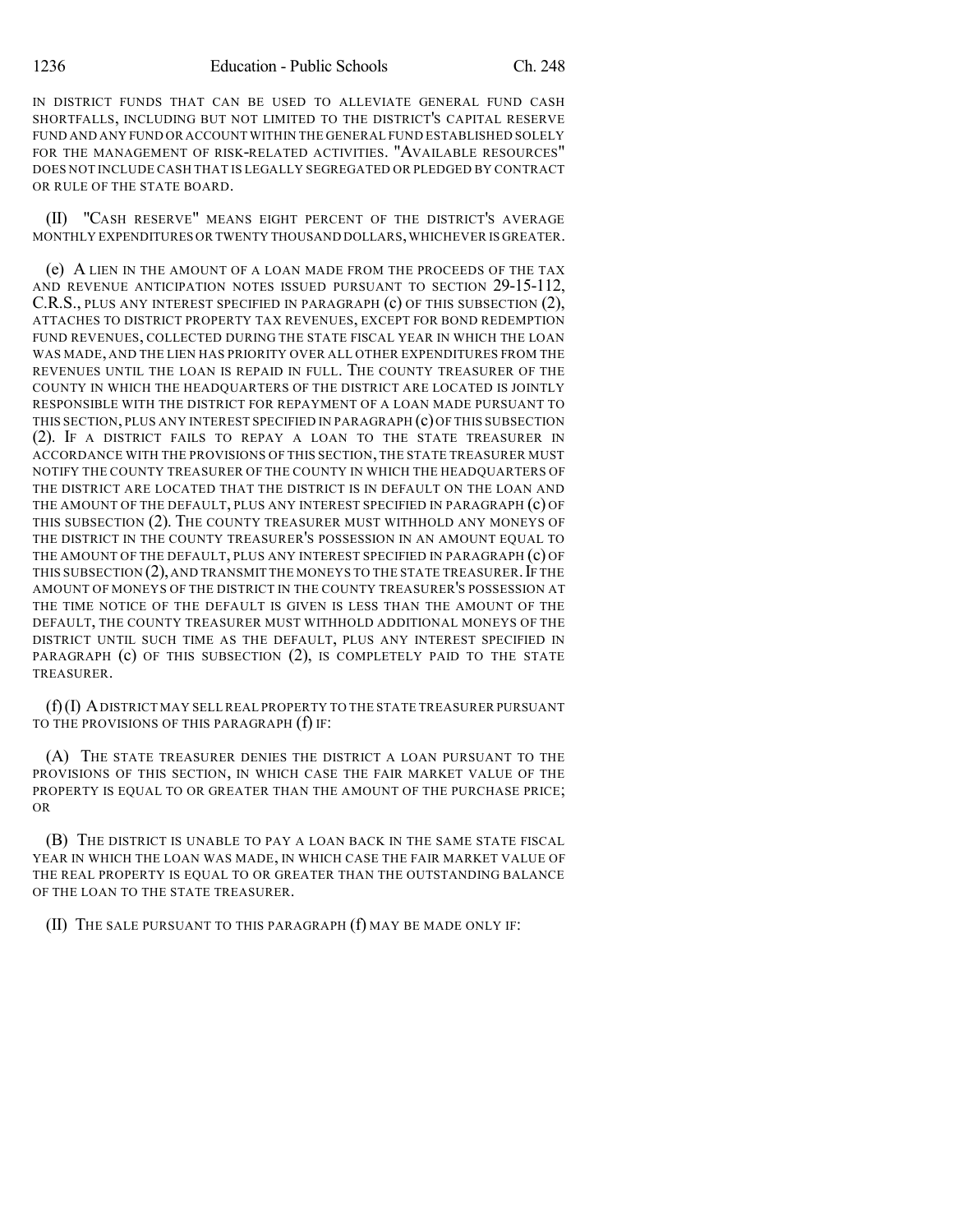(A) AT THE SAME TIME OF THE SALE, THE STATE TREASURER LEASES BACK ALL OF THE PROPERTY TO THE DISTRICT PURSUANT TO A LEASE-PURCHASE AGREEMENT THAT IS SUBJECT TO ANNUAL APPROPRIATION BY THE SCHOOL DISTRICT;

(B) THE DISTRICT PAYS ANY LEGAL OR OTHER TRANSACTION COSTS INCURRED BY THE STATE TREASURER RELATED TO THE SALE OF THE PROPERTY AND THE LEASE-PURCHASE AGREEMENT; AND

(C) THE STATE TREASURER AGREES TO THE SALE OF THE PROPERTY AND THE LEASE-PURCHASE AGREEMENT.

(III) THE PROVISIONS OF PARAGRAPH (e) OF THIS SUBSECTION (2) APPLY TO THE LEASE-PURCHASE AGREEMENT, AND A LIEN SHALL NOT ATTACH TO ANY DISTRICT TAX REVENUES TO SECURE THE DISTRICT'S LEASE PAYMENTS.THE LEASE-PURCHASE AGREEMENT DOES NOT AUTHORIZE THE DISTRICT TO RECEIVE FEE TITLE TO THE PROPERTY THAT IS THE SUBJECT OF THE LEASE-PURCHASE AGREEMENT BEFORE THE EXPIRATION OF THE TERMS OF THE LEASE-PURCHASE AGREEMENT.

(IV) SECTIONS 24-82-102 (1) (b) AND 24-82-801, C.R.S., DO NOT APPLY TO THE LEASE-PURCHASE AGREEMENT.

(V) IF A DISTRICT DEFAULTS IN THE PAYMENT OF RENT REQUIRED BY THE LEASE-PURCHASE AGREEMENT, IT HAS THIRTY DAYS TO CURE THE DEFAULT. IF AFTER THIRTY DAYS THE DISTRICT HAS NOT CURED THE DEFAULT AND IF THE DISTRICT REMAINS IN POSSESSION OF THE PROPERTY, THE STATE TREASURER MUST RECOVER POSSESSION OF THE PROPERTY PURSUANT TO THE PROVISIONS OF ARTICLE 40 OF TITLE 13, C.R.S. IF A COURT ENTERS A JUDGMENT IN FAVOR OF THE STATE TREASURER AND ISSUES A WRIT OF RESTITUTION PURSUANT TO SECTION 13-40-115, C.R.S., THE STATE TREASURER MUST LIQUIDATE THE PROPERTY TO THE BEST ADVANTAGE OF THE STATE.

(3) THE STATE TREASURER SHALL CONSULT WITH THE DEPARTMENT CONCERNING THE ADMINISTRATION OF THE LOAN PROGRAM UNDER THIS SECTION TO ENSURE THAT IT IS IMPLEMENTED IN A MANNER THAT MINIMIZES THE AMOUNT OF EMERGENCY LOANS NEEDED BY EACH DISTRICT.

(4) ADISTRICT THAT RECEIVES A LOAN PURSUANT TO THIS SECTION IS SUBJECT TO AN AUDIT THAT THE STATE AUDITOR CONDUCTS OR CONTRACTS FOR. THE DISTRICT MUST BE PENALIZED THROUGH THE WITHHOLDING OF STATE SHARE IF AN AUDIT FINDS THE DISTRICT USED THE LOAN IN A MANNER CONTRARY TO THE PROVISIONS OF THIS SECTION.

# PART 3 ADDITIONAL STATE FUNDING

**22-54.5-301. Teaching and leadership investment - definitions.** (1) AS USED IN THIS SECTION, UNLESS THE CONTEXT OTHERWISE REQUIRES:

(a) "DISTRICT" MEANS A DISTRICT THAT DOES NOT RECEIVE A PER-PUPIL SUPPLEMENTAL PAYMENT PURSUANT TO SECTION 22-54.5-303 (2) OR RECEIVES A PER-PUPIL SUPPLEMENTAL PAYMENT FOR WHICH THE PER PUPIL AMOUNT FOR THE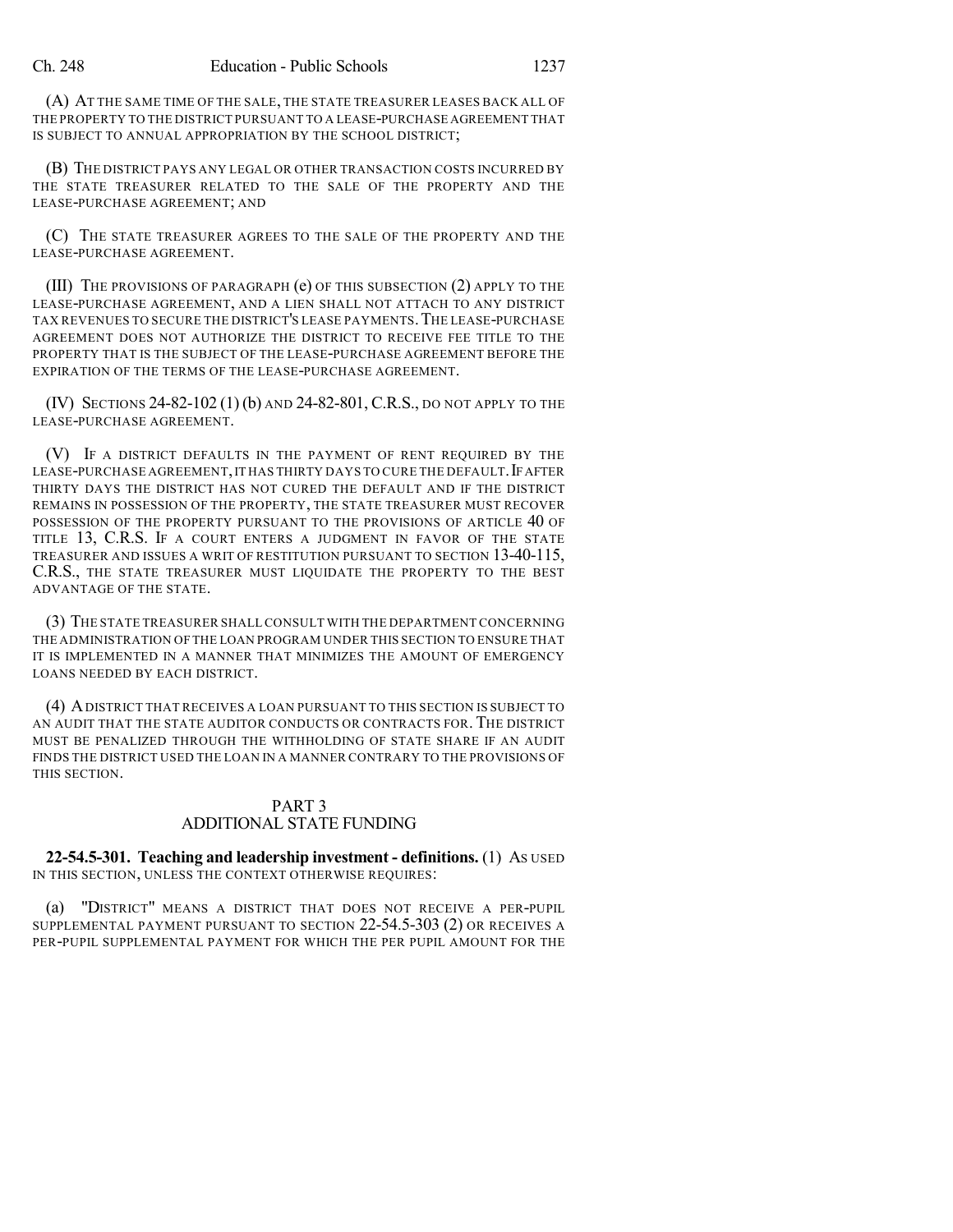APPLICABLE BUDGET YEAR IS LESS THAN ONE HUNDRED FIFTY-NINE DOLLARS.

(b) "ELIGIBLE INSTITUTE CHARTER SCHOOL" MEANS AN INSTITUTE CHARTER SCHOOL THAT IS NOT A MULTI-DISTRICT ON-LINE SCHOOL AND THAT DOES NOT RECEIVE A PER-PUPIL SUPPLEMENTAL PAYMENT PURSUANT TO SECTION 22-54.5-303 (2) OR RECEIVES A PER-PUPIL SUPPLEMENTAL PAYMENT FOR WHICH THE PER PUPIL AMOUNT FOR THE APPLICABLE BUDGET YEAR IS LESS THAN ONE HUNDRED FIFTY-NINE DOLLARS.

(c) "GROWTH TAX REVENUES" MEANS THE AMOUNT OF STATE REVENUES GENERATED IN THE APPLICABLE INCOME TAX YEAR AS A RESULT OF A CITIZEN-INITIATED STATEWIDE BALLOT QUESTION THAT INCREASES STATE TAX REVENUES FOR THE PURPOSE OF FUNDING PRESCHOOL THROUGH TWELFTH GRADE PUBLIC EDUCATION, WHICH AMOUNT OF STATE REVENUES EXCEEDS THE AMOUNT SPECIFIED IN THE STATEWIDE BALLOT OUESTION.

(d) "SUPPLEMENTAL PAYMENT RECIPIENT" MEANS A DISTRICT, OR AN INSTITUTE CHARTER SCHOOL THAT IS NOT A MULTI-DISTRICT ON-LINE SCHOOL, FOR WHICH THE PER PUPIL AMOUNT OFTHE PER-PUPIL SUPPLEMENTAL PAYMENT RECEIVED PURSUANT TO SECTION 22-54.5-303 (2) FOR THE APPLICABLE BUDGET YEAR IS EQUAL TO OR GREATER THAN ONE HUNDRED FIFTY-NINE DOLLARS.

(e) "TOTAL INVESTMENT MONEYS" MEANS AN AMOUNT EQUAL TO ANY AMOUNT OF THE GROWTH TAX REVENUES REMAINING AFTER THE APPROPRIATION OF GROWTH TAX REVENUES REQUIRED IN SECTION 22-20-114 (8) FOR THE APPLICABLE BUDGET YEAR.

(2) IN ADDITION TO THE STATE SHARE CALCULATED PURSUANT TO SECTION 22-54.5-203 FOR DISTRICTS AND SUPPLEMENTAL PAYMENT RECIPIENTS THAT ARE DISTRICTS AND THE TOTAL PROGRAM FUNDING FOR ELIGIBLE INSTITUTE CHARTER SCHOOLS AND SUPPLEMENTAL PAYMENT RECIPIENTS THAT ARE INSTITUTE CHARTER SCHOOLS, EACH DISTRICT, SUPPLEMENTAL PAYMENT RECIPIENT, AND ELIGIBLE INSTITUTE CHARTER SCHOOL SHALL ANNUALLY RECEIVE THE PER PUPIL AMOUNT OF TEACHING AND LEADERSHIP INVESTMENT MONEYS DESCRIBED IN SUBSECTION (3)OF THIS SECTION, MULTIPLIED BY THE DISTRICT'S, THE SUPPLEMENTAL PAYMENT RECIPIENT'S, OR THE ELIGIBLE INSTITUTE CHARTER SCHOOL'S AVERAGE DAILY MEMBERSHIP FOR THE APPLICABLE FUNDING AVERAGING PERIOD.THE DEPARTMENT SHALL DISTRIBUTE THE INVESTMENT MONEYS WITH THE STATE SHARE FOR EACH DISTRICT AND SUPPLEMENTAL PAYMENT RECIPIENT THAT IS A DISTRICT AND WITH THE FUNDING FOR EACH ELIGIBLE INSTITUTE CHARTER SCHOOL AND SUPPLEMENTAL PAYMENT RECIPIENT THAT IS AN INSTITUTE CHARTER SCHOOL AS PROVIDED IN SECTION 22-54.5-408. IF A DISTRICT OR SUPPLEMENTAL PAYMENT RECIPIENT THAT IS A DISTRICT DOES NOTRECEIVE STATE SHARE,THE DEPARTMENT SHALL DISTRIBUTE THE INVESTMENT MONEYS FOR THE DISTRICT ORSUPPLEMENTAL PAYMENTRECIPIENT THAT IS A DISTRICT IN ACCORDANCE WITH THE PROVISIONS OF SECTION 22-54.5-408.

(3) (a) FOR THE 2015-16 BUDGET YEAR, THE PER PUPIL AMOUNT OF INVESTMENT MONEYS FOR EACH DISTRICT,EACH SUPPLEMENTAL PAYMENT RECIPIENT, AND EACH ELIGIBLE INSTITUTE CHARTER SCHOOL IS FOUR HUNDRED FORTY-ONE DOLLARS.

(b) (I) EXCEPT AS OTHERWISE PROVIDED IN PARAGRAPH (c) OF THIS SUBSECTION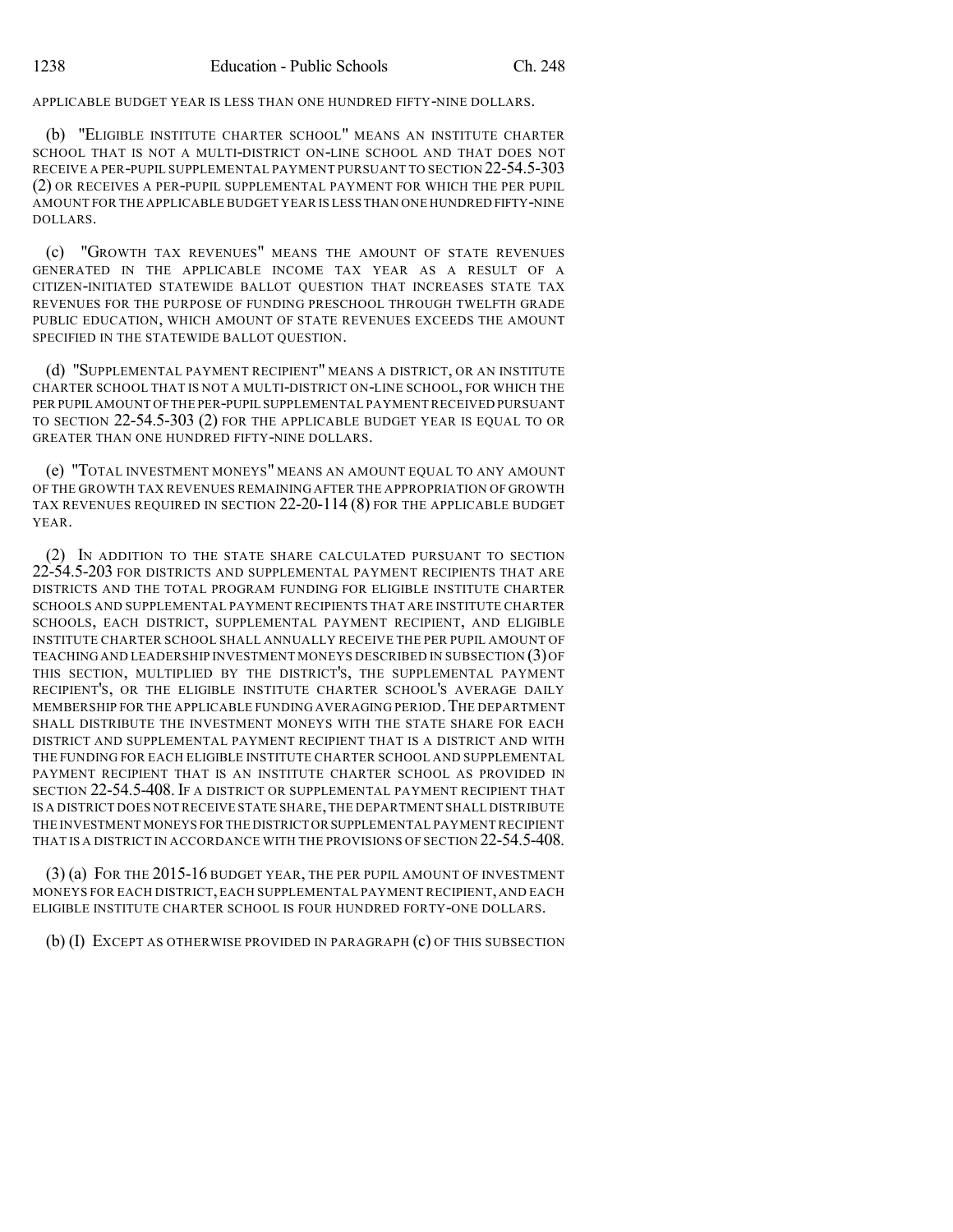(3), FOR THE 2016-17 BUDGET YEAR AND EACH BUDGET YEAR THEREAFTER, THE DEPARTMENT SHALL ANNUALLY CALCULATE THE PER PUPIL AMOUNT OF INVESTMENT MONEYS FOR EACH DISTRICT AND EACH ELIGIBLE INSTITUTE CHARTER SCHOOL AS THE GREATER OF FOUR HUNDRED FORTY-ONE DOLLARS OR AN AMOUNT EQUAL TO:

(TOTAL INVESTMENT MONEYS - (\$441 X TOTAL AVERAGE DAILY MEMBERSHIP OF SUPPLEMENTAL PAYMENT RECIPIENTS)) ÷ (TOTAL AVERAGE DAILY MEMBERSHIP OF DISTRICTS +TOTAL AVERAGE DAILY MEMBERSHIP OF ELIGIBLE INSTITUTE CHARTER SCHOOLS).

(II) EXCEPT AS OTHERWISE PROVIDED IN PARAGRAPH (c) OF THIS SUBSECTION (3), FOR THE 2016-17 BUDGET YEAR AND EACH BUDGET YEAR THEREAFTER. THE DEPARTMENT SHALL ANNUALLY CALCULATE THE PER PUPIL AMOUNT OF INVESTMENT MONEYS FOR EACH SUPPLEMENTAL PAYMENT RECIPIENT AS THE GREATER OF FOUR HUNDRED FORTY-ONE DOLLARS OR AN AMOUNT EQUAL TO:

 $$441 + (TOTAL INVESTMENT MONEYS - ($600 x (TOTAL AVERAGE DALLY))$ MEMBERSHIP OF DISTRICTS +TOTAL AVERAGE DAILY MEMBERSHIP OF ELIGIBLE INSTITUTE CHARTER SCHOOLS))  $\div$  TOTAL AVERAGE DAILY MEMBERSHIP OF SUPPLEMENTAL PAYMENT RECIPIENTS).

 $(III)$  NOTWITHSTANDING THE PROVISIONS OF SUBPARAGRAPHS  $(I)$  AND  $(II)$  OF THIS PARAGRAPH (b), THE PER PUPIL AMOUNT OF INVESTMENT MONEYS FOR A DISTRICT, A SUPPLEMENTAL PAYMENT RECIPIENT,OR AN ELIGIBLE INSTITUTE CHARTER SCHOOL, SHALL NOT EXCEED SIX HUNDRED DOLLARS IN A BUDGET YEAR, EXCEPT AS OTHERWISE PROVIDED IN PARAGRAPH (c) OF THIS SUBSECTION (3).

(c) IN A BUDGET YEAR IN WHICH THE PER PUPIL AMOUNT OF INVESTMENT MONEYS CALCULATED PURSUANT TO PARAGRAPH  $(b)$  OF THIS SUBSECTION  $(3)$  FOR EACH DISTRICT, SUPPLEMENTAL PAYMENT RECIPIENT, AND ELIGIBLE INSTITUTE CHARTER SCHOOL EXCEEDS SIX HUNDRED DOLLARS,THE DEPARTMENT SHALLCALCULATE THE PER PUPIL AMOUNT OF INVESTMENT MONEYS FOR EACH DISTRICT, SUPPLEMENTAL PAYMENT RECIPIENT, AND ELIGIBLE INSTITUTE CHARTER SCHOOL AS AN AMOUNT EQUAL TO THE TOTAL INVESTMENT MONEYS DIVIDED BY THE COMBINED TOTAL AVERAGE DAILY MEMBERSHIP OF ALL DISTRICTS, ALL SUPPLEMENTAL PAYMENT RECIPIENTS, AND ALL ELIGIBLE INSTITUTE CHARTER SCHOOLS.

(4) EACH DISTRICT, DISTRICT CHARTER SCHOOL, SUPPLEMENTAL PAYMENT RECIPIENT, AND ELIGIBLE INSTITUTE CHARTER SCHOOL SHALL USE THE INVESTMENT MONEYS RECEIVED PURSUANT TO THIS SECTION TO PAY THE COSTS INCURRED IN PROVIDING STAFF SUPPORT AND PROFESSIONAL DEVELOPMENT NECESSARY TO IMPLEMENT:

(a) STANDARDS-BASED INSTRUCTION AND ASSESSMENTS AS PROVIDED IN PARTS 10 AND 12 OF ARTICLE 7 OF THIS TITLE AND THE FEDERAL "NO CHILD LEFT BEHIND ACT OF 2001", 20 U.S.C. SEC. 6381 ET SEQ.;

(b) EDUCATOR PERFORMANCE EVALUATIONS AS PROVIDED IN ARTICLE 9 OF THIS TITLE AND SECTIONS 22-63-202 AND 22-63-203; AND

(c) ACCREDITATION AS PROVIDED IN ARTICLE 11 OF THIS TITLE, INCLUDING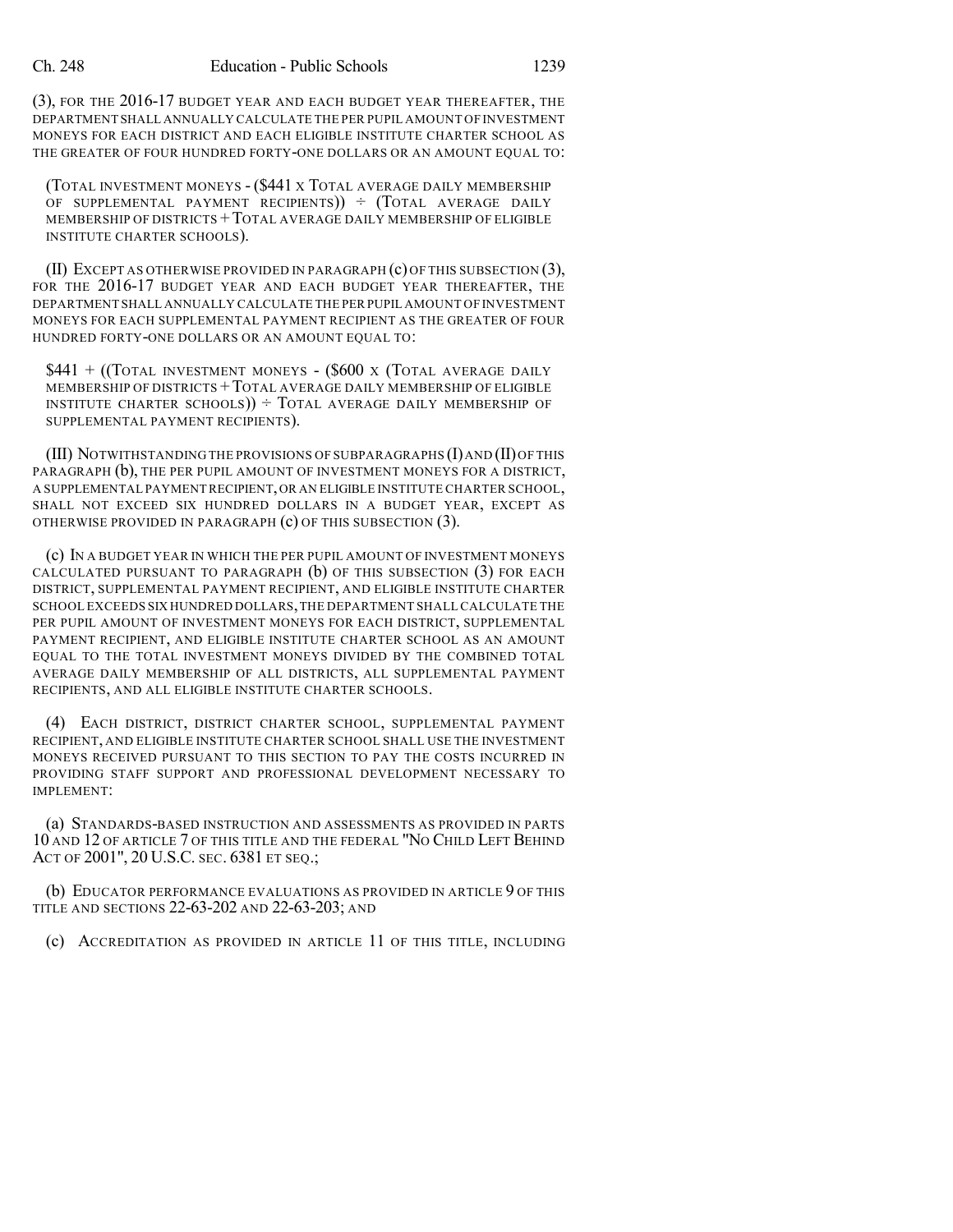EFFORTS THAT ARE SPECIFICALLY DIRECTED AT ELIMINATING THE ACHIEVEMENT AND GROWTH GAPS AMONG STUDENT GROUPS DISAGGREGATED BY RACE.

**22-54.5-302. Hold-harmless moneys - state share hold-harmless fund created - definitions.** (1) FOR PURPOSES OF THIS SECTION:

(a) "DISTRICT'S 2014-15 STATE SHARE" MEANS THE AMOUNT OF STATE SHARE THAT A DISTRICT RECEIVES FOR THE 2014-15 BUDGET YEAR PURSUANT TO SECTION 22-54-106, AS IT EXISTED PRIOR TO REPEAL.

(b) "FUND" MEANS THE STATE SHARE HOLD-HARMLESS FUND CREATED IN SUBSECTION (3) OF THIS SECTION.

(c) "STATE FUNDING" MEANS THE AMOUNT OF STATE SHARE PLUS INVESTMENT MONEYS THAT A DISTRICT RECEIVES IN A BUDGET YEAR.

(2)(a) IF THE RECALCULATION OF STATE AND LOCAL SHARES OF TOTAL PROGRAM PURSUANT TO SECTION 22-54.5-203 RESULTS IN A DISTRICT RECEIVING A LOWER AMOUNT OF STATE FUNDING,THE DISTRICT IS ELIGIBLE TO RECEIVE HOLD-HARMLESS MONEYS AS PROVIDED IN THIS SECTION. THE DEPARTMENT SHALL ANNUALLY CALCULATE A DISTRICT'S HOLD-HARMLESS MONEYS USING THE DISTRICT'S STATE FUNDING,TOTAL PROGRAM,AND INVESTMENT MONEYS FOR THE APPLICABLE BUDGET YEAR IN THE FOLLOWING FORMULA:

(DISTRICT'S 2014-15 STATE SHARE - DISTRICT'S STATE FUNDING)  $+$  (0.02 x) (DISTRICT'S TOTAL PROGRAM + DISTRICT'S INVESTMENT MONEYS)

(b) A DISTRICT THAT IS ELIGIBLE TO RECEIVE HOLD-HARMLESS MONEYS AS THE RESULT OF A RECALCULATION OF STATE AND LOCAL SHARES CONTINUES TO BE ELIGIBLE TO RECEIVE THE HOLD-HARMLESS MONEYS IN EACH SUBSEQUENT BUDGET YEAR IN WHICH THE CALCULATION OF THE HOLD-HARMLESS MONEYS RESULTS IN A POSITIVE NUMBER.

(c) NOTWITHSTANDING ANY PROVISION OF THIS SECTION TO THE CONTRARY, THE DEPARTMENT SHALL REDUCE A DISTRICT'S HOLD-HARMLESS MONEYS AS NECESSARY TO ENSURE THAT, IN ANY BUDGET YEAR, THE DISTRICT'S HOLD-HARMLESS MONEYS PLUS THE DISTRICT'S LOCAL SHARE AND STATE SHARE DO NOT EXCEED THE GREATER OF THE DISTRICT'S TOTAL PROGRAM FOR THE APPLICABLE BUDGET YEAR OR THE DISTRICT'S TOTAL PROGRAM FOR THE 2014-15 BUDGET YEAR CALCULATED PURSUANT TO SECTION 22-54-104, AS IT EXISTED PRIOR TO REPEAL.

(3) (a) THERE IS CREATED IN THE STATE TREASURY THE STATE SHARE HOLD-HARMLESS FUND CONSISTING OF SUCH MONEYS AS THE GENERAL ASSEMBLY MAY APPROPRIATE TO THE FUND. THE MONEYS IN THE FUND ARE SUBJECT TO ANNUAL APPROPRIATION BY THE GENERAL ASSEMBLY TO THE DEPARTMENT FOR DISTRIBUTION AS HOLD-HARMLESS MONEYS TO ELIGIBLE DISTRICTS AS PROVIDED IN THIS SECTION.

(b) THE STATE TREASURER MAY INVEST ANY MONEYS IN THE FUND NOT EXPENDED FOR THE PURPOSE OF THIS SECTION AS PROVIDED BY LAW. THE STATE TREASURER SHALL CREDIT ALL INTEREST AND INCOME DERIVED FROM THE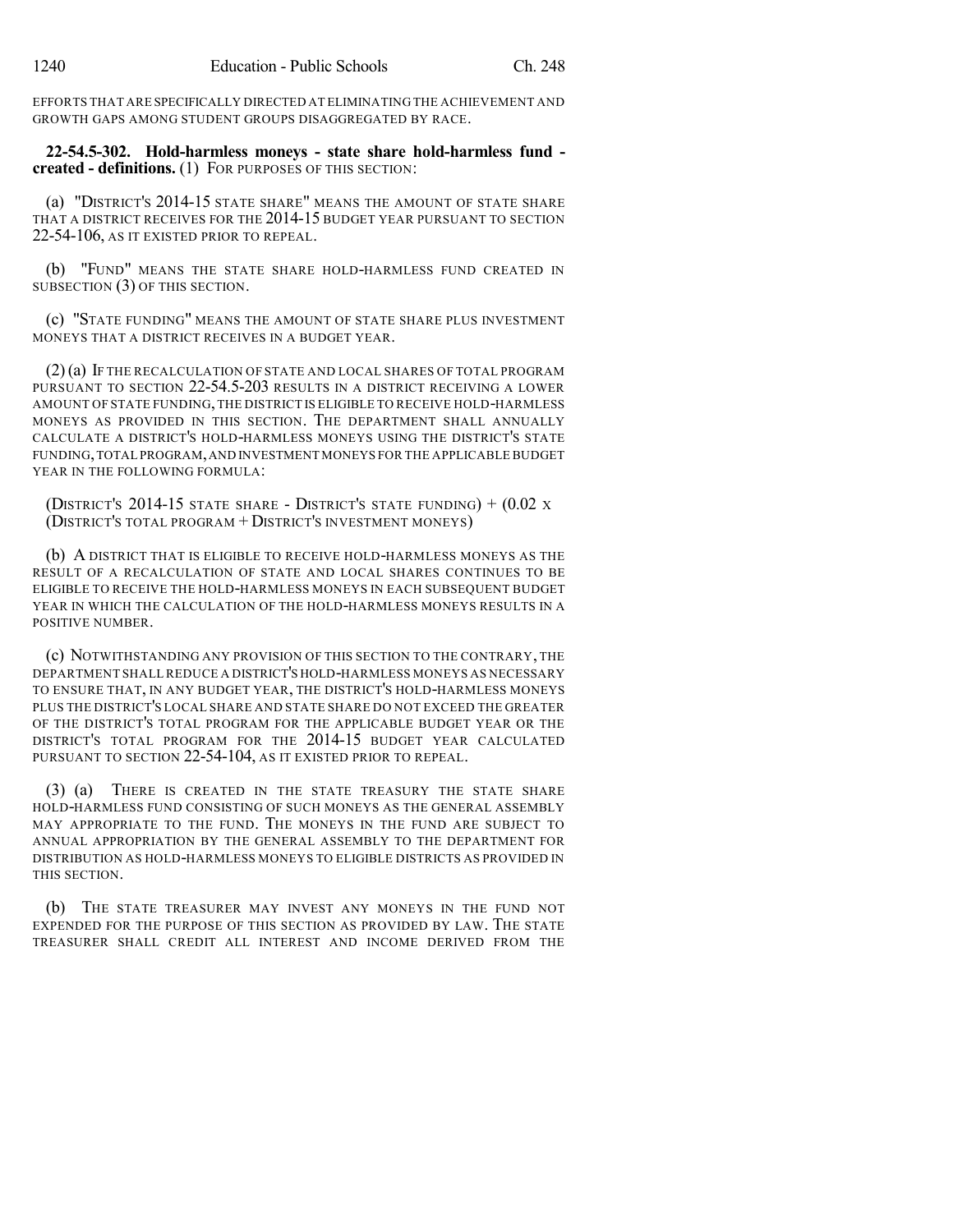INVESTMENT AND DEPOSIT OF MONEYS IN THE FUND TO THE FUND.ANY UNEXPENDED AND UNENCUMBERED MONEYS REMAINING IN THE FUND AT THE END OF A FISCAL YEAR MUST REMAIN IN THE FUND AND SHALL NOT BE CREDITED OR TRANSFERRED TO THE GENERAL FUND OR ANOTHER FUND.

(4) IN A BUDGET YEAR IN WHICH THE GENERAL ASSEMBLY DOES NOT APPROPRIATE A SUFFICIENT AMOUNT TO FULLY FUND THE HOLD-HARMLESS MONEYS AUTHORIZED IN THIS SECTION, THE DEPARTMENT SHALL REDUCE THE AMOUNT OF EACH ELIGIBLE DISTRICT'S HOLD-HARMLESS MONEYS BY THE SAME PERCENTAGE THAT THE DEFICIT BEARS TO THE AMOUNT REQUIRED TO FULLY FUND THE HOLD-HARMLESS MONEYS AUTHORIZED BY THIS SECTION.

### **22-54.5-303. Per pupilsupplemental payment-perpupilsupplementalfund - created - definitions.** (1) FOR PURPOSES OF THIS SECTION:

(a) "DISTRICT'S PER PUPIL REVENUE" MEANS, FOR EACH BUDGET YEAR, THE SUM OF THE AMOUNT OF LOCAL PROPERTY TAX REVENUES GENERATED FROM THE NUMBER OF MILLS A DISTRICT LEVIES FOR TOTAL PROGRAM PLUS THE SPECIFIC OWNERSHIP TAX REVENUE PAID TO THE DISTRICT PLUS THE STATE SHARE PAID TO THE DISTRICT PLUS ANY HOLD-HARMLESS MONEYS PAID TO THE DISTRICT PURSUANT TO SECTION 22-54.5-302, DIVIDED BY THE DISTRICT'S FUNDED MEMBERSHIP FOR THE APPLICABLE BUDGET YEAR.

(b) "FUND" MEANS THE PER PUPIL SUPPLEMENTAL FUND CREATED IN SUBSECTION (3) OF THIS SECTION.

(c) "INSTITUTE CHARTER SCHOOL'S PER PUPIL REVENUE" MEANS, FOR EACH BUDGET YEAR, THE AMOUNT OF STATE FUNDING PAID TO THE INSTITUTE CHARTER SCHOOL DIVIDED BY THE INSTITUTE CHARTER SCHOOL'S FUNDED MEMBERSHIP FOR THE APPLICABLE BUDGET YEAR.

(d) "STATE AVERAGE PER PUPIL REVENUE" MEANS THE TOTAL PROGRAM OF ALL DISTRICTS AND ALL INSTITUTE CHARTER SCHOOLS FOR A BUDGET YEAR PLUS THE TOTAL AMOUNT OF HOLD-HARMLESS MONEYS PAID BY THE STATE PURSUANT TO SECTION 22-54.5-302 FOR THE BUDGET YEAR, DIVIDED BY THE TOTAL FUNDED MEMBERSHIP OF ALL DISTRICTS AND ALL INSTITUTE CHARTER SCHOOLS FOR THE BUDGET YEAR.

(2) (a) SUBJECT TO AVAILABLE APPROPRIATIONS, THE DEPARTMENT SHALL ANNUALLY PAY PER PUPIL SUPPLEMENTAL PAYMENTS TO DISTRICTS AND INSTITUTE CHARTER SCHOOLS TO ENSURE THAT, FOR EACH BUDGET YEAR, EACH DISTRICT'S PER PUPIL REVENUE AND EACH INSTITUTE CHARTER SCHOOL'S PER PUPIL REVENUE IS AT LEAST EQUAL TO NINETY-FIVE PERCENT OF THE STATE AVERAGE PER PUPIL REVENUE. THE DEPARTMENT SHALL ANNUALLY IDENTIFY THE DISTRICTS AND INSTITUTE CHARTER SCHOOLS THAT MAY RECEIVE PER PUPIL SUPPLEMENTAL PAYMENTS AS PROVIDED IN THIS SECTION.

(b) THE DEPARTMENT SHALL CALCULATE THE AMOUNT PAYABLE TO EACH DISTRICT BY SUBTRACTING THE DISTRICT'S PER PUPIL REVENUE FOR THE APPLICABLE BUDGET YEAR FROM AN AMOUNT EQUAL TO NINETY-FIVE PERCENT OF THE STATE AVERAGE PER PUPILREVENUE FOR THE APPLICABLE BUDGET YEAR AND MULTIPLYING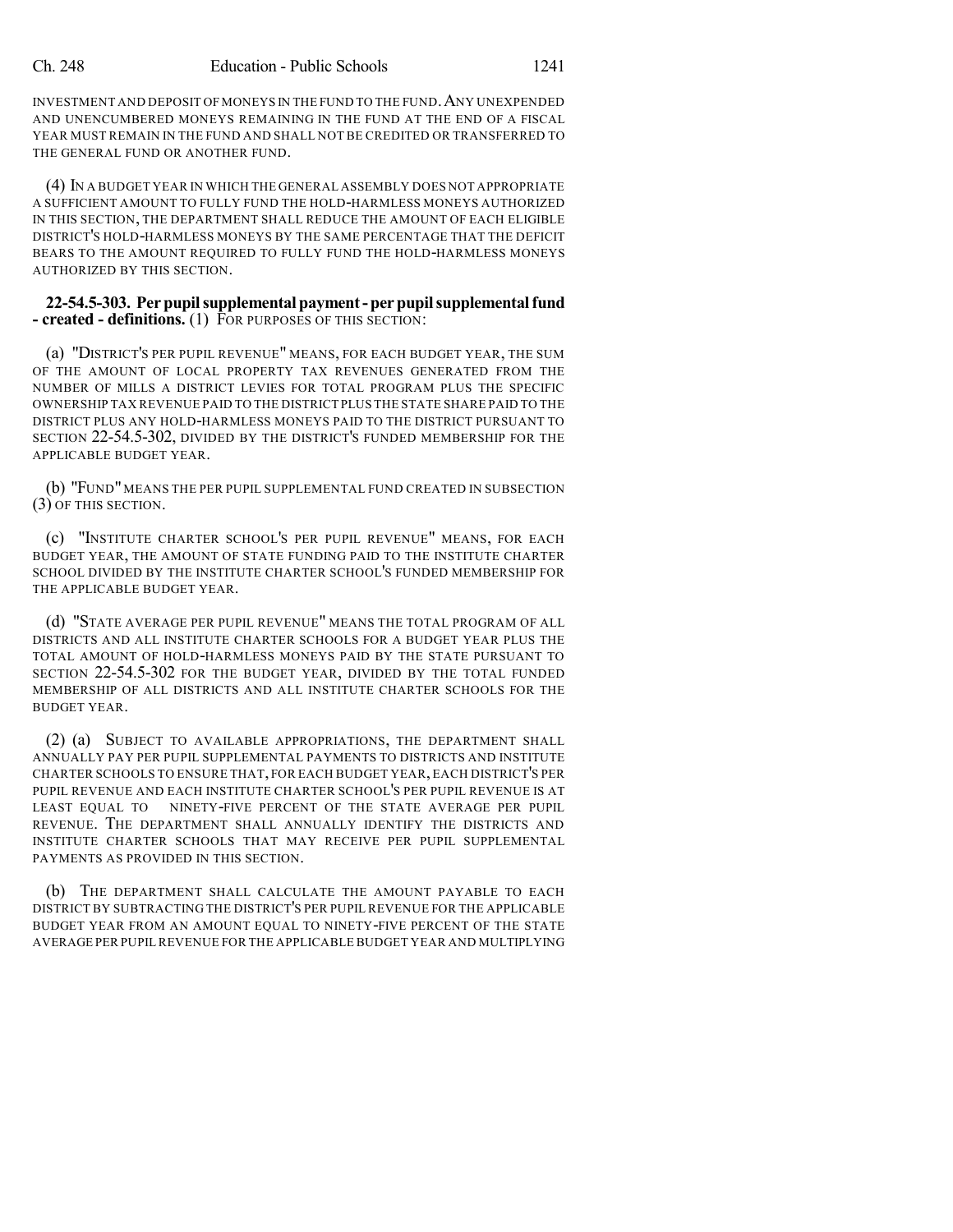THE DIFFERENCE BY THE DISTRICT'S FUNDED MEMBERSHIP FOR THE APPLICABLE BUDGET YEAR.

(c) THE DEPARTMENT SHALL CALCULATE THE AMOUNT PAYABLE TO EACH INSTITUTE CHARTER SCHOOL BY SUBTRACTING THE INSTITUTE CHARTER SCHOOL'S PER PUPIL REVENUE FOR THE APPLICABLE BUDGET YEAR FROM AN AMOUNT EQUAL TO NINETY-FIVE PERCENT OF THE STATE AVERAGE PER PUPIL REVENUE FOR THE APPLICABLE BUDGET YEAR AND MULTIPLYING THE DIFFERENCE BY THE INSTITUTE CHARTER SCHOOL'S FUNDED MEMBERSHIP FOR THE APPLICABLE BUDGET YEAR.

(d) ADISTRICT OR AN INSTITUTE CHARTER SCHOOL IS NOT ELIGIBLE FOR PER PUPIL SUPPLEMENTAL PAYMENTS IN ANY BUDGET YEAR IN WHICH THE CALCULATION DESCRIBED IN THIS SUBSECTION (2) RESULTS IN A NEGATIVE NUMBER.

(3) (a) SUBJECT TO AVAILABLE APPROPRIATIONS, THE DEPARTMENT SHALL PAY AN AT-RISK SUPPLEMENTAL PAYMENT TO EACH DISTRICT AND EACH INSTITUTE CHARTER SCHOOL IN EACH BUDGET YEAR IN WHICH:

(I) THE DISTRICT OR THE INSTITUTE CHARTER SCHOOL IS ELIGIBLE FOR PER PUPIL SUPPLEMENTAL PAYMENTS PURSUANT TO THIS SECTION; AND

(II) THE DISTRICT'S OR THE INSTITUTE CHARTER SCHOOL'S AT-RISK PUPIL PERCENTAGE IS EQUAL TO OR GREATER THAN A PERCENTAGE THAT IS TEN PERCENTAGE POINTS LESS THAN THE STATEWIDE AVERAGE AT-RISK PUPIL PERCENTAGE FOR THE APPLICABLE BUDGET YEAR.

(b) THE AT-RISK SUPPLEMENTAL PAYMENT FOR A DISTRICT OR AN INSTITUTE CHARTER SCHOOL THAT MEETS THE REQUIREMENTS STATED IN PARAGRAPH (a) OF THIS SUBSECTION (3) IS AN AMOUNT EQUAL TO TWENTY-THREE PERCENT OF THE DISTRICT'S OR THE INSTITUTE CHARTER SCHOOL'S AT-RISK FUNDING CALCULATED FOR THE APPLICABLE BUDGET YEAR PURSUANT TO SECTION 22-54.5-201 (4) OR 22-54.5-202 (4), WHICHEVER IS APPLICABLE.

(4)(a) THERE IS CREATED IN THE STATE TREASURY THE PER PUPIL SUPPLEMENTAL FUND CONSISTING OF SUCH MONEYS AS THE GENERAL ASSEMBLY MAY APPROPRIATE TO THE FUND. THE MONEYS IN THE FUND ARE SUBJECT TO ANNUAL APPROPRIATION BY THE GENERAL ASSEMBLY TO THE DEPARTMENT FOR DISTRIBUTION TO DISTRICTS AND INSTITUTE CHARTER SCHOOLS AS PROVIDED IN THIS SECTION.

(b) THE STATE TREASURER MAY INVEST ANY MONEYS IN THE FUND NOT EXPENDED FOR THE PURPOSE OF THIS SECTION AS PROVIDED BY LAW. THE STATE TREASURER SHALL CREDIT ALL INTEREST AND INCOME DERIVED FROM THE INVESTMENT AND DEPOSIT OF MONEYS IN THE FUND TO THE FUND.ANY UNEXPENDED AND UNENCUMBERED MONEYS REMAINING IN THE FUND AT THE END OF A FISCAL YEAR MUST REMAIN IN THE FUND AND SHALL NOT BE CREDITED OR TRANSFERRED TO THE GENERAL FUND OR ANOTHER FUND.

(5) IN A BUDGET YEAR IN WHICH THE GENERAL ASSEMBLY DOES NOT APPROPRIATE A SUFFICIENT AMOUNT TO FULLY FUND THE PER PUPIL SUPPLEMENTAL PAYMENTS AUTHORIZED IN SUBSECTION (2) OF THIS SECTION AND THE AT-RISK SUPPLEMENTAL PAYMENTS AUTHORIZED IN SUBSECTION (3) OF THIS SECTION, THE DEPARTMENT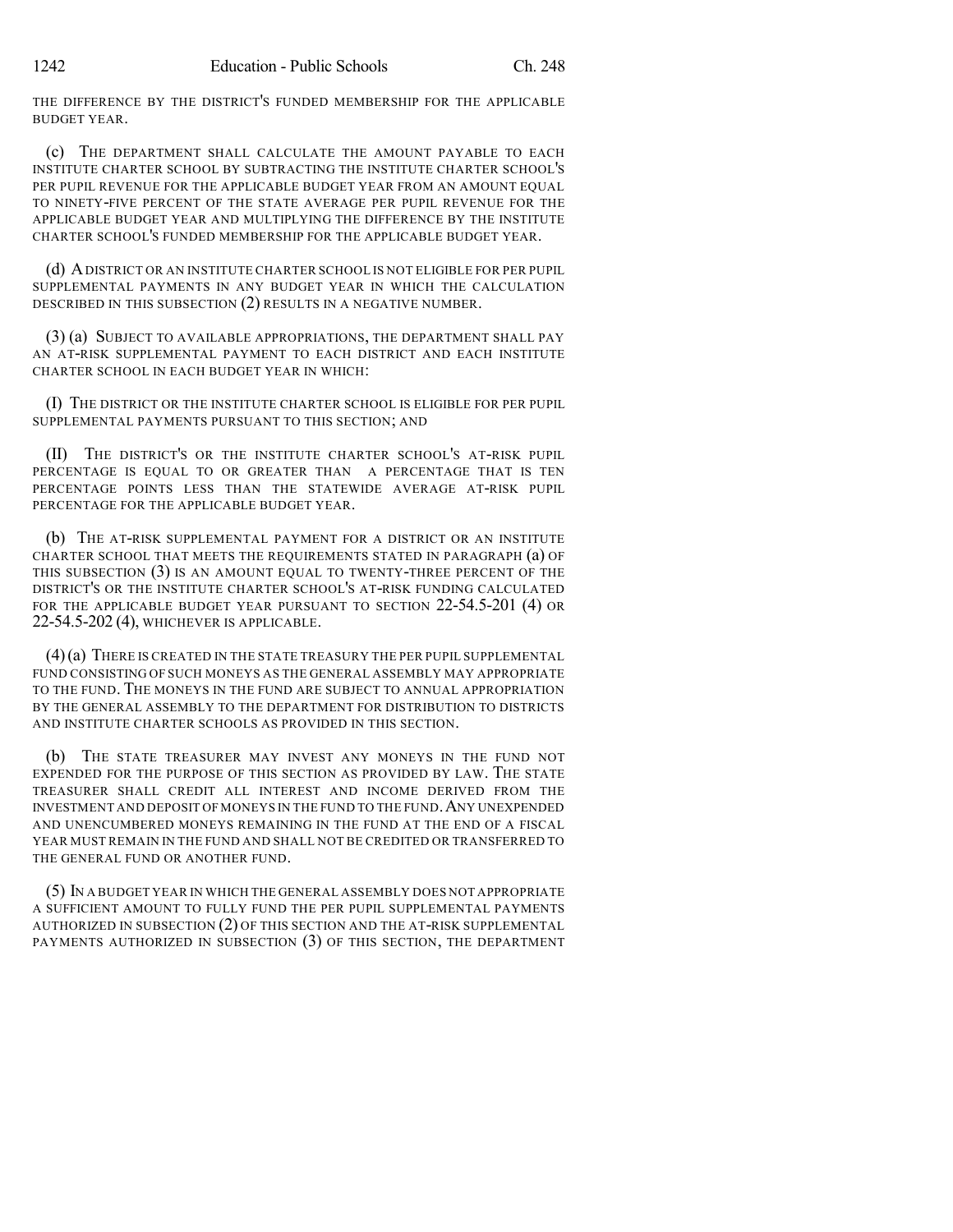SHALL REDUCE EACH DISTRICT'S AND EACH INSTITUTE CHARTER SCHOOL'S PER PUPIL SUPPLEMENTAL PAYMENT AND AT-RISK SUPPLEMENTAL PAYMENT BY THE SAME PERCENTAGE THAT THE DEFICIT BEARS TO THE AMOUNT REQUIRED TO FULLY FUND THE PER PUPIL SUPPLEMENTAL PAYMENTS AUTHORIZED BY SUBSECTION (2) OF THIS SECTION AND THE AT-RISK SUPPLEMENTAL PAYMENTS AUTHORIZED IN SUBSECTION (3) OF THIS SECTION.

**22-54.5-304. Mill levy equalization - mill levy equalization fund - created definitions.** (1) FOR PURPOSES OF THIS SECTION:

(a) "DISTRICT MILL LEVY EQUALIZATION PAYMENT" MEANS AN AMOUNT EQUAL TO:

(I) THE AVERAGE DAILY MEMBERSHIP PLUS THE ON-LINE AVERAGE DAILY MEMBERSHIP OF AN ELIGIBLE DISTRICT FOR THE FUNDING AVERAGING PERIOD FOR THE BUDGET YEAR IN WHICH THE ELIGIBLE DISTRICTRECEIVES VOTER APPROVAL FOR AN INCREASE IN PROPERTY TAX REVENUES MULTIPLIED BY THE DISTRICT PER PUPIL EQUALIZATION; MINUS

(II) THE AMOUNT OF PROPERTY TAX REVENUES RECEIVED FROM THE LEVY OF TWO AND FIVE-TENTHS MILLS BY THE ELIGIBLE DISTRICT FOR THE PROPERTY TAX YEAR IN WHICH THE ELIGIBLE DISTRICT APPLIES FOR THE MILL LEVY EQUALIZATION PAYMENT.

(b) "DISTRICT PER PUPIL EQUALIZATION" MEANS AN AMOUNT EQUAL TO THE AMOUNT OF PROPERTY TAX REVENUE THAT WOULD BE GENERATED BY A LEVY OF TWO AND FIVE-TENTHS MILLS ON THE STATEWIDE ASSESSED PROPERTY VALUATION FOR THE BUDGET YEAR IN WHICH AN ELIGIBLE DISTRICT RECEIVES VOTER APPROVAL FOR AN INCREASE IN PROPERTY TAX REVENUES, DIVIDED BY THE TOTAL AVERAGE DAILY MEMBERSHIP PLUS TOTAL ON-LINE AVERAGE DAILY MEMBERSHIP FOR ALL DISTRICTS FOR THE FUNDING AVERAGING PERIOD FOR THAT BUDGET YEAR.

(c) "ELIGIBLE DISTRICT" MEANS A DISTRICT THAT:

(I) HAS A COMBINED AVERAGE DAILY MEMBERSHIP AND ON-LINE AVERAGE DAILY MEMBERSHIP OF FEWER THAN TEN THOUSAND PUPILS; AND

(II) RECEIVES VOTER APPROVAL ON OR AFTER NOVEMBER 1, 2013, FOR AN INCREASE OF AT LEAST TWO AND FIVE-TENTHS IN THE NUMBER OF PROPERTY TAX MILLS THAT THE DISTRICT LEVIES FOR PURPOSES OF TOTAL PROGRAM OR IN THE NUMBER OF PROPERTY TAX MILLS THAT THE DISTRICT IS AUTHORIZED TO LEVY PURSUANT TO SECTION 22-54.5-205,22-54.5-206,22-54.5-207,OR 22-54.5-208.FOR A DISTRICT TO QUALIFY AS AN "ELIGIBLE DISTRICT", THE BALLOT MEASURE MUST BE WORDED AS A SPECIFIC INCREASE IN THE NUMBER OF MILLS LEVIED AND NOT AS AN INCREASE IN THE AMOUNT OF PROPERTY TAX REVENUES COLLECTED.

(d) "FUND" MEANS THE MILL LEVY EQUALIZATION FUND CREATED IN SUBSECTION (4) OF THIS SECTION.

(2) (a) AN ELIGIBLE DISTRICT MAY APPLY TO THE DEPARTMENT FOR A MILL LEVY EQUALIZATION PAYMENT IN EACH BUDGET YEAR IN WHICH THE MILL LEVY EQUALIZATION PAYMENT FOR THE ELIGIBLE DISTRICT WOULD BE GREATER THAN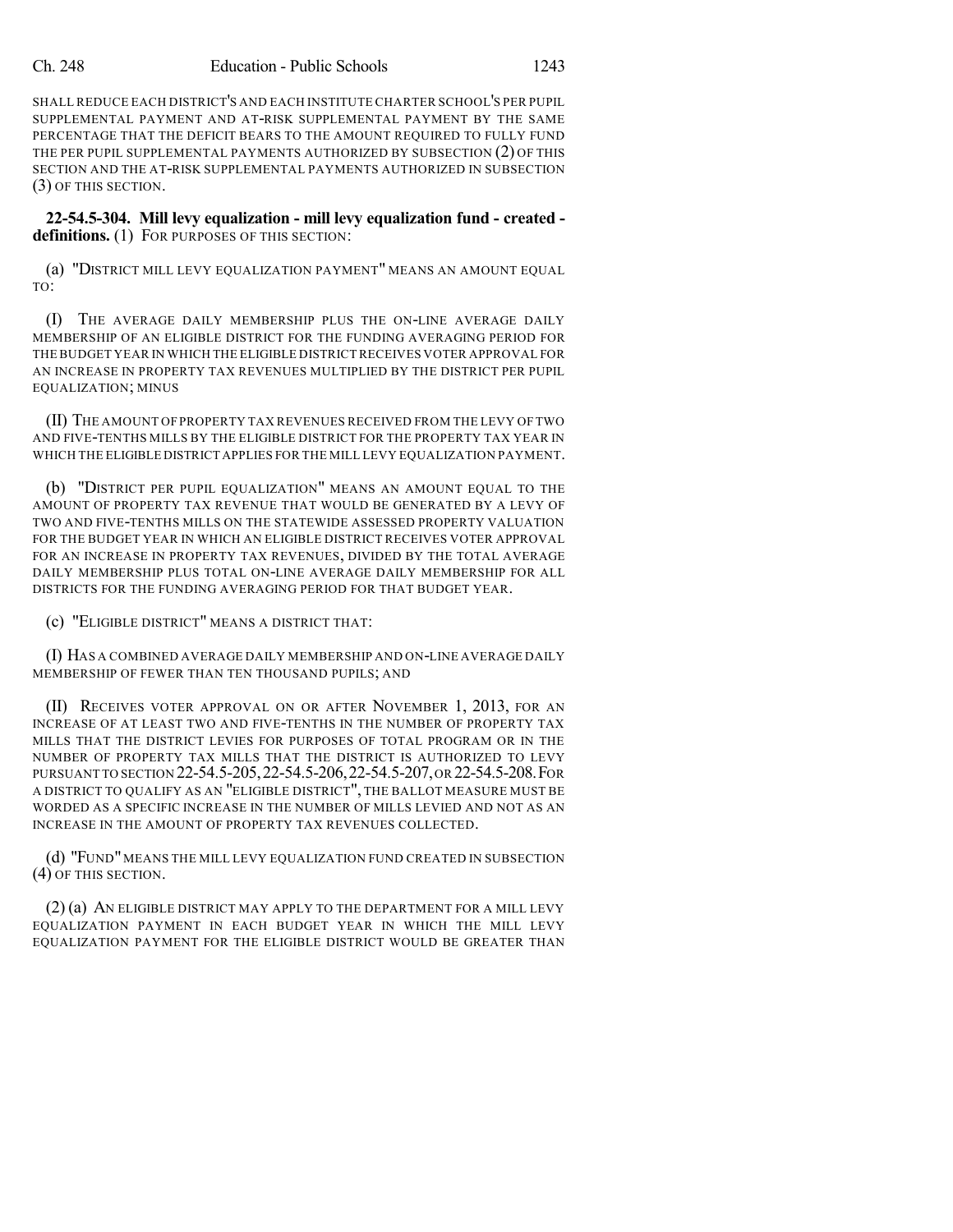ZERO AND THE DISTRICT MEETS THE DEFINITION OF AN ELIGIBLE DISTRICT.

(b) IN EACH BUDGET YEAR, SUBJECT TO AVAILABLE APPROPRIATIONS, THE DEPARTMENT SHALL DISTRIBUTE FROM THE FUND THE APPLICABLE MILL LEVY EQUALIZATION PAYMENT TO EACH ELIGIBLE DISTRICT THAT APPLIES PURSUANT TO THIS SECTION. AN ELIGIBLE DISTRICT MAY QUALIFY FOR ONLY ONE MILL LEVY EQUALIZATION PAYMENT PER BUDGET YEAR.

(3) AMILL LEVY EQUALIZATION PAYMENT THAT A DISTRICT RECEIVES PURSUANT TO THIS SECTION IS IN ADDITION TO ANY OTHER STATE MONEYS THAT THE DISTRICT RECEIVES FOR THE APPLICABLE BUDGET YEAR.

(4)(a) THERE IS CREATED IN THE STATE TREASURY THE MILL LEVY EQUALIZATION FUND CONSISTING OF SUCH MONEYS AS THE GENERAL ASSEMBLY MAY APPROPRIATE TO THE FUND. THE MONEYS IN THE FUND ARE SUBJECT TO ANNUAL APPROPRIATION BY THE GENERAL ASSEMBLY TO THE DEPARTMENT FOR DISTRIBUTION TO ELIGIBLE DISTRICTS AS PROVIDED IN THIS SECTION.

(b) THE STATE TREASURER MAY INVEST ANY MONEYS IN THE FUND NOT EXPENDED FOR THE PURPOSE OF THIS SECTION AS PROVIDED BY LAW. THE STATE TREASURER SHALL CREDIT ALL INTEREST AND INCOME DERIVED FROM THE INVESTMENT AND DEPOSIT OF MONEYS IN THE FUND TO THE FUND.ANY UNEXPENDED AND UNENCUMBERED MONEYS REMAINING IN THE FUND AT THE END OF A FISCAL YEAR MUST REMAIN IN THE FUND AND SHALL NOT BE CREDITED OR TRANSFERRED TO THE GENERAL FUND OR ANOTHER FUND.

(5) IN A BUDGET YEAR IN WHICH THE GENERAL ASSEMBLY DOES NOT APPROPRIATE A SUFFICIENT AMOUNT TO FULLY FUND THE DISTRICT MILL LEVY EQUALIZATION PAYMENTS AUTHORIZED IN SUBSECTION (2) OF THIS SECTION, THE DEPARTMENT SHALL REDUCE EACH ELIGIBLE DISTRICT'S MILL LEVY EQUALIZATION PAYMENT BY THE SAME PERCENTAGE THAT THE DEFICIT BEARS TO THE AMOUNT REQUIRED TO FULLY FUND THE PAYMENTS AUTHORIZED BY SUBSECTION (2) OF THIS SECTION.

**22-54.5-305. Mill levy elections - administrative costs.** (1) A DISTRICT THAT, PURSUANT TO SECTION 22-54.5-203 (4) (a), CHOOSES TO SEEK VOTER APPROVAL FOR A MILL LEVY INCREASE MAY APPLY TO THE DEPARTMENT FOR REIMBURSEMENT OF ELECTION COSTS IF:

(a) THE DISTRICT HOLDS AN ELECTION TO SEEK VOTER APPROVAL FOR AN INCREASE IN LOCAL PROPERTY TAX REVENUES FOR PURPOSES OF TOTAL PROGRAM; AND

(b) THE COUNTY CLERK AND RECORDER'S OFFICE THAT ADMINISTERS THE ELECTION REQUIRES THE DISTRICT TO PAY THE ADMINISTRATION COSTS FOR THE ELECTION.

(2) UPON RECEIVING AN APPLICATION FOR REIMBURSEMENT OF MILL LEVY ELECTION COSTS, INCLUDING DOCUMENTATION OF THE AMOUNT OF ELECTION ADMINISTRATION COSTS THAT THE DISTRICT PAID TO THE COUNTY CLERK AND RECORDER,THE DEPARTMENT SHALL REIMBURSE TO THE DISTRICT THE DOCUMENTED AMOUNT OF ADMINISTRATION COSTS.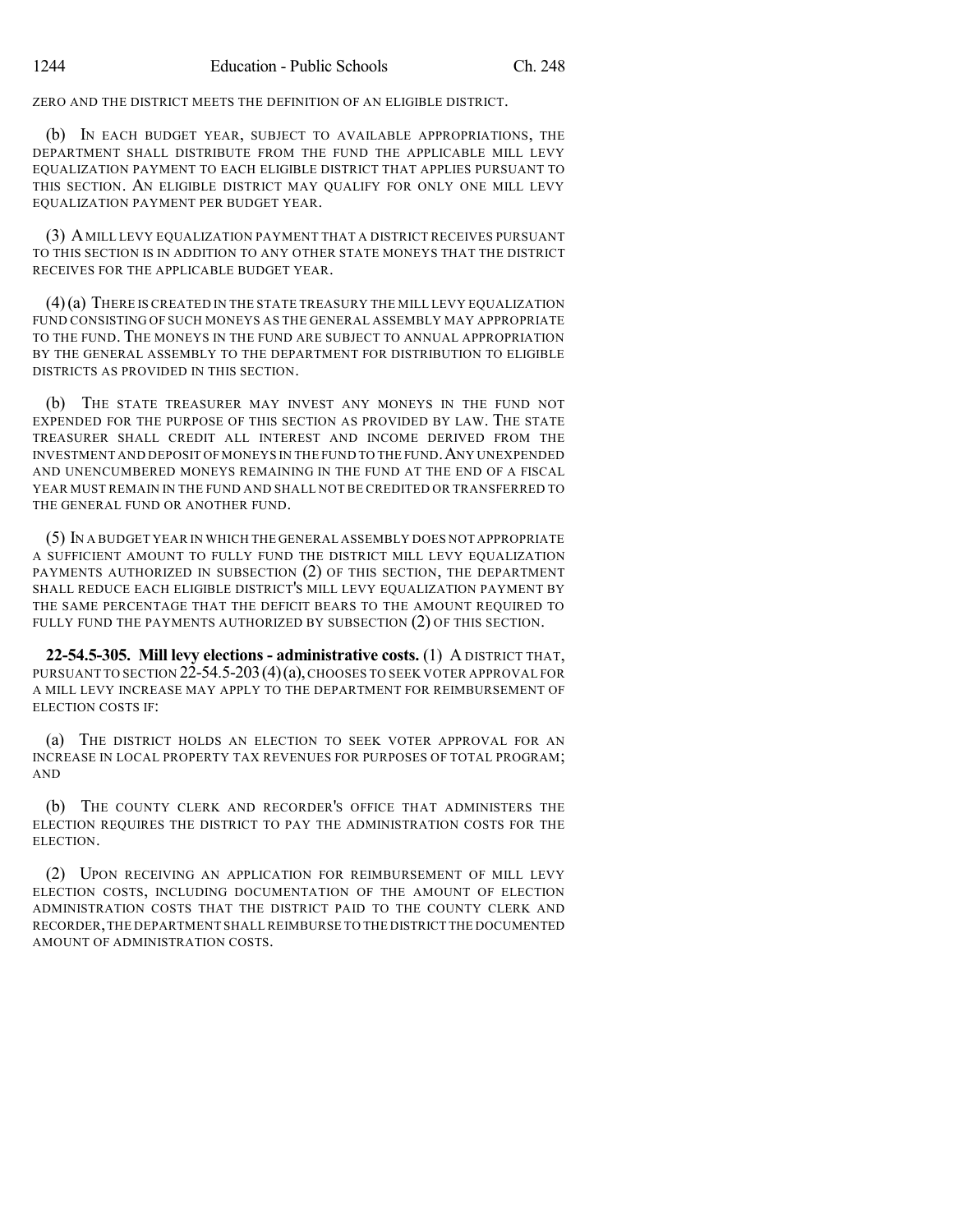(3) THE GENERAL ASSEMBLY SHALL ANNUALLY APPROPRIATE TO THE DEPARTMENT THE AMOUNT NECESSARY TO REIMBURSE DISTRICTS FOR ELECTION COSTS PURSUANT TO THIS SECTION. IF THE AMOUNT APPROPRIATED IN A BUDGET YEAR IS LESS THAN THE AMOUNT REQUIRED TO FULLY REIMBURSE DISTRICTS PURSUANT TO THIS SECTION, THE DEPARTMENT SHALL REDUCE EACH DISTRICT'S REIMBURSEMENT BY THE PERCENTAGE OF THE OVERALL DEFICIT.

**22-54.5-306. Small attendance center aid.** (1) ADISTRICT IS ELIGIBLE FOR AID PURSUANT TO THIS SECTION IF:

(a) THE DISTRICT HAS MORE THAN ONE ELEMENTARY OR SECONDARY SCHOOL ATTENDANCE CENTER;

(b) THE DISTRICT OPERATES ONE OR MORE ELEMENTARY OR SECONDARY ATTENDANCE CENTERS THAT EACH HAS AN AVERAGE DAILY MEMBERSHIP FOR THE APPLICABLE FUNDING AVERAGING PERIOD OF FEWER THAN TWO HUNDRED AND THAT ARE LOCATED TWENTY OR MORE MILES FROM ANY SIMILAR SCHOOL ATTENDANCE CENTER IN THE SAME DISTRICT; AND

(c) THE DISTRICT RECEIVED SMALL ATTENDANCE CENTER AID BEFORE THE 2008-09 BUDGET YEAR.

(2) A DISTRICT THAT MEETS THE ELIGIBILITY REQUIREMENTS OF SUBSECTION (1) OF THIS SECTION MAY RECEIVE AID FOR EACH SMALL ATTENDANCE CENTER AS CALCULATED BY: MULTIPLYING THE AVERAGE DAILY MEMBERSHIP OF THE SMALL ATTENDANCE CENTER FOR THE APPLICABLE FUNDING AVERAGING PERIOD BY AN AMOUNT EQUAL TO THIRTY-FIVE PERCENT OF THE DIFFERENCE BETWEEN THE DISTRICT PER PUPIL FUNDING, AS CALCULATED PURSUANT TO SECTION 22-54.5-201, AND THE DISTRICT PER PUPIL FUNDING, AS CALCULATED PURSUANT TO SECTION 22-54.5-201, EXCEPT USING A SIZE FACTOR BASED ON THE AVERAGE DAILY MEMBERSHIP OF THE SMALL ATTENDANCE CENTER FOR THE APPLICABLE FUNDING AVERAGING PERIOD; AND THEN MULTIPLYING THAT AMOUNT BY THE PERCENTAGE CALCULATED BY SUBTRACTING THE AVERAGE DAILY MEMBERSHIP OF THE SMALL ATTENDANCE CENTER FOR THE APPLICABLE FUNDING AVERAGING PERIOD FROM TWO HUNDRED AND DIVIDING THAT DIFFERENCE BY TWO HUNDRED.

(3) THE GENERAL ASSEMBLY SHALL APPROPRIATE ANNUALLY AN AMOUNT FOR SMALL ATTENDANCE CENTER AID THAT THE DEPARTMENT SHALL DISTRIBUTE USING THE FORMULAS IN SUBSECTION (2) OF THIS SECTION. IF THE AMOUNT OF MONEY THAT THE GENERAL ASSEMBLY APPROPRIATES IS LESS THAN THE AMOUNT OF AID AUTHORIZED BY THIS SECTION TO ALL ELIGIBLE DISTRICTS, THE AMOUNT THAT THE DEPARTMENT DISTRIBUTES TO EACH ELIGIBLE SCHOOL DISTRICT MUST BE IN THE SAME PROPORTION THAT THE AMOUNT OF THE APPROPRIATION BEARS TO THE TOTAL AMOUNT OF AID AUTHORIZED FOR ALL ELIGIBLE DISTRICTS.

(4) IF A SCHOOL DISTRICT RECEIVES SMALL ATTENDANCE CENTER AID PURSUANT TO THIS SECTION FOR A SMALL ATTENDANCE CENTER THAT IS A DISTRICT CHARTER SCHOOL, THE SCHOOL DISTRICT MUST FORWARD THE ENTIRE AMOUNT OF THE AID TO THE DISTRICT CHARTER SCHOOL FOR WHICH IT WAS RECEIVED.

### **22-54.5-307. National school meal programs - appropriation of state**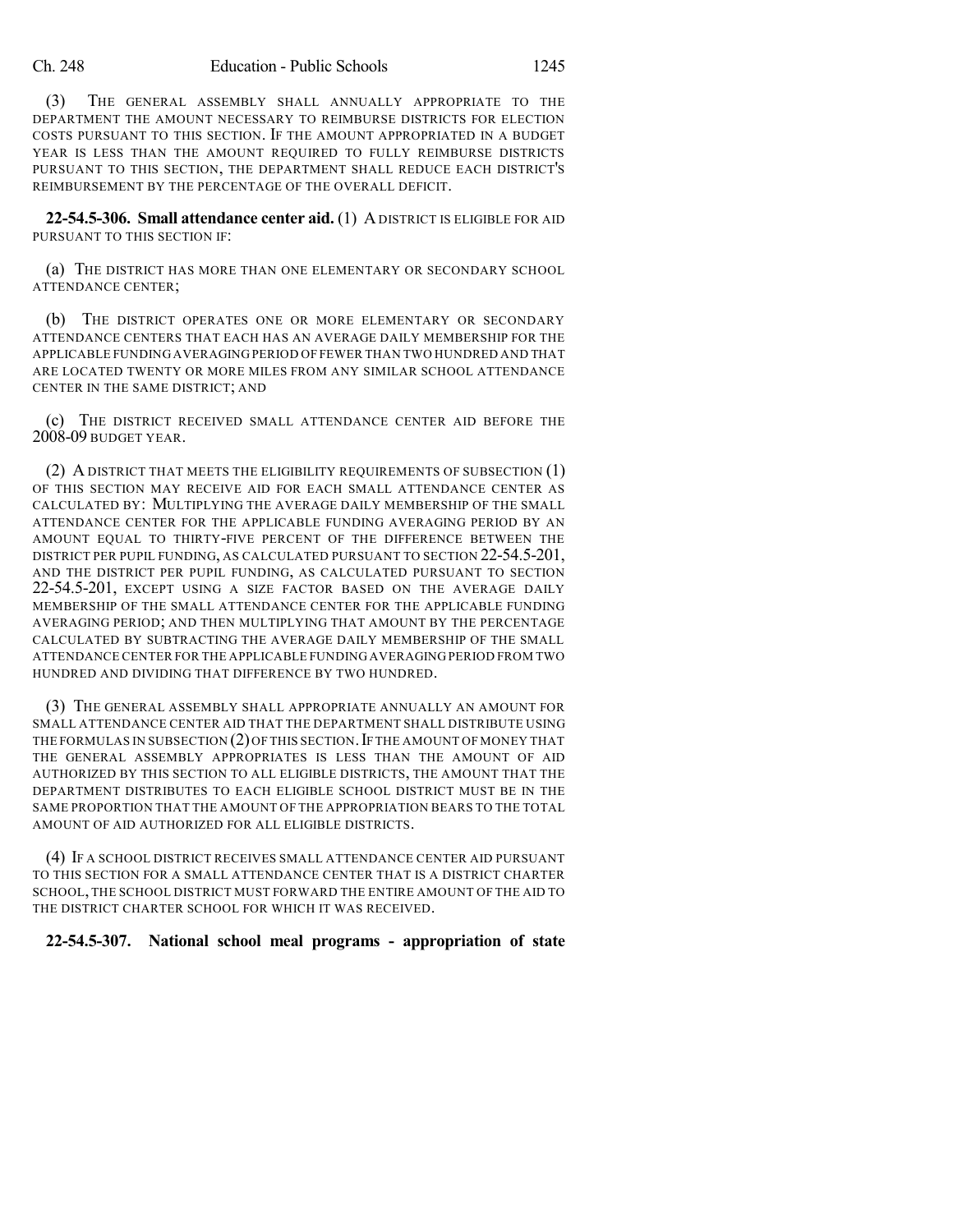**matching funds- definitions.** (1) AS USED IN THIS SECTION, UNLESS THE CONTEXT OTHERWISE REQUIRES:

(a) "LOW-PERFORMING SCHOOL" MEANS A SCHOOL THAT IS REQUIRED TO IMPLEMENT A PRIORITY IMPROVEMENT OR TURNAROUND PLAN PURSUANT TO SECTION 22-11-405 OR 22-11-406, RESPECTIVELY, OR IS SUBJECT TO RESTRUCTURING PURSUANT TO SECTION 22-11-210.

(b) "SCHOOL FOOD AUTHORITY" MEANS:

(I) A SCHOOL DISTRICT OR THE STATE CHARTER SCHOOL INSTITUTE;

(II) A CHARTER SCHOOL COLLABORATIVE FORMED PURSUANT TO SECTION 22-30.5-603;

(III) A BOARD OF COOPERATIVE SERVICES CREATED PURSUANT TO ARTICLE 5 OF THIS TITLE THAT ELECTS TO OPERATE AS A SCHOOL FOOD AUTHORITY PURSUANT TO SECTION 22-5-120; OR

(IV) A DISTRICT CHARTER SCHOOL OR AN INSTITUTE CHARTER SCHOOL THAT:

(A) THE COMMISSIONER OF EDUCATION OR HIS OR HER DESIGNEE PROVISIONALLY AUTHORIZES AS A SCHOOL FOOD AUTHORITY PURSUANT TO SECTION  $22-32-120(6)$ ; OR

(B) THE DEPARTMENT AUTHORIZES AS A SCHOOL FOOD AUTHORITY PURSUANT TO SECTION 22-32-120 (5).

(2) THE GENERAL ASSEMBLY SHALL APPROPRIATE BY SEPARATE LINE ITEM AN AMOUNT TO COMPLY WITH THE REQUIREMENTS FOR STATE MATCHING FUNDS UNDER THE FEDERAL "NATIONAL SCHOOL LUNCH ACT", 42 U.S.C. SEC. 1751 ET SEQ. THE DEPARTMENT SHALL DEVELOP PROCEDURES TO ALLOCATE AND DISBURSE THE FUNDS AMONG PARTICIPATING SCHOOL FOOD AUTHORITIES EACH YEAR IN AN EQUITABLE MANNER SO AS TO COMPLY WITH THE REQUIREMENTS OF THE FEDERAL ACT.

(3) (a) THE GENERAL ASSEMBLY MAY APPROPRIATE BY SEPARATE LINE ITEM AN AMOUNT TO ASSIST SCHOOL FOOD AUTHORITIES THAT ARE PROVIDING A SCHOOL BREAKFAST PROGRAM THROUGH PARTICIPATION IN PROGRAMS AUTHORIZED UNDER THE FEDERAL "NATIONAL SCHOOL LUNCH ACT", 42 U.S.C. SEC. 1751 ET SEQ., OR THE FEDERAL "CHILD NUTRITION ACT OF 1966", 42 U.S.C. SEC. 1771 ET SEQ. THE DEPARTMENT SHALL DEVELOP PROCEDURES TO APPROPRIATELY ALLOCATE AND DISBURSE THE FUNDS AMONG PARTICIPATING SCHOOL FOOD AUTHORITIES.

(b) EACH SCHOOL DISTRICT THAT RECEIVES MONEYS PURSUANT TO THIS SUBSECTION (3) MUST USE THE MONEYS TO CREATE, EXPAND, OR ENHANCE THE SCHOOL BREAKFAST PROGRAM IN EACH LOW-PERFORMING SCHOOL OF THE RECEIVING DISTRICT WITH THE GOAL OF IMPROVING THE ACADEMIC PERFORMANCE OF THE STUDENTS ATTENDING THE SCHOOLS.

(c) ADISTRICT CHARTER SCHOOL,AN INSTITUTE CHARTER SCHOOL,OR A CHARTER SCHOOL COLLABORATIVE THAT IS A SCHOOL FOOD AUTHORITY IS ELIGIBLE TO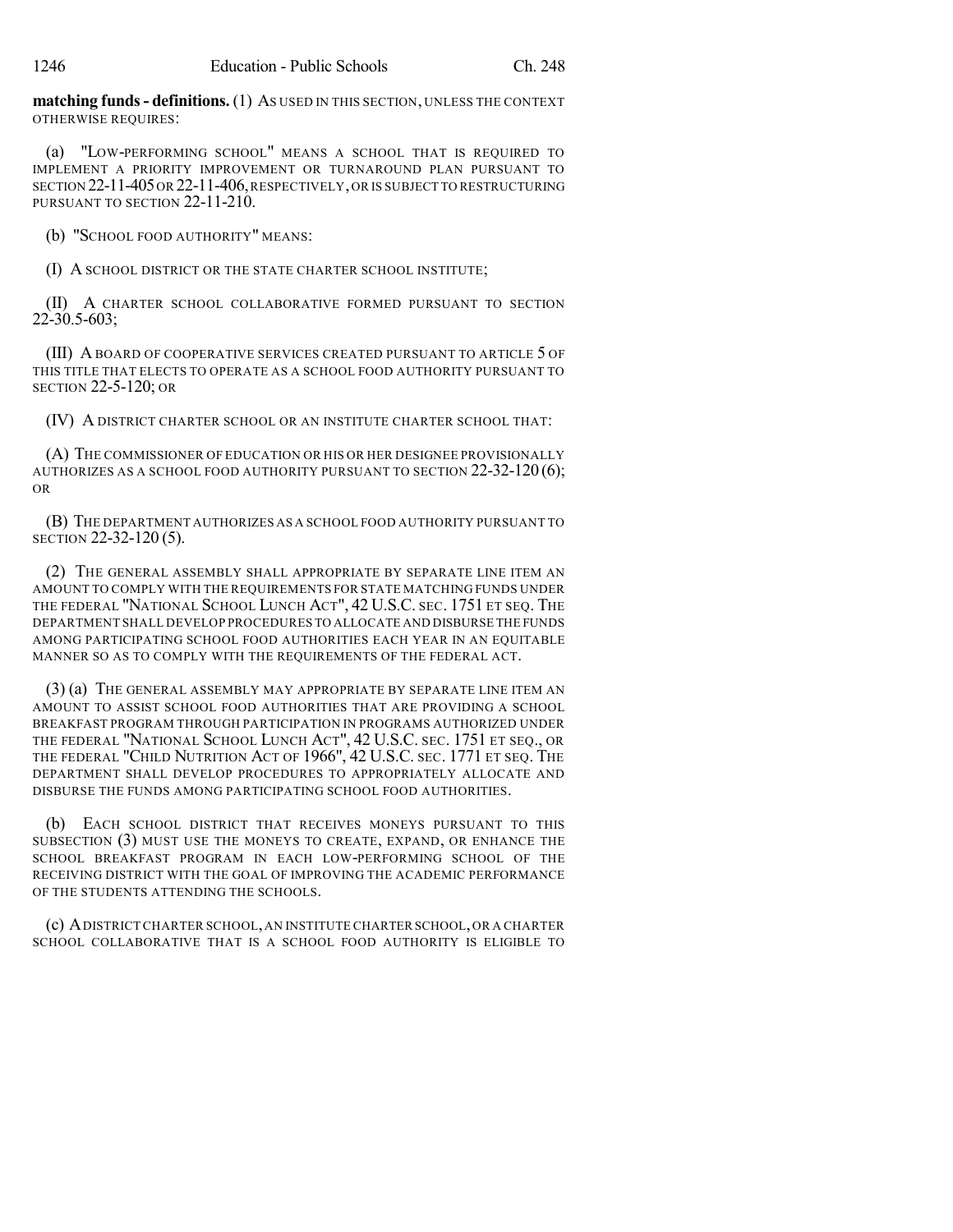RECEIVE MONEYS PURSUANT TO THIS SUBSECTION (3) ONLY IF IT IS A LOW-PERFORMING SCHOOL.ADISTRICTCHARTER SCHOOL OR AN INSTITUTE CHARTER SCHOOL THAT IS A SCHOOL FOOD AUTHORITY THAT RECEIVES MONEYS PURSUANT TO THIS SECTION MUST USE THE MONEYS TO CREATE, EXPAND, OR ENHANCE ITS SCHOOL BREAKFAST PROGRAM WITH THE GOAL OF IMPROVING THE ACADEMIC PERFORMANCE OF THE STUDENTS ATTENDING THE DISTRICT CHARTER SCHOOL OR THE INSTITUTE CHARTER SCHOOL.

**22-54.5-308. Declining enrollment districts with new charter schools additional aid - definitions.** (1) AS USED IN THIS SECTION, UNLESS THE CONTEXT OTHERWISE REQUIRES:

(a) "DECLINING ENROLLMENT DISTRICT" MEANS A DISTRICT WHOSE FUNDED MEMBERSHIP IS GREATER THAN THE SUM OF THE DISTRICT'S AVERAGE DAILY MEMBERSHIP, ON-LINE AVERAGE DAILY MEMBERSHIP, AND ASCENT PROGRAM AVERAGE DAILY MEMBERSHIP FOR THE FUNDING AVERAGING PERIOD FOR THE APPLICABLE BUDGET YEAR.

(b) "NEW CHARTER SCHOOL ENROLLMENT" MEANS THE AVERAGE DAILY MEMBERSHIP OF A CHARTER SCHOOL FOR THE FUNDING AVERAGING PERIOD FOR THE FIRST BUDGET YEAR IN WHICH THE CHARTER SCHOOL OPERATES.

(2) IN A BUDGET YEAR IN WHICH A NEW DISTRICT CHARTER SCHOOL THAT IS NOT A MULTI-DISTRICT ON-LINE SCHOOL IS OPENED IN A DECLINING ENROLLMENT DISTRICT,THE DECLININGENROLLMENT DISTRICT MUST RECEIVE ADDITIONAL AID AS SPECIFIED IN THIS SECTION TO HELP MITIGATE THE IMPACT OF THE ENROLLMENT OF PUPILS IN THE NEW DISTRICT CHARTER SCHOOL WHO MIGHT OTHERWISE HAVE ATTENDED A TRADITIONAL SCHOOL IN THE DECLINING ENROLLMENT DISTRICT. THE ADDITIONAL AID IS AVAILABLE ONLY FOR THE FIRST YEAR OF OPERATION OF A NEW DISTRICT CHARTER SCHOOL IN A DECLINING ENROLLMENT DISTRICT.

(3) THE GENERAL ASSEMBLY SHALL ANNUALLY APPROPRIATE MONEYS FROM THE GENERAL FUND OR ANY OTHER SOURCE FOR ADDITIONAL AID TO A DECLINING ENROLLMENT DISTRICT IN WHICH A NEW CHARTER SCHOOL IS OPENED. THE DEPARTMENT SHALL DISTRIBUTE THE ADDITIONAL AID TO ALL DECLINING ENROLLMENT DISTRICTS IN WHICH NEW CHARTER SCHOOLS ARE OPENED IN THE BUDGET YEAR FOR WHICH THE AID IS APPROPRIATED. THE DEPARTMENT SHALL DISTRIBUTE THE ADDITIONAL AID AMONG THE DECLINING ENROLLMENT DISTRICTS IN WHICH NEW CHARTER SCHOOLS ARE OPENED IN THE PROPORTION THAT THE DECLINING ENROLLMENT DISTRICT'S NEW CHARTER SCHOOL ENROLLMENT BEARS TO THE TOTAL NEW CHARTER SCHOOL ENROLLMENT IN ALL DECLINING ENROLLMENT DISTRICTS STATEWIDE IN WHICH NEW CHARTER SCHOOLS ARE OPENED IN THE BUDGET YEAR FOR WHICH THE ADDITIONAL AID IS APPROPRIATED; EXCEPT THAT A DECLININGENROLLMENT DISTRICT SHALL NOT RECEIVE MORE THAN THREE HUNDRED THOUSAND DOLLARS OF ADDITIONAL AID PURSUANT TO THIS SECTION.

**22-54.5-309. State assistance for charter schools-use of state educationfund moneys - definitions.** (1) AS USED IN THIS SECTION, UNLESS THE CONTEXT OTHERWISE REQUIRES:

(a) "CAPITAL CONSTRUCTION" MEANS CONSTRUCTION, DEMOLITION,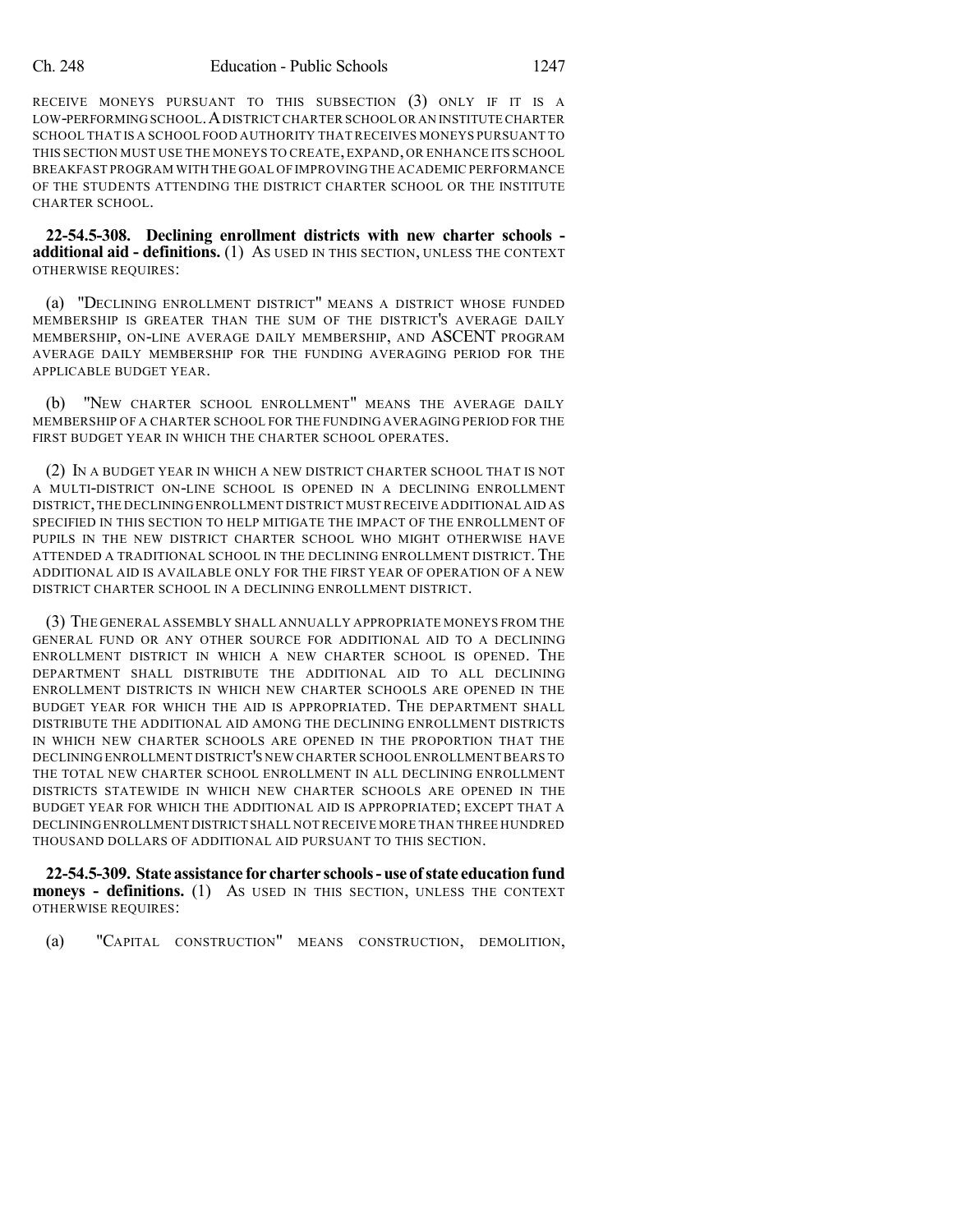REMODELING, FINANCING, PURCHASING, OR LEASING OF LAND, BUILDINGS, OR FACILITIES USED TO EDUCATE PUPILS ENROLLED IN OR TO BE ENROLLED IN A CHARTER SCHOOL.

(b) "CHARTER SCHOOL" MEANS A CHARTER SCHOOL AUTHORIZED BY A DISTRICT PURSUANT TO PART 1 OF ARTICLE 30.5 OF THIS TITLE OR AN INSTITUTE CHARTER SCHOOL.

(c) "DISTRICT'S CERTIFIED CHARTER SCHOOL AVERAGE DAILY MEMBERSHIP" MEANS THE PROJECTED TOTAL AVERAGE DAILY MEMBERSHIP OF PUPILS WHO ARE NOT ON-LINE PUPILS, AS DEFINED IN SECTION 22-30.5-103 (6), FOR ALL QUALIFIED CHARTER SCHOOLS THAT RECEIVE FUNDING FROM THE DISTRICT PURSUANT TO SECTION 22-30.5-111.5FOR THE FUNDING AVERAGING PERIOD FOR THEBUDGET YEAR FOR WHICH STATE EDUCATION FUND MONEYS ARE APPROPRIATED AND DISTRIBUTED PURSUANT TO SUBSECTION (4) OF THIS SECTION, AS CERTIFIED BY THE DEPARTMENT PURSUANT TO PARAGRAPH (b) OF SUBSECTION (3) OF THIS SECTION DURING THE BUDGET YEAR THAT IMMEDIATELY PRECEDES THE APPLICABLE BUDGET YEAR.

(d) "INSTITUTE CHARTER SCHOOLS' CERTIFIED AVERAGE DAILY MEMBERSHIP" MEANS THE PROJECTED TOTAL AVERAGE DAILY MEMBERSHIP OF PUPILS WHO ARE NOT ON-LINE PUPILS, AS DEFINED IN SECTION 22-30.5-502 (9), FOR ALL QUALIFIED INSTITUTE CHARTER SCHOOLS THAT RECEIVE FUNDING PURSUANT TO SECTION 22-30.5-513.5 FOR THE FUNDING AVERAGING PERIOD FOR THE BUDGET YEAR FOR WHICH STATE EDUCATION FUND MONEYS ARE APPROPRIATED AND DISTRIBUTED PURSUANT TO SUBSECTION (4) OF THIS SECTION, AS CERTIFIED BY THE DEPARTMENT PURSUANT TO PARAGRAPH (b) OF SUBSECTION (3) OF THIS SECTION DURING THE BUDGET YEAR THAT IMMEDIATELY PRECEDES THE APPLICABLE BUDGET YEAR.

(e) (I) "QUALIFIED CHARTER SCHOOL" MEANS:

(A) ACHARTER SCHOOL THAT IS NOT OPERATING IN A SCHOOL DISTRICT FACILITY AND THAT HAS CAPITAL CONSTRUCTION COSTS;

(B) ACHARTER SCHOOL THAT IS OPERATING IN A SCHOOL DISTRICT FACILITY AND THAT HAS CAPITAL CONSTRUCTION COSTS; OR

(C) A CHARTER SCHOOL THAT IS OPERATING OR WILL OPERATE IN THE NEXT BUDGET YEAR IN A FACILITY THAT IS LISTED ON THE STATE INVENTORY OF REAL PROPERTY AND IMPROVEMENTS AND OTHER CAPITAL ASSETS MAINTAINED BY THE DEPARTMENT OF PERSONNEL PURSUANT TO SECTION 24-30-1303.5, C.R.S., AND THAT IS OBLIGATED TO MAKE LEASE PAYMENTS FOR USE OF THE FACILITY.

(II) "QUALIFIED CHARTER SCHOOL" DOES NOT INCLUDE:

(A) ACHARTER SCHOOL THAT IS OPERATING IN A SCHOOL DISTRICT FACILITY AND THAT DOES NOT HAVE CAPITAL CONSTRUCTION COSTS;

(B) A CHARTER SCHOOL THAT DOES NOT HAVE CAPITAL CONSTRUCTION COSTS;

(C) A CHARTER SCHOOL THAT IS OPERATING OR WILL OPERATE IN THE NEXT BUDGET YEAR IN A FACILITY THAT IS LISTED ON THE STATE INVENTORY OF REAL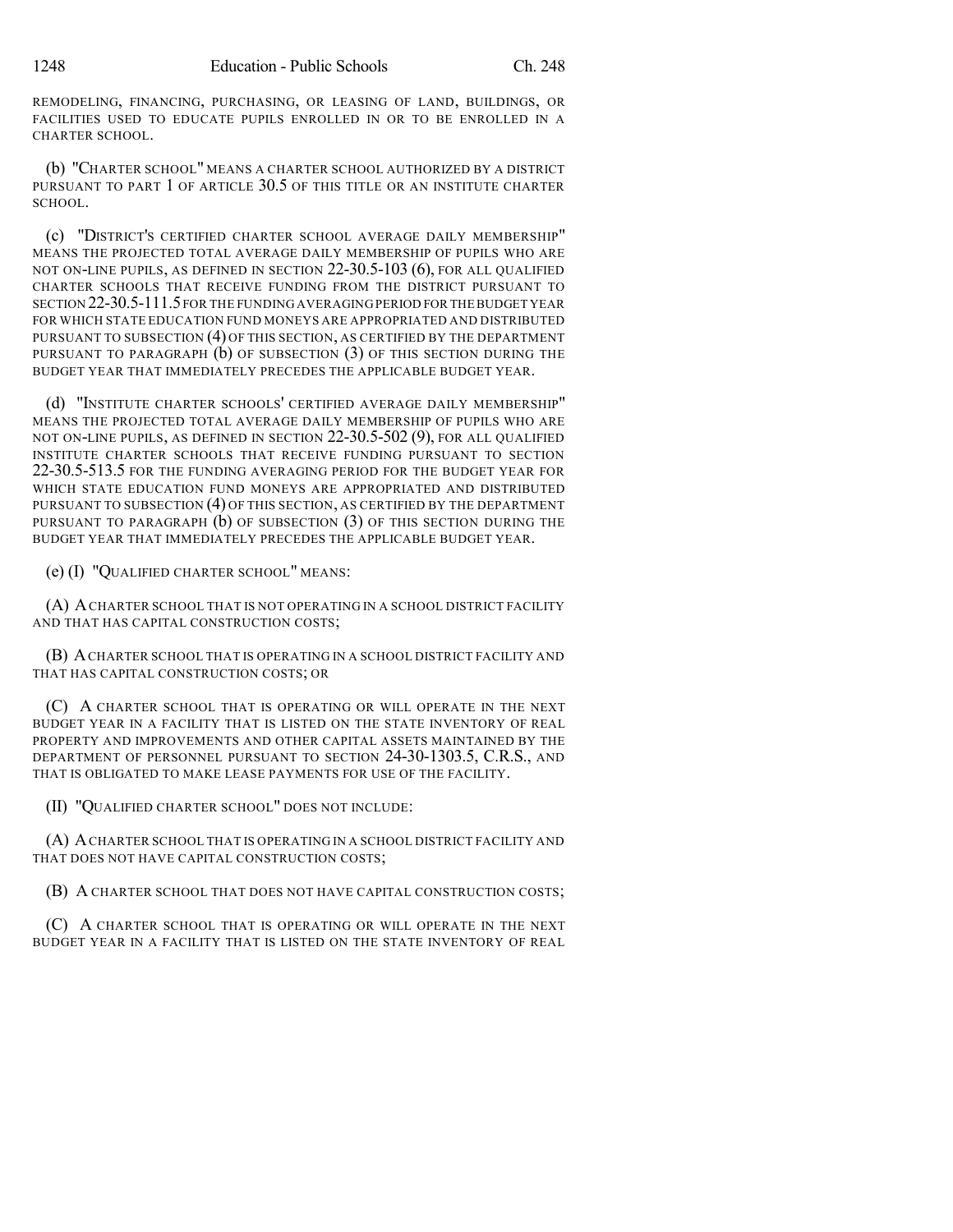PROPERTY AND IMPROVEMENTS AND OTHER CAPITAL ASSETS MAINTAINED BY THE DEPARTMENT OF PERSONNEL PURSUANT TO SECTION 24-30-1303.5, C.R.S., AND THAT IS NOT OBLIGATED TO MAKE LEASE PAYMENTS FOR USE OF THE FACILITY;

(D) ACHARTER SCHOOL THAT OPERATES, OR WILL OPERATE IN THE NEXT BUDGET YEAR,IN A FACILITY THAT IS NOT LISTED ON THE STATEWIDE FINANCIAL ASSISTANCE PRIORITY ASSESSMENT LIST AS PROVIDED IN 22-43.7-108; OR

(E) ACHARTER SCHOOL THAT OPERATES, OR WILL OPERATE IN THE NEXT BUDGET YEAR, IN A FACILITY THAT IS BUILT USING FINANCIAL ASSISTANCE AWARDED PURSUANT TO THE "BUILDING EXCELLENT SCHOOLS TODAY ACT", ARTICLE 43.7 OF THIS TITLE.

(2) (a) ADISTRICT IS ELIGIBLE TO RECEIVE STATE EDUCATION FUND MONEYS FOR DISTRICT CHARTER SCHOOL CAPITAL CONSTRUCTION PURSUANT TO THIS SECTION IF AT LEAST ONE QUALIFIED DISTRICT CHARTER SCHOOL RECEIVES FUNDING FROM THE DISTRICT PURSUANT TO SECTION 22-30.5-111.5 DURING THE BUDGET YEAR FOR WHICH STATE EDUCATION FUND MONEYS ARE DISTRIBUTED.

(b) AN INSTITUTE CHARTER SCHOOL IS ELIGIBLE TO RECEIVE STATE EDUCATION FUND MONEYS FOR INSTITUTE CHARTER SCHOOL CAPITAL CONSTRUCTION IF THE INSTITUTE CHARTER SCHOOL RECEIVES FUNDING FROM THE STATE CHARTER SCHOOL INSTITUTE PURSUANT TO SECTION 22-30.5-513.5 DURING THE BUDGET YEAR FOR WHICH STATE EDUCATION FUND MONEYS ARE DISTRIBUTED.

(3) (a) (I) THE GENERAL ASSEMBLY SHALL ANNUALLY APPROPRIATE FROM THE STATE EDUCATION FUND CREATED IN SECTION 17 (4) OF ARTICLE IX OF THE STATE CONSTITUTION TO THE DEPARTMENT THE AMOUNT REQUIRED FOR DISTRIBUTION PURSUANT TO THIS SECTION.

(II) THE DEPARTMENT SHALL DISTRIBUTE THE MONEYS APPROPRIATED FOR ELIGIBLE DISTRICTS AND ELIGIBLE INSTITUTE CHARTER SCHOOLS AS FOLLOWS:

(A) EACH QUALIFIED CHARTER SCHOOL THAT OPERATES DURING THE APPLICABLE BUDGET YEAR IN A FACILITY THAT THE QUALIFIED CHARTER SCHOOL OWNS AND THAT HAS DEMONSTRABLE CAPITAL CONSTRUCTION COSTS RECEIVES AN AMOUNT EQUAL TO FOUR HUNDRED FIFTY DOLLARS MULTIPLIED BY THE QUALIFIED CHARTER SCHOOL'S AVERAGE DAILY MEMBERSHIP FOR THE APPLICABLE BUDGET YEAR;

(B) EACH QUALIFIED CHARTER SCHOOL THAT OPERATES DURING THE APPLICABLE BUDGET YEAR IN A FACILITY THAT IS NOT OWNED BY A DISTRICT OR BY THE QUALIFIED CHARTER SCHOOL AND THAT HAS DEMONSTRABLE CAPITAL CONSTRUCTION COSTS RECEIVES AN AMOUNT EQUAL TO THREE HUNDRED DOLLARS MULTIPLIED BY THE QUALIFIED CHARTER SCHOOL'S AVERAGE DAILY MEMBERSHIP FOR THE APPLICABLE BUDGET YEAR; AND

(C) EACH QUALIFIED CHARTER SCHOOL THAT OPERATES DURING THE APPLICABLE BUDGET YEAR IN A FACILITY THAT IS OWNED BY A DISTRICT OR THAT IS LISTED ON THE STATE INVENTORY OF REAL PROPERTY AND IMPROVEMENTS AND OTHER CAPITAL ASSETS MAINTAINED BY THE DEPARTMENT OF PERSONNEL PURSUANT TO SECTION 24-30-1303.5, C.R.S., AND THAT HAS DEMONSTRABLE CAPITAL CONSTRUCTION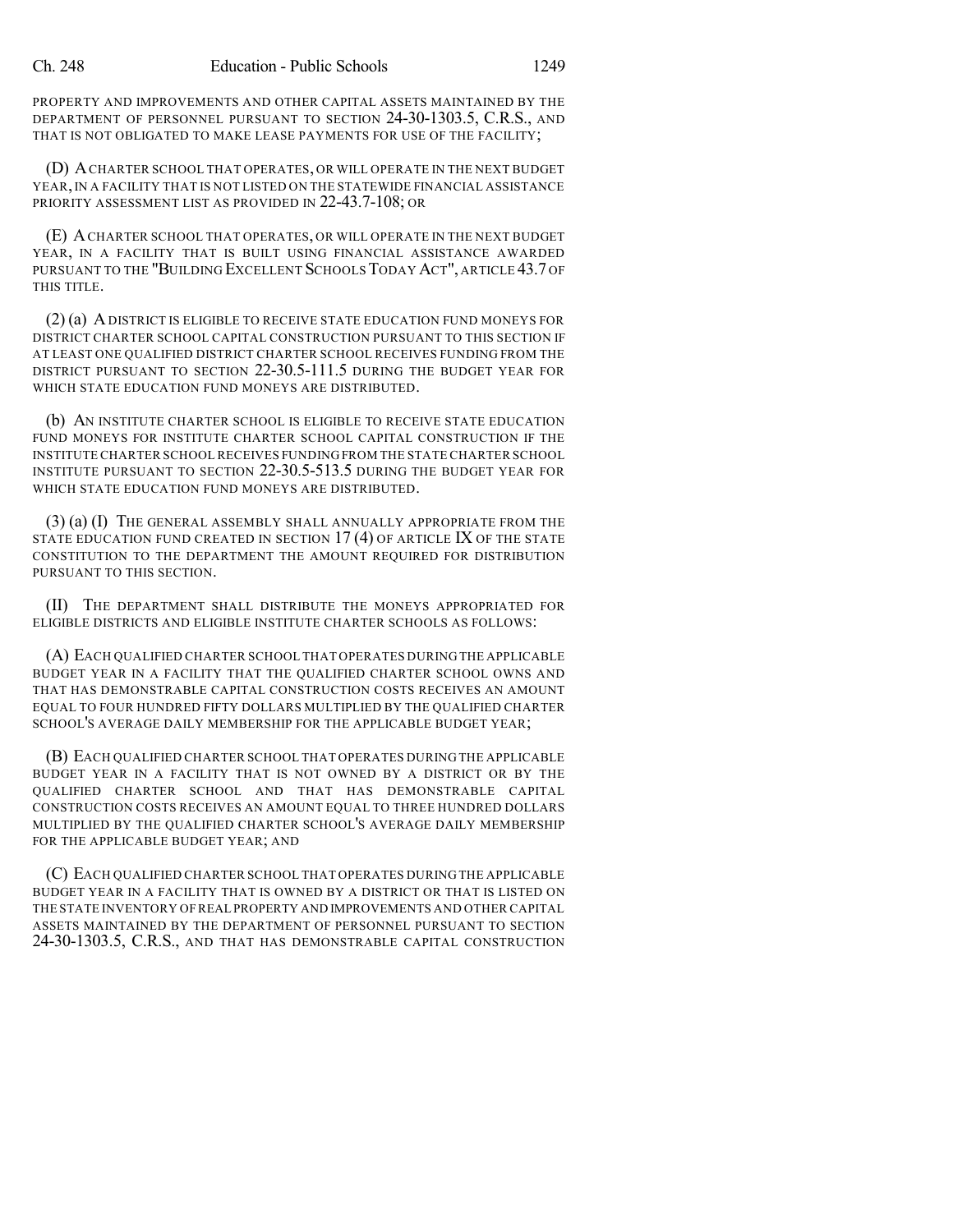COSTS RECEIVES AN AMOUNT EQUAL TO ONE HUNDRED DOLLARS MULTIPLIED BY THE QUALIFIED CHARTER SCHOOL'S AVERAGE DAILY MEMBERSHIP FOR THE APPLICABLE BUDGET YEAR.

(b) NO LATER THAN FEBRUARY 1 OF EACH BUDGET YEAR, THE DEPARTMENT SHALL CERTIFY TO THE EDUCATION COMMITTEES OF THE SENATE AND THE HOUSE OF REPRESENTATIVES, OR ANY SUCCESSOR COMMITTEES, AND TO THE JOINT BUDGET COMMITTEE OF THE GENERAL ASSEMBLY THE PROJECTED TOTAL AVERAGE DAILY MEMBERSHIP FOR ALL QUALIFIED CHARTER SCHOOLS IN THE STATE FOR THE FUNDING AVERAGING PERIOD FOR THE NEXT BUDGET YEAR, AS DERIVED FROM REPORTS PROVIDED TO THE DEPARTMENT BY DISTRICTS PURSUANT TO SECTION 22-30.5-111.5 (2) AND BY INSTITUTE CHARTER SCHOOLS PURSUANT TO SECTION 22-30.5-513.5(2).

(4) THE DEPARTMENT SHALL DISTRIBUTE THE TOTAL AMOUNT TO BE DISTRIBUTED PURSUANT TO THIS SECTION TO EACH ELIGIBLE SCHOOL DISTRICT AND ELIGIBLE INSTITUTE CHARTER SCHOOL IN TWELVE APPROXIMATELY EQUAL MONTHLY PAYMENTS DURING THE APPLICABLE BUDGET YEAR IN CONJUNCTION WITH THE DISTRIBUTION OF THE STATE'S SHARE OF DISTRICT TOTAL PROGRAM PURSUANT TO SECTION 22-54.5-408.

(5) A DISTRICT THAT RECEIVES STATE EDUCATION FUND MONEYS PURSUANT TO THIS SECTION MUST DISTRIBUTE ALL MONEYS RECEIVED TO QUALIFIED CHARTER SCHOOLS AS REQUIRED BY SECTION 22-30.5-111.5AND MAY NOT RETAIN ANY OFTHE MONEYS TO DEFRAY ADMINISTRATIVE EXPENSES OR FOR ANY OTHER PURPOSE.

(6) IN A BUDGET YEAR IN WHICH THE GENERAL ASSEMBLY DOES NOT APPROPRIATE A SUFFICIENT AMOUNT TO FULLY FUND THE REQUIREMENTS OF THIS SECTION, THE DEPARTMENT SHALL REDUCE EACH QUALIFIED CHARTER SCHOOL'S DISTRIBUTION BY THE SAME PERCENTAGE THAT THE DEFICIT BEARS TO THE AMOUNT REQUIRED TO FULLY FUND THE REQUIREMENTS OF THIS SECTION.

(7) PURSUANT TO SECTION 17 (3) OF ARTICLE IX OF THE STATE CONSTITUTION, THE MONEYS APPROPRIATED BY THE GENERAL ASSEMBLY OUT OF THE STATE EDUCATION FUND, RECEIVED BY AN ELIGIBLE DISTRICT OR ELIGIBLE INSTITUTE CHARTER SCHOOL PURSUANT TO THIS SECTION, AND DISTRIBUTED TO A QUALIFIED CHARTER SCHOOL BY A DISTRICT PURSUANT TO THIS SECTION AND SECTION 22-30.5-111.5 ARE EXEMPT FROM:

(a) THE LIMITATION ON STATE FISCAL YEAR SPENDING SET FORTH IN SECTION 20  $(7)(a)$  OF ARTICLE X OF THE STATE CONSTITUTION AND SECTION  $24-77-103$ , C.R.S.; AND

(b) THE LIMITATION ON LOCAL GOVERNMENT FISCAL YEAR SPENDING SET FORTH IN SECTION  $20(7)$  (b) OF ARTICLE X OF THE STATE CONSTITUTION.

(8) THE GENERAL ASSEMBLY FINDS THAT, FOR PURPOSES OF SECTION 17 OF ARTICLE IX OF THE STATE CONSTITUTION, PROVIDING FUNDING FOR CHARTER SCHOOL CAPITAL CONSTRUCTION FROM MONEYS IN THE STATE EDUCATION FUND CREATED IN SECTION 17 (4) OF ARTICLE IX OF THE STATE CONSTITUTION IS A PERMISSIBLE USE OF THE MONEYS IN THE STATE EDUCATION FUND BECAUSE THE MONEYS ARE BEING USED FOR PUBLIC SCHOOLBUILDING CAPITAL CONSTRUCTION AS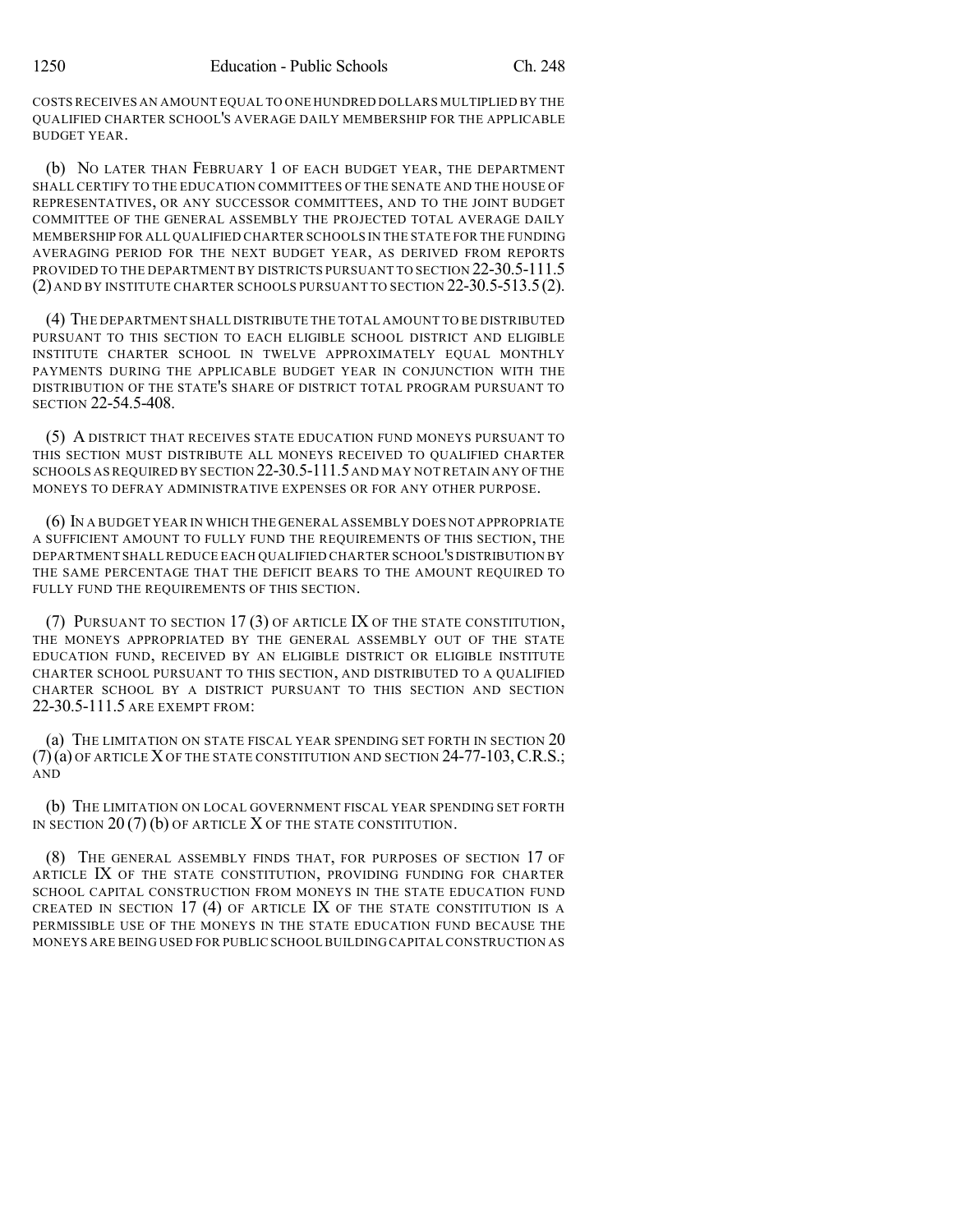AUTHORIZED BY SECTION 17 (4) (b) OF ARTICLE IX OF THE STATE CONSTITUTION.

**22-54.5-310. Contingency reserve fund - created -supplemental assistance.** (1) (a) THERE IS CREATED IN THE STATE TREASURY THE CONTINGENCY RESERVE FUND, WHICH CONSISTS OF SUCH MONEYS AS THE GENERAL ASSEMBLY MAY ANNUALLY APPROPRIATE TO THE FUND. IN DECIDING THE AMOUNT TO APPROPRIATE TO THE CONTINGENCY RESERVE FUND, THE GENERAL ASSEMBLY MAY TAKE INTO CONSIDERATION ANY RECOMMENDATIONS THE DEPARTMENT MAY MAKE, BUT THE GENERAL ASSEMBLY IS NOT OBLIGATED TO PROVIDE SUPPLEMENTAL ASSISTANCE TO ALL DISTRICTS THAT MAY BE IN NEED OR TO FULLY FUND THE TOTAL AMOUNT OF THE NEED. ANY UNEXPENDED BALANCE IN THE CONTINGENCY RESERVE FUND AT THE END OF A FISCAL YEAR MUST REMAIN IN THE FUND AND DOES NOT REVERT TO THE STATE GENERAL FUND AND SHALL NOT BE TRANSFERRED TO ANOTHER FUND.

(b) THE STATE BOARD MAY APPROVE AND ORDER PAYMENTS FROM THE CONTINGENCY RESERVE FUND FOR SUPPLEMENTAL ASSISTANCE TO DISTRICTS THAT ARE IN NEED AS THE RESULT OF ONE OR MORE OF THE FOLLOWING CIRCUMSTANCES:

(I) FINANCIAL EMERGENCIES CAUSED BY AN ACT OF GOD OR ARISING FROM EXTRAORDINARY PROBLEMS IN THE COLLECTION OF TAXES;

(II) FINANCIAL EMERGENCIES ARISING FROM THE NONPAYMENT OF PROPERTY TAXES PENDING THE OUTCOME OF AN ADMINISTRATIVE APPEAL OR LITIGATION OR BOTH CHALLENGING THE INCLUSION OF THE VALUE OF CERTAIN PROPERTY IN A COUNTY'S ABSTRACT OF ASSESSMENT THAT RESULTED FROM A CHANGE IN THE APPLICABLE STATE LAW;

(III) INSUFFICIENCY OF THE AMOUNT OF PROPERTY TAX LEVIED AND COLLECTED PURSUANT TO SECTION 39-10-114, C.R.S., TO MAKE ABATEMENTS AND REFUNDS OF PROPERTY TAXES THAT THE DISTRICT IS REQUIRED TO MAKE PURSUANT TO SAID SECTION;

(IV) ACONTINGENCY THAT A DISTRICT BOARD OF EDUCATION COULD NOT HAVE REASONABLY FORESEEN AT THE TIME IT ADOPTED THE ANNUAL BUDGET, INCLUDING BUT NOT LIMITED TO REDUCTIONS IN VALUATION OF THE DISTRICT IN EXCESS OF TWENTY PERCENT AS DESCRIBED IN SECTION  $39-10-114(1)$  (a) (I) (B.5), C.R.S.;

(V) UNUSUAL FINANCIAL BURDEN CAUSED BY INSTRUCTION OF CHILDREN WHO FORMERLY RESIDED OUTSIDE THE DISTRICT BUT ARE ASSIGNED TO LIVE WITHIN THE DISTRICT BY COURTS OR PUBLIC WELFARE AGENCIES. SUPPLEMENTAL ASSISTANCE UNDER THIS CIRCUMSTANCE MUST NOT EXCEED THE ADDITIONAL COST FOR CURRENT OPERATIONS INCURRED BY THIS CIRCUMSTANCE.

(VI) UNUSUAL FINANCIAL BURDEN CAUSED BY AN INCREASE IN A DISTRICT'S AVERAGE DAILY MEMBERSHIP DURINGA SCHOOL YEAR.SUPPLEMENTAL ASSISTANCE UNDER THIS CIRCUMSTANCE MUST NOT EXCEED THE ADDITIONAL COST INCURRED BY THE DISTRICT DUE TO THE INCREASE IN AVERAGE DAILY MEMBERSHIP. ONLY DISTRICTS WITH A FUNDED MEMBERSHIP OF TWO THOUSAND OR FEWER ARE ELIGIBLE FOR SUPPLEMENTAL ASSISTANCE UNDER THIS SUBPARAGRAPH (VI).

(VII) UNUSUAL FINANCIAL BURDEN CAUSED BY A SIGNIFICANT DECLINE IN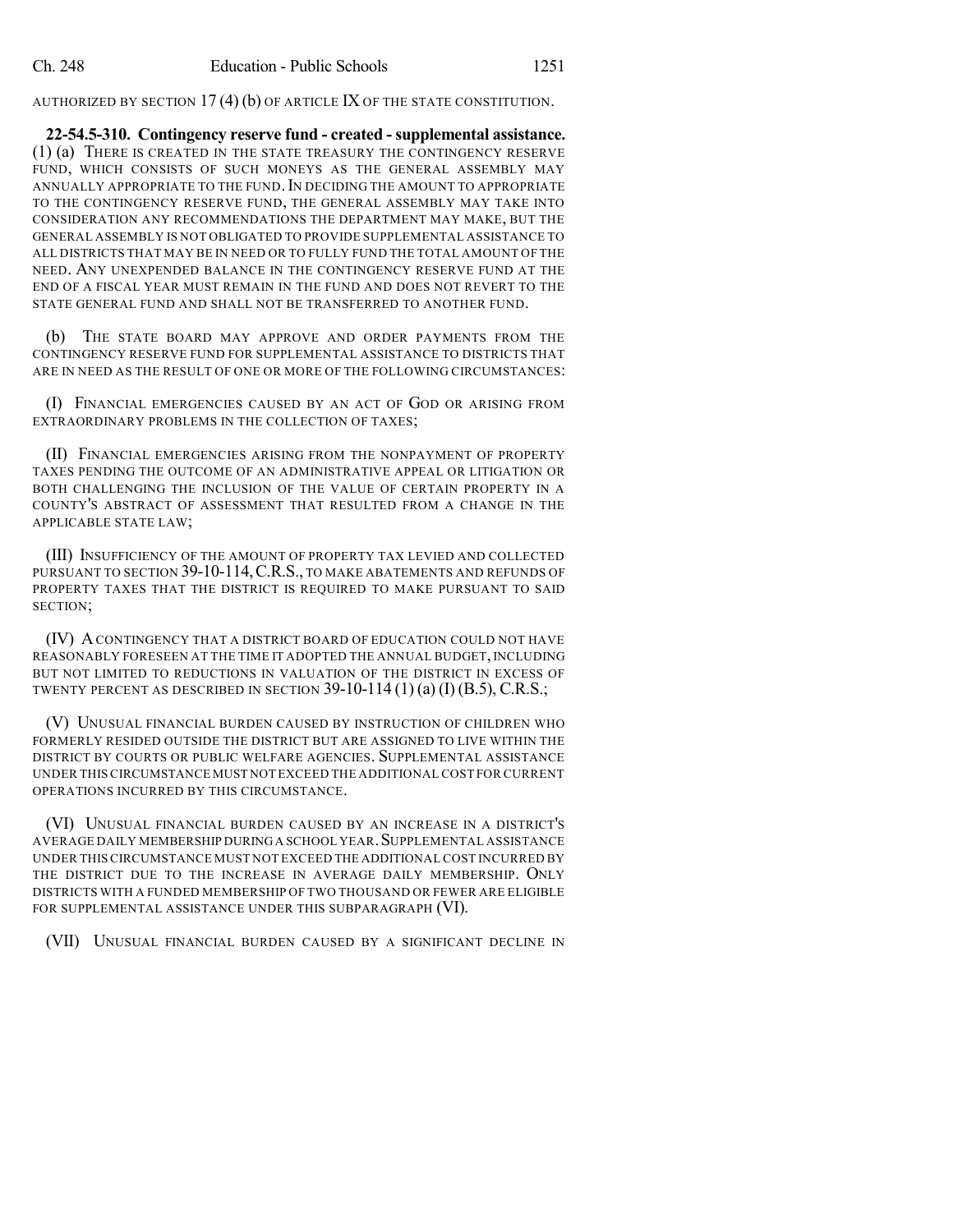AVERAGE DAILY MEMBERSHIP AS A RESULT OF DETACHMENT AND ANNEXATION PURSUANT TO A REORGANIZATION PLAN APPROVED PURSUANT TO ARTICLE 30 OF THIS TITLE.

(c) NOTWITHSTANDING THE PROVISIONS OF PARAGRAPH (b) OF THIS SUBSECTION (1) CONCERNING CIRCUMSTANCES UNDER WHICH THE STATE BOARD MAY APPROVE AND ORDER PAYMENTS FROM THE CONTINGENCY RESERVE FUND,THE STATE BOARD, IN CASES OF EXTREME EMERGENCY, MAY TAKE INTO CONSIDERATION SUCH OTHER FACTORS AS IT FINDS NECESSARY AND PROPER IN GRANTING SUPPLEMENTAL ASSISTANCE FROM THE CONTINGENCY RESERVE FUND TO DISTRICTS THAT CANNOT MAINTAIN THEIR SCHOOLS WITHOUT ADDITIONAL FINANCIAL ASSISTANCE.

(d) IF THE DEPARTMENT PAYS SUPPLEMENTAL ASSISTANCE PURSUANT TO SUBPARAGRAPH  $(II)$  OF PARAGRAPH  $(b)$  OF SUBSECTION  $(1)$  OF THIS SECTION AND THE DISPUTED PROPERTY IS FINALLY DETERMINED TO HAVE BEEN PROPERLY INCLUDED IN THE ABSTRACT OF ASSESSMENT, THE DISTRICT SHALL REIMBURSE TO THE CONTINGENCY RESERVE FUND THE AMOUNT OF SUPPLEMENTAL ASSISTANCE PAID, PLUS INTEREST AT THE SAME RATE AS PROVIDED BY STATUTE FOR PENALTY INTEREST ON UNPAID PROPERTY TAXES, AFTER THE DISTRICT COLLECTS THE TAXES IN FULL.

(e) IN ADDITION TO A REIMBURSEMENT PURSUANT TO PARAGRAPH (d) OF THIS SUBSECTION (1), THE DEPARTMENT SHALL CREDIT TO THE CONTINGENCY RESERVE FUND ANY OTHER REIMBURSEMENT BY A SCHOOL DISTRICT OF A PAYMENT FOR SUPPLEMENTAL ASSISTANCE MADE PURSUANT TO THIS SUBSECTION (1).

(2) A DISTRICT MAY APPLY FOR SUPPLEMENTAL ASSISTANCE PURSUANT TO SUBSECTION (1) OF THIS SECTION BY SUBMITTING TO THE DEPARTMENT AN APPLICATION THAT, AT A MINIMUM, DESCRIBES FULLY THE GROUNDS UPON WHICH IT RELIES FOR ASSISTANCE. THE PRESIDENT AND SECRETARY OF THE DISTRICT BOARD OF EDUCATION SHALL SWEAR UNDER OATH TO THE CONTENTS OF THE APPLICATION.

(3) THE STATE BOARD SHALL INVESTIGATE EACH APPLICATION, AS IT DEEMS NECESSARY, AND, IF IT FINDS THAT AN APPLICATION SHOULD BE APPROVED, IT SHALL DETERMINE THE AMOUNT OF SUPPLEMENTAL ASSISTANCE THAT THE DISTRICT RECEIVES.IN DETERMINING WHICH DISTRICTS RECEIVE SUPPLEMENTAL ASSISTANCE PURSUANT TO THIS SECTION AND THE AMOUNT OF THE ASSISTANCE, THE STATE BOARD SHALL CONSIDER THE AMOUNT OF THE SUPPLEMENTAL ASSISTANCE REQUESTED BY THE DISTRICT AS A PERCENTAGE OF THE DISTRICT'S TOTAL PROGRAM. BY ORDER UPON THE STATE TREASURER,THE STATE BOARD SHALL DIRECT PAYMENT OF THE SPECIFIED AMOUNT OF SUPPLEMENTAL ASSISTANCE FROM THE CONTINGENCY RESERVE FUND TO THE TREASURER OF THE ELIGIBLE DISTRICT FOR CREDIT TO THE GENERAL FUND OF THE DISTRICT.

**22-54.5-311. Education innovation grant program - board created - fund created - rules - report - definitions - repeal.** (1) AS USED IN THIS SECTION, UNLESS THE CONTEXT OTHERWISE REQUIRES:

(a) "BOARD" MEANS THE EDUCATION INNOVATION BOARD CREATED IN SUBSECTION (7) OF THIS SECTION.

(b) "EDUCATORS" MEANS TEACHERS, PRINCIPALS, AND ADMINISTRATORS.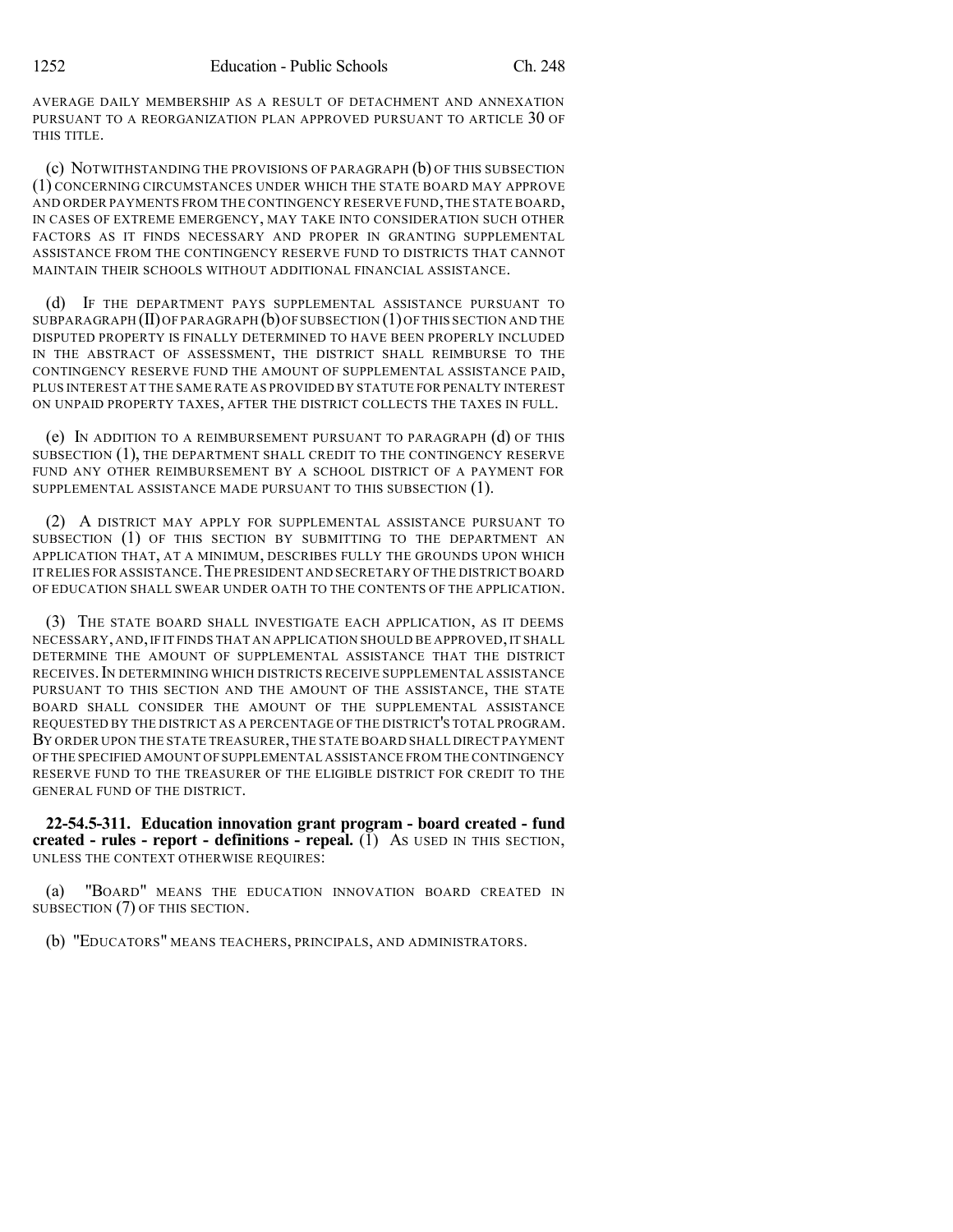(c) "EXPANDED LEARNING TIME" MEANS AN INITIATIVE TO EXTEND THE LENGTH OF THE SCHOOL DAY OR TO INCREASE THE NUMBER OF SCHOOL DAYS FOR ALL STUDENTS ATTENDING THE SCHOOL AND TO IMPROVE THE USE OF LEARNING TIME THROUGHOUT THE SCHOOL DAY AND IMPROVE ACADEMIC ACHIEVEMENT, ELIMINATE THE ACHIEVEMENT AND GROWTH GAPS AMONG STUDENT GROUPS DISAGGREGATED BY RACE, AND INCREASE STUDENT ENGAGEMENT. THE ADDITIONAL TIME MUST ALLOW FOR MORE TIME FOR A COMBINATION OF CORE ACADEMICS, ENGAGING ENRICHMENT PROGRAMS, AND TEACHER COLLABORATION AND PROFESSIONAL DEVELOPMENT.

(d) "FUND" MEANS THE EDUCATION INNOVATION GRANT FUND CREATED IN SUBSECTION (9) OF THIS SECTION.

(2) THE EDUCATION INNOVATION GRANT PROGRAM IS CREATED IN THE DEPARTMENT TO PROVIDE MONEYS TO EDUCATORS, LOCAL EDUCATION PROVIDERS, AND BOARDS OF COOPERATIVE SERVICES TO IMPLEMENT INNOVATIONS IN THE DELIVERY OF PUBLIC PRESCHOOL, ELEMENTARY, AND SECONDARY EDUCATION IN THE STATE. THE DEPARTMENT SHALL RECOMMEND GRANT RECIPIENTS TO THE BOARD, AND THE BOARD SHALL AWARD GRANTS FOR EDUCATION INNOVATION INITIATIVES OUT OF ANY MONEYS AVAILABLE IN THE FUND.

(3) (a) THE DEPARTMENT SHALL PUBLISH POLICIES THAT SPECIFY THE PROCEDURES AND TIMELINES BY WHICH AN EDUCATOR, A LOCAL EDUCATION PROVIDER, OR A BOARD OF COOPERATIVE SERVICES MAY APPLY FOR AN EDUCATION INNOVATION GRANT.AN EDUCATOR WHO IS EMPLOYED BY A DISTRICT MUST OBTAIN THE APPROVAL OF THE BOARD OF EDUCATION OF THE APPLICABLE DISTRICT BEFORE APPLYING TO THE DEPARTMENT FOR A GRANT.

(b) EACH APPLICATION MUST INCLUDE A DESCRIPTION OF THE EDUCATION INNOVATION INITIATIVE THE APPLICANT WILL IMPLEMENT USING THE GRANT MONEYS AND THE MANNER IN WHICH THE APPLICANT WILL MEASURE WHETHER THE INITIATIVE IS EFFECTIVE IN ELIMINATING THE ACHIEVEMENT AND GROWTH GAPS AMONG STUDENT GROUPS DISAGGREGATED BY RACE AND IN IMPROVING STUDENT RETENTION, REDUCING DROPOUT RATES, AND INCREASING GRADUATION RATES. APPLICANTS ARE ENCOURAGED TO APPLY FOR GRANTS TO IMPLEMENT EXPANDED LEARNING TIME INITIATIVES AND OTHER INITIATIVES THAT ARE LIKELY TO RESULT IN SIGNIFICANT STUDENT ACADEMIC GROWTH.

(4) (a) THE DEPARTMENT SHALL ACCEPT AND EVALUATE GRANT APPLICATIONS AND, FOR EACH APPLICATION RECEIVED, RECOMMEND TO THE BOARD WHETHER A GRANT SHOULD BE AWARDED AND THE AMOUNT AND DURATION OF THE GRANT. TO EVALUATE GRANT APPLICATIONS, THE DEPARTMENT SHALL CREATE A RUBRIC OF MEASUREMENTS DESIGNED TO IDENTIFY EDUCATION INNOVATION INITIATIVES THAT ARE MOST LIKELY TO RESULT IN ELIMINATING THE ACHIEVEMENT AND GROWTH GAPS AMONG STUDENT GROUPS DISAGGREGATED BY RACE AND IN IMPROVING STUDENT RETENTION, REDUCING DROPOUT RATES, AND INCREASING GRADUATION RATES AND MAY RESULT IN IMPROVING STUDENT ACADEMIC ACHIEVEMENT. IN ADDITION, IN EVALUATING GRANT APPLICATIONS, THE DEPARTMENT SHALL:

(I) GIVE PRIORITY TO APPLICATIONS TO IMPLEMENT EDUCATION INNOVATION INITIATIVES FOR SCHOOLS AND DISTRICTS THAT ARE IMPLEMENTING IMPROVEMENT,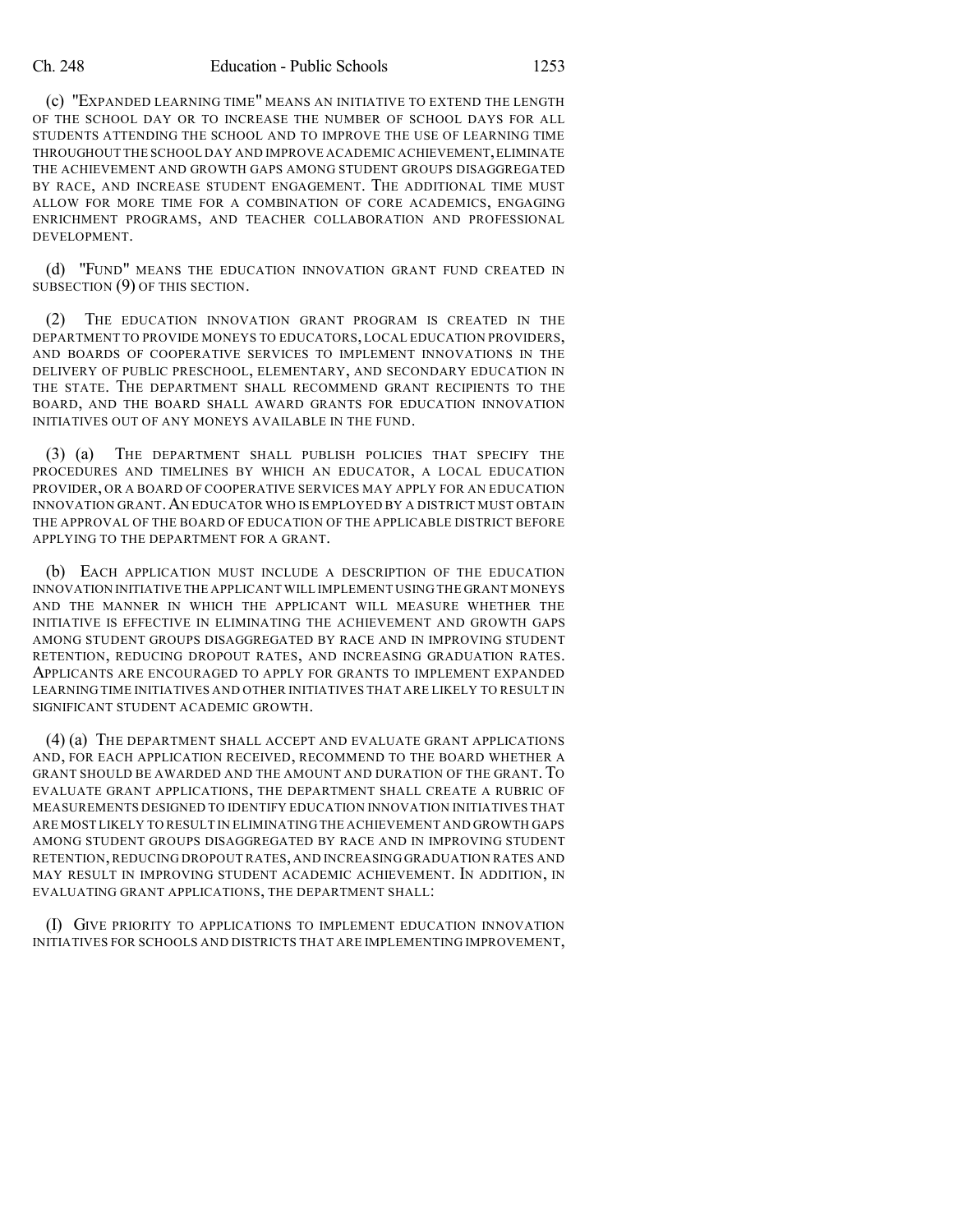PRIORITY IMPROVEMENT, OR TURNAROUND PLANS;

(II) GIVE PREFERENCE TO GRANT APPLICATIONS TO IMPLEMENT EXPANDED LEARNING TIME INITIATIVES OR OTHER EDUCATION INITIATIVES THAT ARE LIKELY TO ELIMINATE THE ACHIEVEMENT AND GROWTH GAPS AMONG STUDENT GROUPS DISAGGREGATED BY RACE,IMPROVE STUDENT RETENTION,REDUCE DROPOUT RATES, AND INCREASE GRADUATION RATES AND MAY IMPROVE STUDENT ACADEMIC ACHIEVEMENT;

(III) GIVE PREFERENCE TO GRANT APPLICATIONS THAT INCLUDE A PLAN TO IMPLEMENT THE INITIATIVE AFTER THE GRANT EXPIRES; AND

(IV) TAKE INTO ACCOUNT ANY GRANT FUNDING FOR EDUCATION INITIATIVES THAT THE APPLICANT RECEIVES FROM OTHER SOURCES.

(b) SUBJECT TO AVAILABLE APPROPRIATIONS, THE BOARD SHALL AWARD THE EDUCATION INNOVATION GRANTS, TAKING INTO ACCOUNT:

(I) THE RECOMMENDATIONS OF THE DEPARTMENT;

(II) EACH APPLICANT'S DEMONSTRATED ABILITY TO SUSTAIN THE PROPOSED INITIATIVE AFTER GRANT MONEYS ARE NO LONGER AVAILABLE; AND

(III) THE NUMBER OF YEARS, IF ANY, THAT EACH APPLICANT HAS ALREADY RECEIVED EDUCATION INNOVATION GRANT FUNDING AND THE SUCCESS ACHIEVED BY IMPLEMENTING THE INITIATIVE.

(c) AN APPLICANT THAT RECEIVES AN EDUCATION INNOVATION GRANT MAY APPLY TO RENEW THE GRANT IN SUBSEQUENT YEARS; EXCEPT THAT AN APPLICANT MAY RECEIVE EDUCATION INNOVATION GRANT MONEYS FOR THE SAME INITIATIVE FOR NO MORE THAN FIVE SCHOOL YEARS.

(d) AN APPLICANT THAT RECEIVES AN EDUCATION INNOVATION GRANT AND APPLIES FOR A SECOND OR SUBSEQUENT EDUCATION INNOVATION GRANT FOR THE SAME INITIATIVE MUST, WITH EACH APPLICATION, SUBMIT A REPORT THAT SETS FORTH THE SUCCESS OF THE INITIATIVE IN ELIMINATING THE ACHIEVEMENT AND GROWTH GAPS AMONG STUDENT GROUPS DISAGGREGATED BY RACE, IMPROVING STUDENT RETENTION,REDUCING DROPOUT RATES,INCREASING GRADUATION RATES, AND IMPROVING STUDENT ACADEMIC ACHIEVEMENT.

(5) THE DEPARTMENT SHALL ADOPT METHODS OF MEASURING THE SUCCESS OF EACH EDUCATION INNOVATION INITIATIVE IN ELIMINATING THE ACHIEVEMENT AND GROWTH GAPS AMONG STUDENT GROUPS DISAGGREGATED BY RACE, IMPROVING STUDENT RETENTION, REDUCING DROPOUT RATES, AND INCREASING GRADUATION RATES AND IN IMPROVING STUDENT ACADEMIC ACHIEVEMENT. EACH GRANT RECIPIENT SHALL REPORT THE INFORMATION REQUIRED BY THE DEPARTMENT TO APPLY THE METHODS. THE DEPARTMENT SHALL COMMUNICATE TO LOCAL EDUCATION PROVIDERS AND BOARDS OF COOPERATIVE SERVICES DESCRIPTIONS OF THE SUCCESSFUL EDUCATION INNOVATION INITIATIVES,INCLUDING BEST PRACTICES AND STRATEGIES.

(6) WITHIN SIX MONTHS AFTER THE END OF EACH BUDGET YEAR IN WHICH THE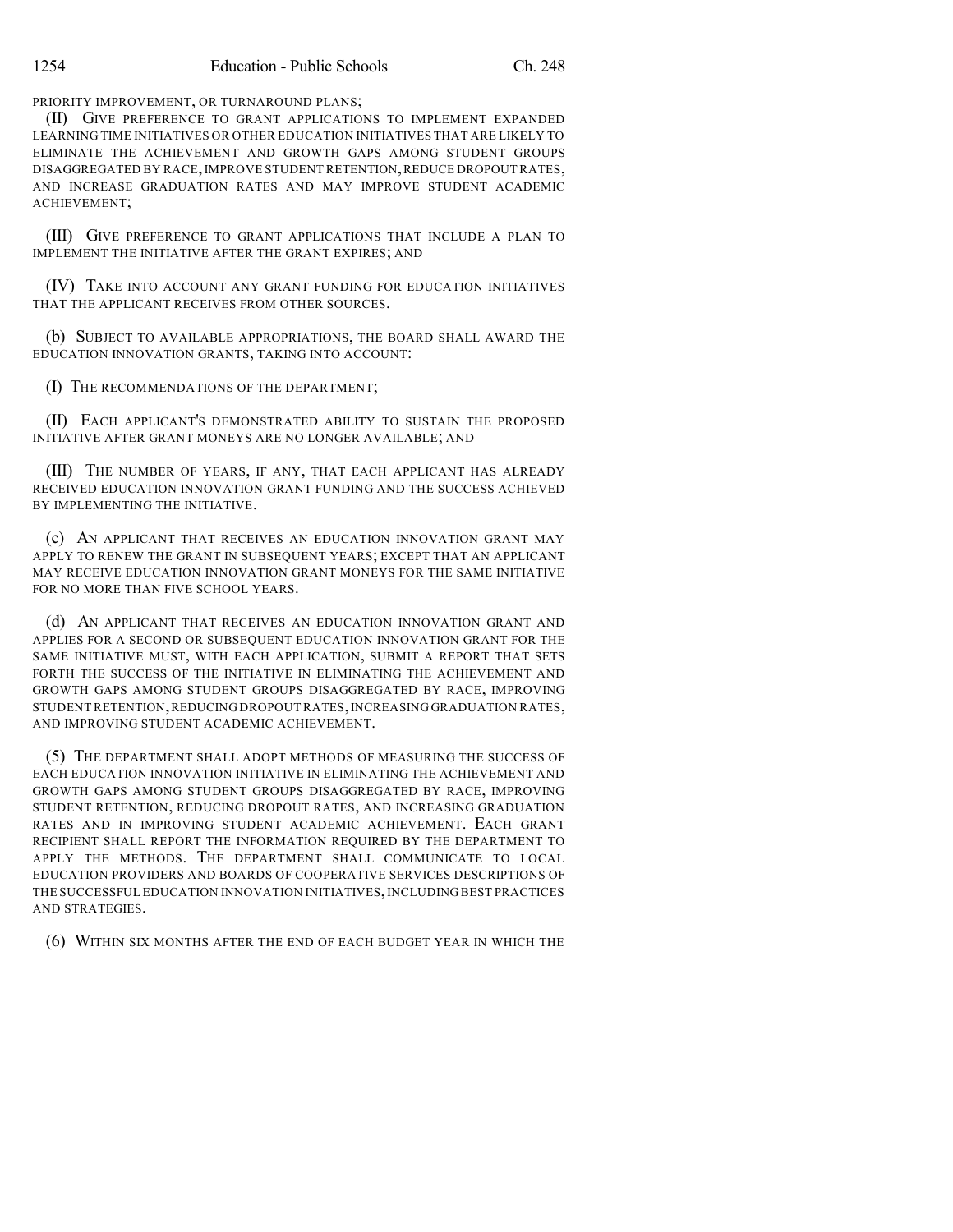BOARD AWARDS EDUCATION INNOVATION GRANTS,THE DEPARTMENT SHALL SUBMIT TO THE EDUCATION COMMITTEES OF THE SENATE AND THE HOUSE OF REPRESENTATIVES, OR ANY SUCCESSOR COMMITTEES, A REPORT DESCRIBING AT A MINIMUM THE EDUCATION INNOVATION INITIATIVES THAT RECEIVED GRANTS, THE AMOUNT AWARDED TO EACH INITIATIVE, AND THE RESULTS ACHIEVED BY EACH INITIATIVE.THE REPORT SHALL ALSO DESCRIBE THE ORGANIZATIONS THAT RECEIVE TECHNICAL GRANTS AS PROVIDED IN SUBSECTION (8) OF THIS SECTION TO SUPPORT APPLICANTS IN WRITING GRANTS AND IMPLEMENTING INITIATIVES, INCLUDING THE AMOUNT AND DURATION OF AND ANY DUTIES ASSOCIATED WITH THE TECHNICAL GRANT.

(7) (a) THERE IS CREATED IN THE DEPARTMENT THE EDUCATION INNOVATION BOARD TO PERFORM THE DUTIES SPECIFIED IN THIS SECTION. THE BOARD SHALL EXERCISE ITS POWERS AND PERFORM ITS DUTIES AND FUNCTIONS UNDER THE DEPARTMENT AS IF THE SAME WERE TRANSFERRED TO THE DEPARTMENT BY A **TYPE 2** TRANSFER AS DEFINED IN THE "ADMINISTRATIVE ORGANIZATION ACT OF 1968", ARTICLE 1 OF TITLE 24, C.R.S. THE BOARD CONSISTS OF FIFTEEN MEMBERS APPOINTED AS FOLLOWS:

(I) THE GOVERNOR, WITH THE ADVICE AND CONSENT OF THE SENATE, SHALL APPOINT ELEVEN MEMBERS AS FOLLOWS:

(A) ONE PERSON WHO IS A MEMBER OF A STATEWIDE BUSINESS ORGANIZATION OR ASSOCIATION;

(B) ONE PERSON WHO IS AN EMPLOYEE OF AN EDUCATION POLICY AND ADVOCACY ORGANIZATION;

(C) ONE PERSON WHO IS A TEACHER IN A PUBLIC SCHOOL IN COLORADO;

(D) ONE PERSON WHO IS AN EMPLOYEE OF A CHARTER SCHOOL IN COLORADO;

(E) ONE PERSON WHO IS A SCHOOL EXECUTIVE IN A PUBLIC SCHOOL OR SCHOOL DISTRICT IN COLORADO;

(F) ONE PERSON WHO IS A MEMBER OF A SCHOOL DISTRICT BOARD OF EDUCATION IN COLORADO;

(G) ONE PERSON WHO IS A CITIZEN OF THE STATE OF COLORADO;

(H) ONE MEMBER WHO REPRESENTS A STATEWIDE ORGANIZATION OF TEACHERS;

(I) ONE MEMBER WHO REPRESENTS A STATEWIDE ORGANIZATION OF CHARTER SCHOOLS;

(J) ONE MEMBER WHO REPRESENTS A STATEWIDE ORGANIZATION OF SCHOOL EXECUTIVES;

(K) ONE MEMBER WHO REPRESENTS A STATEWIDE ORGANIZATION OF SCHOOL DISTRICT BOARDS OF EDUCATION; AND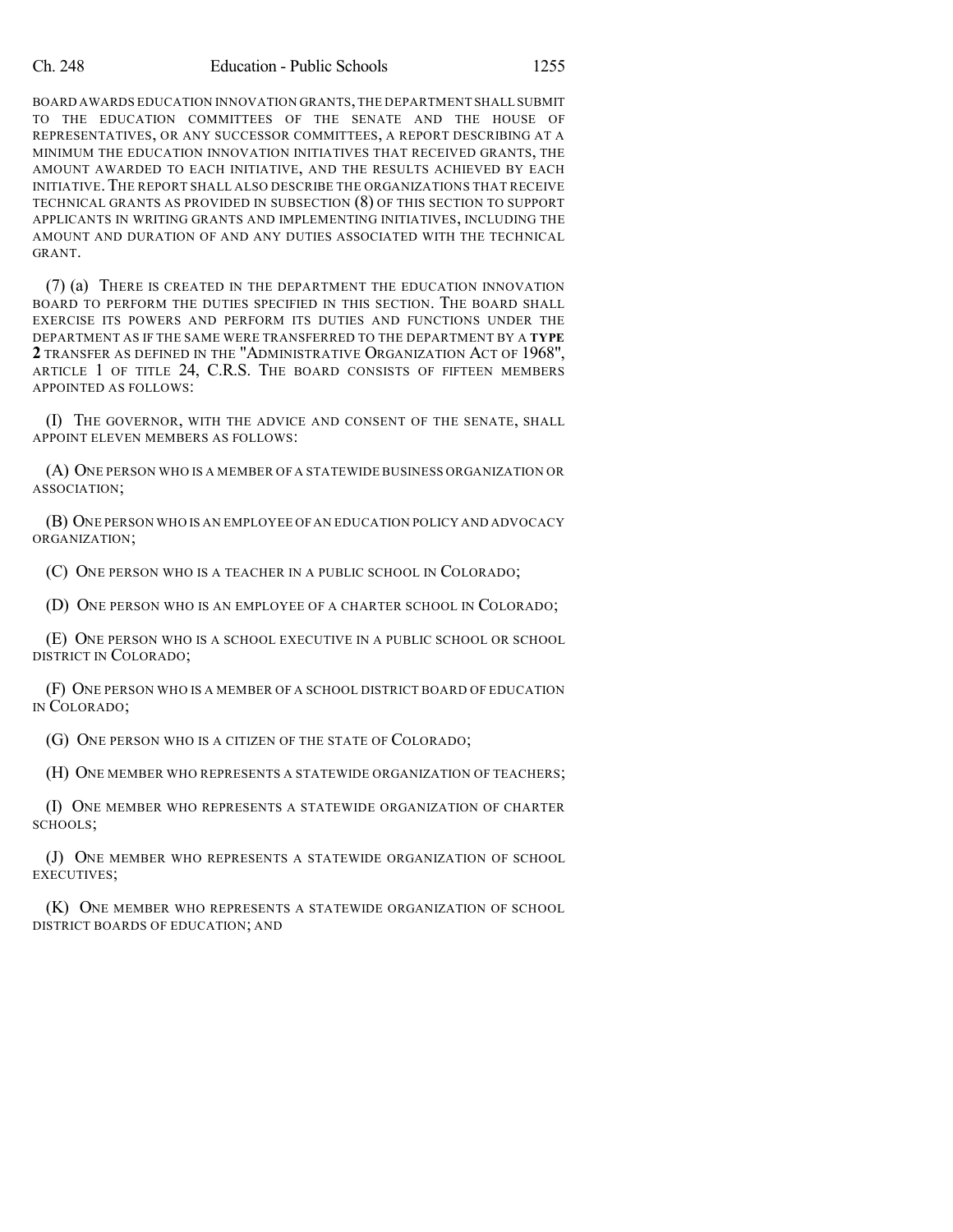(II) THE PRESIDENT AND THE MINORITY LEADER OF THE SENATE AND THE SPEAKER AND THE MINORITY LEADER OF THE HOUSE OF REPRESENTATIVES SHALL EACH APPOINT ONE MEMBER TO THE BOARD.

(b) THE APPOINTING AUTHORITIES SHALL CONSIDER ETHNICITY, GENDER, AND GEOGRAPHIC REPRESENTATION IN APPOINTING MEMBERS TO THE BOARD. IN ADDITION, THE APPOINTING AUTHORITIES SHALL CONSIDER EACH APPOINTEE'S BACKGROUND AND EXPERIENCE IN DEVELOPING, GUIDING, AND EVALUATING INNOVATIVE EFFORTS IN EDUCATION, IN BUSINESS, OR IN SOME OTHER SECTOR. THE APPOINTING AUTHORITIES SHALL MAKE THE INITIAL APPOINTMENTS TO THE BOARD NO LATER THAN JULY 1, 2014. EACH MEMBER OF THE BOARD SERVES AT THE PLEASURE OF THE APPOINTING AUTHORITY. EACH MEMBER OF THE BOARD SERVES A FOUR-YEAR TERM; EXCEPT THAT TWO OF THE MEMBERS INITIALLY APPOINTED BY THE GOVERNOR SERVE TWO-YEAR TERMS, AND TWO OF THE MEMBERS INITIALLY APPOINTED BY THE GOVERNOR SERVE ONE-YEAR TERMS. IF A VACANCY ARISES ON THE BOARD, THE ORIGINAL APPOINTING AUTHORITY SHALL APPOINT A PERSON TO FILL THE VACANCY FOR THE REMAINDER OF THE TERM.

(c) THE BOARD SHALL ELECT A CHAIR FROM AMONG ITS MEMBERS TO SERVE FOR A TERM NOT TO EXCEED TWO YEARS, AS THE BOARD DETERMINES.A MEMBER IS NOT ELIGIBLE TO SERVE AS CHAIR FOR MORE THAN TWO SUCCESSIVE TERMS.

(d) THE MEMBERS OF THE BOARD SERVE WITHOUT COMPENSATION AND WITHOUT REIMBURSEMENT FOR EXPENSES.

(e) THIS SUBSECTION (7) IS REPEALED, EFFECTIVE SEPTEMBER 1, 2023. PRIOR TO REPEAL, THE BOARD SHALL BE REVIEWED AS PROVIDED FOR IN SECTION 2-3-1203, C.R.S.

(8) (a) AN APPLICANT MAY SELECT AN ORGANIZATION TO PROVIDE TECHNICAL ASSISTANCE TO THE APPLICANT IN WRITING THE GRANT APPLICATION AND IN IMPLEMENTING THE INITIATIVE FOR WHICH THE APPLICANT SEEKS A GRANT. THE APPLICANT MAY APPLY TO THE DEPARTMENT FOR APPROVAL OF THE ORGANIZATION. IF THE DEPARTMENT APPROVES THE ORGANIZATION, THE BOARD MAY APPROVE A TECHNICAL GRANT FOR THE ORGANIZATION TO OFFSET THE ORGANIZATION'S COSTS IN ASSISTING THE APPLICANT. IN ISSUING THE GRANT, THE BOARD MAY SPECIFY CERTAIN DUTIES OR ACTIVITIES THAT THE ORGANIZATION MUST COMPLETE USING THE GRANT MONEYS.

(b) THE BOARD, WITH SUPPORT FROM THE DEPARTMENT, SHALL RESEARCH AND IDENTIFY ORGANIZATIONS THAT MAY BE APPROPRIATE TO ASSIST GRANT APPLICANTS IN WRITING THE GRANT APPLICATIONS AND IN IMPLEMENTING THE INITIATIVES. THE BOARD SHALL PUBLICIZE THE LIST OF APPROPRIATE ORGANIZATIONS THROUGH THE DEPARTMENT'S WEB SITE.

(9) (a) THERE IS CREATED IN THE STATE TREASURY THE EDUCATION INNOVATION GRANT FUND. THE FUND CONSISTS OF ANY MONEYS THE GENERAL ASSEMBLY MAY APPROPRIATE TO THE FUND AND ANY MONEYS THE STATE TREASURER MAY CREDIT TO THE FUND PURSUANT TO PARAGRAPH (d) OF THIS SUBSECTION (9).

(b) IT IS THE INTENT OF THE GENERAL ASSEMBLY, BEGINNING IN THE 2015-16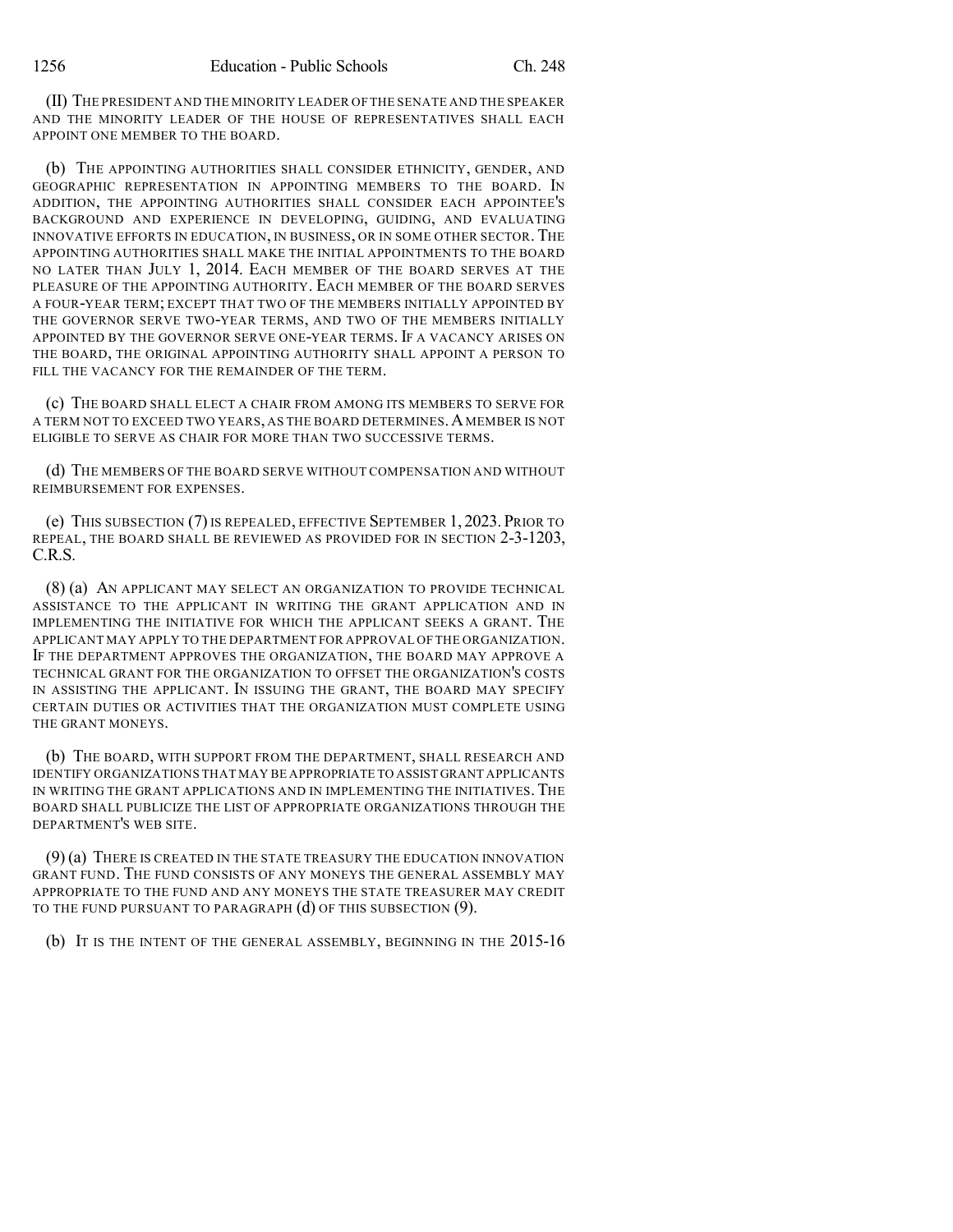BUDGET YEAR,TO APPROPRIATE ANNUALLY ONE HUNDRED MILLION DOLLARS TO THE FUND FROM REVENUES RECEIVED FROM AN INCREASE IN STATE TAX REVENUES FOR THE PURPOSE OF FUNDING PUBLIC EDUCATION, WHICH INCREASE IS APPROVED BY A STATEWIDE BALLOT MEASURE. IT IS FURTHER THE INTENT OF THE GENERAL ASSEMBLY THAT THE APPROPRIATION OF THOSE MONEYS FOR THE FUND TAKE PRIORITY OVER OTHER APPROPRIATIONS OF THOSE MONEYS.

(c) THE MONEYS IN THE FUND ARE SUBJECT TO ANNUAL APPROPRIATION BY THE GENERAL ASSEMBLY TO THE DEPARTMENT FOR THE DIRECT AND INDIRECT COSTS INCURRED IN IMPLEMENTING THIS SECTION. THE MONEYS APPROPRIATED TO THE FUND ARE ALLOCATED AS FOLLOWS:

(I) THE DEPARTMENT MAY EXPEND UP TO ONE PERCENT OF THE TOTAL AMOUNT OF MONEYS ANNUALLY APPROPRIATED FROM THE FUND TO OFFSET THE ADMINISTRATIVE COSTS THAT THE DEPARTMENT INCURS IN IMPLEMENTING THIS SECTION;

(II) THE BOARD SHALL EXPEND UP TO THREE PERCENT OF THE MONEYS ANNUALLY APPROPRIATED FROM THE FUND TO AWARD TECHNICAL GRANTS TO APPROVED ORGANIZATIONS AS PROVIDED IN SUBSECTION (8) OF THIS SECTION; AND

(III) OF THE AMOUNT OF MONEYS ANNUALLY APPROPRIATED FROM THE FUND THAT REMAINS AFTER THE EXPENDITURES DESCRIBED IN SUBPARAGRAPHS (I) AND (II) OF THIS PARAGRAPH (b), THE BOARD SHALL AWARD SEVENTY-FIVE PERCENT TO LOCAL EDUCATION PROVIDERS THAT SEEK EDUCATION INNOVATION GRANTS AND ARE IMPLEMENTING IMPROVEMENT, PRIORITY IMPROVEMENT, OR TURNAROUND PLANS AND TWENTY-FIVE PERCENT TO EDUCATORS, OTHER LOCAL EDUCATION PROVIDERS, AND BOARDS OF COOPERATIVE SERVICES THAT SEEK EDUCATION INNOVATION GRANTS.

(d) (I) THE DEPARTMENT MAY SEEK AND ACCEPT GIFTS, GRANTS, OR DONATIONS FROM PRIVATE OR PUBLIC SOURCES FOR THE PURPOSES OF THIS SECTION; EXCEPT THAT THE DEPARTMENT MAY NOT ACCEPT A GIFT, GRANT, OR DONATION THAT IS SUBJECT TO CONDITIONS THAT ARE INCONSISTENT WITH THIS SECTION OR ANY OTHER LAW OF THE STATE. THE DEPARTMENT SHALL TRANSMIT ALL PRIVATE AND PUBLIC MONEYS RECEIVED THROUGH GIFTS, GRANTS, OR DONATIONS TO THE STATE TREASURER, WHO SHALL CREDIT THE SAME TO THE FUND.

(II) THE GENERAL ASSEMBLY FINDS THAT IMPLEMENTATION OF THIS SECTION DOES NOT RELY, IN WHOLE OR IN PART, ON GIFTS, GRANTS, OR DONATIONS RECEIVED PURSUANT TO THIS PARAGRAPH (c), THEREFORE, THE DEPARTMENT IS NOT SUBJECT TO THE NOTIFICATION REQUIREMENTS SPECIFIED IN SECTION 24-75-1303(3),C.R.S.

(e) THE STATE TREASURER MAY INVEST ANY MONEYS IN THE FUND NOT EXPENDED FOR THE PURPOSE OF THIS SECTION AS PROVIDED BY LAW. THE STATE TREASURER SHALL CREDIT ALL INTEREST AND INCOME DERIVED FROM THE INVESTMENT AND DEPOSIT OF MONEYS IN THE FUND TO THE FUND. ANY UNEXPENDED AND UNENCUMBERED MONEYS REMAINING IN THE FUND AT THE END OF A FISCAL YEAR MUST REMAIN IN THE FUND AND SHALL NOT BE CREDITED OR TRANSFERRED TO THE GENERAL FUND OR ANOTHER FUND.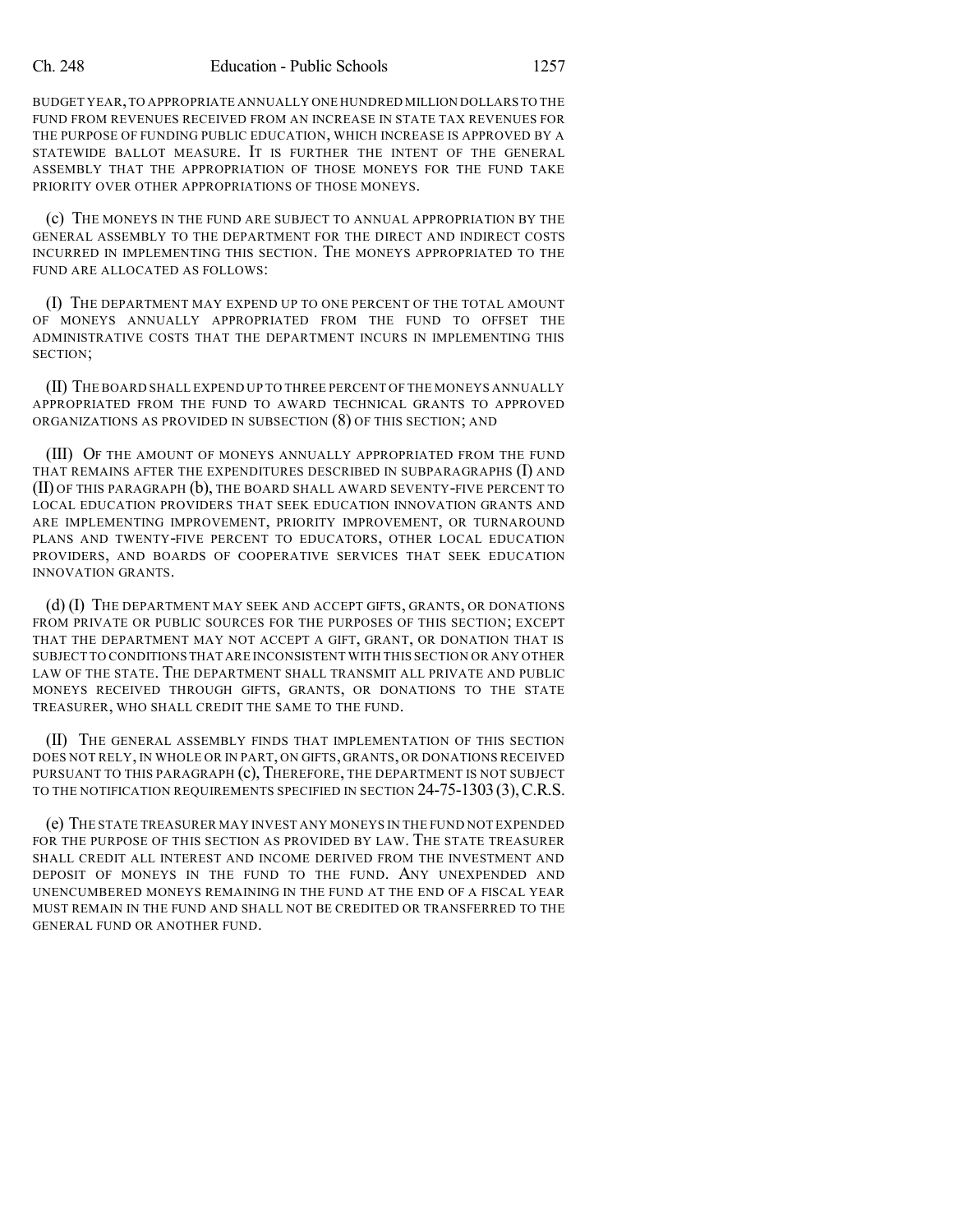# PART 4 ADMINISTRATION

**22-54.5-401. County public school fund - created.** (1) THERE IS CREATED IN THE OFFICE OF THE COUNTY TREASURER OF EACH COUNTY A CONTINUING FUND, TO BE KNOWN AS THE COUNTY PUBLIC SCHOOL FUND, INTO WHICH IS PAID THE PROCEEDS OF ALL COUNTY SCHOOL MONEYS.

(2) THE COUNTY TREASURER SHALLCHARGE A COLLECTION FEE OF ONE-QUARTER OF ONE PERCENT UPON MONEYS COLLECTED FOR OR DISTRIBUTED TO A DISTRICT LOCATED IN WHOLE OR IN PART IN THE COUNTY FROM TAXES LEVIED FOR THE GENERAL FUND OF THE DISTRICT.

(3) EACH DISTRICT IN THE COUNTY IS ENTITLED TO RECEIVE DISTRIBUTION DURING A BUDGET YEAR OF MONEYS IN THE COUNTY PUBLIC SCHOOL FUND IN THE SAME PROPORTION THAT ITS FUNDED MEMBERSHIP IN THE COUNTY FOR THE BUDGET YEAR BEARS TO THE AGGREGATE OF THE FUNDED MEMBERSHIP OF ALL DISTRICTS IN THE COUNTY FOR THE BUDGET YEAR.

(4) THE DEPARTMENT SHALL DETERMINE THE PROPORTIONATE PART OF THE COUNTY PUBLIC SCHOOL FUND THAT THE COUNTY TREASURER DISTRIBUTES DURING THE BUDGET YEAR TO EACH DISTRICT IN THE COUNTY. ON OR BEFORE THE FIRST DAY OF EACH BUDGET YEAR, THE DEPARTMENT SHALL CERTIFY THE DETERMINATION TO THE COUNTY TREASURER. THE CERTIFIED PROPORTIONS ARE THE BASIS UPON WHICH THE COUNTRY TREASURER DISTRIBUTES THE MONEYS IN THE FUND DURING THE ENSUING BUDGET YEAR. AT THE END OF EACH MONTH DURING THE BUDGET YEAR, THE COUNTY TREASURER SHALL CREDIT OR PAY OVER THE PROPER PROPORTIONS OF THE MONEYS IN THE FUND TO THE GENERAL FUNDS OF THE DISTRICTS IN THE COUNTY.

(5) FOR THE PURPOSE OF DETERMINATION AND CERTIFICATION BY THE STATE BOARD AND DISTRIBUTION OF MONEYS IN THE FUND, THE FUNDED MEMBERSHIP OF A JOINT DISTRICT FOR A BUDGET YEAR SHALL BE APPORTIONED AND ASSIGNED TO THE PORTION OF THE DISTRICT IN EACH COUNTY THAT HAS TERRITORY IN THE DISTRICT IN THE SAME PROPORTION AS THE PORTION OF THE DISTRICT'S FUNDED MEMBERSHIP FOR THE BUDGET YEAR THAT IS ATTRIBUTABLE TO PUPILS WHO RESIDE IN EACH COUNTY BEARS TO THE TOTAL FUNDED MEMBERSHIP OF THE JOINT DISTRICT FOR THE BUDGET YEAR. THE SECRETARY OF THE BOARD OF EDUCATION OF EACH JOINT DISTRICT SHALL CERTIFY TO THE STATE BOARD THE REQUIRED INFORMATION APPLICABLE TO EACH COUNTY.

**22-54.5-402. Adjustmentsin valuation for assessment.**(1) FOR EACH BUDGET YEAR, IN CALCULATING THE TOTAL AMOUNT OF REVENUE THAT A DISTRICT IS ENTITLED TO RECEIVE FROM THE PROPERTY TAX LEVY FOR THE GENERAL FUND OF A DISTRICT DURING THE BUDGET YEAR, THE VALUATION FOR ASSESSMENT OF A DISTRICT SHALL BE ADJUSTED AS PROVIDED IN SUBSECTION (2) OF THIS SECTION.

(2) IF THE VALUATION FOR ASSESSMENT OF A DISTRICT INCLUDES THE VALUE OF A CERTAIN PROPERTY THAT WAS FORMERLY TAX-EXEMPT BUT BECOMES TAXABLE AS A RESULT OF A CHANGE IN THE APPLICABLE STATE LAW AND THE INCLUSION IS CHALLENGED BY ADMINISTRATIVE APPEAL OR LITIGATION OR BOTH AND THE PROPERTY TAXES ATTRIBUTABLE TO THE PROPERTY ARE NOT PAID PENDING THE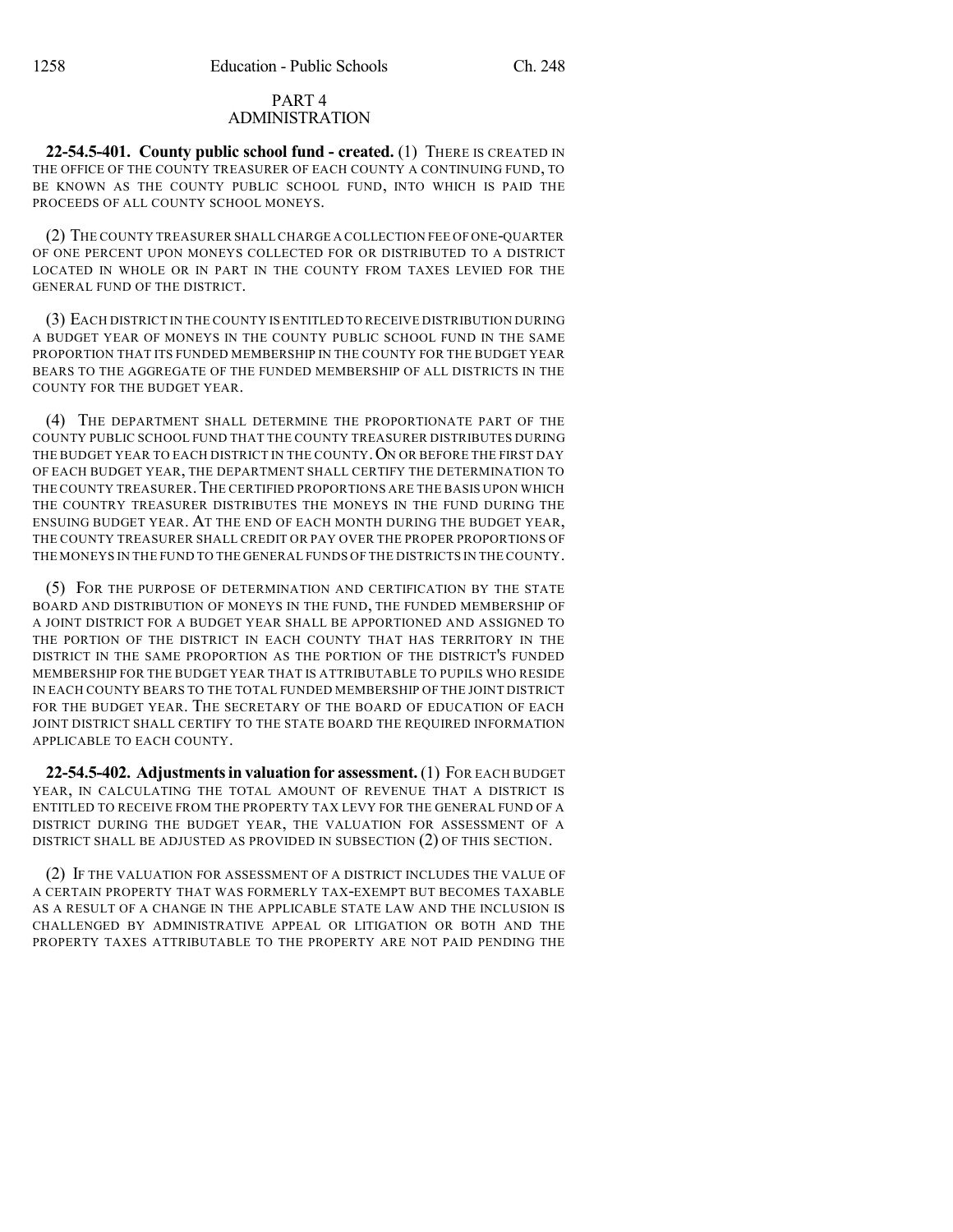OUTCOME OF THE CHALLENGE,THE VALUATION FOR ASSESSMENT ATTRIBUTABLE TO THE PROPERTY IS SUBTRACTED FROM THE VALUATION FOR ASSESSMENT OF THE SCHOOL DISTRICT. IF THE PROPERTY IS FINALLY DETERMINED TO HAVE BEEN PROPERLY INCLUDED IN THE DISTRICT'S VALUATION FOR ASSESSMENT, THE VALUATION FOR ASSESSMENT ATTRIBUTABLE TO THE PROPERTY IS RESTORED TO THE DISTRICT'S VALUATION FOR ASSESSMENT, AND THE DISTRICT, AFTER COLLECTION OF TAXES, SHALL REIMBURSE THE STATE GENERAL FUND IN FULL PLUS INTEREST AT THE SAME RATE AS PROVIDED BY STATUTE FOR PENALTY INTEREST ON UNPAID PROPERTY TAXES.

**22-54.5-403. Joint districts.**(1) THE BOARD OF EDUCATION OF A JOINT DISTRICT SHALL DETERMINE THE LOCATION OF ITS ADMINISTRATIVE HEADQUARTERS AND SHALL NOTIFY BOTH THE STATE BOARD AND THE TREASURER OF EACH COUNTY IN WHICH ANY TERRITORY OF THE JOINT DISTRICT IS SITUATED OF THE LOCATION.

(2) ALLOCATION OF MONEYS IN THE COUNTY PUBLIC SCHOOL FUND TO A JOINT DISTRICT THAT IS PARTIALLY SITUATED IN A COUNTY SHALL BE MADE ON THE BASIS SET FORTH IN SECTION 22-54.5-401.

(3) THE COUNTY TREASURER OF A COUNTY IN WHICH PART OF A JOINT DISTRICT IS SITUATED SHALL CREDIT ALL MONEYS COLLECTED UNDER THIS ARTICLE TO THE JOINT DISTRICT AND AT THE END OF EACH MONTH SHALL PAY THE MONEYS TO THE TREASURER OF THE COUNTY IN WHICH THE ADMINISTRATIVE HEADQUARTERS OF THE JOINT DISTRICT IS LOCATED WHO SHALL CREDIT OR PAY THE MONEYS TO THE GENERAL FUND OF THE JOINT DISTRICT. THE TREASURER OF THE COUNTY IN WHICH THE ADMINISTRATIVE HEADQUARTERS OF THE JOINT DISTRICT IS LOCATED SHALL NOT CHARGE FOR COLLECTION OF MONEYS TRANSFERRED FROM OTHER COUNTIES. WARRANTS OF A JOINT DISTRICT SHALL BE DRAWN ONLY UPON THE TREASURER OF THE COUNTY IN WHICH ITS ADMINISTRATIVE HEADQUARTERS IS LOCATED IN THOSE CASES WHERE A DISTRICT HAS NOT ELECTED UNDER LAW TO WITHDRAW ITS FUNDS FROM THE CUSTODY OF THE COUNTY TREASURER.

**22-54.5-404. Valuations for assessment - reports to the state board.** (1) ON OR BEFORE NOVEMBER 15 OF EACH YEAR, THE PROPERTY TAX ADMINISTRATOR SHALL CERTIFY TO THE STATE BOARD THE VALUATIONS FOR ASSESSMENT OF ALL TAXABLE PROPERTY WITHIN EACH COUNTY AND FOR EACH DISTRICT OR PORTION OF A JOINT DISTRICT IN EACH COUNTY; EXCEPT THAT THE TIME FOR CERTIFICATION FOR THE CITY AND COUNTY OF DENVER IS ON OR BEFORE DECEMBER 20. THE PROPERTY TAX ADMINISTRATOR FULFILLS THE REQUIREMENTS OF THIS SECTION BY PROVIDING TO THE STATE BOARD THE CERTIFIED COPIES OF THE BOARD OF COUNTY COMMISSIONERS'CERTIFICATION OF LEVIES AND REVENUE TO THE COUNTY ASSESSOR AND THE PROPERTY TAX ADMINISTRATOR, AS PROVIDED BY SECTION 39-1-111 (2), C.R.S.

(2) IF THE VALUATION FOR ASSESSMENT FOR ALL OR A PART OF A DISTRICT HAS BEEN DIVIDED FOR AN URBAN RENEWAL AREA, PURSUANT TO SECTION 31-25-107(9) (a),C.R.S., ANY REPORT UNDER THIS SECTION MUST BE BASED UPON THAT PORTION OF THE VALUATION FOR ASSESSMENT UNDER SECTION  $31-25-107(9)(a)(I)$ , C.R.S., SO LONG AS THE DIVISION REMAINS IN EFFECT.

## **22-54.5-405. Averagedailymembership- reportsto stateboard- calculation**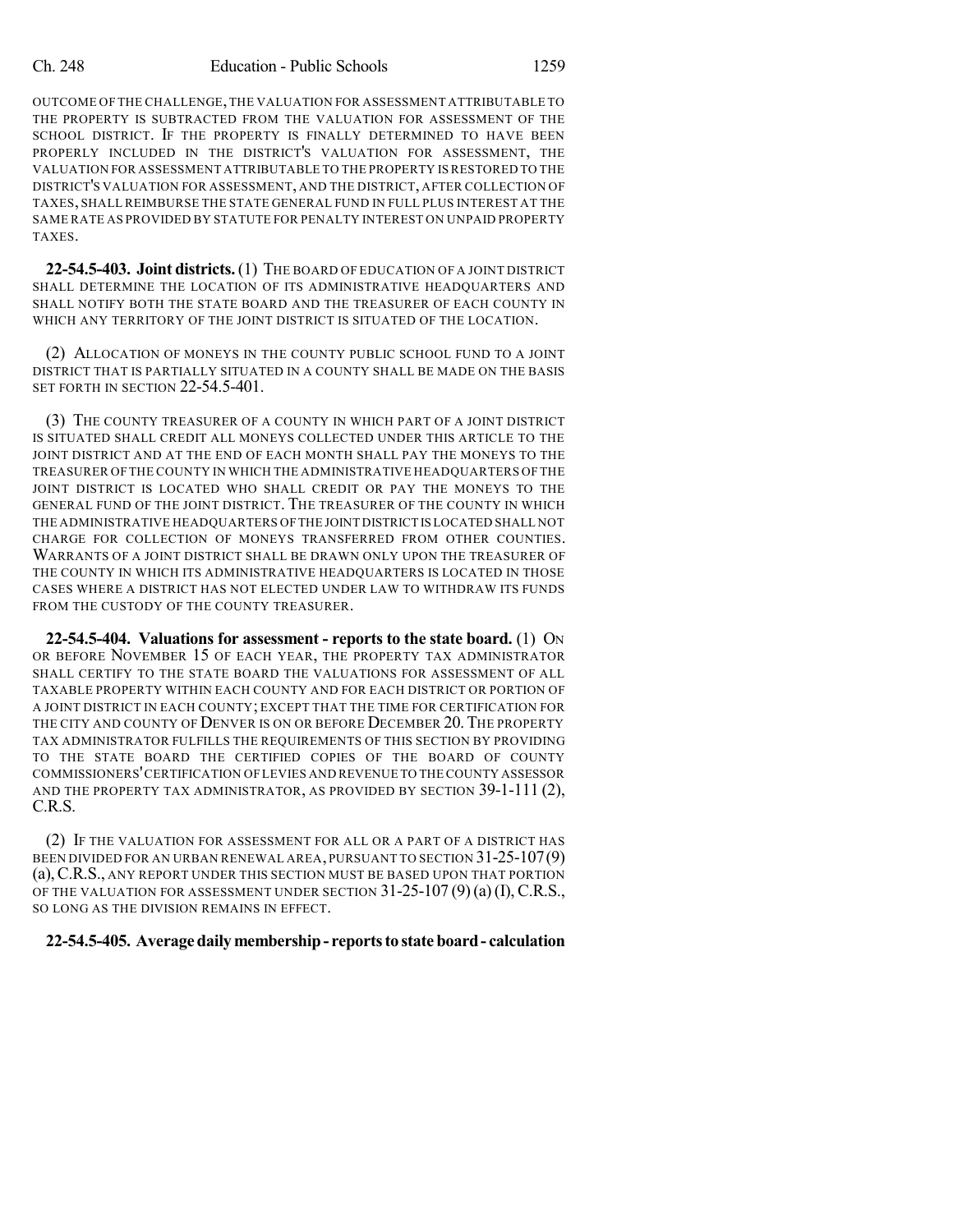**- department duties.** (1) EACH DISTRICT AND EACH INSTITUTE CHARTER SCHOOL SHALL CERTIFY TO THE DEPARTMENT FOR EACH QUARTER OF THE SCHOOL YEAR THE DISTRICT'S OR INSTITUTE CHARTER SCHOOL'S MEMBERSHIP FOR EACH SCHOOL DAY DURING THE QUARTER, INCLUDING SPECIFYING THE NUMBER OF PRESCHOOL PUPILS, AT-RISK PUPILS, AND ENGLISH LANGUAGE LEARNERS. THE DISTRICT AND THE INSTITUTE CHARTER SCHOOL SHALL ALSO CERTIFY TO THE DEPARTMENT FOR EACH QUARTER OF THE SCHOOL YEAR THE NUMBER OF THE DISTRICT'S OR INSTITUTE CHARTER SCHOOL'S PUPILS WHO ARE ENROLLED EACH SCHOOL DAY DURING THE QUARTER IN A MULTI-DISTRICT ON-LINE SCHOOL, INCLUDING SPECIFYING THE NUMBER OF AT-RISK PUPILS AND ENGLISH LANGUAGE LEARNERS, OR IN THE ASCENTPROGRAM. THE STATE BOARD BY RULE SHALL ESTABLISH THE TIMELINES AND REPORTING REQUIREMENTS FOR SUBMITTING QUARTERLY MEMBERSHIP AND ENROLLMENT CERTIFICATIONS THROUGHOUT THE SCHOOL YEAR.

(2) THE DEPARTMENT SHALL CALCULATE EACH DISTRICT'S AND EACH INSTITUTE CHARTER SCHOOL'S AVERAGE DAILY MEMBERSHIP, PRESCHOOL PROGRAM AVERAGE DAILY MEMBERSHIP, AT-RISK PUPIL AVERAGE DAILY MEMBERSHIP, ENGLISH LANGUAGE LEARNER AVERAGE DAILY MEMBERSHIP, ON-LINE AVERAGE DAILY MEMBERSHIP, AND ASCENT PROGRAM AVERAGE DAILY MEMBERSHIP FOR:

(a) EACH QUARTER OF THE SCHOOL YEAR BY TOTALING THE DAILY, PRESCHOOL PROGRAM, AT-RISK PUPIL, OR ENGLISH LANGUAGE LEARNER MEMBERSHIP OR THE DAILY MULTI-DISTRICT ON-LINE SCHOOL OR ASCENT PROGRAM ENROLLMENT FOR THE QUARTER AND DIVIDING EACH RESPECTIVE SUM BY THE NUMBER OF SCHOOL DAYS IN THE RESPECTIVE DISTRICT'S OR INSTITUTE CHARTER SCHOOL'S QUARTER OF THE SCHOOL YEAR;

(b) THE FIRST AND LAST HALVES OF EACH SCHOOL YEAR BY TOTALING THE DAILY, PRESCHOOL PROGRAM, AT-RISK PUPIL, OR ENGLISH LANGUAGE LEARNER MEMBERSHIP OR THE DAILY MULTI-DISTRICT ON-LINE SCHOOL OR ASCENT PROGRAM ENROLLMENT FOR THE FIRST TWO QUARTERS OF THE SCHOOL YEAR, OR THE LAST TWO QUARTERS OF THE SCHOOL YEAR, WHICHEVER IS APPLICABLE, AND DIVIDING EACH RESPECTIVE SUM BY THE TOTAL NUMBER OF SCHOOL DAYS IN THE RESPECTIVE DISTRICT'S OR INSTITUTE CHARTER SCHOOL'S FIRST TWO QUARTERS OF THE SCHOOL YEAR OR LAST TWO QUARTERS OF THE SCHOOL YEAR, WHICHEVER IS APPLICABLE;

(c) EACH SCHOOL YEAR BY TOTALING THE DAILY, PRESCHOOL PROGRAM, AT-RISK PUPIL,OR ENGLISH LANGUAGE LEARNER MEMBERSHIP OR THE DAILY MULTI-DISTRICT ON-LINE SCHOOL OR ASCENTPROGRAM ENROLLMENT FOR THE SCHOOL YEAR AND DIVIDING EACH RESPECTIVE SUM BY THE TOTAL NUMBER OF SCHOOL DAYS IN THE RESPECTIVE DISTRICT'S OR INSTITUTE CHARTER SCHOOL'S SCHOOL YEAR; AND

(d) EACH FUNDING AVERAGING PERIOD BY TOTALING THE DAILY, PRESCHOOL PROGRAM, AT-RISK PUPIL, OR ENGLISH LANGUAGE LEARNER MEMBERSHIP OR THE DAILY MULTI-DISTRICT ON-LINE SCHOOL OR ASCENT PROGRAM ENROLLMENT FOR THE FUNDING AVERAGING PERIOD AND DIVIDING EACH RESPECTIVE SUM BY THE TOTAL NUMBER OF SCHOOL DAYS IN THE RESPECTIVE DISTRICT'S OR INSTITUTE CHARTER SCHOOL'S FUNDING AVERAGING PERIOD.

(3) THE DEPARTMENT SHALL USE THE AVERAGE DAILY MEMBERSHIP, PRESCHOOL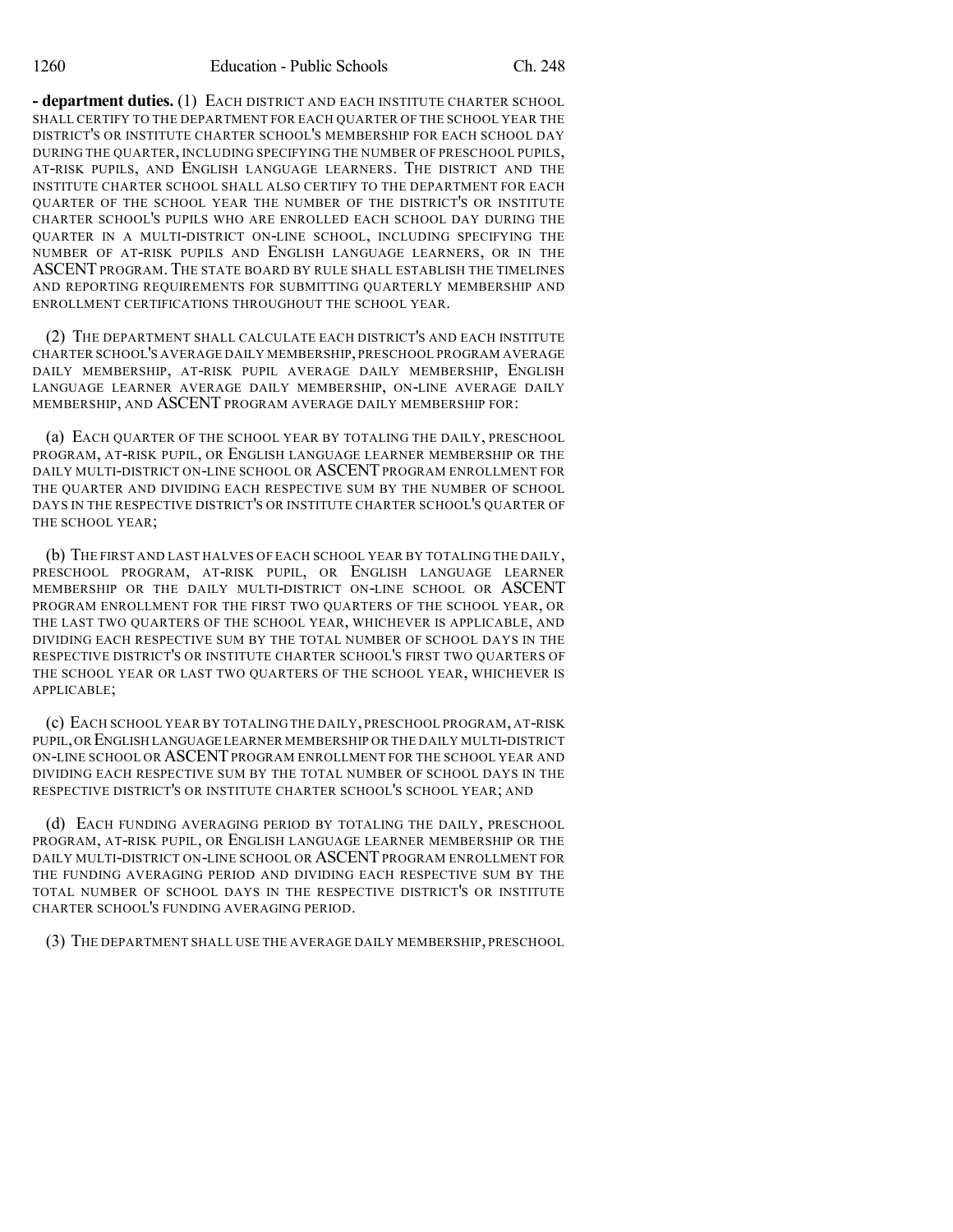PROGRAM AVERAGE DAILY MEMBERSHIP, AT-RISK PUPIL AVERAGE DAILY MEMBERSHIP,ENGLISH LANGUAGE LEARNER AVERAGE DAILY MEMBERSHIP,ON-LINE AVERAGE DAILY MEMBERSHIP, AND ASCENT PROGRAM AVERAGE DAILY MEMBERSHIP FOR THE APPLICABLE FUNDING AVERAGING PERIOD TO CALCULATE EACH DISTRICT'S AND EACH INSTITUTE CHARTER SCHOOL'S FUNDED MEMBERSHIP, TOTAL PROGRAM, AND INVESTMENT MONEYS FOR EACH BUDGET YEAR.

(4) NOTWITHSTANDING ANY PROVISION OF THIS ARTICLE TO THE CONTRARY, THE DEPARTMENT, IN CALCULATING AVERAGE DAILY MEMBERSHIP, PRESCHOOL PROGRAM AVERAGE DAILY MEMBERSHIP, AT-RISK PUPIL AVERAGE DAILY MEMBERSHIP,ENGLISH LANGUAGE LEARNER AVERAGE DAILY MEMBERSHIP,ON-LINE AVERAGE DAILY MEMBERSHIP, AND ASCENT PROGRAM AVERAGE DAILY MEMBERSHIP AS PROVIDED IN THIS SECTION, SHALL ADJUST THE CALCULATION AS NECESSARY TO ENSURE THAT A SINGLE STUDENT IS NOT COUNTED AS MORE THAN A FULL-TIME PUPIL.

(5) A PUPIL WHO IS IDENTIFIED AS AN AT-RISK PUPIL AS PROVIDED IN SECTION 22-54.5-411ONCE DURING A SCHOOL YEAR IS PRESUMED TO QUALIFY AS AN AT-RISK PUPIL THROUGHOUT THE REMAINDER OF THE SCHOOL YEAR.

**22-54.5-406. Attendance in district other than district of residence.** (1)(a) A DISTRICT THAT PAYS TUITION FOR A PUPIL WHO RESIDES IN THE DISTRICT TO ATTEND PUBLIC SCHOOL IN ANOTHER COLORADO SCHOOL DISTRICT OR IN A SCHOOL DISTRICT OF AN ADJOINING STATE SHALL REPORT AND BE ENTITLED TO SUPPORT FOR THAT PUPIL.ADISTRICT SHALL NOT REPORT A PUPIL WHO IS FROM ANOTHER DISTRICT AND WHOSE TUITION IS PAID BY THE PUPIL'S DISTRICT OF RESIDENCE.

(b) NOTWITHSTANDING THE PROVISIONS OF PARAGRAPH (a) OF THIS SUBSECTION (1), IF A CHILD WITH DISABILITIES ENROLLS IN A DISTRICT OTHER THAN THE CHILD'S DISTRICT OF RESIDENCE, THE DISTRICT IN WHICH THE CHILD WITH DISABILITIES ENROLLS MAY INCLUDE THE CHILD IN THE DISTRICT'S MEMBERSHIP FOR FUNDING PURSUANT TO THIS ARTICLE AND MAY CONTRACT WITH THE CHILD'S DISTRICT OF RESIDENCE FOR PAYMENT OF TUITION IN ACCORDANCE WITH SECTION 22-20-109(4).

(2) A COURT OF RECORD, THE DEPARTMENT OF HUMAN SERVICES, OR ANOTHER AGENCY THAT IS AUTHORIZED TO PLACE A CHILD IN A RESIDENTIAL CHILD CARE FACILITY SHALL NOTIFY THE CHILD'S SCHOOL DISTRICT OF RESIDENCE, THE DISTRICT IN WHICH THE CHILD WILL RECEIVE EDUCATIONAL SERVICES, AND THE DEPARTMENT OF THE PLACEMENT WITHIN FIFTEEN DAYS AFTER THE PLACEMENT.

**22-54.5-407. State public school fund - created.** (1) (a) THERE IS CREATED IN THE OFFICE OF THE STATE TREASURER A FUND, SEPARATE FROM THE GENERAL FUND, TO BE KNOWN AS THE STATE PUBLIC SCHOOL FUND. THE STATE TREASURER SHALL CREDIT TO THE STATE PUBLIC SCHOOL FUND ALL DISTRIBUTIONS FROM THE STATE PUBLIC SCHOOL INCOME FUND MADE ON OR AFTER DECEMBER 31,1973,THE STATE'S SHARE OF ALL MONEYS RECEIVED FROM THE FEDERAL GOVERNMENT PURSUANT TO THE PROVISIONS OF SECTION 34-63-102, C.R.S., AND SUCH ADDITIONAL MONEYS AS THE GENERAL ASSEMBLY APPROPRIATES, WHICH ARE NECESSARY TO MEET THE STATE FUNDING REQUIREMENTS SPECIFIED IN THIS ARTICLE. MONEYS ANNUALLY APPROPRIATED BY THE GENERAL ASSEMBLY SHALL BE TRANSFERRED FROM THE STATE GENERAL FUND AND CREDITED TO THE STATE PUBLIC SCHOOL FUND IN FOUR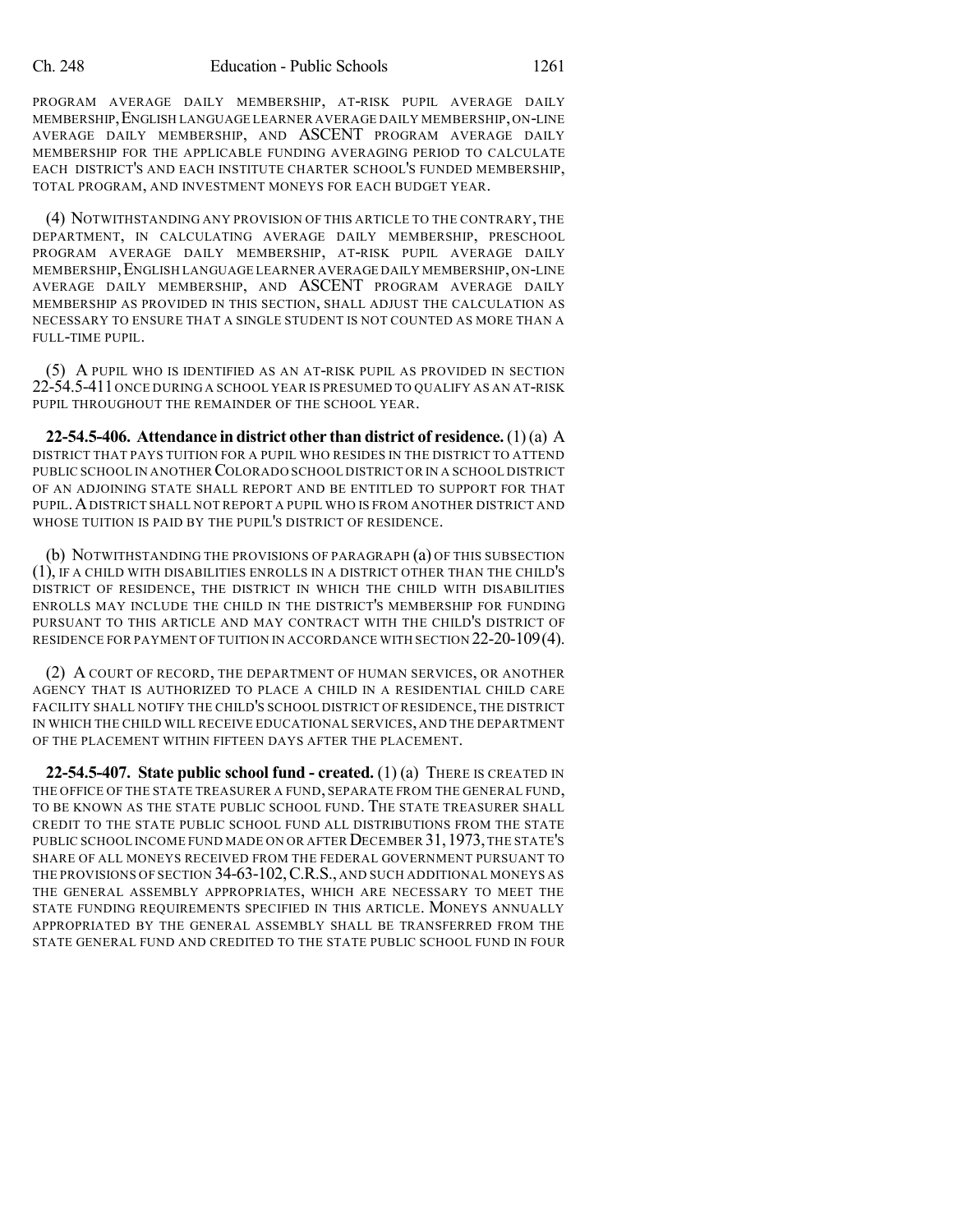QUARTERLY INSTALLMENTS ON JULY 1,SEPTEMBER 30,DECEMBER 31,ANDMARCH 31 TO ENSURE THE AVAILABILITY OF FUNDS FOR THE REQUIRED DISTRIBUTION OF STATE MONEYS TO DISTRICTS AND INSTITUTE CHARTER SCHOOLS.THE AMOUNTS OF THE QUARTERLY INSTALLMENTS ARE DETERMINED IN ACCORDANCE WITH ESTIMATES PREPARED BY THE DEPARTMENT WITH RESPECT TO THE REQUIRED DISTRIBUTION OF STATE MONEYS TO DISTRICTS AND INSTITUTE CHARTER SCHOOLS.

(b) ANY UNEXPENDED BALANCE OF MONEYS APPROPRIATED BY THE GENERAL ASSEMBLY IN THE STATE PUBLIC SCHOOL FUND AT THE END OF A FISCAL YEAR REMAINS IN THE STATE PUBLIC SCHOOL FUND AND IS AVAILABLE FOR DISTRIBUTION DURING THE FOLLOWING FISCAL YEAR.

(2) NO LATER THAN THIRTY DAYS BEFORE THE BEGINNING OF THE BUDGET YEAR, THE DEPARTMENT SHALL DETERMINE THE ESTIMATED REQUIREMENTS TO PROVIDE EACH DISTRICT AND EACH INSTITUTE CHARTER SCHOOL THE AMOUNT IT IS ELIGIBLE TO RECEIVE FROM THE STATE DURING THE NEXT ENSUING FISCAL YEAR OF THE STATE. THE GENERAL ASSEMBLY SHALL BASE THE AMOUNT OF THE APPROPRIATION TO THE STATE PUBLIC SCHOOL FUND ON THE REQUIREMENTS NECESSARY TO PROVIDE ALL DISTRICTS AND INSTITUTE CHARTER SCHOOLS WITH THE AMOUNTS THEY ARE EACH ELIGIBLE TO RECEIVE FROM THE STATE PURSUANT TO THE PROVISIONS OF THIS ARTICLE DURING THE NEXT ENSUING STATE FISCAL YEAR.

(3) NOTWITHSTANDING ANY PROVISION OF THIS ARTICLE TO THE CONTRARY, OF THE TOTAL AMOUNT APPROPRIATED BY THE GENERAL ASSEMBLY IN THE ANNUAL APPROPRIATION BILL FOR EACH BUDGET YEAR TO MEET THE STATE'S SHARE OF THE TOTAL PROGRAM OF ALL DISTRICTS AND THE TOTAL FUNDING FOR ALL INSTITUTE CHARTER SCHOOLS,THE DEPARTMENT MAY TRANSFER AN AMOUNT SPECIFIED BY THE GENERAL ASSEMBLY IN THE ANNUAL GENERAL APPROPRIATION ACT FOR THAT BUDGET YEAR TO OFFSET THE DIRECT AND INDIRECT ADMINISTRATIVE COSTS INCURRED BY THE DEPARTMENT IN IMPLEMENTING THE PROVISIONS OF THIS ARTICLE. THE TOTAL PROGRAM OF EACH DISTRICT THAT RECEIVES STATE SHARE AND THE TOTAL FUNDING FOR EACH INSTITUTE CHARTER SCHOOL IS REDUCED BY A PERCENTAGE DETERMINED BY DIVIDING THE AMOUNT OF THE TRANSFER BY THE TOTAL PROGRAM OF ALL DISTRICTS THAT RECEIVE STATE SHARE PLUS THE TOTAL FUNDING FOR ALL INSTITUTE CHARTER SCHOOLS. THE STATE SHARE OF EACH DISTRICT IS REDUCED BY THE AMOUNT OF THE REDUCTION IN THE DISTRICT'S TOTAL PROGRAM OR THE AMOUNT OF STATE SHARE, WHICHEVER IS LESS. THE FUNDING FOR EACH INSTITUTE CHARTER SCHOOL IS REDUCED BY THE AMOUNT OF THE REDUCTION IN THE INSTITUTE CHARTER SCHOOL'S TOTAL PROGRAM. THE DEPARTMENT SHALL ENSURE THAT THE REDUCTION IN STATE SHARE AND INSTITUTE CHARTER SCHOOL FUNDING REQUIRED BY THIS SUBSECTION (3)IS ACCOMPLISHED BEFORE THE END OF THE BUDGET YEAR. THE REDUCTIONS DESCRIBED IN THIS SUBSECTION (3) ARE IN ADDITION TO ANY REDUCTION THAT MAY BE REQUIRED PURSUANT TO SECTION 22-54.5-408 (3).

(4) THE DEPARTMENT SHALL ANNUALLY IDENTIFY BY AUDIT OF DISTRICTS, THE STATE CHARTER SCHOOL INSTITUTE, AND INSTITUTE CHARTER SCHOOLS ANY OVERPAYMENTS MADE TO SCHOOL DISTRICTS AND INSTITUTE CHARTER SCHOOLS. THE NET AMOUNT OF OVERPAYMENTS RECOVERED BY THE DEPARTMENT DURING A FISCAL YEAR THAT WOULD OTHERWISE BE TRANSMITTED TO THE STATE TREASURER FOR DEPOSIT IN THE GENERAL FUND SHALL INSTEAD BE TRANSMITTED TO THE STATE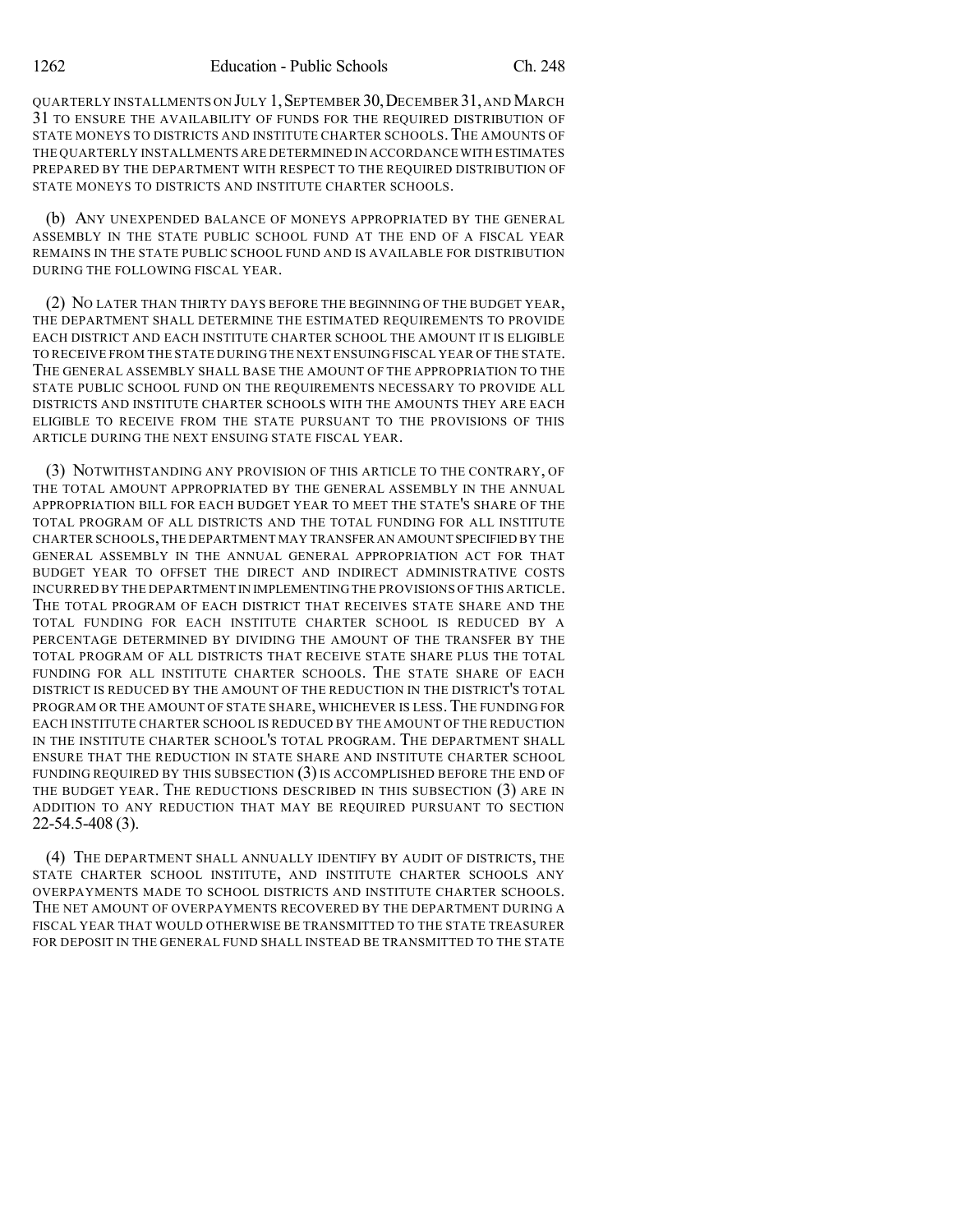TREASURER FOR DEPOSIT IN THE STATE PUBLIC SCHOOL FUND. THE AMOUNT IS AVAILABLE FOR APPROPRIATION TO THE DEPARTMENT IN SUBSEQUENT FISCAL YEARS.

(5) THE DEPARTMENT SHALL REIMBURSE DISTRICTS FOR EDUCATIONAL SERVICES PROVIDED TO JUVENILES PURSUANT TO SECTION 22-32-141 FROM MONEYS APPROPRIATED TO THE STATE PUBLIC SCHOOL FUND FOR THAT PURPOSE.

(6) THE DEPARTMENT SHALL PAY FROM MONEYS APPROPRIATED TO THE STATE PUBLIC SCHOOL FUND ALL PUBLISHING COSTS ASSOCIATED WITH THE ANNUAL PRINTING OF THE LAWS ENACTED BY THE GENERAL ASSEMBLY CONCERNING EDUCATION.

**22-54.5-408. Distribution from state public school fund.** (1) (a) NO LATER THAN JUNE 30 OF EACH YEAR, THE STATE BOARD SHALL DETERMINE THE AMOUNT OF THE STATE SHARE OF EACH DISTRICT'S TOTAL PROGRAM AND THE AMOUNT OF INVESTMENT MONEYS FOR EACH DISTRICT FOR THE BUDGET YEAR BEGINNING ON JULY 1, AND THE TOTAL FOR ALL DISTRICTS. THE AMOUNT FOR EACH DISTRICT IS PAYABLE FROM THE STATE PUBLIC SCHOOL FUND IN TWELVE APPROXIMATELY EQUAL MONTHLY PAYMENTS DURING THE BUDGET YEAR; EXCEPT THAT:

(I) THE DEPARTMENT SHALL ADJUST THE PAYMENTS FOLLOWING THE CERTIFICATION OF VALUATIONS FOR ASSESSMENT TO THE STATE BOARD PURSUANT TO SECTION 22-54.5-404 AND THE CERTIFICATION OF ANY PAYMENTS IN LIEU OF TAXES RECEIVED BY DISTRICTS PURSUANT TO SECTION 39-3-114.5, C.R.S.;

(II) THE DEPARTMENT SHALL ADJUST THE PAYMENTS FOLLOWING CERTIFICATION PURSUANT TO SECTION 22-54.5-405 OF MEMBERSHIP AND MULTI-DISTRICT ON-LINE SCHOOL AND ASCENT PROGRAM ENROLLMENT FOR THE FIRST QUARTER OF THE THEN-CURRENT SCHOOL YEAR; AND

(III) THE DEPARTMENT SHALL ADJUST THE PAYMENTS IN ACCORDANCE WITH A DISTRICT'S INSTRUCTIONS GIVEN PURSUANT TO PARAGRAPH (b) OF THIS SUBSECTION (1).

(b) A DISTRICT MAY GIVE WRITTEN INSTRUCTIONS TO THE STATE BOARD DIRECTING THE DEPARTMENT TO TRANSFER A SPECIFIED PORTION OF A MONTHLY PAYMENT OR MONTHLY PAYMENTS THAT THE DISTRICT IS OTHERWISE ENTITLED TO RECEIVE PURSUANT TO THIS SECTION TO THE DIVISION OF VOCATIONAL REHABILITATION IN THE DEPARTMENT OF HUMAN SERVICES FOR THE DISTRICT'S COST OF PARTICIPATING IN SCHOOL-TO-WORK ALLIANCE PROGRAMS. THE WRITTEN INSTRUCTIONS MUST SPECIFY THE AMOUNT THAT THE DEPARTMENT MUST TRANSFER TO THE DIVISION OF VOCATIONAL REHABILITATION FROM THE DISTRICT'S PAYMENT FOR A SPECIFIED MONTH OR MONTHS. THE DISTRICT SHALL SUBMIT THE WRITTEN INSTRUCTIONS TO THE STATE BOARD NO LATER THAN THE FIFTH DAY OF THE FIRST MONTH IN WHICH THE AMOUNT IS TRANSFERRED TO THE DIVISION OF VOCATIONAL REHABILITATION.

(2) (a) NO LATER THAN JUNE 30 OF EACH YEAR, THE STATE BOARD SHALL DETERMINE THE AMOUNT OF EACH INSTITUTE CHARTER SCHOOL'S FUNDING CALCULATED PURSUANT TO SECTION 22-54.5-202 AND THE AMOUNT OF EACH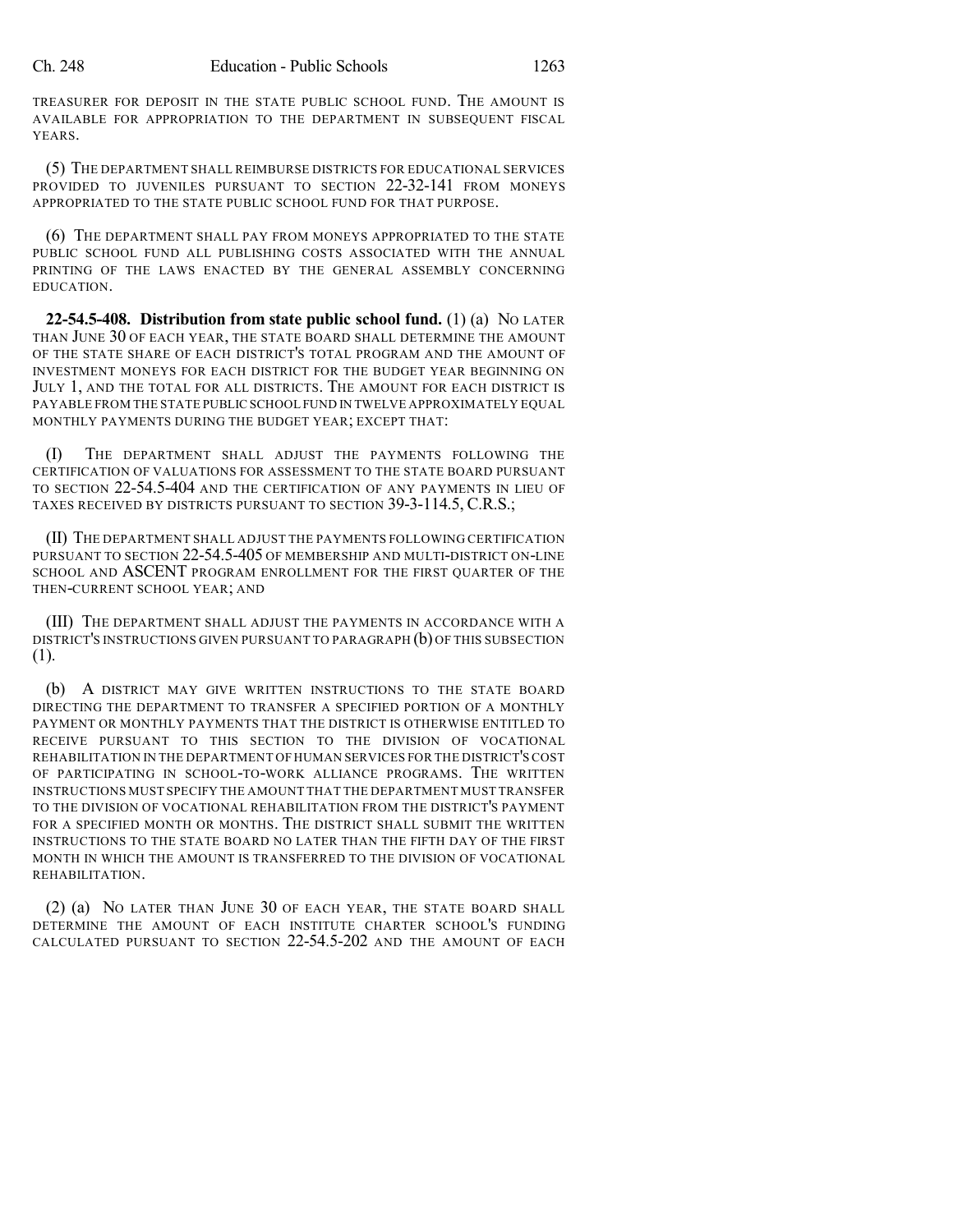INSTITUTE CHARTER SCHOOL'S INVESTMENT MONEYS FOR THE BUDGET YEAR BEGINNING ON JULY 1, AND THE TOTAL FOR ALL INSTITUTE CHARTER SCHOOLS.THE AMOUNT FOR EACH INSTITUTE CHARTER SCHOOL IS PAYABLE FROM THE STATE PUBLIC SCHOOL FUND IN TWELVE APPROXIMATELY EQUAL MONTHLY PAYMENTS DURING THE BUDGET YEAR; EXCEPT THAT THE DEPARTMENT SHALL ADJUST THE PAYMENTS FOLLOWING CERTIFICATION PURSUANT TO SECTION 22-54.5-405 OF MEMBERSHIP AND MULTI-DISTRICT ON-LINE SCHOOL AND ASCENT PROGRAM ENROLLMENT FOR THE FIRST QUARTER OF THE THEN-CURRENT SCHOOL YEAR.

(b) THE DEPARTMENT SHALL TRANSFER THE INSTITUTE CHARTER SCHOOL FUNDING TO THE STATE CHARTER SCHOOL INSTITUTE FOR DISTRIBUTION PURSUANT TO SECTION 22-30.5-513.5; EXCEPT THAT THE DEPARTMENT MAY WITHHOLD UP TO ONE PERCENT OF THE TOTAL AMOUNT DISTRIBUTED TO THE STATE CHARTER SCHOOL INSTITUTE TO OFFSET THE REASONABLE AND NECESSARY EXPENSES THE DEPARTMENT INCURS IN IMPLEMENTING PART 5 OF ARTICLE 30.5 OF THIS TITLE.

(3)(a) THE GENERAL ASSEMBLY SHALL MAKE ANNUAL APPROPRIATIONS TO FUND THE STATE SHARE OF THE TOTAL PROGRAM OF ALL DISTRICTS, THE TOTAL PROGRAM OF ALL INSTITUTE CHARTER SCHOOLS, AND THE INVESTMENT MONEYS FOR ALL DISTRICTS AND INSTITUTE CHARTER SCHOOLS.

(b) IF THE APPROPRIATION,AS ESTABLISHED IN THE GENERAL APPROPRIATION ACT, FOR THE STATE SHARE OF THE TOTAL PROGRAM OF ALL DISTRICTS, THE TOTAL PROGRAM OF ALL INSTITUTE CHARTER SCHOOLS,AND THE INVESTMENT MONEYS FOR ALL DISTRICTS AND INSTITUTE CHARTER SCHOOLS PURSUANT TO THIS ARTICLE, FOR A BUDGET YEAR IS NOT SUFFICIENT TO FULLY FUND THE STATE SHARE FOR DISTRICTS, THE TOTAL PROGRAM FOR INSTITUTE CHARTER SCHOOLS, AND THE INVESTMENT MONEYS FOR ALL DISTRICTS AND INSTITUTE CHARTER SCHOOLS, THE DEPARTMENT SHALL SUBMIT A REQUEST FOR A SUPPLEMENTAL APPROPRIATION IN AN AMOUNT THAT WILL FULLY FUND THE STATE SHARE FOR DISTRICTS, THE TOTAL PROGRAM FOR INSTITUTE CHARTER SCHOOLS, AND THE INVESTMENT MONEYS FOR ALL DISTRICTS AND INSTITUTE CHARTER SCHOOLS.THE DEPARTMENT SHALL SUBMIT THE REQUEST TO THE GENERAL ASSEMBLY DURING THE FISCAL YEAR IN WHICH THE FUNDING DEFICIT OCCURS.

(c) IF THE GENERAL ASSEMBLY DOES NOT MAKE A SUPPLEMENTAL APPROPRIATION TO FULLY FUND THE STATE SHARE OF TOTAL PROGRAM OF ALL DISTRICTS,THE TOTAL PROGRAM OF ALL INSTITUTE CHARTER SCHOOLS,AND THE INVESTMENT MONEYS FOR ALL DISTRICTS AND INSTITUTE CHARTER SCHOOLS, OR THE GENERAL ASSEMBLY ENACTS A SUPPLEMENTAL APPROPRIATION TO REDUCE THE STATE SHARE OF TOTAL PROGRAM OF ALL DISTRICTS, THE TOTAL PROGRAM FOR INSTITUTE CHARTER SCHOOLS, AND THE INVESTMENT MONEYS FOR ALL DISTRICTS AND INSTITUTE CHARTER SCHOOLS, THE DEPARTMENT SHALL REDUCE THE STATE SHARE FOR EACH DISTRICT, AND THE FUNDING FOR EACH INSTITUTE CHARTER SCHOOL AS PROVIDED IN THIS PARAGRAPH (c). THE DEPARTMENT SHALL REDUCE THE TOTAL PROGRAM OF EACH DISTRICT THAT RECEIVES STATE SHARE AND THE TOTAL PROGRAM OF EACH INSTITUTE CHARTER SCHOOL BY A PERCENTAGE DETERMINED BY DIVIDING THE DEFICIT IN THE APPROPRIATION OR THE REDUCTION IN THE APPROPRIATION, WHICHEVER IS APPLICABLE, BY THE TOTAL PROGRAM OF ALL DISTRICTS THAT RECEIVE STATE SHARE AND ALL INSTITUTE CHARTER SCHOOLS. THE DEPARTMENT SHALL REDUCE THE STATE SHARE OF EACH DISTRICT BY THE AMOUNT OF THE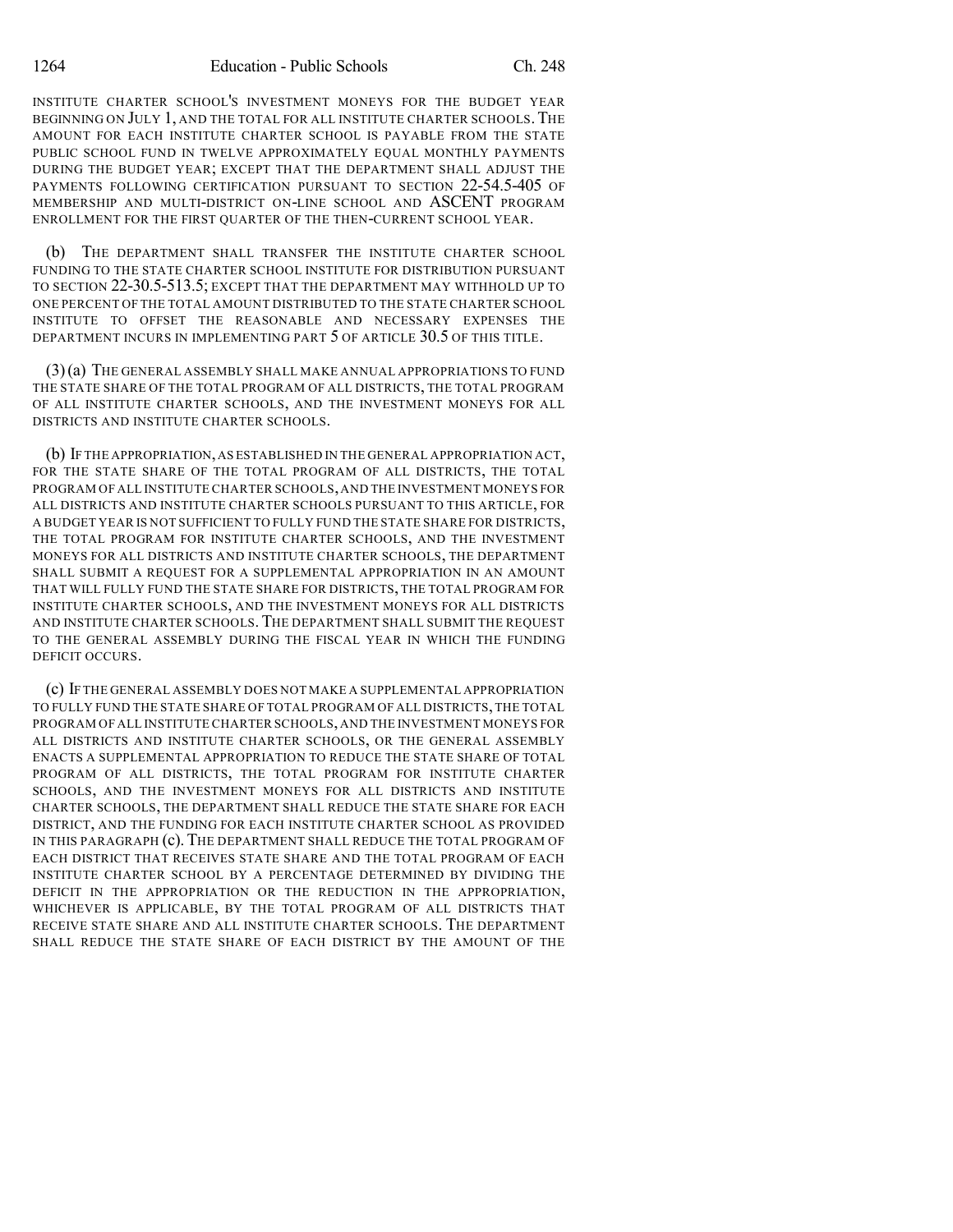REDUCTION IN THE DISTRICT'S TOTAL PROGRAM OR THE AMOUNT OF STATE SHARE, WHICHEVER IS LESS. THE DEPARTMENT SHALL REDUCE THE FUNDING FOR EACH INSTITUTE CHARTER SCHOOL BY THE AMOUNT OF THE REDUCTION IN THE INSTITUTE CHARTER SCHOOL'S TOTAL PROGRAM. THE DEPARTMENT SHALL ENSURE THAT IT ACCOMPLISHES THE REDUCTION IN STATE SHARE REQUIRED BY THIS PARAGRAPH (c) BEFORE THE END OF THE BUDGET YEAR.

(4) NO LATER THAN THE FIFTEENTH DAY OF EACH MONTH, THE STATE BOARD SHALL CERTIFY TO THE STATE TREASURER THE AMOUNT PAYABLE TO EACH DISTRICT AND TO THE STATE CHARTER SCHOOL INSTITUTE FOR INSTITUTE CHARTER SCHOOLS IN ACCORDANCE WITH THIS SECTION DURING THE MONTH AND THE AMOUNT, IF ANY, TO BE TRANSFERRED TO THE DIVISION OF VOCATIONAL REHABILITATION DURING THE MONTH IN ACCORDANCE WITH PARAGRAPH  $(b)$  OF SUBSECTION  $(1)$  OF THIS SECTION.

(5) NO LATER THAN THE TWENTY-FIFTH DAY OF EACH MONTH, THE STATE TREASURER SHALL:

(a) PAY THE AMOUNT CERTIFIED AS PAYABLE TO EACH DISTRICT, LESS THE TOTAL AMOUNT OF ANY DIRECT PAYMENTS OF PRINCIPAL AND INTEREST DUE ON BONDS PURSUANT TO SECTION 22-30.5-406 MADE BY THE STATE TREASURER ON BEHALF OF A CHARTER SCHOOL AUTHORIZED BY THE DISTRICT, DIRECTLY TO THE TREASURER OF EACH DISTRICT OR, IN ACCORDANCE WITH WRITTEN INSTRUCTIONS FROM THE DISTRICT, DIRECTLY TO AN ACCOUNT DESIGNATED BY THE DISTRICT THAT ALLOWS THE DISTRICT TO RETAIN TITLE TO THE MONEYS;

(b) TRANSFER THE AMOUNT CERTIFIED, IF ANY, TO THE DIVISION OF VOCATIONAL REHABILITATION; AND

(c) PAY THE AMOUNT CERTIFIED AS PAYABLE TO THE STATE CHARTER SCHOOL INSTITUTE DIRECTLY OR, IN ACCORDANCE WITH WRITTEN INSTRUCTIONS FROM THE STATE CHARTER SCHOOL INSTITUTE,DIRECTLY TO AN ACCOUNT DESIGNATED BY THE STATE CHARTER SCHOOL INSTITUTE THAT ALLOWS THE STATE CHARTER SCHOOL INSTITUTE TO RETAIN TITLE TO THE FUNDS.

(6) THE STATE BOARD SHALL TAKE CARE TO AVOID OVERPAYMENT OF STATE MONEYS. IF THE DEPARTMENT FINDS THAT A DISTRICT OR THE STATE CHARTER SCHOOL INSTITUTE HAS BEEN OVERPAID IN A MONTH, THE STATE BOARD SHALL ADJUST THE FOLLOWING MONTHLY PAYMENT OR PAYMENTS TO THE DISTRICT OR THE STATE CHARTER SCHOOL INSTITUTE SO AS TO RECOVER THE AMOUNT OVERPAID. IF AN OVERPAYMENT CANNOT BE RECOVERED, THE DISTRICT OR THE STATE CHARTER SCHOOL INSTITUTE THAT RECEIVED THE OVERPAYMENT SHALL REFUND THE OVERPAYMENT AMOUNT TO THE STATE PUBLIC SCHOOL FUND.

**22-54.5-409. Facility school funding - rules - definitions - legislative declaration.** (1) As USED IN THIS SECTION, UNLESS THE CONTEXT OTHERWISE REQUIRES:

(a) "APPROVED FACILITY SCHOOL" HAS THE SAME MEANING AS PROVIDED IN SECTION 22-2-402 (1).

(b) "FACILITY" HAS THE SAME MEANING AS PROVIDED IN SECTION 22-2-402 (3).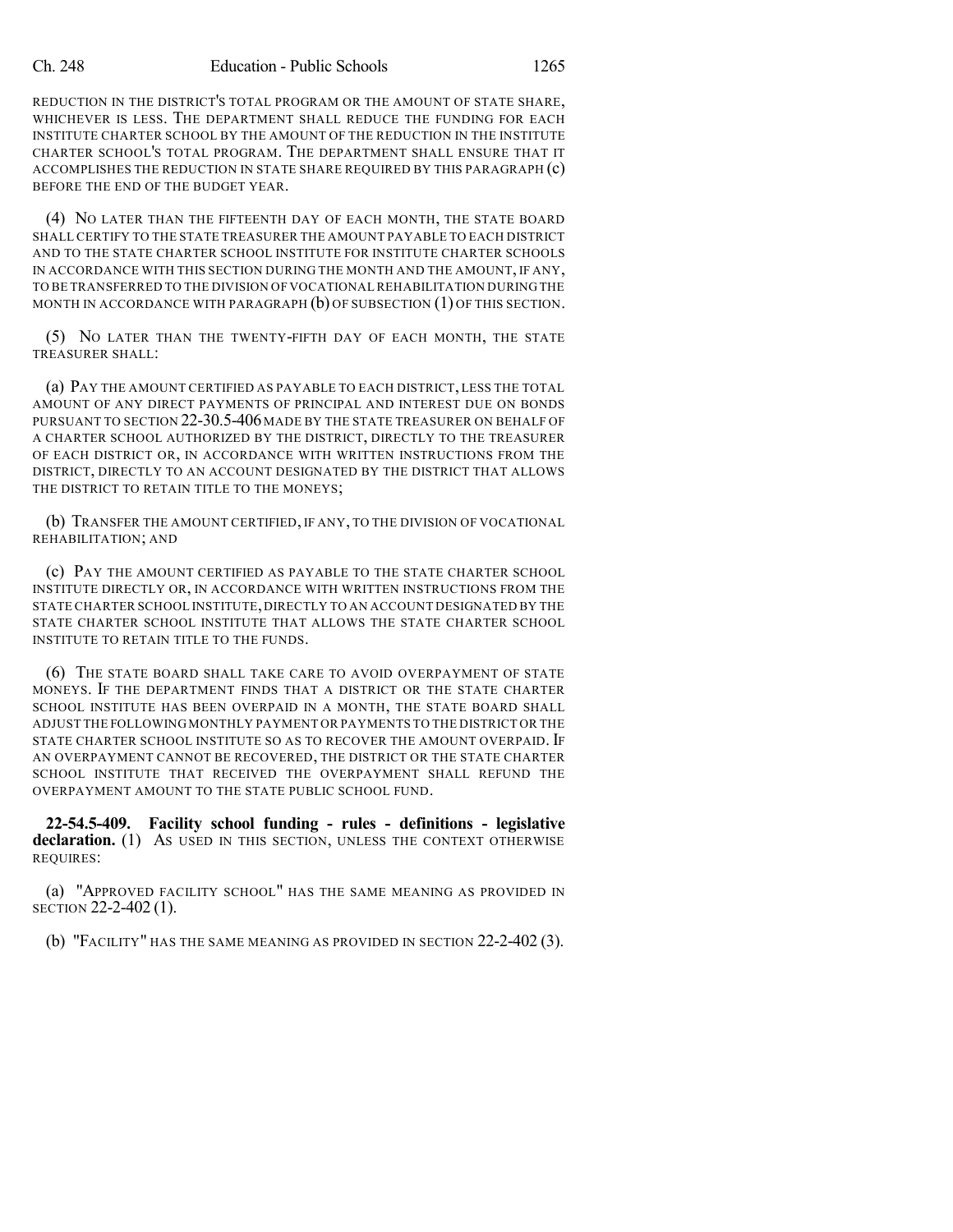(c) "PUPIL ENROLLMENT" MEANS THE NUMBER OF STUDENTS RECEIVING EDUCATIONAL SERVICES AT AN APPROVED FACILITY SCHOOL OR STATE PROGRAM.

(d) "STATE PROGRAM" MEANS THE COLORADO SCHOOL FOR THE DEAF AND THE BLIND OR THE EDUCATION PROGRAM OPERATED BY THECOLORADO MENTAL HEALTH INSTITUTE AT PUEBLO OR FORT LOGAN FOR STUDENTS FOR WHOM THE INSTITUTE HAS RESPONSIBILITY BECAUSE OF A COURT ORDER OR OTHER ACTION BY A PUBLIC ENTITY IN COLORADO.

(e) "STATEWIDE BASE PER PUPIL FUNDING" MEANS THE AMOUNT SPECIFIED IN SECTION 22-54.5-201 (3) (b).

(2) (a) THE GENERAL ASSEMBLY FINDS THAT:

(I) THE UNIQUE ENVIRONMENTS OF APPROVED FACILITY SCHOOLS AND STATE PROGRAMS AND THE POPULATION OF STUDENTS THAT THEY SERVE CREATE OBSTACLES TO LEARNING AND ACADEMIC GROWTH THAT OTHER PUBLIC SCHOOLS AND STUDENTS DO NOT ENCOUNTER;

(II) BECAUSE APPROVED FACILITY SCHOOLS AND STATE PROGRAMS MUST OPERATE YEAR ROUND,THEIR NEED FOR FUNDING REMAINS CONSTANT YEAR ROUND; AND

(III) ALTHOUGH STUDENTS IN APPROVED FACILITY SCHOOLS MAY OR MAY NOT BE ECONOMICALLY AT-RISK, THE CIRCUMSTANCES THAT HAVE RESULTED IN THEIR PLACEMENT IN APPROVED FACILITY SCHOOLS AND STATE PROGRAMS MAKE IT LIKELY THAT THEY ARE ACADEMICALLY AT-RISK AND REQUIRE COSTLY EDUCATIONAL SUPPORT SERVICES TO ACHIEVE ACADEMIC GROWTH.

(b) THE GENERAL ASSEMBLY FINDS,THEREFORE,THAT IT IS APPROPRIATE TO FUND APPROVED FACILITY SCHOOLS AND STATE PROGRAMS:

(I) BY AN ADDITIONAL ONE-THIRD ABOVE THE STATEWIDE BASE PER PUPIL FUNDING AMOUNT TO RECOGNIZE THE INCREASED COSTS OF EDUCATING STUDENTS IN APPROVED FACILITY SCHOOLS AND STATE PROGRAMS YEAR ROUND; AND

(II) BY AN ADDITIONAL FORTY PERCENT ABOVE THE STATEWIDE BASE PER PUPIL FUNDING AMOUNT TO OFFSET THE INCREASED COSTS INHERENT IN PROVIDING EDUCATION SERVICES TO THE STUDENTS WHO ARE PLACED IN APPROVED FACILITY SCHOOLS AND STATE PROGRAMS.

(3) EACH APPROVED FACILITY SCHOOL AND STATE PROGRAM THAT MEETS THE REQUIREMENTS OF THIS SECTION RECEIVES EDUCATION PROGRAM FUNDING, WHICH THE DEPARTMENT SHALL DISTRIBUTE PURSUANT TO SUBSECTION (4) OF THIS SECTION. THE AMOUNT OF FUNDING AVAILABLE FOR ALL APPROVED FACILITY SCHOOLS AND STATE PROGRAMS IN A BUDGET YEAR IS AN AMOUNT EQUAL TO THE PUPIL ENROLLMENT OF EACH APPROVED FACILITY SCHOOL AND STATE PROGRAM FOR THE APPLICABLE BUDGET YEAR MULTIPLIED BY AN AMOUNT EQUAL TO ONE AND SEVENTY-THREE HUNDREDTHS OFTHE STATEWIDE BASE PER PUPIL REVENUE FOR THE APPLICABLE BUDGET YEAR.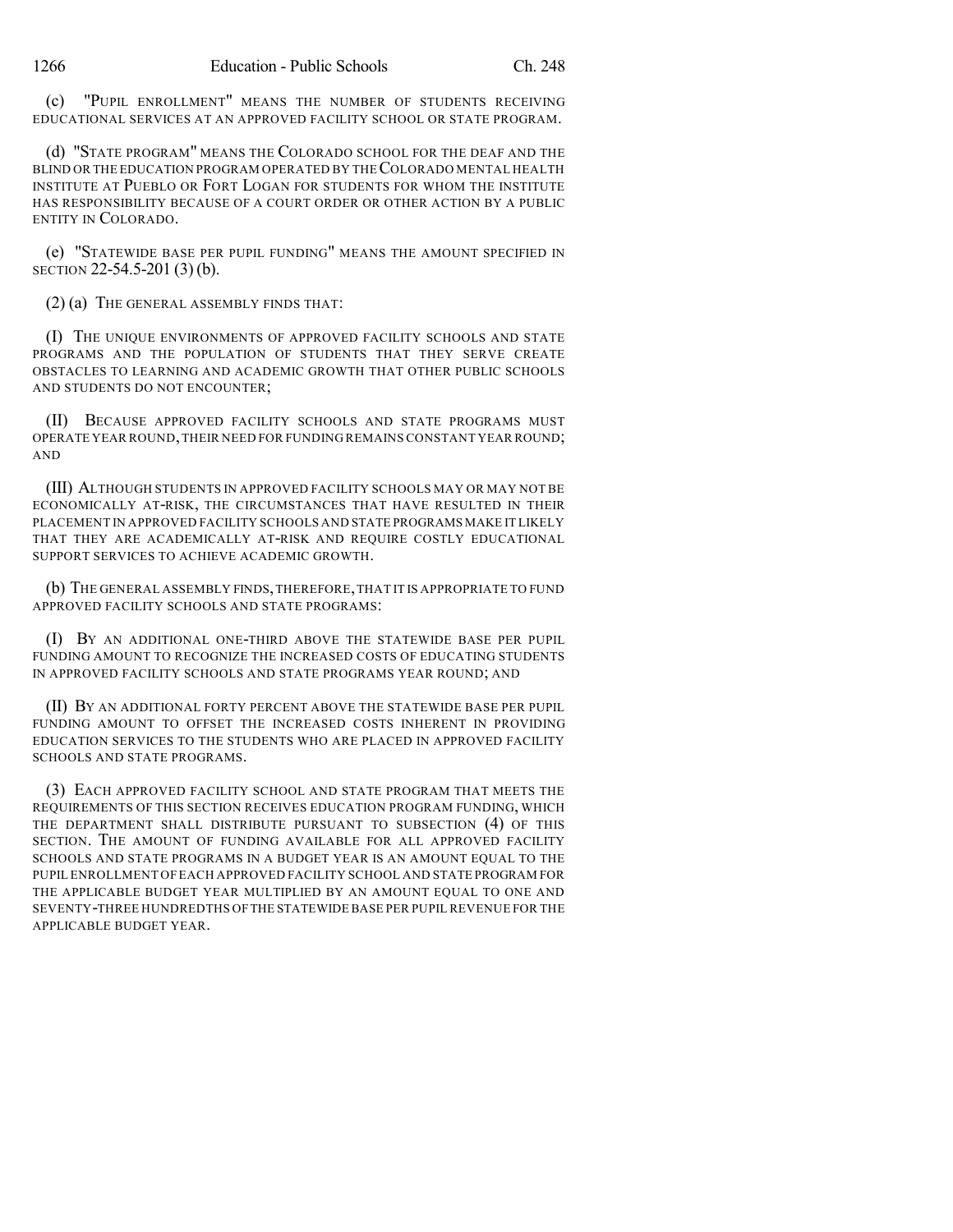(4) (a) TO RECEIVE EDUCATION PROGRAM FUNDING PURSUANT TO THIS SECTION, AN APPROVED FACILITY SCHOOL OR A STATE PROGRAM MUST, ON OR BEFORE THE FIFTEENTH DAY OF EACH MONTH, REPORT TO THE DEPARTMENT, IN A MANNER DETERMINED BY THE DEPARTMENT, THE ACTUAL NUMBER OF STUDENTS WHO RECEIVED EDUCATIONAL SERVICES AT THE FACILITY SCHOOL OR STATE PROGRAM FOR THE PRIOR CALENDAR MONTH AND THE CORRESPONDING NUMBER OF FULL-TIME EQUIVALENT STUDENTS TO WHICH THE APPROVED FACILITY SCHOOL OR STATE PROGRAM PROVIDED EDUCATIONAL SERVICES. THE DEPARTMENT MAY ACCEPT AMENDED MONTHLY REPORTS FROM AN APPROVED FACILITY SCHOOL OR A STATE PROGRAM BEFORE MAKING THE DISTRIBUTION OF FUNDING FOR THE APPLICABLE MONTH PURSUANT TO PARAGRAPH (b) OF THIS SUBSECTION (4).

(b) ON OR BEFORE THE FIFTEENTH DAY OF THE MONTH FOLLOWING THE MONTH IN WHICH AN APPROVED FACILITY SCHOOL OR A STATE PROGRAM REPORTED THE NUMBER OF STUDENTS TO WHICH IT PROVIDED EDUCATIONAL SERVICES AND THE NUMBER OF FULL-TIME EQUIVALENT STUDENTS TO WHICH THE APPROVED FACILITY SCHOOL OR STATE PROGRAM PROVIDED SERVICES PURSUANT TO PARAGRAPH (a) OF THIS SUBSECTION (4),THE DEPARTMENT SHALL PAY THE APPROVED FACILITY SCHOOL OR STATE PROGRAM A PROPORTIONAL AMOUNT OF THE TOTAL AMOUNT OF EDUCATION PROGRAM FUNDING AS DETERMINED PURSUANT TO SUBSECTION (3) OF THIS SECTION, BASED ON THE APPROVED FACILITY SCHOOL'S OR STATE PROGRAM'S REPORTED NUMBER OF FULL-TIME EQUIVALENT STUDENTS.

(c) THE DEPARTMENT MAY PRORATE THE PAYMENTS MADE PURSUANT TO PARAGRAPH (b) OF THIS SUBSECTION (4) IF THE DEPARTMENT DETERMINES THAT PRORATION IS NECESSARY TO ACCOMMODATE A PROJECTED SHORTFALL IN EDUCATION PROGRAM FUNDING AS CALCULATED PURSUANT TO SUBSECTION (3) OF THIS SECTION.

(5) IN EACH APPLICABLE BUDGET YEAR, THE GENERAL ASSEMBLY SHALL APPROPRIATE TO THE DEPARTMENT THE AMOUNT REQUIRED FOR EDUCATION PROGRAM FUNDING PURSUANT TO SUBSECTION (3) OF THIS SECTION.

(6) (a) THE STATE BOARD SHALL PROMULGATE RULES IN ACCORDANCE WITH THE "STATE ADMINISTRATIVE PROCEDURE ACT", ARTICLE 4 OF TITLE 24, C.R.S., AS NECESSARY FOR THE ADMINISTRATION AND ENFORCEMENT OF THIS SECTION. IN PROMULGATING THE RULES, THE STATE BOARD SHALL SEEK INPUT FROM APPROVED FACILITY SCHOOLS, STATE PROGRAMS, DISTRICTS, AND ORGANIZATIONS THAT REPRESENT FACILITY SCHOOLS.

(b) IN PROMULGATING RULES PURSUANT TO PARAGRAPH (a) OF THIS SUBSECTION (6), THE STATE BOARD SHALL SEEK INPUT FROM THE FACILITY SCHOOLS BOARD CREATED IN SECTION 22-2-404.

(7) THE GENERAL ASSEMBLY FINDS AND DECLARES THAT, FOR THE PURPOSES OF SECTION 17 OF ARTICLE IX OF THE STATE CONSTITUTION, PROVIDING FUNDING FOR PUPILS WHO ARE PLACED IN A FACILITY AND RECEIVE EDUCATIONAL SERVICES THROUGH AN APPROVED FACILITY SCHOOL, WHO ATTEND THE COLORADO SCHOOL FOR THE DEAF AND THE BLIND, OR WHO RECEIVE EDUCATIONAL SERVICES THROUGH AN EDUCATION PROGRAM OPERATED BY THECOLORADO MENTAL HEALTH INSTITUTE AT PUEBLO OR FORT LOGAN IS A PROGRAM FOR ACCOUNTABLE EDUCATION REFORM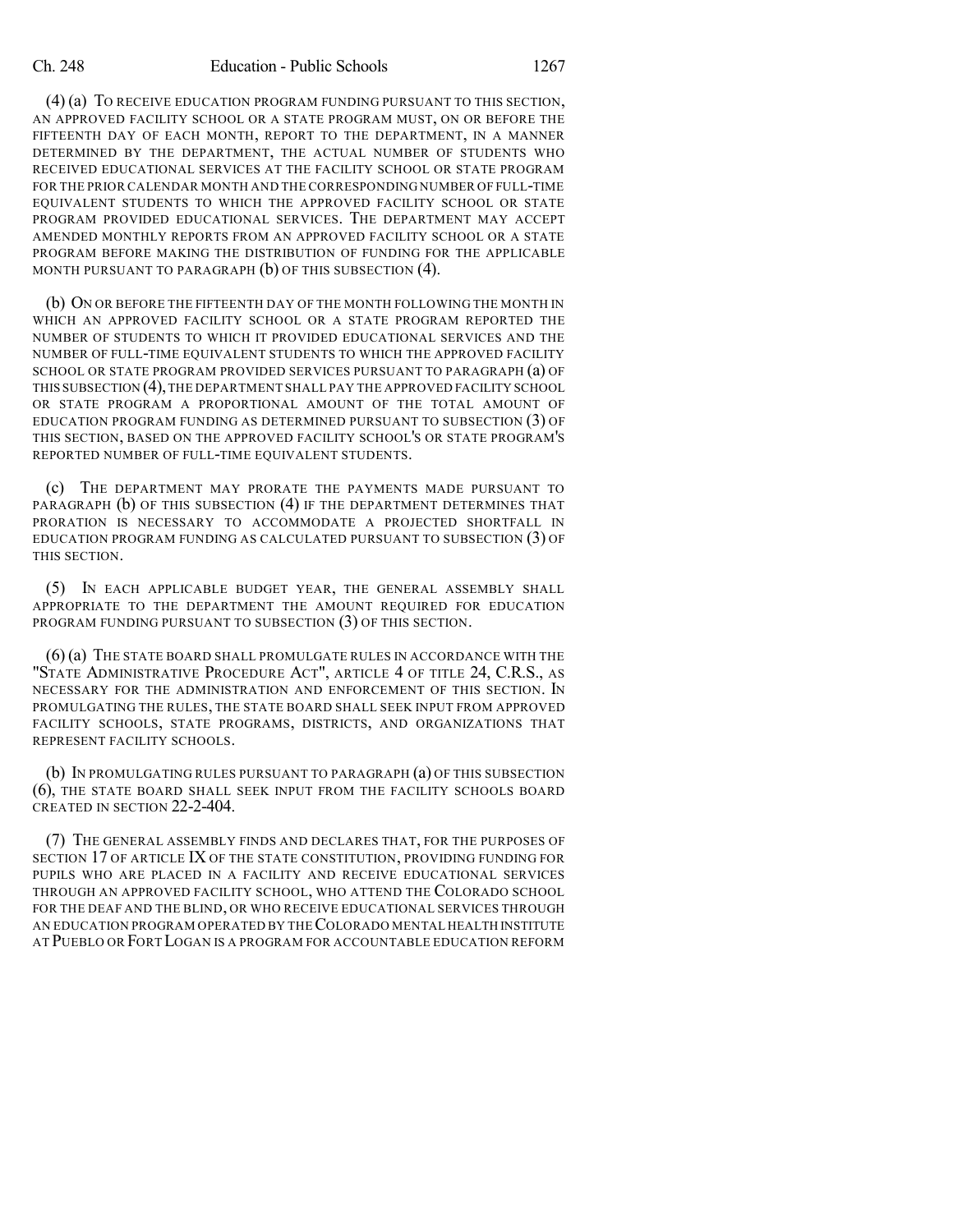AND MAY THEREFORE RECEIVE FUNDING FROM THE STATE EDUCATION FUND CREATED IN SECTION 17 (4) OF ARTICLE IX OF THE STATE CONSTITUTION.

**22-54.5-410. Funding - allocation within districts - rules.** (1) (a) EACH DISTRICT SHALL ANNUALLY CALCULATE THE DISTRICT'S PER PUPIL AT-RISK FUNDING, INCLUDINGANY AT-RISK SUPPLEMENTAL PAYMENT RECEIVED PURSUANT TO SECTION 22-54.5-303 (3), BY DIVIDING THE TOTAL AMOUNT OF AT-RISK FUNDING RECEIVED BY THE DISTRICT FOR THE APPLICABLE BUDGET YEAR BY THE NUMBER OF AT-RISK PUPILS ENROLLED IN THE DISTRICT EACH SCHOOL DAY, TOTALED FOR THE APPLICABLE FUNDING AVERAGING PERIOD AND DIVIDED BY THE NUMBER OF SCHOOL DAYS IN THE APPLICABLE FUNDING AVERAGING PERIOD.

(b) EACH DISTRICT SHALL ANNUALLY ALLOCATE THE DISTRICT AT-RISK FUNDING AS FOLLOWS:

(I) TO EACH CHARTER SCHOOL OF THE DISTRICT, AN AMOUNT EQUAL TO THE PER PUPIL AT-RISK FUNDING MULTIPLIED BY THE CHARTER SCHOOL'S AT-RISK PUPIL AVERAGE DAILY MEMBERSHIP FOR THE APPLICABLE FUNDING AVERAGING PERIOD; AND

(II) TO EACH PUBLIC SCHOOL OF THE SCHOOL DISTRICT THAT IS NOT A CHARTER SCHOOL, THE DISTRICT'S STATE SHARE PORTION OF THE PER PUPIL AT-RISK FUNDING MULTIPLIED BY THE PUBLIC SCHOOL'S AT-RISK PUPIL AVERAGE DAILY MEMBERSHIP FOR THE APPLICABLE FUNDING AVERAGING PERIOD.

(2) (a) EACH DISTRICT SHALL ANNUALLY CALCULATE THE DISTRICT'S PER PUPIL ENGLISH LANGUAGE LEARNER FUNDING BY DIVIDING THE TOTAL AMOUNT OF ENGLISH LANGUAGE LEARNER FUNDING RECEIVED BY THE DISTRICT FOR THE APPLICABLE BUDGET YEAR BY THE DISTRICT'S ENGLISH LANGUAGE LEARNER AVERAGE DAILY MEMBERSHIP FOR THE APPLICABLE FUNDING AVERAGING PERIOD.

(b) EACH DISTRICT SHALL ANNUALLY ALLOCATE THE DISTRICT ENGLISH LANGUAGE LEARNER FUNDING AS FOLLOWS:

(I) TO EACH CHARTER SCHOOL OF THE DISTRICT, AN AMOUNT EQUAL TO THE PER PUPIL ENGLISH LANGUAGE LEARNER FUNDING MULTIPLIED BY THE CHARTER SCHOOL'S ENGLISH LANGUAGE LEARNER AVERAGE DAILY MEMBERSHIP FOR THE APPLICABLE FUNDING AVERAGING PERIOD; AND

(II) TO EACH PUBLIC SCHOOL OF THE DISTRICT THAT IS NOT A CHARTER SCHOOL, THE DISTRICT'S STATE SHARE PORTION OF THE PER PUPIL ENGLISH LANGUAGE LEARNER FUNDING MULTIPLIED BY THE PUBLIC SCHOOL'S ENGLISH LANGUAGE LEARNER AVERAGE DAILY MEMBERSHIP FOR THE APPLICABLE FUNDING AVERAGING PERIOD.

(3) FOLLOWING CERTIFICATION PURSUANT TO SECTION 22-54.5-405 OF MEMBERSHIP AND MULTI-DISTRICT ON-LINE SCHOOL ENROLLMENT FOR THE FIRST QUARTER OFTHE THEN-CURRENT SCHOOL YEAR,THE DISTRICT SHALL RECALCULATE ITS PER PUPIL AT-RISK FUNDING AND PER PUPIL ENGLISH LANGUAGE LEARNER FUNDING AND ADJUST THE DISTRIBUTION TO CHARTER SCHOOLS AND OTHER PUBLIC SCHOOLS OF THE DISTRICT ACCORDINGLY.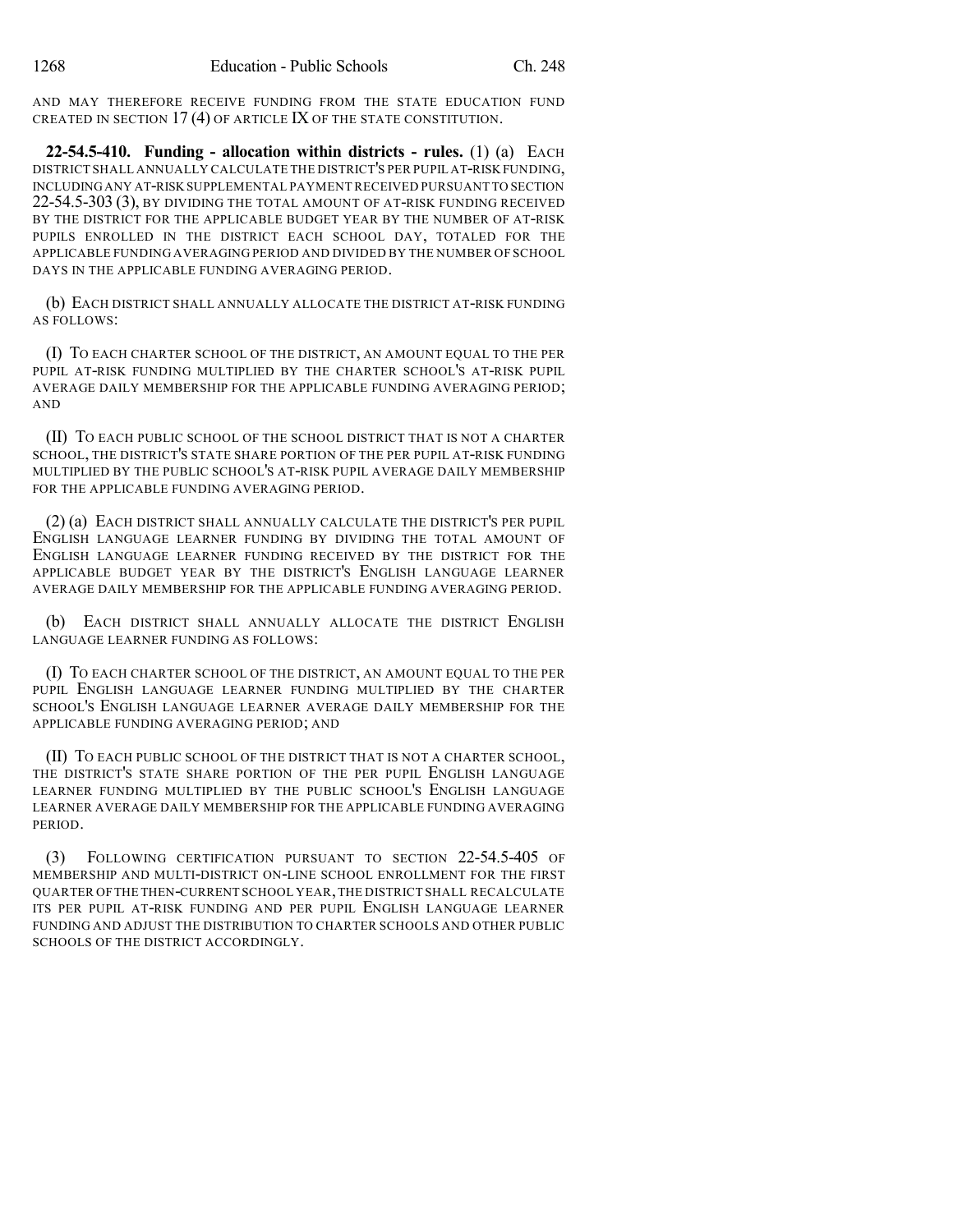(4) (a) THE PRINCIPAL OF EACH PUBLIC SCHOOL THAT IS NOT A CHARTER SCHOOL AND THAT RECEIVES AN ALLOCATION OF PER PUPIL AT-RISK FUNDING AND PER PUPIL ENGLISH LANGUAGE LEARNER FUNDING PURSUANT TO THIS SECTION SHALL DEVELOP A BUDGET THAT SPECIFIES HOW THE PRINCIPAL WILL USE THE MONEYS FOR PROGRAMS AND PERSONNEL THAT PRIMARILY SERVE AT-RISK AND ENGLISH LANGUAGE LEARNERS ENROLLED AT THE PUBLIC SCHOOL. THE PRINCIPAL SHALL DESIGN THE BUDGET TO ENABLE THE PUBLIC SCHOOL TO MEET THE DISTRICT-ADOPTED ACHIEVEMENT TARGETS FOR AT-RISK PUPILS AND ENGLISH LANGUAGE LEARNERS ENROLLED IN THE DISTRICT. BEFORE IMPLEMENTING THE BUDGET, THE PRINCIPAL SHALL SUBMIT THE BUDGET TO THE DISTRICT SUPERINTENDENT, OR A DESIGNEE, FOR REVIEW AND COMMENT. THE SUPERINTENDENT OR THE DESIGNEE SHALL REVIEW THE BUDGET FOR ALIGNMENT WITH THE MAJOR IMPROVEMENT STRATEGIES IDENTIFIED IN THE SCHOOL'S PERFORMANCE,IMPROVEMENT,PRIORITY IMPROVEMENT,OR TURNAROUND PLAN FOR AT-RISK PUPILS AND ENGLISH LANGUAGE LEARNERS USING THE STANDARDS, CURRICULA, PROGRAMS, AND INTERVENTIONS APPROVED BY THE DISTRICT BOARD OF EDUCATION.IF THE BUDGET DOES NOT ALIGN WITH THE STANDARDS,CURRICULA, PROGRAMS, OR INTERVENTIONS APPROVED BY THE DISTRICT BOARD OF EDUCATION, THE BOARD MAY APPROVE THE STANDARDS, CURRICULA, PROGRAMS, OR INTERVENTIONS SET FORTH IN THE PRINCIPAL'S BUDGET. IN CREATING THE BUDGET, THE PRINCIPAL SHALL ENSURE THAT THE AT-RISK FUNDING IS NOT USED FOR PROGRAMS, ACTIVITIES, OR PERSONNEL THAT DO NOT PRIMARILY SERVE AT-RISK PUPILS AND THAT THE ENGLISH LANGUAGE LEARNER FUNDING IS NOT USED FOR PROGRAMS, ACTIVITIES, OR PERSONNEL THAT DO NOT PRIMARILY SERVE ENGLISH LANGUAGE LEARNERS.

(b) APRINCIPAL MAY USE THE AT-RISK FUNDING ALLOCATED TO THE PRINCIPAL'S PUBLIC SCHOOL PURSUANT TO THIS SECTION TO PURCHASE AT-RISK PROGRAMS OR SERVICES FROM THE DISTRICT AND MAY USE THE ENGLISH LANGUAGE LEARNER FUNDING ALLOCATED TO THE PRINCIPAL'S PUBLIC SCHOOL TO PURCHASE ENGLISH LANGUAGE LEARNER PROGRAMS OR SERVICES FROM THE DISTRICT.

(c) APRINCIPAL MAY CHOOSE TO FOREGO THE CONTROL OF AT-RISK FUNDING AND ENGLISH LANGUAGE LEARNER FUNDING ALLOCATED TO THE PRINCIPAL'S PUBLIC SCHOOL PURSUANT TO THIS SECTION, IN WHICH CASE THE DISTRICT MAINTAINS CONTROL OF THE AT-RISK FUNDING AND ENGLISH LANGUAGE LEARNER FUNDING ALLOCATED TO THE PUBLIC SCHOOL.

(5) EACH DISTRICT SHALL USE THE LOCAL SHARE OF THE AT-RISK FUNDING TO PROVIDE PROGRAMS, ACTIVITIES, AND PERSONNEL THAT PRIMARILY SERVE AT-RISK PUPILS. EACH DISTRICT SHALL USE THE LOCAL SHARE OF THE ENGLISH LANGUAGE LEARNER FUNDING TO PROVIDE PROGRAMS, ACTIVITIES, AND PERSONNEL THAT PRIMARILY SERVE ENGLISH LANGUAGE LEARNERS.

(6) NOTWITHSTANDING ANY PROVISION OF THIS SECTION TO THE CONTRARY, A DISTRICT MAY APPLY TO THE STATE BOARD FOR A WAIVER OF THE REQUIREMENTS OF THIS SECTION REGARDING DISTRIBUTION OF PER PUPIL AT-RISK FUNDING AND PER PUPIL ENGLISH LANGUAGE LEARNER FUNDING TO THE SCHOOLS OF THE DISTRICT THAT ARE NOT CHARTER SCHOOLS. THE STATE BOARD MAY GRANT THE WAIVER BY A MAJORITY VOTE ONLY IF IT FINDS THAT THE DISTRICT HAS IN PLACE AND IS IMPLEMENTING A STUDENT-BASED FUNDING ALLOCATION PLAN THAT DISTRIBUTES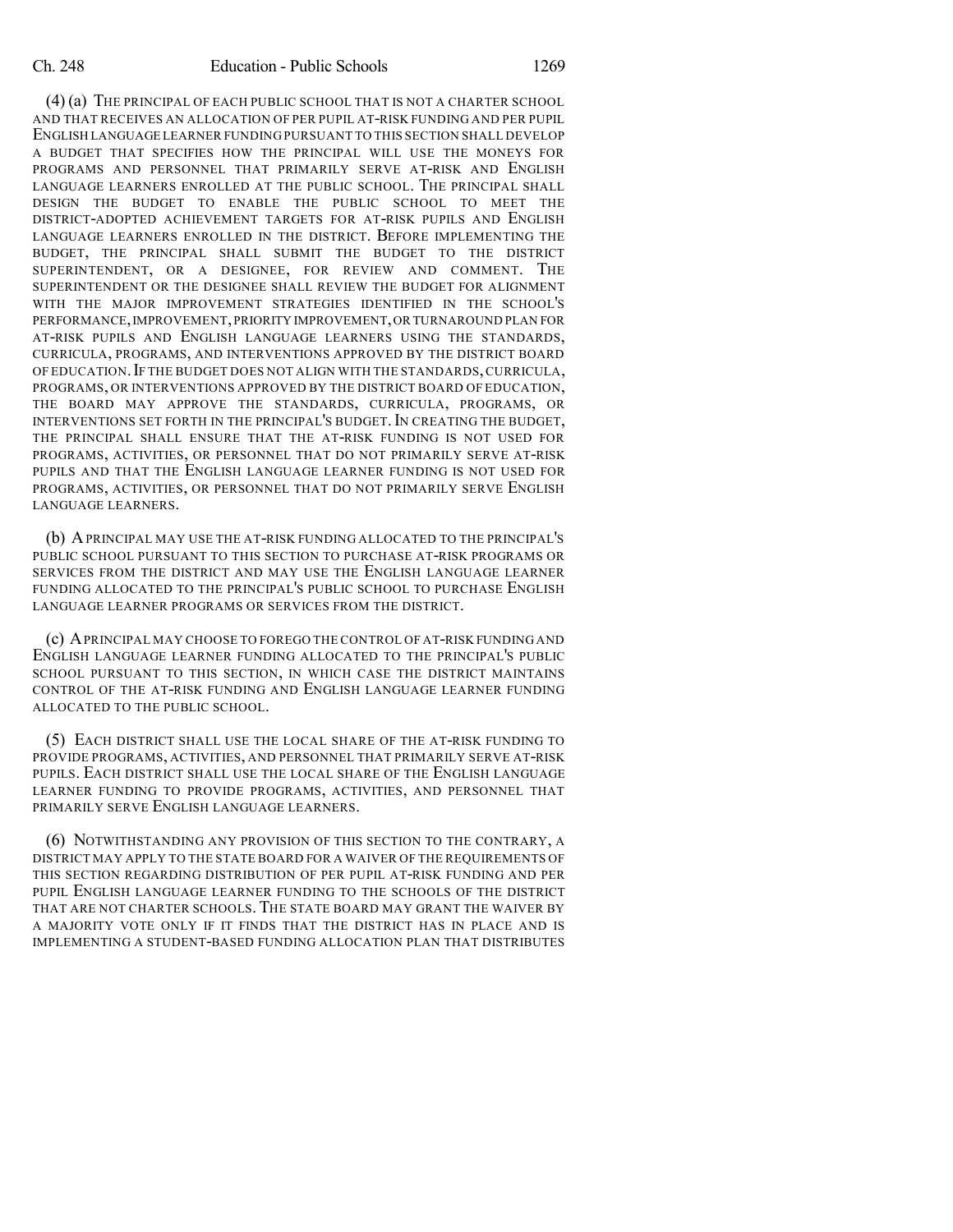A SIGNIFICANT PORTION OF THE DISTRICT'S FUNDING TO THE CONTROL OF THE PRINCIPALS OF THE SCHOOLS OF THE DISTRICT THAT ARE NOT CHARTER SCHOOLS. THE STATE BOARD MAY PROMULGATE RULES AS NECESSARY TO IMPLEMENT THIS SUBSECTION  $(6)$ .

(7) NOTWITHSTANDING ANY PROVISION OF THIS SECTION TO THE CONTRARY, A DISTRICT THAT IS SUBJECT TO A COURT ORDER OR COURT-APPROVED CONSENT DECREE, OR TO A SETTLEMENT AGREEMENT WITH THE UNITED STATES DEPARTMENT OF JUSTICE OR THE OFFICE FOR CIVIL RIGHTS OF THE UNITED STATES DEPARTMENT OF EDUCATION, THAT DIRECTS THE DISTRICT'S IMPLEMENTATION OF ENGLISH LANGUAGE ACQUISITION PROGRAMS IS NOT REQUIRED TO ALLOCATE ANY PORTION OF THE ENGLISH LANGUAGE LEARNER FUNDING TO THE PUBLIC SCHOOLS OF THE DISTRICT THAT ARE NOT CHARTER SCHOOLS.

**22-54.5-411. National school lunch eligibility - applications.** (1) EXCEPT AS OTHERWISE PROVIDED IN SUBSECTION (2) OF THIS SECTION, EACH SCHOOL OF A DISTRICT, INCLUDING EACH CHARTER SCHOOL OF A DISTRICT, AND EACH INSTITUTE CHARTER SCHOOL SHALL INCLUDE IN THE MATERIALS FOR PUPIL REGISTRATION THE PUPIL APPLICATION FORM TO PARTICIPATE UNDER THE FEDERAL "NATIONAL SCHOOL LUNCH ACT", 42 U.S.C. SEC. 1751 ET SEQ., REFERRED TO IN THIS SECTION AS THE "PUPIL APPLICATION FORM". THE REGISTRATION MATERIALS MUST INCLUDE AN EXPLANATION TO PARENTS THAT THE SCHOOL OF THE DISTRICT, DISTRICT CHARTER SCHOOL, OR INSTITUTE CHARTER SCHOOL USES THE PUPIL APPLICATION FORM TO DETERMINE WHETHER THE SCHOOL OF THE DISTRICT,DISTRICT CHARTER SCHOOL,OR INSTITUTE CHARTER SCHOOL IS ELIGIBLE FOR AT-RISK FUNDING ON BEHALF OF THE PUPIL AND THAT, BY FILLING OUT THE FORM, THE PARENT IS ENSURING THAT THE SCHOOL DISTRICT OR SCHOOL WILL RECEIVE THE AT-RISK FUNDING TO WHICH IT IS ENTITLED BASED ON THE POPULATION OF AT-RISK PUPILS SERVED BY THE SCHOOL DISTRICT OR SCHOOL.

(2) IF ONE OR MORE SCHOOLS OF A SCHOOL DISTRICT OR IF A DISTRICT CHARTER SCHOOL OR AN INSTITUTE CHARTER SCHOOL DOES NOT PARTICIPATE IN THE FEDERAL CHILD NUTRITION PROGRAMS UNDER THE FEDERAL "NATIONAL SCHOOL LUNCH ACT", 42 U.S.C. SEC. 1751 ET SEQ., OR THE FEDERAL "CHILD NUTRITION ACT OF 1966", 42 U.S.C. SEC. 1771 ET SEQ., THE SCHOOL DISTRICT, THE DISTRICT CHARTER SCHOOL, OR THE INSTITUTE CHARTER SCHOOL SHALL USE THE FAMILY ECONOMIC DATA SURVEY FORM CREATED BY THE DEPARTMENT, IN LIEU OF THE PUPIL APPLICATION FORM, TO IDENTIFY PUPILS WHO QUALIFY AS AT-RISK PUPILS.

(3) IN CERTIFYING THE AVERAGE DAILY ENROLLMENT PURSUANT TO SECTION 22-54.5-405, THE SECRETARY OF THE BOARD OF EDUCATION OF EACH DISTRICT AND EACH INSTITUTE CHARTER SCHOOL SHALL SPECIFY AS AT-RISK PUPILS THOSE PUPILS IDENTIFIED THROUGH USE OF THE PUPIL APPLICATION FORM AND THE FAMILY ECONOMIC DATA SURVEY FORM. A PUPIL WHO IS IDENTIFIED AS AN AT-RISK PUPIL ONCE DURING A SCHOOL YEAR IS PRESUMED TO QUALIFY AS AN AT-RISK PUPIL THROUGHOUT THE REMAINDER OF THE SCHOOL YEAR.

**22-54.5-412. Preschool through twelfth grade education reserve fund created.**(1) THERE IS CREATED IN THE STATE TREASURY THE PRESCHOOL THROUGH TWELFTH GRADE EDUCATION RESERVE FUND, REFERRED TO IN THIS SECTION AS THE "RESERVE FUND". THE GENERAL ASSEMBLY SHALL APPROPRIATE TO THE RESERVE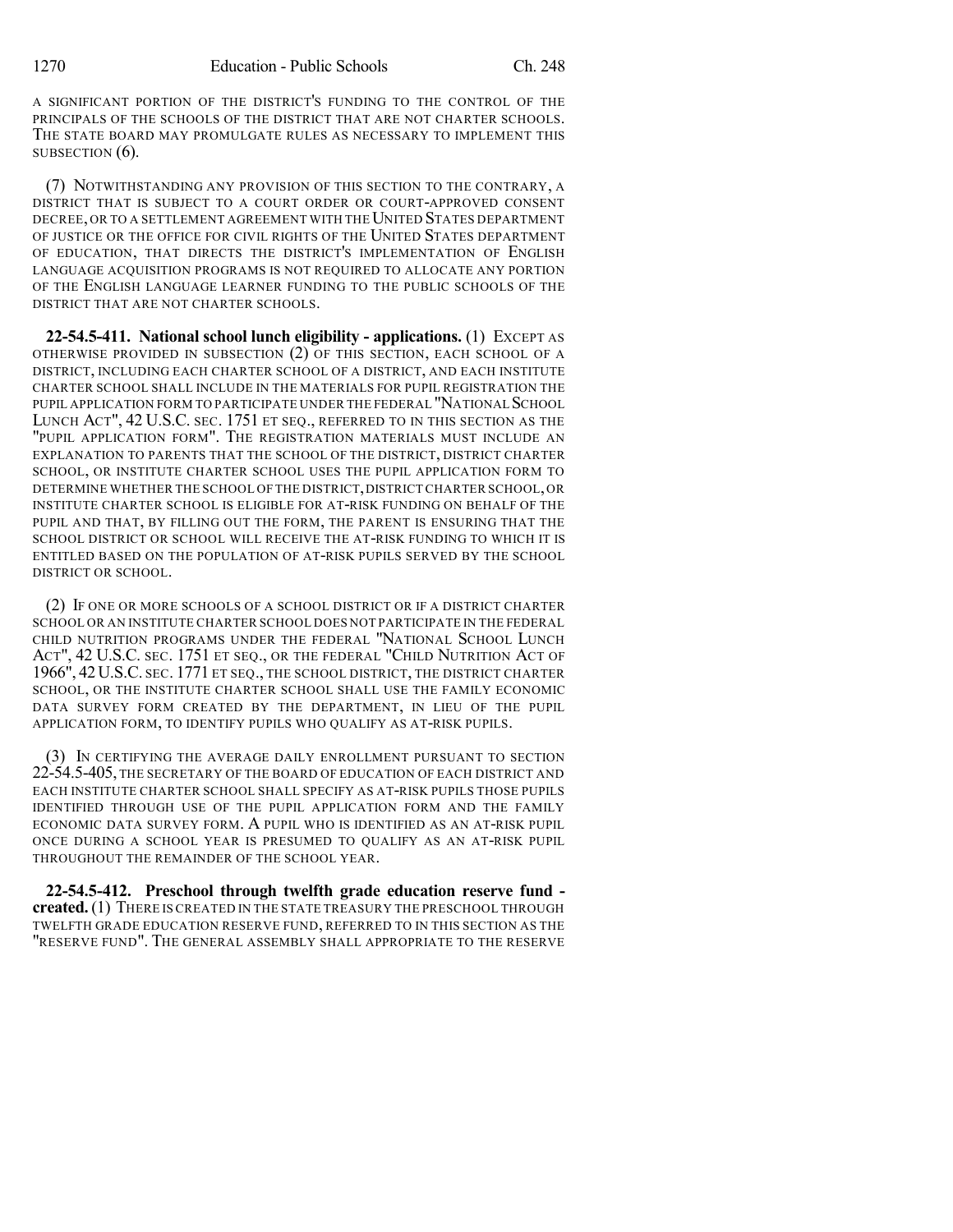FUND AN AMOUNT EQUAL TO UP TO FORTY PERCENT OF THE REVENUES RECEIVED BY THE STATE BEFORE JULY 1, 2015, AS A RESULT OF A CITIZEN-INITIATED INCREASE IN STATE TAX REVENUES FOR THE PURPOSE OF FUNDING PRESCHOOL THROUGH TWELFTH GRADE PUBLIC EDUCATION, WHICH INCREASE IS APPROVED BY A MAJORITY OF THE VOTES CAST IN THE STATEWIDE ELECTION HELD IN NOVEMBER 2013. THE MONEYS IN THE RESERVE FUND ARE SUBJECT TO ANNUAL APPROPRIATION BY THE GENERAL ASSEMBLY FOR THE PURPOSES SPECIFIED IN SECTION 22-54.5-102 (3).

(2) THE STATE TREASURER MAY INVEST ANY MONEYS IN THE RESERVE FUND NOT EXPENDED FOR THE PURPOSE OF THIS SECTION AS PROVIDED BY LAW. THE STATE TREASURER SHALL CREDIT ALL INTEREST AND INCOME DERIVED FROM THE INVESTMENT AND DEPOSIT OF MONEYS IN THE RESERVE FUND TO THE RESERVE FUND. ANY UNEXPENDED AND UNENCUMBERED MONEYS REMAINING IN THE RESERVE FUND AT THE END OF A FISCAL YEAR MUST REMAIN IN THE RESERVE FUND AND SHALL NOT BE CREDITED OR TRANSFERRED TO THE GENERAL FUND OR ANOTHER FUND.

**22-54.5-413. Educator effectiveness reserve fund - created.** (1) THERE IS CREATED IN THE STATE TREASURY THE EDUCATOR EFFECTIVENESS RESERVE FUND. THE GENERAL ASSEMBLY SHALL APPROPRIATE TO THE EDUCATOR EFFECTIVENESS RESERVE FUND AN AMOUNT EQUAL TO UP TO FIFTEEN PERCENT OF THE REVENUES RECEIVED BY THE STATE BEFORE JULY 1, 2015, AS A RESULT OF A CITIZEN-INITIATED INCREASE IN STATE TAX REVENUES FOR THE PURPOSE OF FUNDING PRESCHOOL THROUGH TWELFTH GRADE PUBLIC EDUCATION, WHICH INCREASE IS APPROVED BY A MAJORITY OF THE VOTES CAST IN THE STATEWIDE ELECTION HELD IN NOVEMBER 2013.THE MONEYS IN THE EDUCATOR EFFECTIVENESS RESERVE FUND ARE SUBJECT TO ANNUAL APPROPRIATION BY THE GENERAL ASSEMBLY FOR INITIATIVES TO RECRUIT, PREPARE, AND RETAIN EFFECTIVE EDUCATORS, GIVING FIRST PRIORITY TO SUPPORTING INITIATIVES THAT EXIST AS OF THE EFFECTIVE DATE OF THIS SECTION.

(2) THE STATE TREASURER MAY INVEST ANY MONEYS IN THE EDUCATOR EFFECTIVENESS RESERVE FUND NOT EXPENDED FOR THE PURPOSE OF THIS SECTION AS PROVIDED BY LAW. THE STATE TREASURER SHALL CREDIT ALL INTEREST AND INCOME DERIVED FROM THE INVESTMENT AND DEPOSIT OF MONEYS IN THE EDUCATOR EFFECTIVENESS RESERVE FUND TO THE EDUCATOR EFFECTIVENESS RESERVE FUND. ANY UNEXPENDED AND UNENCUMBERED MONEYS REMAINING IN THE EDUCATOR EFFECTIVENESS RESERVE FUND AT THE END OF A FISCAL YEAR MUST REMAIN IN THE EDUCATOR EFFECTIVENESS RESERVE FUND AND SHALL NOT BE CREDITED OR TRANSFERRED TO THE GENERAL FUND OR ANOTHER FUND.

**22-54.5-414. Education technology fund - created.** (1) THERE IS CREATED IN THE STATE TREASURY THE EDUCATION TECHNOLOGY FUND. THE GENERAL ASSEMBLY SHALL APPROPRIATE TO THE EDUCATION TECHNOLOGY FUND AN AMOUNT EQUAL TO UP TO FIVE PERCENT OF THE REVENUES RECEIVED BY THE STATE BEFORE JULY 1, 2015, AS A RESULT OF A CITIZEN-INITIATED INCREASE IN STATE TAX REVENUES FOR THE PURPOSE OF FUNDING PRESCHOOL THROUGH TWELFTH GRADE PUBLIC EDUCATION, WHICH INCREASE IS APPROVED BY A MAJORITY OF THE VOTES CAST IN THE STATEWIDE ELECTION HELD IN NOVEMBER 2013. THE MONEYS IN THE EDUCATION TECHNOLOGY FUND ARE SUBJECT TO ANNUAL APPROPRIATION BY THE GENERAL ASSEMBLY TO ASSIST SCHOOL DISTRICTS AND PUBLIC SCHOOLS IN PURCHASING AND MAINTAINING TECHNOLOGY, INCLUDING HARDWARE AND SOFTWARE, THAT IS NEEDED TO SUPPORT EDUCATIONAL REFORMS AND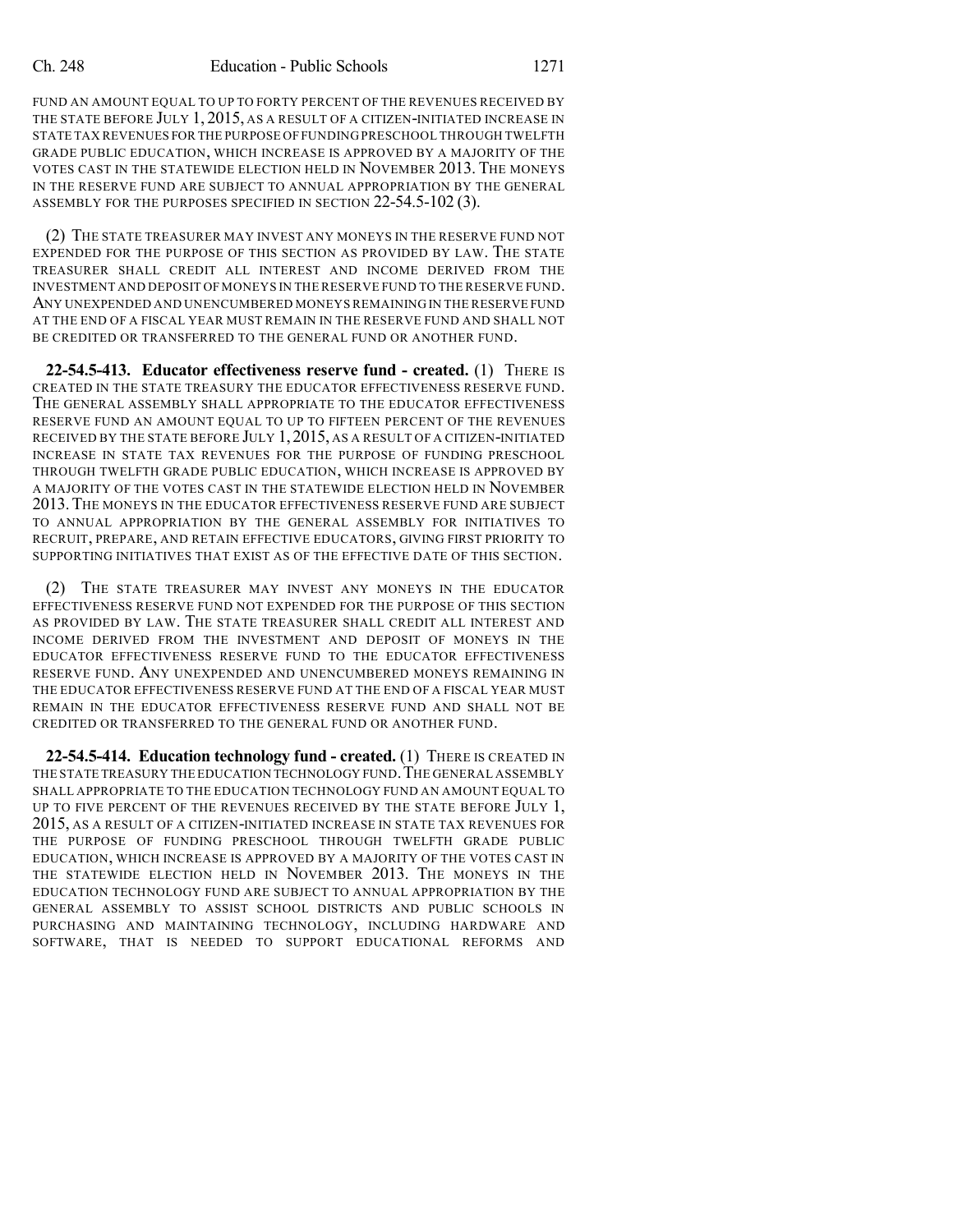PROGRAMMATIC ENHANCEMENTS.

(2) THE STATE TREASURER MAY INVEST ANY MONEYS IN THE EDUCATION TECHNOLOGY FUND NOT EXPENDED FOR THE PURPOSE OF THIS SECTION AS PROVIDED BY LAW.THE STATE TREASURER SHALL CREDIT ALL INTEREST AND INCOME DERIVED FROM THE INVESTMENT AND DEPOSIT OF MONEYS IN THE EDUCATION TECHNOLOGY FUND TO THE EDUCATION TECHNOLOGY FUND. ANY UNEXPENDED AND UNENCUMBERED MONEYSREMAINING IN THE EDUCATION TECHNOLOGY FUND AT THE END OF A FISCAL YEAR MUST REMAIN IN THE EDUCATION TECHNOLOGY FUND AND SHALL NOT BE CREDITED OR TRANSFERRED TO THE GENERAL FUND OR ANOTHER FUND.

**SECTION 2.** In Colorado Revised Statutes, **add** 22-30.5-111.5 and 22-30.5-111.7 as follows:

**22-30.5-111.5. Charter schools - financing - definitions.** (1) AS USED IN THIS SECTION, UNLESS THE CONTEXT OTHERWISE REQUIRES:

(a) "ADDITIONAL LOCAL REVENUES"MEANS THE LOCAL PROPERTY TAX REVENUES THAT A DISTRICT IS AUTHORIZED TO COLLECT BY VOTER APPROVAL RECEIVED ON OR AFTER THE EFFECTIVE DATE OF THIS SECTION AND THAT ARE IN ADDITION TO THE DISTRICT'S TOTAL PROGRAM MILL LEVY; EXCEPT THAT "ADDITIONAL LOCAL REVENUES" DOES NOT INCLUDE AMOUNTS AUTHORIZED PURSUANT TO SECTION 22-40-110OR ARTICLE 42OR ARTICLE 43OF THIS TITLE FOR CAPITAL IMPROVEMENTS IN GROWTH DISTRICTS FOR THE PURPOSE OF REPAYING BONDED INDEBTEDNESS OR REFUNDING BONDS.

(b) "ASCENT PROGRAM AVERAGE DAILY MEMBERSHIP" HAS THE SAME MEANING AS PROVIDED IN SECTION 22-54.5-103 (4).

(c) "AT-RISK" HAS THE SAME MEANING AS PROVIDED IN SECTION 22-54.5-103(5).

(d) "AT-RISK PUPIL AVERAGE DAILY MEMBERSHIP" HAS THE SAME MEANING AS PROVIDED IN SECTION 22-54.5-103 (6).

(e) "AVERAGE DAILY MEMBERSHIP" HAS THE SAME MEANING AS PROVIDED IN SECTION 22-54.5-103 (8).

(f) "CENTRAL ADMINISTRATIVE OVERHEAD COSTS" MEANS INDIRECT COSTS INCURRED IN PROVIDING:

(I) SERVICES LISTED UNDER THE HEADING OF SUPPORT SERVICES - GENERAL ADMINISTRATION IN THE SCHOOL DISTRICT CHART OF ACCOUNTS AS SPECIFIED BY RULE OF THE STATE BOARD; AND

(II) SALARIES AND BENEFITS FOR ADMINISTRATIVE JOB CLASSIFICATIONS LISTED UNDER THE HEADINGS OF SUPPORT SERVICES - BUSINESS AND SUPPORT SERVICES - CENTRAL IN THE SCHOOL DISTRICT CHART OF ACCOUNTS AS SPECIFIED BY RULE OF THE STATE BOARD.

(g) "DIRECT COSTS" MEANS THE DIRECT COSTS INCURRED BY A SCHOOL DISTRICT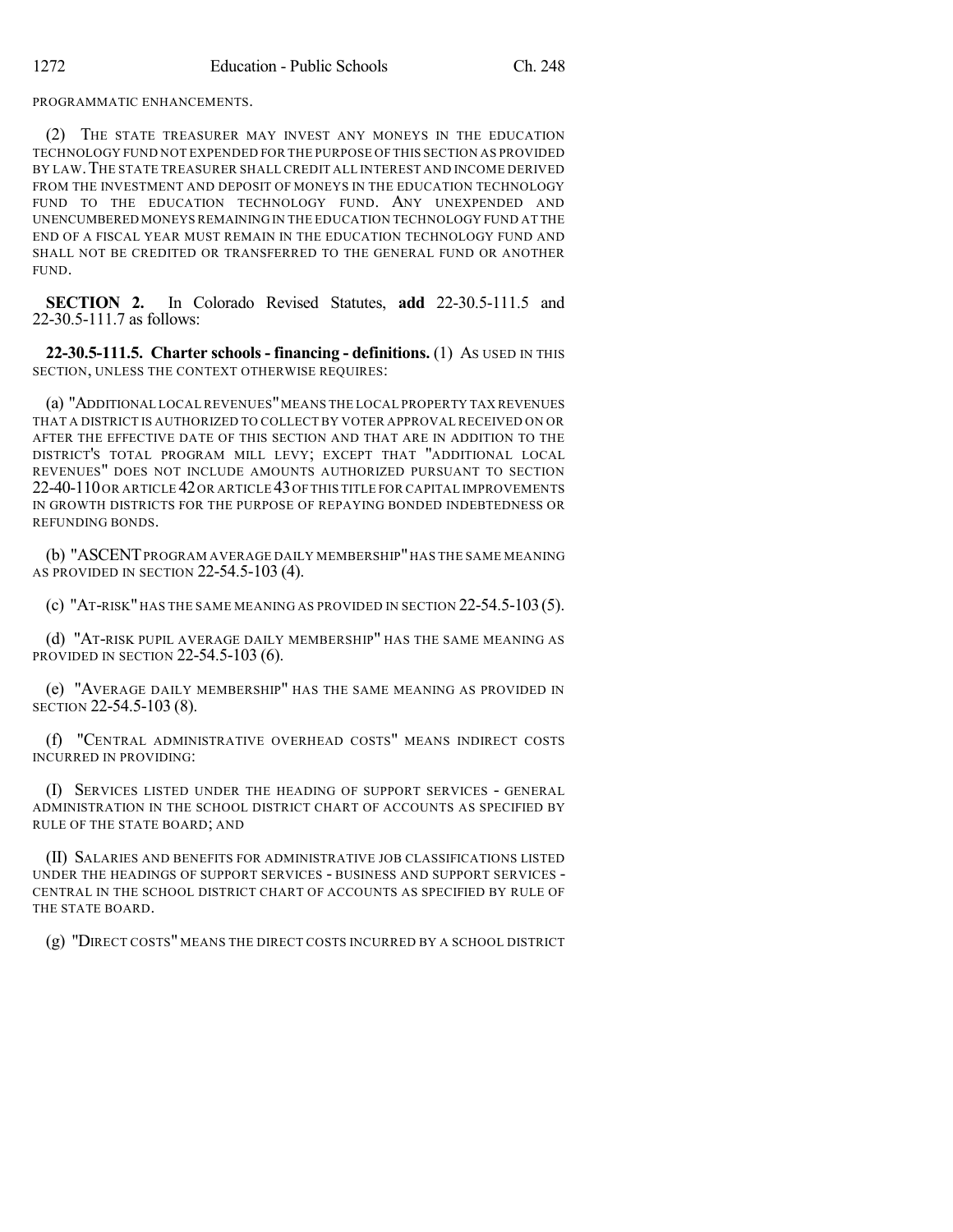SOLELY FOR THE PURPOSE OF REVIEWING CHARTER APPLICATIONS, NEGOTIATING THE CHARTER CONTRACT, AND PROVIDING DIRECT OVERSIGHT TO CHARTER SCHOOLS. "DIRECTCOSTS"DOES NOT INCLUDE THE SCHOOL DISTRICT'S LEGAL OR OTHER COSTS ATTRIBUTABLE TO LITIGATION OR THE RESOLUTION OF A DISPUTE WITH A CHARTER SCHOOL.

(h) "DISTRICT'S CERTIFIED CHARTER SCHOOL AVERAGE DAILY MEMBERSHIP" HAS THE SAME MEANING AS PROVIDED IN SECTION 22-54.5-309 (1) (c).

(i) "ENGLISH LANGUAGE LEARNER" HAS THE SAME MEANING AS PROVIDED IN SECTION 22-54.5-103 (16).

(j) "ENGLISH LANGUAGE LEARNER AVERAGE DAILY MEMBERSHIP" HAS THE SAME MEANING AS PROVIDED IN SECTION 22-54.5-103 (17).

(k) "EXCESS COST OF PROVIDING FEDERALLY REQUIRED EDUCATIONAL SERVICES" MEANS THE PER PUPIL COST THAT A SCHOOL DISTRICT INCURS IN PROVIDING FEDERALLY REQUIRED EDUCATIONAL SERVICES TO STUDENTS, MINUS THE AMOUNT THE SCHOOL DISTRICT RECEIVES IN FEDERAL AND STATE MONEYS TO PROVIDE THE SERVICES.

(l) "FUNDING AVERAGING PERIOD" HAS THE SAME MEANING AS PROVIDED IN SECTION 22-54.5-103 (20).

(m) "INVESTMENT MONEYS" HAS THE SAME MEANING AS PROVIDED IN SECTION 22-54.5-103 (23).

(n) "MEMBERSHIP"HAS THE SAME MEANINGAS PROVIDED IN SECTION 22-54.5-103 (26).

(o) "MULTI-DISTRICT ON-LINE SCHOOL" HAS THE SAME MEANING AS PROVIDED IN SECTION 22-30.7-102 (6).

(p) "ON-LINE AVERAGE DAILY MEMBERSHIP" HAS THE SAME MEANING AS PROVIDED IN SECTION 22-54.5-103 (28).

(q) "PER PUPIL FUNDING" MEANS THE AMOUNT CALCULATED FOR A DISTRICT PURSUANT TO SECTION 22-54.5-201 (3).

(r) "QUALIFIED CHARTER SCHOOL" HAS THE SAME MEANING AS PROVIDED IN SECTION 22-54.5-309 (1) (e).

(2) (a) FOR PURPOSES OF THE "PUBLIC SCHOOL FINANCE ACT", ARTICLE 54.5 OF THIS TITLE, AN AUTHORIZING SCHOOL DISTRICT SHALL INCLUDE THE PUPILS ENROLLED IN A CHARTER SCHOOL IN THE SCHOOL DISTRICT'S DAILY MEMBERSHIP FOR PURPOSES OF CALCULATING AVERAGE DAILY MEMBERSHIP, PRESCHOOL PROGRAM AVERAGE DAILY MEMBERSHIP, AT-RISK PUPIL AVERAGE DAILY MEMBERSHIP, AND ENGLISH LANGUAGE LEARNER AVERAGE DAILY MEMBERSHIP, AS APPLICABLE, FOR EACH BUDGET YEAR.THE AUTHORIZING SCHOOL DISTRICT SHALL ALSO INCLUDE THE PUPILS ENROLLED IN THE CHARTER SCHOOL IN THE DISTRICT'S DAILY MULTI-DISTRICT ON-LINE SCHOOL AND ASCENT PROGRAM ENROLLMENT, AS APPLICABLE, FOR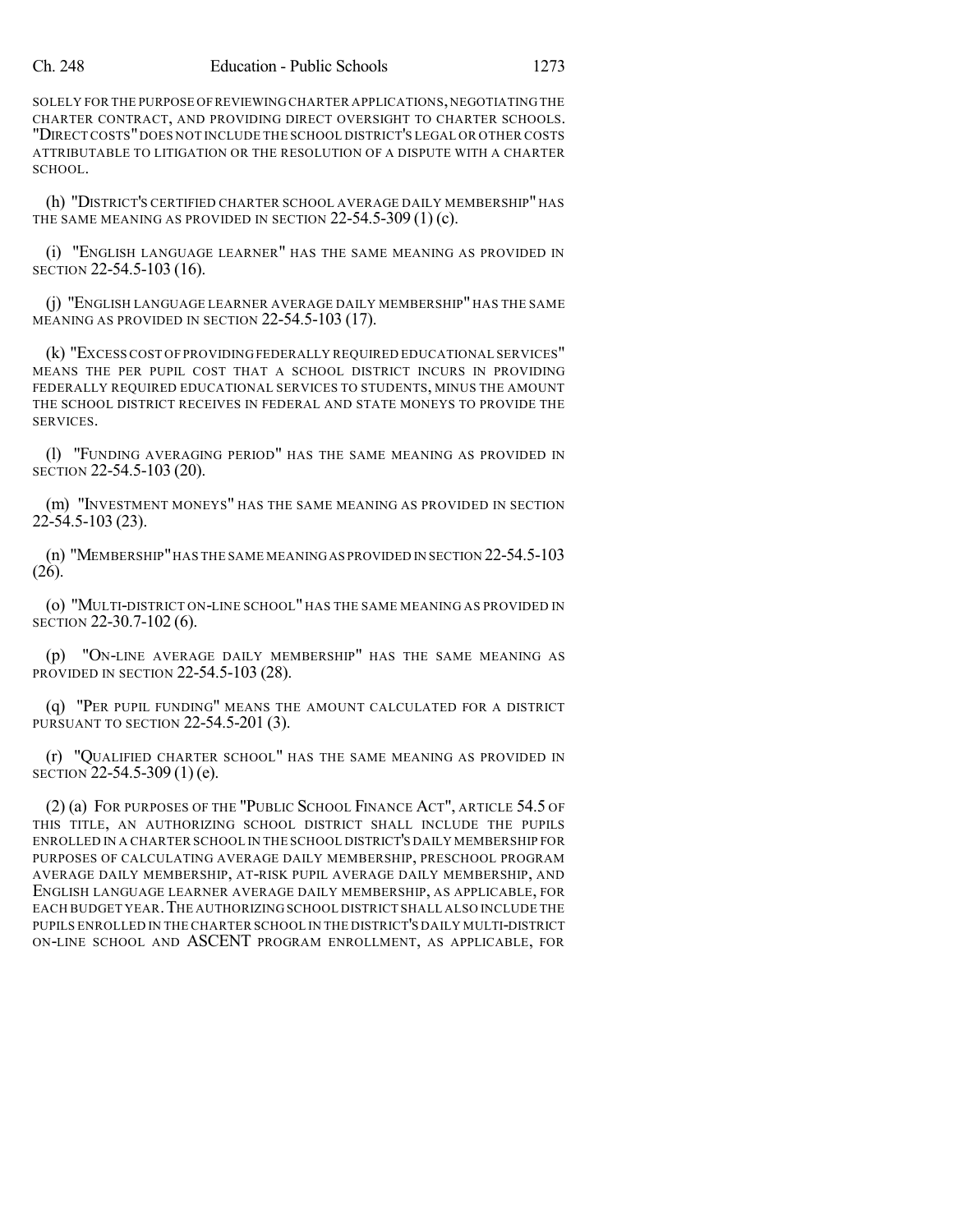PURPOSES OF CALCULATING THE DISTRICT'S ON-LINE AVERAGE DAILY MEMBERSHIP AND ASCENTPROGRAM AVERAGE DAILY MEMBERSHIP FOR EACH BUDGET YEAR.IN CERTIFYING MEMBERSHIP AND MULTI-DISTRICT ON-LINE SCHOOL AND ASCENT PROGRAM ENROLLMENT TO THE DEPARTMENT PURSUANT TO SECTION 22-54.5-405, THE AUTHORIZING SCHOOL DISTRICT SHALL SPECIFY THE NUMBER OF PUPILS INCLUDED IN THE SCHOOL DISTRICT'S MEMBERSHIP AND MULTI-DISTRICT ON-LINE SCHOOL AND ASCENT PROGRAM ENROLLMENT WHO ARE ACTUALLY INCLUDED IN THE MEMBERSHIP AND MULTI-DISTRICT ON-LINE SCHOOL AND ASCENT PROGRAM ENROLLMENT OF EACH CHARTER SCHOOL.

(b) THE SCHOOL DISTRICT SHALL IDENTIFY IN A REPORT TO THE DEPARTMENT:

(I) EACH CHARTER SCHOOL THAT IS A QUALIFIED CHARTER SCHOOL;

(II) EACH QUALIFIED CHARTER SCHOOL THAT WILL BE OPERATING IN A SCHOOL DISTRICT FACILITY AND THAT DOES NOT HAVE ONGOING FINANCIAL OBLIGATIONS INCURRED TO REPAY THE OUTSTANDINGCOSTS OFNEW CONSTRUCTION UNDERTAKEN FOR THE CHARTER SCHOOL'S BENEFIT; AND

(III) AN ESTIMATE OF THE NUMBER OF PUPILS EXPECTED TO BE INCLUDED IN THE AVERAGE DAILY MEMBERSHIP FOR EACH QUALIFIED CHARTER SCHOOL FOR THE FUNDING AVERAGE PERIOD FOR THE BUDGET YEAR FOLLOWING THE BUDGET YEAR IN WHICH THE DISTRICT SUBMITS THE REPORT.

(3) (a) AS PART OF THE CHARTER SCHOOL CONTRACT, EACH CHARTER SCHOOL AND THE AUTHORIZING SCHOOL DISTRICT SHALL AGREE ON FUNDING AND ANY SERVICES THAT THE SCHOOL DISTRICT PROVIDES TO THE CHARTER SCHOOL.EXCEPT AS OTHERWISE PROVIDED IN SUBSECTIONS (5) AND (6) OF THIS SECTION, THE CHARTER SCHOOL AND THE AUTHORIZING SCHOOL DISTRICT SHALL NEGOTIATE FUNDING UNDER THE CHARTER CONTRACT,STARTING WITH THE AMOUNTS SPECIFIED IN SUBSECTION (4) OF THIS SECTION.

(b) EACH AUTHORIZING SCHOOL DISTRICT SHALL PAY TO EACH CHARTER SCHOOL OF THE SCHOOL DISTRICT THE AMOUNTS THAT ARE DUE TO EACH CHARTER SCHOOL AS PROVIDED IN THIS SECTION. THE SCHOOL DISTRICT SHALL PAY THE AMOUNTS IN TWELVE MONTHLY INSTALLMENTS AS SOON AS PRACTICABLE AFTER THE SCHOOL DISTRICT RECEIVES DISTRIBUTIONS OF MONEYS FROM THE DEPARTMENT PURSUANT TO SECTION 22-30.5-408.

(c) FOLLOWING CERTIFICATION PURSUANT TO SECTION 22-54.5-405 OF MEMBERSHIP AND MULTI-DISTRICT ON-LINE SCHOOL AND ASCENT PROGRAM ENROLLMENT FOR THE FIRST QUARTER OF THE SCHOOL YEAR, THE DISTRICT SHALL ADJUST THE DISTRIBUTION OF MONEYS TO THE CHARTER SCHOOLS OF THE DISTRICT BASED ON EACH CHARTER SCHOOL'S AVERAGE DAILY MEMBERSHIP, AT-RISK AVERAGE DAILY MEMBERSHIP, ENGLISH LANGUAGE LEARNER AVERAGE DAILY MEMBERSHIP,ON-LINE AVERAGE DAILY MEMBERSHIP,IFAPPLICABLE,AND ASCENT PROGRAM AVERAGE DAILY MEMBERSHIP, IF APPLICABLE, FOR THE FUNDING AVERAGING PERIOD FOR THE THEN-CURRENT BUDGET YEAR.

(4) (a) EXCEPT AS OTHERWISE PROVIDED IN SUBSECTIONS (5) AND (6) OF THIS SECTION, NEGOTIATIONS BETWEEN A CHARTER SCHOOL AND THE AUTHORIZING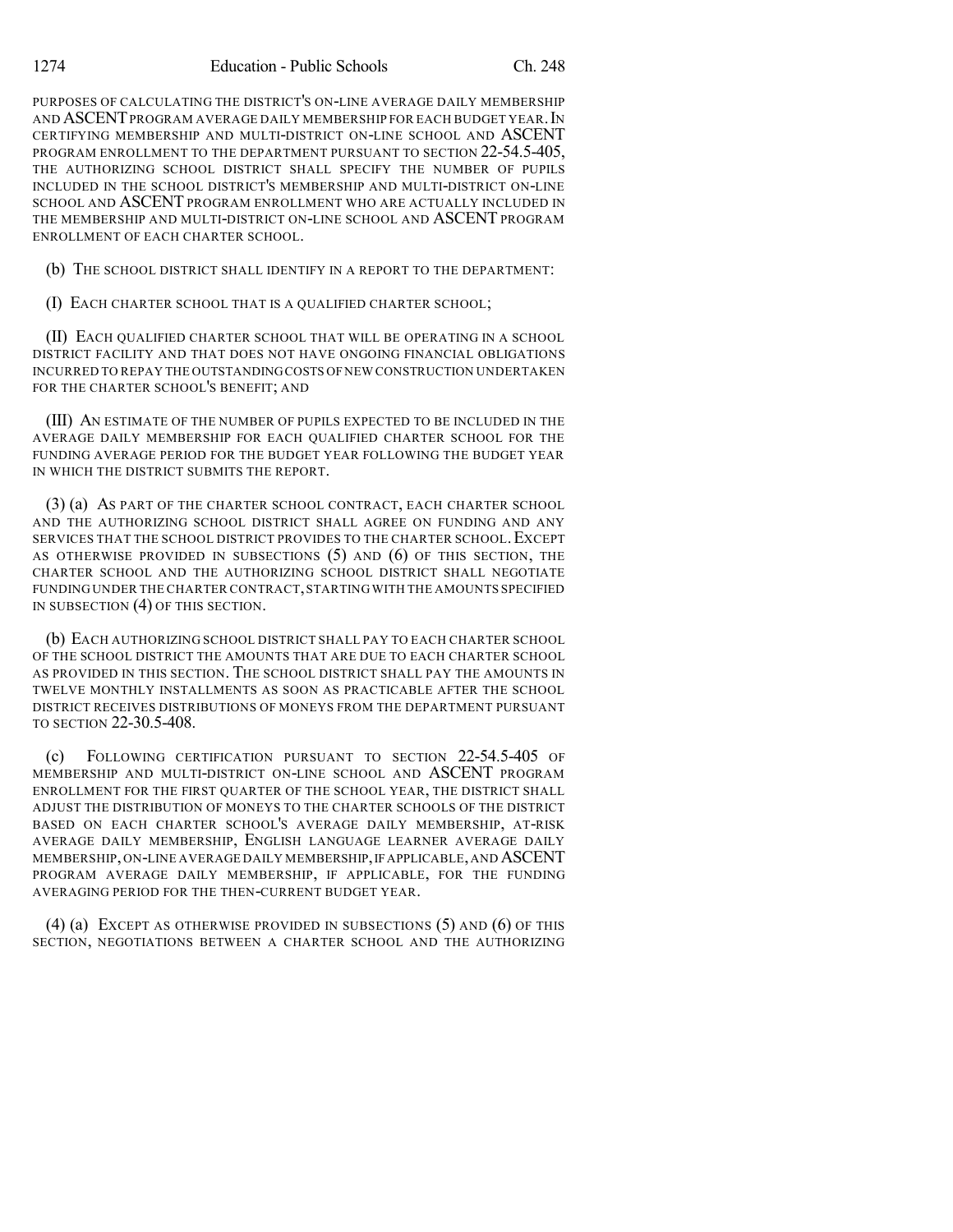DISTRICT BEGIN WITH THE CHARTER SCHOOL RECEIVING AN AMOUNT EQUAL TO:

(I) THE AUTHORIZING DISTRICT'S PER PUPIL FUNDING FOR THE APPLICABLE BUDGET YEAR MULTIPLIED BY THE CHARTER SCHOOL'S AVERAGE DAILY MEMBERSHIP FOR THE APPLICABLE FUNDING AVERAGING PERIOD; PLUS

(II) THE ASCENT PROGRAM FUNDING AMOUNT FOR THE APPLICABLE BUDGET YEAR SPECIFIED IN SECTION 22-54.5-201 (7) MULTIPLIED BY THE CHARTER SCHOOL'S ASCENT PROGRAM AVERAGE DAILY MEMBERSHIP FOR THE APPLICABLE FUNDING AVERAGING PERIOD; PLUS

(III) THE AT-RISK FUNDING AND ENGLISH LANGUAGE LEARNER FUNDING ALLOCATED TO THE CHARTER SCHOOL FOR THE APPLICABLE BUDGET YEAR PURSUANT TO SECTION 22-54.5-410; PLUS

(IV) THE INVESTMENT MONEYS IN THE PER PUPIL AMOUNT CALCULATED PURSUANT TO SECTION 22-54.5-301 (3) MULTIPLIED BY THE CHARTER SCHOOL'S AVERAGE DAILY MEMBERSHIP FOR THE APPLICABLE FUNDING AVERAGING PERIOD.

(b) IN NEGOTIATINGTHE CHARTER SCHOOL'S FUNDING,THE CHARTER SCHOOL AND THE AUTHORIZING SCHOOL DISTRICT MAY, BY NEGOTIATION ALLOW THE SCHOOL DISTRICT TO RETAIN THE ACTUAL AMOUNT OF THE CHARTER SCHOOL'S PER PUPIL SHARE OF THE CENTRAL ADMINISTRATIVE OVERHEAD COSTS FOR SERVICES ACTUALLY PROVIDED TO THE CHARTER SCHOOL, UP TO FIVE PERCENT OF THE AMOUNT SPECIFIED IN SUBPARAGRAPH (I) OF PARAGRAPH (a) OF THIS SUBSECTION (4).

(5) (a) IF A CHARTER SCHOOL IS A MULTI-DISTRICT ON-LINE SCHOOL, NEGOTIATIONS BETWEEN THE CHARTER SCHOOL AND THE AUTHORIZING DISTRICT BEGIN WITH THE CHARTER SCHOOL RECEIVING AN AMOUNT EQUAL TO:

(I) THE ON-LINE FUNDING AMOUNT FOR THE APPLICABLE BUDGET YEAR SPECIFIED IN SECTION 22-54.5-201 (6) MULTIPLIED BY THE CHARTER SCHOOL'S ON-LINE AVERAGE DAILY MEMBERSHIP FOR THE APPLICABLE FUNDING AVERAGING PERIOD; PLUS

(II) THE AT-RISK FUNDING AND ENGLISH LANGUAGE LEARNER FUNDING ALLOCATED TO THE CHARTER SCHOOL FOR THE APPLICABLE BUDGET YEAR PURSUANT TO SECTION 22-54.5-410.

(b) IN NEGOTIATING THE CHARTER SCHOOL'S FUNDING,THE CHARTER SCHOOL AND THE AUTHORIZING SCHOOL DISTRICT MAY, BY NEGOTIATION, ALLOW THE SCHOOL DISTRICT TO RETAIN THE ACTUAL AMOUNT OF THE CHARTER SCHOOL'S PER PUPIL SHARE OF THE CENTRAL ADMINISTRATIVE OVERHEAD COSTS FOR SERVICES ACTUALLY PROVIDED TO THE CHARTER SCHOOL, UP TO FIVE PERCENT OF THE AMOUNT SPECIFIED IN SUBPARAGRAPH  $(I)$  of paragraph  $(a)$  of this subsection (5).

(6)(a) IF A SCHOOL DISTRICT THAT HAS AN AVERAGE DAILY MEMBERSHIP OF FIVE HUNDRED OR FEWER STUDENTS FOR THE MOSTRECENT FUNDING AVERAGING PERIOD AUTHORIZES A CHARTER SCHOOL THAT IS NOT A MULTI-DISTRICT ON-LINE SCHOOL,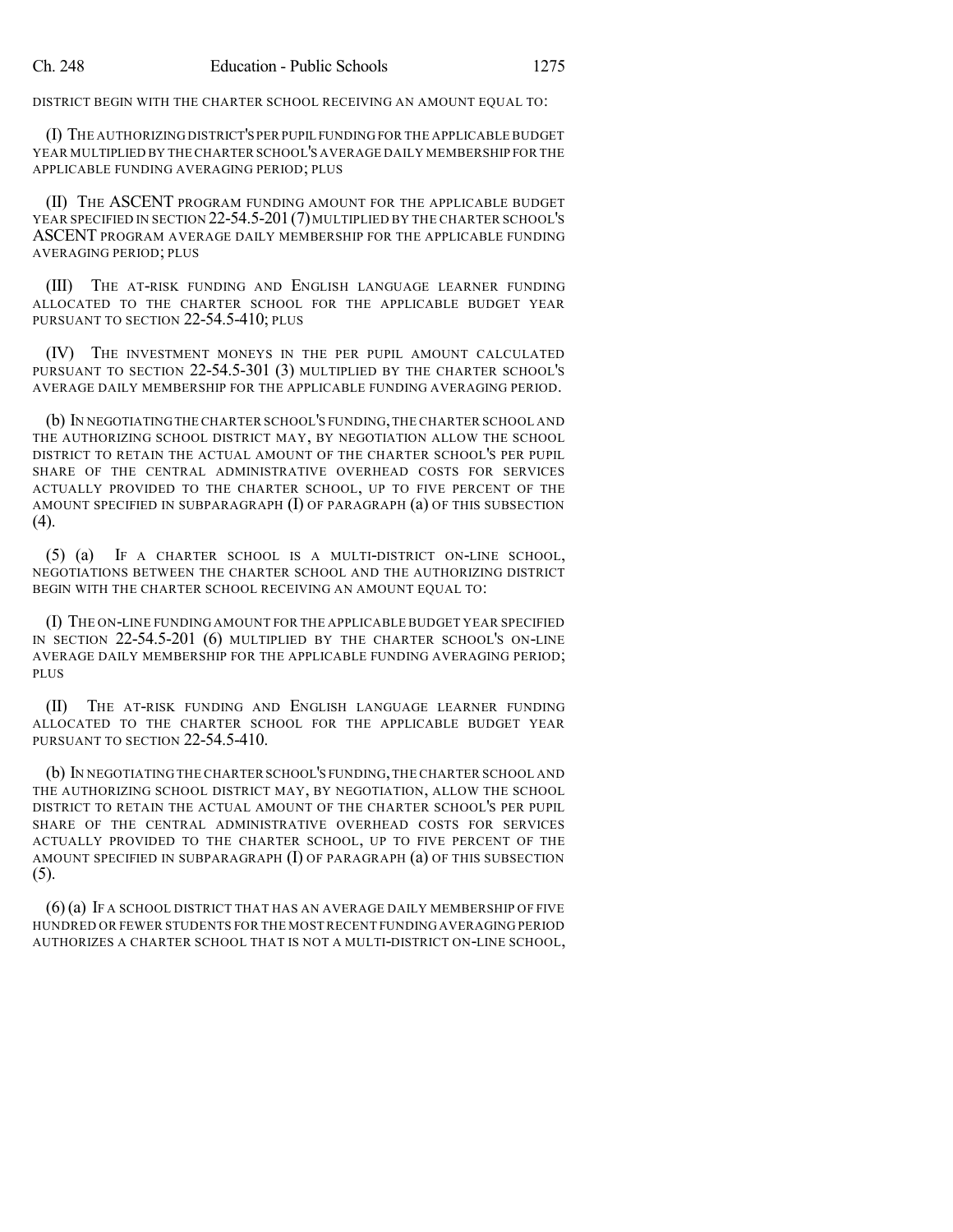THE CHARTER SCHOOL RECEIVES FUNDING IN THE AMOUNT OF THE GREATER OF:

(I) THE TOTAL OF THE AMOUNTS SPECIFIED IN PARAGRAPH (a) OF SUBSECTION (4) OF THIS SECTION MINUS THE ACTUAL AMOUNT OF THE CHARTER SCHOOL'S PER PUPIL SHARE OF THE CENTRAL ADMINISTRATIVE OVERHEAD COSTS INCURRED BY THE SCHOOL DISTRICT, BASED ON AUDITED FIGURES; OR

(II) EIGHTY-FIVE PERCENT OF THE AMOUNT SPECIFIED IN SUBPARAGRAPH (I) OF PARAGRAPH (a) OF SUBSECTION (4) OF THIS SECTION PLUS THE TOTAL OF THE AMOUNTS SPECIFIED IN SUBPARAGRAPHS (II) TO (IV) OF PARAGRAPH (a) OF SUBSECTION (4) OF THIS SECTION.

(b) IF A SCHOOL DISTRICT THAT HAS AN AVERAGE DAILY MEMBERSHIP OF FIVE HUNDRED OR FEWER STUDENTS FOR THE MOSTRECENT FUNDING AVERAGING PERIOD AUTHORIZES A CHARTER SCHOOL THAT IS A MULTI-DISTRICT ON-LINE SCHOOL, THE CHARTER SCHOOL RECEIVES FUNDING IN THE AMOUNT OF THE GREATER OF:

(I) THE TOTAL OF THE AMOUNTS SPECIFIED IN PARAGRAPH (a) OF SUBSECTION (5) OF THIS SECTION MINUS THE ACTUAL AMOUNT OF THE CHARTER SCHOOL'S PER PUPIL SHARE OF THE CENTRAL ADMINISTRATIVE OVERHEAD COSTS INCURRED BY THE SCHOOL DISTRICT, BASED ON AUDITED FIGURES; OR

(II) EIGHTY-FIVE PERCENT OF THE AMOUNT SPECIFIED IN SUBPARAGRAPH (I) OF PARAGRAPH (a) OF SUBSECTION (5) OF THIS SECTION PLUS THE AMOUNT SPECIFIED IN SUBPARAGRAPH (II) OF PARAGRAPH (a) OF SUBSECTION (5) OF THIS SECTION.

(7) IN ADDITION TO THE MONEYS A CHARTER SCHOOL RECEIVES PURSUANT TO SUBSECTION  $(4)$ ,  $(5)$ , OR  $(6)$  OF THIS SECTION:

(a) (I) A SCHOOL DISTRICT SHALL DISTRIBUTE TO EACH QUALIFIED CHARTER SCHOOL OF THE SCHOOL DISTRICT AN AMOUNT EQUAL TO THE PERCENTAGE OF THE DISTRICT'S CERTIFIED CHARTER SCHOOL AVERAGE DAILY MEMBERSHIP THAT IS ATTRIBUTABLE TO PUPILS EXPECTED TO BE ENROLLED IN THE QUALIFIED CHARTER SCHOOL MULTIPLIED BY THE TOTAL AMOUNT OF STATE EDUCATION FUND MONEYS DISTRIBUTED TO THE DISTRICT FOR THE SAME BUDGET YEAR PURSUANT TO SECTION 22-54.5-309. THE SCHOOL DISTRICT MUST PROVIDE THE FUNDING TO EACH QUALIFIED CHARTER SCHOOL BY MAKING A MONTHLY PAYMENT TO THE QUALIFIED CHARTER SCHOOL AS SOON AS POSSIBLE AFTER THE DISTRICT RECEIVES A MONTHLY PAYMENT OF MONEYS PURSUANT TO SECTION 22-54.5-309.THE QUALIFIED CHARTER SCHOOL SHALL USE THE MONEYS RECEIVED PURSUANT TO THIS PARAGRAPH (a) SOLELY FOR CAPITAL CONSTRUCTION AS DEFINED IN SECTION 22-54.5-309 (1) (a).

(II) FOR PURPOSES OF THIS PARAGRAPH (a), "PUPILS" DOES NOT INCLUDE PUPILS WHO ARE ENROLLED IN AN ON-LINE PROGRAM, AS DEFINED IN SECTION 22-30.7-102 (9), OR IN AN ON-LINE SCHOOL, AS DEFINED IN SECTION 22-30.7-102 (9.5).

(b) ASCHOOL DISTRICT SHALL DISTRIBUTE TO A CHARTER SCHOOL OF THE SCHOOL DISTRICT ANY SMALL ATTENDANCE CENTER AID THAT THE SCHOOL DISTRICT RECEIVES PURSUANT TO SECTION 22-54.5-306 ON BEHALF OF THE CHARTER SCHOOL.

(c) (I) A SCHOOL DISTRICT SHALL DISTRIBUTE TO THE CHARTER SCHOOLS OF THE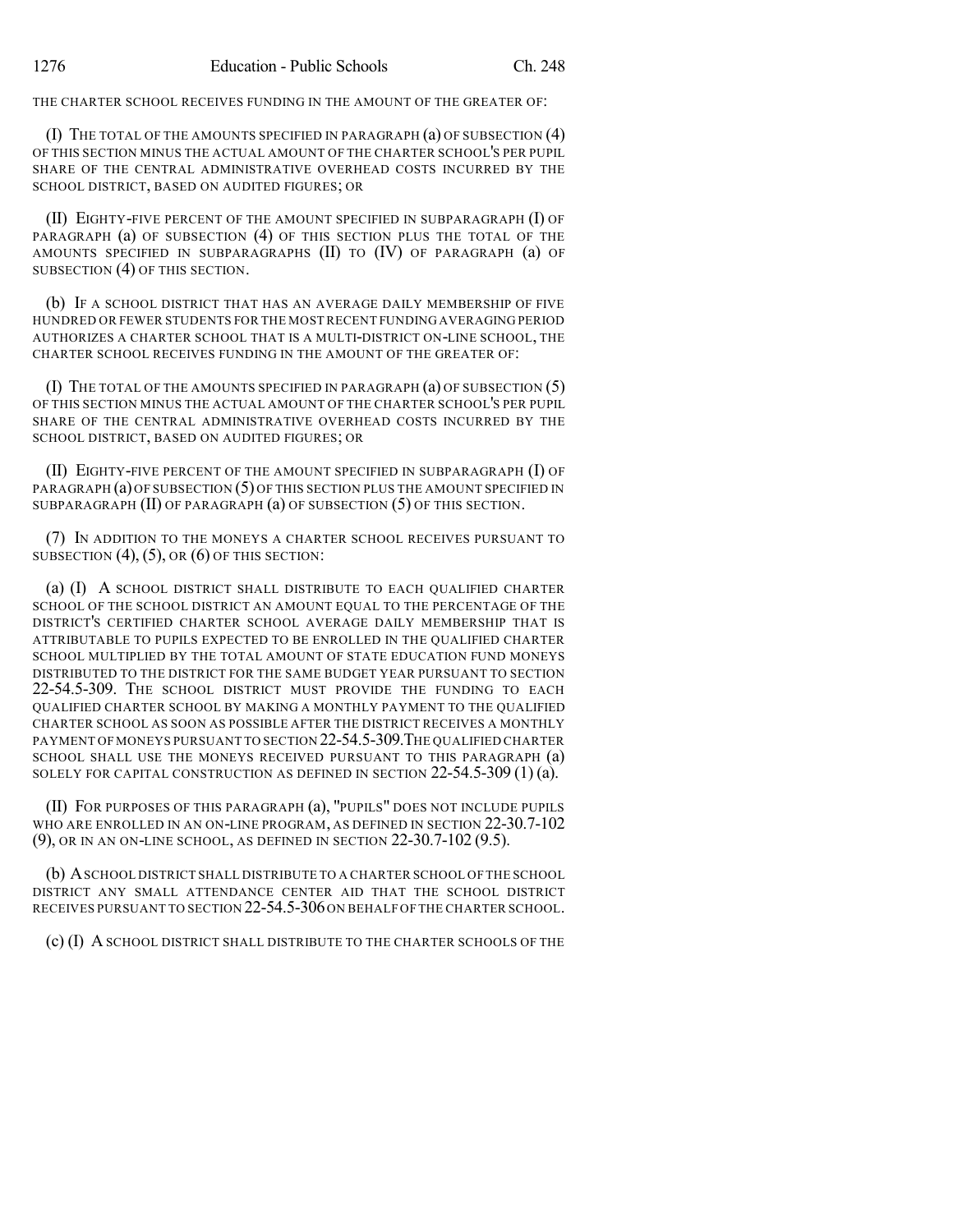SCHOOL DISTRICT EACH CHARTER SCHOOL'S PROPORTIONATE SHARE OF MONEYS RECEIVED PURSUANT TO FEDERAL OR STATE CATEGORICAL AID PROGRAMS, OTHER THAN FEDERALLY REQUIRED EDUCATIONAL SERVICES, BASED ON THE PUPILS ENROLLED IN EACH CHARTER SCHOOL; EXCEPT THAT, IF A SCHOOL DISTRICT RECEIVES SMALL ATTENDANCE CENTER AID PURSUANT TO SECTION 22-54.5-306FOR A SMALL ATTENDANCE CENTER THAT IS A CHARTER SCHOOL OF THE SCHOOL DISTRICT, THE SCHOOL DISTRICT SHALL FORWARD THE ENTIRE AMOUNT OF THE AID TO THE CHARTER SCHOOL.

(II) EACH CHARTER SCHOOL THAT SERVES STUDENTS WHO MAY BE ELIGIBLE TO RECEIVE SERVICES PROVIDED THROUGH FEDERAL AID PROGRAMS MUST COMPLY WITH ALL FEDERAL REPORTING REQUIREMENTS TO RECEIVE THE DISTRIBUTION OF FEDERAL AID FROM THE SCHOOL DISTRICT.

(d) A SCHOOL DISTRICT SHALL DISTRIBUTE TO THE CHARTER SCHOOLS OF THE SCHOOL DISTRICT A PERCENTAGE OF ADDITIONAL LOCAL REVENUES AS NEGOTIATED PURSUANT TO SUBSECTION (13) OF THIS SECTION.

(e) EACH CHARTER SCHOOL RETAINS THE FEES COLLECTED FROM STUDENTS ENROLLED AT THE CHARTER SCHOOL.

(8) BEFORE THE BEGINNING OF EACH BUDGET YEAR, THE CHARTER SCHOOL AND THE AUTHORIZING SCHOOL DISTRICT SHALL NEGOTIATE FOR PAYMENT TO THE SCHOOL DISTRICT OF ANY DIRECT COSTS INCURRED BY THE SCHOOL DISTRICT ON BEHALF OF THE CHARTER SCHOOL. IF THE CHARTER SCHOOL AND THE SCHOOL DISTRICT DO NOT REACH AGREEMENT REGARDING THE PAYMENT OF DIRECT COSTS, THE SCHOOL DISTRICT IS BARRED FROM WITHHOLDING FROM THE CHARTER SCHOOL ANY MONEYS AS REIMBURSEMENT FOR DIRECT COSTS.THE SCHOOL DISTRICT SHALL PROVIDE AN ITEMIZED ACCOUNTING TO EACH CHARTER SCHOOL FOR THE DIRECT COSTS INCURRED BY THE SCHOOL DISTRICT WITH THE ITEMIZED ACCOUNTING PROVIDED PURSUANT TO SECTION 22-30.5-111.7.

(9) A CHARTER SCHOOL, AT ITS DISCRETION, MAY CONTRACT WITH THE AUTHORIZING SCHOOL DISTRICT FOR THE DIRECT PURCHASE OF DISTRICT SERVICES IN ADDITION TO THOSE INCLUDED IN CENTRAL ADMINISTRATIVE OVERHEAD COSTS, INCLUDING BUT NOT LIMITED TO FOOD SERVICES, CUSTODIAL SERVICES, MAINTENANCE,CURRICULUM,MEDIA SERVICES,AND LIBRARIES.THE AMOUNT THAT A CHARTER SCHOOL PAYS IN PURCHASING A DISTRICT SERVICE PURSUANT TO THIS SUBSECTION (9) IS EQUAL TO THE COST OF PROVIDING THE SERVICE FOR THE ENTIRE SCHOOL DISTRICT, AS SPECIFIED IN THE SCHOOL DISTRICT'S BUDGET FOR THE APPLICABLE BUDGET YEAR, DIVIDED BY THE SCHOOL DISTRICT'S AVERAGE DAILY MEMBERSHIP PLUS THE SCHOOL DISTRICT'S ON-LINE AVERAGE DAILY MEMBERSHIP FOR THE APPLICABLE FUNDING AVERAGING PERIOD, MULTIPLIED BY THE CHARTER SCHOOL'S AVERAGE DAILY MEMBERSHIP OR ON-LINE AVERAGE DAILY MEMBERSHIP, WHICHEVER IS APPLICABLE, FOR THE APPLICABLE FUNDING AVERAGING PERIOD.

(10) IN ACCORDANCE WITH SECTION 22-30.5-406, AN AUTHORIZING SCHOOL DISTRICT SHALL REDUCE THE FUNDING PROVIDED TO A CHARTER SCHOOL PURSUANT TO SUBSECTION  $(4)$ ,  $(5)$ , OR  $(6)$  OF THIS SECTION, WHICHEVER IS APPLICABLE, BY THE AMOUNT OF ANY DIRECT PAYMENTS MADE BY THE STATE TREASURER OR THE AUTHORIZING SCHOOL DISTRICT, ON THE CHARTER SCHOOL'S BEHALF, OF PRINCIPAL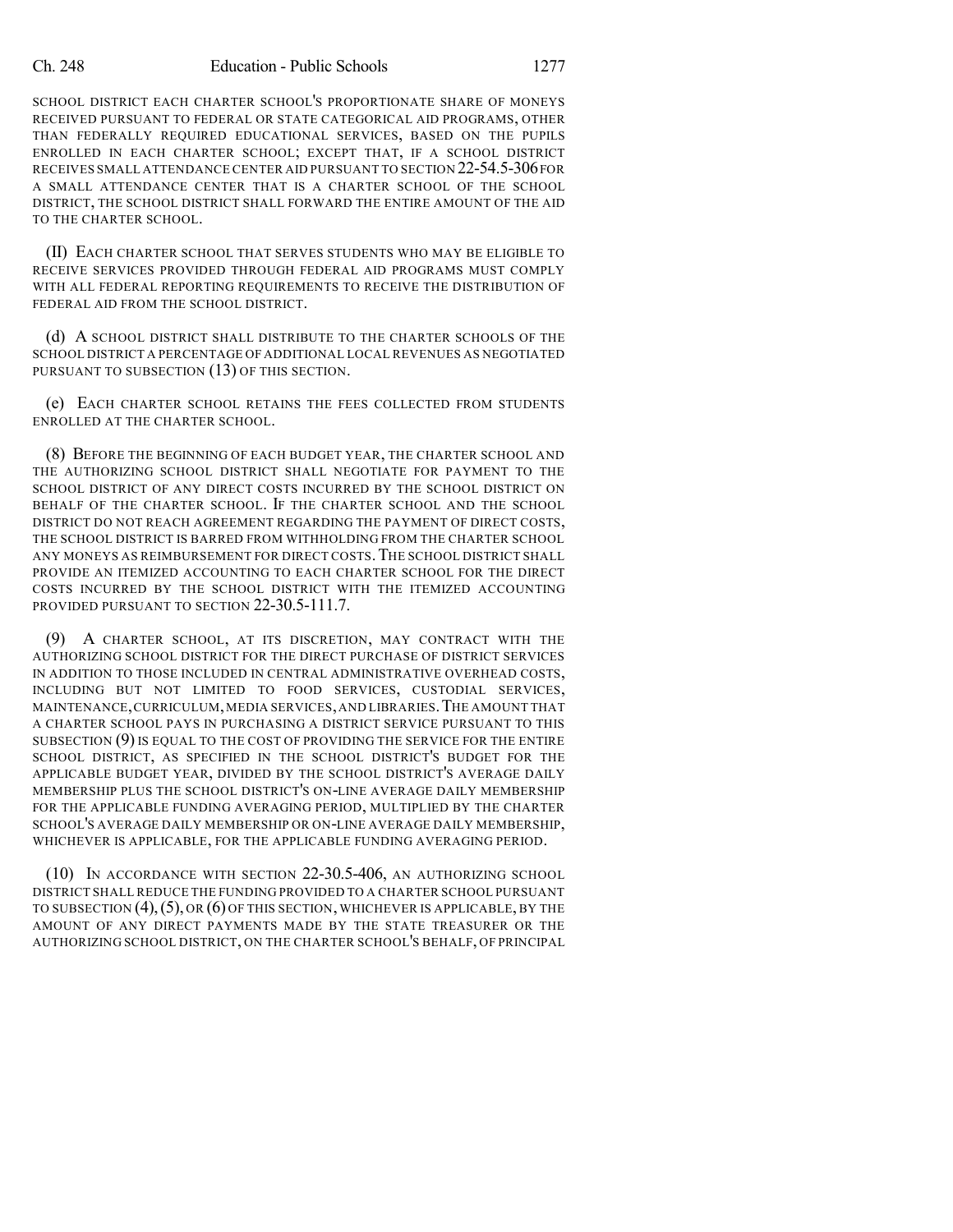AND INTEREST DUE ON BONDS THAT WERE ISSUED ON THE CHARTER SCHOOL'S BEHALF BY A GOVERNMENTAL ENTITY OTHER THAN A SCHOOL DISTRICT TO FINANCE CHARTER SCHOOL CAPITAL CONSTRUCTION.

(11) (a) AN AUTHORIZING SCHOOL DISTRICT SHALL PROVIDE FEDERALLY REQUIRED EDUCATIONAL SERVICES TO STUDENTS ENROLLED IN THE CHARTER SCHOOLS OF THE SCHOOL DISTRICT ON THE SAME BASIS THAT THE SCHOOL DISTRICT PROVIDES SERVICES TO STUDENTS ENROLLED IN THE OTHER PUBLIC SCHOOLS OF THE SCHOOL DISTRICT. EACH CHARTER SCHOOL SHALL PAY AN AMOUNT EQUAL TO THE EXCESS COST OF PROVIDING FEDERALLY REQUIRED EDUCATIONAL SERVICES, MULTIPLIED BY THE CHARTER SCHOOL'S AVERAGE DAILY MEMBERSHIP FOR THE APPLICABLE FUNDING AVERAGING PERIOD.AT THE REQUEST OF EITHER THE CHARTER SCHOOL OR THE SCHOOL DISTRICT, HOWEVER, THE CHARTER SCHOOL AND THE SCHOOL DISTRICT MAY NEGOTIATE AND INCLUDE IN THE CHARTER CONTRACT ALTERNATE ARRANGEMENTS FOR PROVIDING AND PAYINGFOR FEDERALLY REQUIRED EDUCATIONAL SERVICES.

(b) IF A CHARTER SCHOOL AND THE AUTHORIZING SCHOOL DISTRICT NEGOTIATE TO ALLOW THE CHARTER SCHOOL TO PROVIDE FEDERALLY REQUIRED EDUCATIONAL SERVICES PURSUANT TO PARAGRAPH (a) OF THIS SUBSECTION (11), THE SCHOOL DISTRICT OR ADMINISTRATIVE UNIT SHALL DISTRIBUTE TO THE CHARTER SCHOOL THE PROPORTIONATE SHARE OF STATE AND FEDERAL RESOURCES GENERATED BY STUDENTS ENROLLED IN THE CHARTER SCHOOL WHO RECEIVE THE FEDERALLY REQUIRED EDUCATIONAL SERVICES OR BY THE STAFF WHO SERVE THE STUDENTS.

(12) IF A STUDENT WITH A DISABILITY ATTENDS A CHARTER SCHOOL, THE SCHOOL DISTRICT OF RESIDENCE IS RESPONSIBLE FOR PAYING ANY TUITION CHARGE FOR THE EXCESS COSTS INCURRED IN EDUCATING THE STUDENT IN ACCORDANCE WITH THE PROVISIONS OF SECTION 22-20-109 (5).

(13) (a) IF AN AUTHORIZING SCHOOL DISTRICT SEEKS VOTER APPROVAL TO COLLECT ADDITIONAL LOCAL REVENUES ON OR AFTER THE EFFECTIVE DATE OF THIS SECTION, THE AUTHORIZING SCHOOL DISTRICT MUST INVITE THE CHARTER SCHOOLS OF THE SCHOOL DISTRICT TO PARTICIPATE IN THE DISCUSSIONS REGARDING SUBMISSION OF THE BALLOT QUESTION AT THE EARLIEST POSSIBLE TIME BUT NO LATER THAN JUNE 1 OF THE APPLICABLE ELECTION YEAR.

(b) AN AUTHORIZING SCHOOL DISTRICT AND A CHARTER SCHOOL SHALL NEGOTIATE THE PERCENTAGE THAT THE CHARTER SCHOOL RECEIVES OF THE ADDITIONAL LOCAL REVENUES THAT THE AUTHORIZING SCHOOL DISTRICTCOLLECTS. IF THE AUTHORIZING SCHOOL DISTRICT AND THE CHARTER SCHOOL CANNOT REACH AGREEMENT ON THE PERCENTAGE OF ADDITIONAL LOCAL REVENUES THAT THE CHARTER SCHOOL RECEIVES, THE CHARTER SCHOOL MAY APPLY TO THE STATE CHARTER SCHOOL INSTITUTE TO CONVERT TO AN INSTITUTE CHARTER SCHOOL AS PROVIDED IN SECTION 22-30.5-510, REGARDLESS OF WHETHER THE AUTHORIZING SCHOOL DISTRICT HAS EXCLUSIVE JURISDICTION TO AUTHORIZE CHARTER SCHOOLS WITHIN ITS GEOGRAPHIC BOUNDARIES.

(c) EXCEPT AS SPECIFICALLY PROVIDED IN PARAGRAPH (b) OF THIS SUBSECTION (13),THE PROVISIONS OF THIS SUBSECTION (13)DO NOT AFFECT A SCHOOL DISTRICT'S EXCLUSIVE JURISDICTION TO AUTHORIZE CHARTER SCHOOLS WITHIN ITS GEOGRAPHIC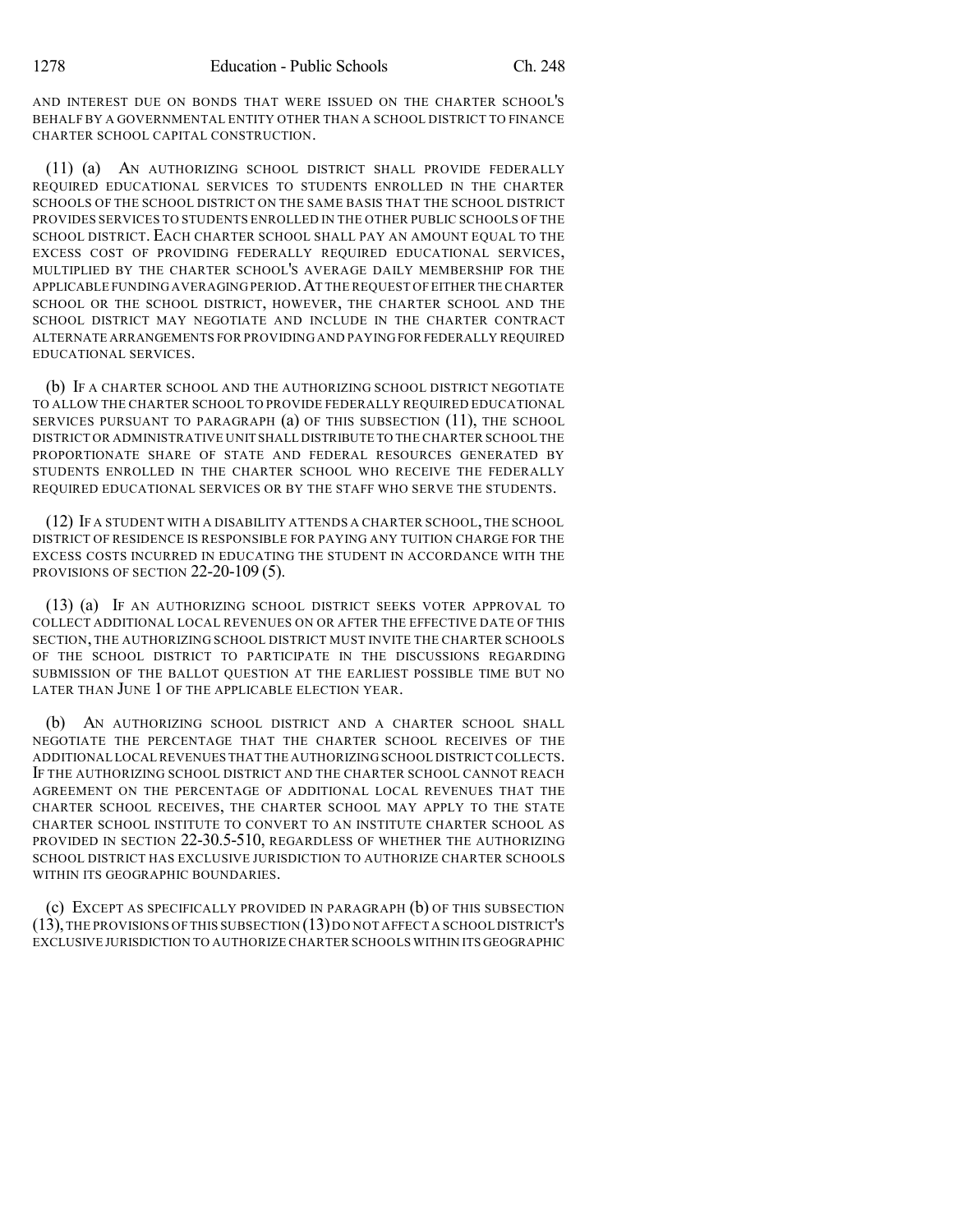BOUNDARIES.

(14) EACH CHARTER SCHOOL THAT RECEIVES AT-RISK FUNDING SHALL USE THE AT-RISK FUNDING TO PROVIDE PROGRAMS, ACTIVITIES, AND PERSONNEL THAT PRIMARILY SERVE AT-RISK PUPILS. EACH CHARTER SCHOOL THAT RECEIVES ENGLISH LANGUAGE LEARNER FUNDING SHALL USE THE ENGLISH LANGUAGE LEARNER FUNDING TO PROVIDE PROGRAMS, ACTIVITIES, AND PERSONNEL THAT PRIMARILY SERVE ENGLISH LANGUAGE LEARNERS.

(15) THE GOVERNING BODY OF A CHARTER SCHOOL MAY ACCEPT GIFTS, DONATIONS, OR GRANTS OF ANY KIND MADE TO THE CHARTER SCHOOL AND EXPEND OR USE THE GIFTS, DONATIONS, OR GRANTS IN ACCORDANCE WITH THE CONDITIONS PRESCRIBED BY THE DONOR; HOWEVER, THE GOVERNING BODY SHALL NOT ACCEPT A GIFT, DONATION, OR GRANT IF IT IS SUBJECT TO ANY CONDITION CONTRARY TO LAW OR CONTRARY TO THE TERMS OF THE CHARTER SCHOOL'S CHARTER CONTRACT.

(16) MONEYS THAT A CHARTER SCHOOL RECEIVES FROM ANY SOURCE THAT REMAIN IN THE CHARTER SCHOOL'S ACCOUNTS AT THE END OF A BUDGET YEAR MUST REMAIN IN THE CHARTER SCHOOL'S ACCOUNTS FOR USE BY THE CHARTER SCHOOL DURING SUBSEQUENT BUDGET YEARS AND DO NOT REVERT TO THE SCHOOL DISTRICT OR TO THE STATE.

(17) (a) THIS SECTION TAKES EFFECT UPON THE PROCLAMATION BY THE GOVERNOR OF THE VOTE CAST IN A STATEWIDE ELECTION HELD NO LATER THAN NOVEMBER 2017 AT WHICH A MAJORITY OF THOSE VOTING APPROVE A CITIZEN-INITIATED INCREASE IN STATE TAX REVENUES FOR THE PURPOSE OF FUNDING PRESCHOOL THROUGH TWELFTH GRADE PUBLIC EDUCATION, SO LONG AS THE AMOUNT OF THE APPROVED REVENUE INCREASE IS EQUAL TO OR GREATER THAN THE TOTAL ESTIMATED STATE FISCAL IMPACT ASSOCIATED WITH THE PAYMENT OF THE STATE SHARE OF TOTAL PROGRAM PURSUANT TO SECTION 22-54.5-203, INVESTMENT MONEYS PURSUANT TO SECTION 22-54.5-301, HOLD-HARMLESS MONEYS PURSUANT TO SECTION 22-54.5-302, AND PER PUPIL SUPPLEMENTAL PAYMENTS PURSUANT TO SECTION 22-54.5-303, IN THE SECOND BUDGET YEAR COMMENCING AFTER THE INCREASE IS APPROVED, AS STATED IN THE FINAL FISCAL NOTE PREPARED FOR SENATE BILL 13-213, ENACTED IN 2013.

(b) THE PROVISIONS OF THIS SECTION APPLY IN THE SECOND BUDGET YEAR COMMENCING AFTER THE STATEWIDE ELECTION AT WHICH THE VOTERS APPROVE THE INCREASE IN STATE TAX REVENUES FOR THE PURPOSE OF FUNDING PUBLIC EDUCATION AND IN BUDGET YEARS THEREAFTER.

**22-30.5-111.7. Financial reporting - request for accounting.** (1) (a) A CHARTER SCHOOL SHALL COMPLY WITH ALL OF THE STATE FINANCIAL AND BUDGET RULES,REGULATIONS, AND FINANCIAL REPORTING REQUIREMENTS WITH WHICH THE AUTHORIZING SCHOOL DISTRICT IS REQUIRED TO COMPLY, INCLUDING BUT NOT LIMITED TO ANNUAL COMPLETION OF AN INDEPENDENT GOVERNMENTAL AUDIT THAT COMPLIES WITH THE REQUIREMENTS OF THE DEPARTMENT.

(b) ASCHOOL DISTRICT,UNDER THECIRCUMSTANCES SPECIFIED IN THE CONTRACT BETWEEN THE SCHOOL DISTRICT AND THE CHARTER SCHOOL PURSUANT TO SECTION 22-30.5-105 (2) (c) (IV), MAY WITHHOLD A PORTION OF A CHARTER SCHOOL'S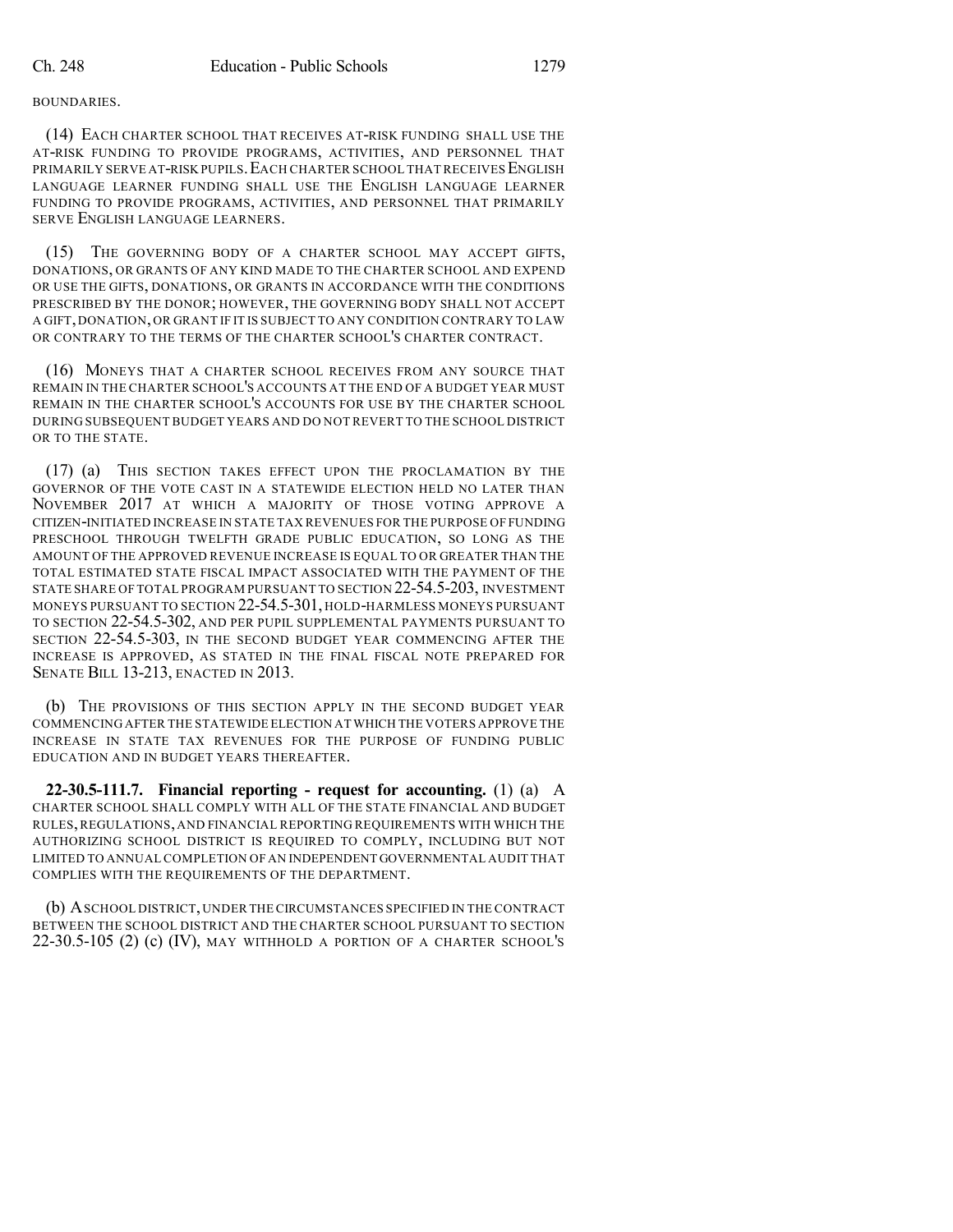MONTHLY PAYMENT DUE PURSUANT TO SECTION 22-30.5-111.5UNTIL THE CHARTER SCHOOL COMPLIES WITH THE FINANCIAL REPORTING REQUIREMENTS.

(2) (a) WITHIN NINETY DAYS AFTER THE END OF EACH BUDGET YEAR, EACH SCHOOL DISTRICT SHALL PROVIDE TO EACH CHARTER SCHOOL OF THE SCHOOL DISTRICT AN ITEMIZED ACCOUNTING OF ALL OF THE CHARTER SCHOOL'S CENTRAL ADMINISTRATIVE OVERHEAD COSTS FOR THE APPLICABLE BUDGET YEAR. THE ACTUAL CENTRAL ADMINISTRATIVE OVERHEAD COSTS MUST BE THE AMOUNT CHARGED TO THE CHARTER SCHOOL. THE SCHOOL DISTRICT AND THE CHARTER SCHOOL SHALL RECONCILE ANY DIFFERENCE, WITHIN THE LIMITATIONS SPECIFIED IN SECTION 22-30.5-111.5 (4)(b), (5)(b), OR (6), BETWEEN THE AMOUNT THE SCHOOL DISTRICT INITIALLY CHARGED TO THE CHARTER SCHOOL AND THE ACTUAL COST,AND THE OWED PARTY SHALL RECEIVE APPROPRIATE REIMBURSEMENT.

(b) WITHIN NINETY DAYS AFTER THE END OF EACH BUDGET YEAR, EACH SCHOOL DISTRICT SHALL PROVIDE TO EACH CHARTER SCHOOL OF THE SCHOOL DISTRICT AN ITEMIZED ACCOUNTING OF ALL THE ACTUAL COSTS OF DISTRICT SERVICES THE CHARTER SCHOOL CHOSE TO PURCHASE FROM THE SCHOOL DISTRICT FOR THE APPLICABLE BUDGET YEAR, CALCULATED IN ACCORDANCE WITH SECTION 22-30.5-111.5 (9). THE SCHOOL DISTRICT AND THE CHARTER SCHOOL SHALL RECONCILE ANY DIFFERENCE BETWEEN THE AMOUNT INITIALLY CHARGED TO THE CHARTER SCHOOL AND THE ACTUAL COST OF THE SERVICES, AND THE OWED PARTY SHALL RECEIVE APPROPRIATE REIMBURSEMENT.

(c) WITHIN NINETY DAYS AFTER THE END OF EACH BUDGET YEAR, EACH SCHOOL DISTRICT SHALL PROVIDE TO EACH CHARTER SCHOOL OF THE SCHOOL DISTRICT AN ITEMIZED ACCOUNTING OF ALL THE ACTUAL SPECIAL EDUCATION COSTS THAT THE SCHOOL DISTRICT INCURRED FOR THE APPLICABLE BUDGET YEAR AND THE BASIS OF ANY PER-PUPIL CHARGES FOR SPECIAL EDUCATION THAT THE SCHOOL DISTRICT IMPOSED AGAINST CHARTER SCHOOL FOR THE APPLICABLE BUDGET YEAR.

(d) IF EITHER PARTY DISPUTES THE ITEMIZED ACCOUNTING PROVIDED PURSUANT TO PARAGRAPH  $(a)$ ,  $(b)$ , OR  $(c)$  Of this subsection  $(2)$ , Or the charges included IN AN ACCOUNTING OR THE CHARGES TO EITHER PARTY, THE DISPUTING PARTY MAY REQUEST A THIRD-PARTY REVIEW AT THE DISPUTING PARTY'S EXPENSE. THE DEPARTMENT SHALL CONDUCT THE REVIEW, AND THE DEPARTMENT'S DETERMINATION IS FINAL.

(3) (a) IF A CHARTER SCHOOL DETERMINES THAT THE AUTHORIZING SCHOOL DISTRICT HAS NOT FORWARDED TO THE CHARTER SCHOOL THE AMOUNT DUE TO THE CHARTER SCHOOL IN ACCORDANCE WITH THE TERMS OF THE CHARTER CONTRACT AND THE PROVISIONS OF SECTION 22-30.5-111.5, THE CHARTER SCHOOL MAY REQUEST A DETERMINATION FROM THE STATE BOARD REGARDING WHETHER THE AUTHORIZING SCHOOL DISTRICT IMPROPERLY WITHHELD ANY PORTION OF THE AMOUNT DUE TO THE CHARTER SCHOOL. A CHARTER SCHOOL THAT REQUESTS A DETERMINATION PURSUANT TO THIS SUBSECTION (3) MUST SUBMIT THE REQUEST WITHIN THE NEXT BUDGET YEAR FOLLOWING THE BUDGET YEAR IN WHICH THE AUTHORIZING SCHOOL DISTRICT MAY HAVE IMPROPERLY WITHHELD FUNDING; EXCEPT THAT, IF THE CHARTER CONTRACT REQUIRES THE CHARTER SCHOOL TO COMPLETE ANY REQUIREMENTS BEFORE SEEKING A DETERMINATION FROM THE DEPARTMENT PURSUANT TO THIS SUBSECTION (3), THE CHARTER SCHOOL MUST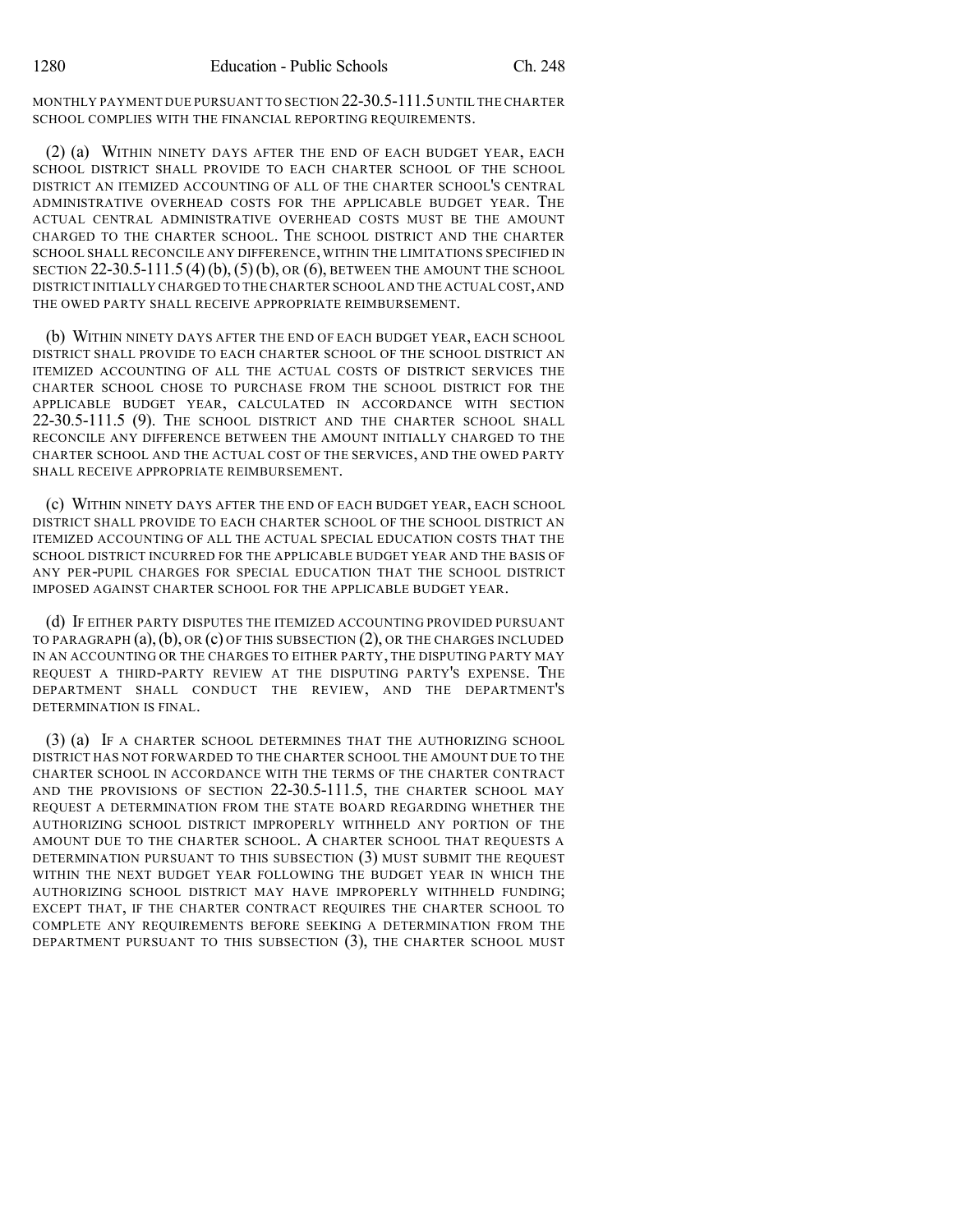SUBMIT THE REQUEST NO LATER THAN THE END OF THE NEXT BUDGET YEAR FOLLOWING THE BUDGET YEAR IN WHICH THE CHARTER SCHOOL COMPLETES THE REQUIREMENTS.

(b) IF THE STATE BOARD RECEIVES A REQUEST FOR A DETERMINATION OF WHETHER THE AUTHORIZING SCHOOL DISTRICT HAS IMPROPERLY WITHHELD ANY PORTION OF THE AMOUNT DUE TO A CHARTER SCHOOL, THE STATE BOARD MUST DIRECT THE DEPARTMENT TO REVIEW THE TERMS OF THE CHARTER CONTRACT AND THE FINANCIAL INFORMATION OF THE CHARTER SCHOOL, AND THE AUTHORIZING SCHOOL DISTRICT AND REPORT TO THE STATE BOARD ITS FINDINGS REGARDING WHETHER THE AUTHORIZINGSCHOOL DISTRICT IMPROPERLY WITHHELD ANY PORTION OF THE AMOUNT DUE TO THE CHARTER SCHOOL. THE DEPARTMENT SHALL REQUEST FROM THE AUTHORIZING SCHOOL DISTRICT AND THE CHARTER SCHOOL ALL INFORMATION NECESSARY TO MAKE THE FINDINGS, INCLUDING BUT NOT LIMITED TO AUDITED FINANCIAL DATA.THE AUTHORIZING SCHOOL DISTRICT AND THE CHARTER SCHOOL MUST PROVIDE THE REQUESTED INFORMATION AS SOON AS POSSIBLE FOLLOWING THE REQUEST, BUT IN NO EVENT LATER THAN THIRTY DAYS AFTER THE ANNUAL FINANCIAL AUDIT IS COMPLETED. THE DEPARTMENT MUST FORWARD ITS REPORT TO THE STATE BOARD WITHIN SIXTY DAYS AFTER RECEIVING ALL OF THE REQUESTED INFORMATION FROM THE AUTHORIZING SCHOOL DISTRICT AND THE CHARTER SCHOOL.

(c) AT THE NEXT STATE BOARD MEETING AFTER RECEIVING THE DEPARTMENT'S REPORT PURSUANT TO PARAGRAPH (b) OF THIS SUBSECTION (3), THE STATE BOARD SHALL ISSUE ITS DECISION REGARDINGWHETHER THE AUTHORIZINGSCHOOL DISTRICT IMPROPERLY WITHHELD ANY PORTION OF THE AMOUNT DUE TO THE CHARTER SCHOOL. IF THE STATE BOARD FINDS THAT THE AUTHORIZING SCHOOL DISTRICT IMPROPERLY WITHHELD ANY PORTION OF THE AMOUNT DUE TO THE CHARTER SCHOOL, THE AUTHORIZING SCHOOL DISTRICT SHALL PAY TO THE CHARTER SCHOOL, WITHIN THIRTY DAYS AFTER THE STATE BOARD ISSUES THE DECISION, THE AMOUNT IMPROPERLY WITHHELD. IN ADDITION, THE AUTHORIZING SCHOOL DISTRICT SHALL PAY THE DEPARTMENT'S COSTS INCURRED IN REVIEWING THE NECESSARY INFORMATION TO MAKE ITS REPORT. IF THE STATE BOARD FINDS THAT THE AUTHORIZING SCHOOL DISTRICT DID NOT IMPROPERLY WITHHOLD ANY PORTION OF THE AMOUNT DUE TO THE CHARTER SCHOOL, THE CHARTER SCHOOL SHALL PAY THE DEPARTMENT'S COSTS INCURRED IN REVIEWING THE NECESSARY INFORMATION TO MAKE ITS REPORT.

(d) IF THE AUTHORIZING SCHOOL DISTRICT FAILS WITHIN THE THIRTY-DAY PERIOD TO PAY THE FULL AMOUNT THAT WAS IMPROPERLY WITHHELD,THE CHARTER SCHOOL MAY NOTIFY THE DEPARTMENT, AND THE DEPARTMENT SHALL WITHHOLD FROM THE AUTHORIZING SCHOOL DISTRICT'S STATE SHARE OF TOTAL PROGRAM THE UNPAID PORTION OF THE AMOUNT IMPROPERLY WITHHELD BY THE AUTHORIZING SCHOOL DISTRICT FROM THE CHARTER SCHOOL AND PAY THE WITHHELD AMOUNT DIRECTLY TO THE CHARTER SCHOOL.

(4) (a) IF A CHARTER SCHOOL DETERMINES THAT A SCHOOL DISTRICT HAS NOT PAID THE TUITION CHARGE FOR THE EXCESS COSTS INCURRED IN EDUCATING A CHILD WITH A DISABILITY AS REQUIRED IN SECTION 22-20-109 (5), THE CHARTER SCHOOL MAY SEEK A DETERMINATION FROM THE STATE BOARD IN ACCORDANCE WITH THE PROVISIONS OF SUBSECTION (3) OF THIS SECTION.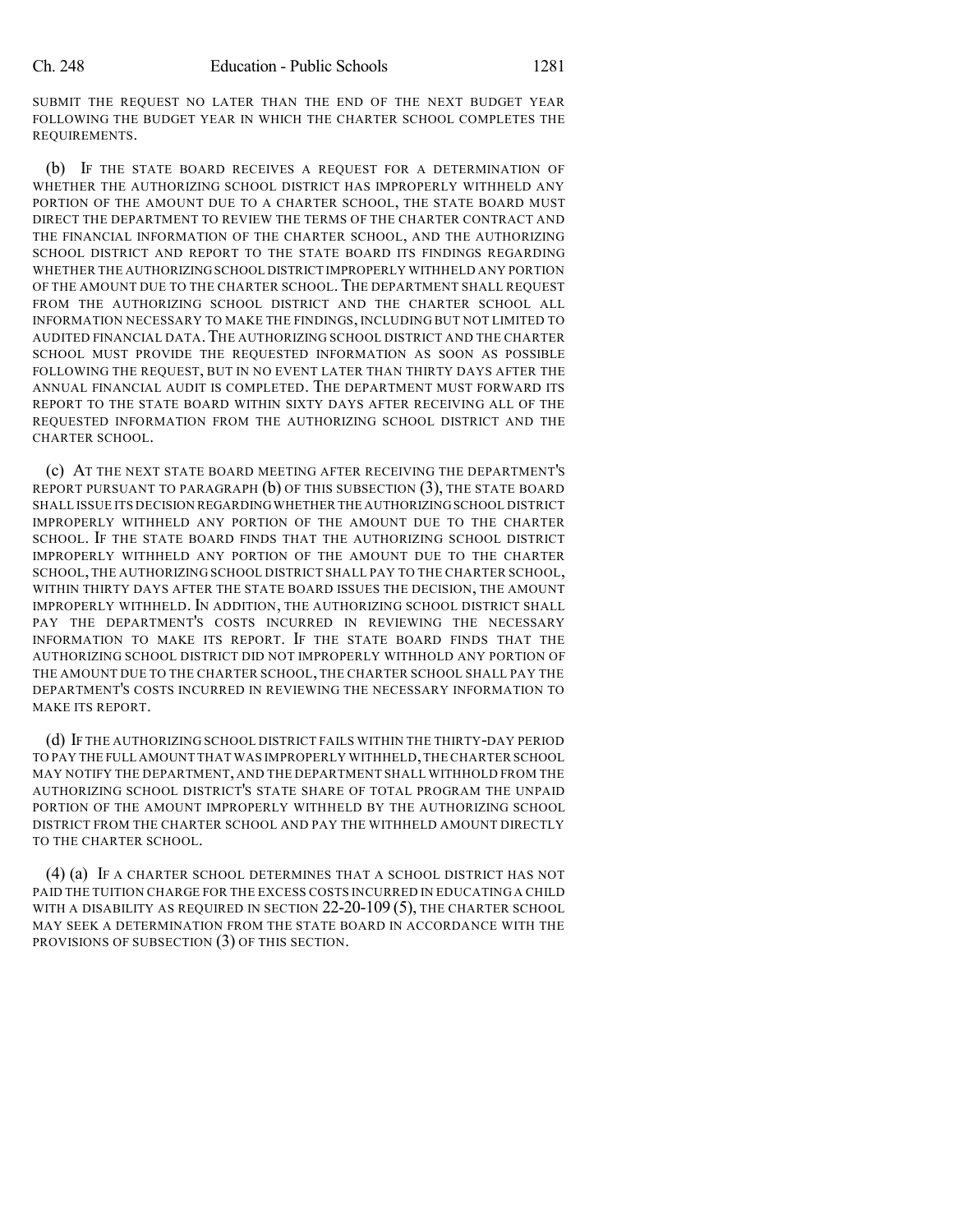(b) IF THE STATE BOARD FINDS THAT THE SCHOOL DISTRICT HAS IMPROPERLY WITHHELD MONEYS DUE TO THE CHARTER SCHOOL, THE SCHOOL DISTRICT, WITHIN THIRTY DAYS AFTER THE STATE BOARD ISSUES THE DECISION, SHALL PAY TO THE CHARTER SCHOOL THE AMOUNT IMPROPERLY WITHHELD. IN ADDITION, THE SCHOOL DISTRICT SHALL PAY THE DEPARTMENT'S COSTS INCURRED IN REVIEWING THE NECESSARY INFORMATION TO MAKE ITS REPORT. IF THE SCHOOL DISTRICT FAILS, WITHIN THE THIRTY-DAY PERIOD,TO PAY THE FULL AMOUNT THAT WAS IMPROPERLY WITHHELD, THE CHARTER SCHOOL MAY NOTIFY THE DEPARTMENT, AND THE DEPARTMENT SHALL WITHHOLD FROM THE SCHOOL DISTRICT'S STATE SHARE OF TOTAL PROGRAM THE UNPAID PORTION OF THE AMOUNT IMPROPERLY WITHHELD BY THE DISTRICT AND PAY THE AMOUNTWITHHELD DIRECTLY TO THE CHARTER SCHOOL.

(c) IF THE STATE BOARD FINDS THAT THE SCHOOL DISTRICT DID NOT IMPROPERLY WITHHOLD ANY PORTION OF THE AMOUNT DUE TO THE CHARTER SCHOOL, THE CHARTER SCHOOL SHALL PAY THE DEPARTMENT'S COSTS INCURRED IN REVIEWING THE NECESSARY INFORMATION TO MAKE ITS REPORT.

(5)(a) THIS SECTION TAKES EFFECT UPON THE PROCLAMATION BY THE GOVERNOR OF THE VOTE CAST IN A STATEWIDE ELECTION HELD NO LATER THAN NOVEMBER 2017 AT WHICH A MAJORITY OF THOSE VOTING APPROVE A CITIZEN-INITIATED INCREASE IN STATE TAX REVENUES FOR THE PURPOSE OF FUNDING PRESCHOOL THROUGH TWELFTH GRADE PUBLIC EDUCATION, SO LONG AS THE AMOUNT OF THE APPROVED REVENUE INCREASE IS EQUAL TO OR GREATER THAN THE TOTAL ESTIMATED STATE FISCAL IMPACT ASSOCIATED WITH THE PAYMENT OF THE STATE SHARE OF TOTAL PROGRAM PURSUANT TO SECTION 22-54.5-203, INVESTMENT MONEYS PURSUANT TO SECTION 22-54.5-301, HOLD-HARMLESS MONEYS PURSUANT TO SECTION 22-54.5-302, AND PER PUPIL SUPPLEMENTAL PAYMENTS PURSUANT TO SECTION 22-54.5-303, IN THE SECOND BUDGET YEAR COMMENCING AFTER THE INCREASE IS APPROVED, AS STATED IN THE FINAL FISCAL NOTE PREPARED FOR SENATE BILL 13-213, ENACTED IN 2013.

(b) THE PROVISIONS OF THIS SECTION APPLY IN THE SECOND BUDGET YEAR COMMENCINGAFTER THE STATEWIDE ELECTION AT WHICH THE VOTERS APPROVE THE INCREASE IN STATE TAX REVENUES FOR THE PURPOSE OF FUNDING PUBLIC EDUCATION AND IN BUDGET YEARS THEREAFTER.

**SECTION 3.** In Colorado Revised Statutes, **add** 22-30.5-513.5 as follows:

**22-30.5-513.5. Institute charter schools - funding - definitions.** (1) AS USED IN THIS SECTION, UNLESS THE CONTEXT OTHERWISE REQUIRES:

(a) "ADMINISTRATIVE OVERHEAD COSTS" MEANS ALL ACTUAL AND REASONABLE COSTS INCURRED BY THE INSTITUTE AS A RESULT OF ITS PERFORMANCE OF ITS OBLIGATIONS PURSUANT TO THIS PART 5."ADMINISTRATIVE OVERHEAD COSTS"DOES NOT INCLUDE THE COSTS INCURRED TO DELIVER SERVICES THAT AN INSTITUTE CHARTER SCHOOL MAY PURCHASE AT ITS DISCRETION.

(b) "ASCENT PROGRAM" HAS THE SAME MEANING AS PROVIDED IN SECTION 22-54.5-103 (3).

(c) "ASCENTPROGRAM AVERAGE DAILY MEMBERSHIP"HAS THE SAME MEANING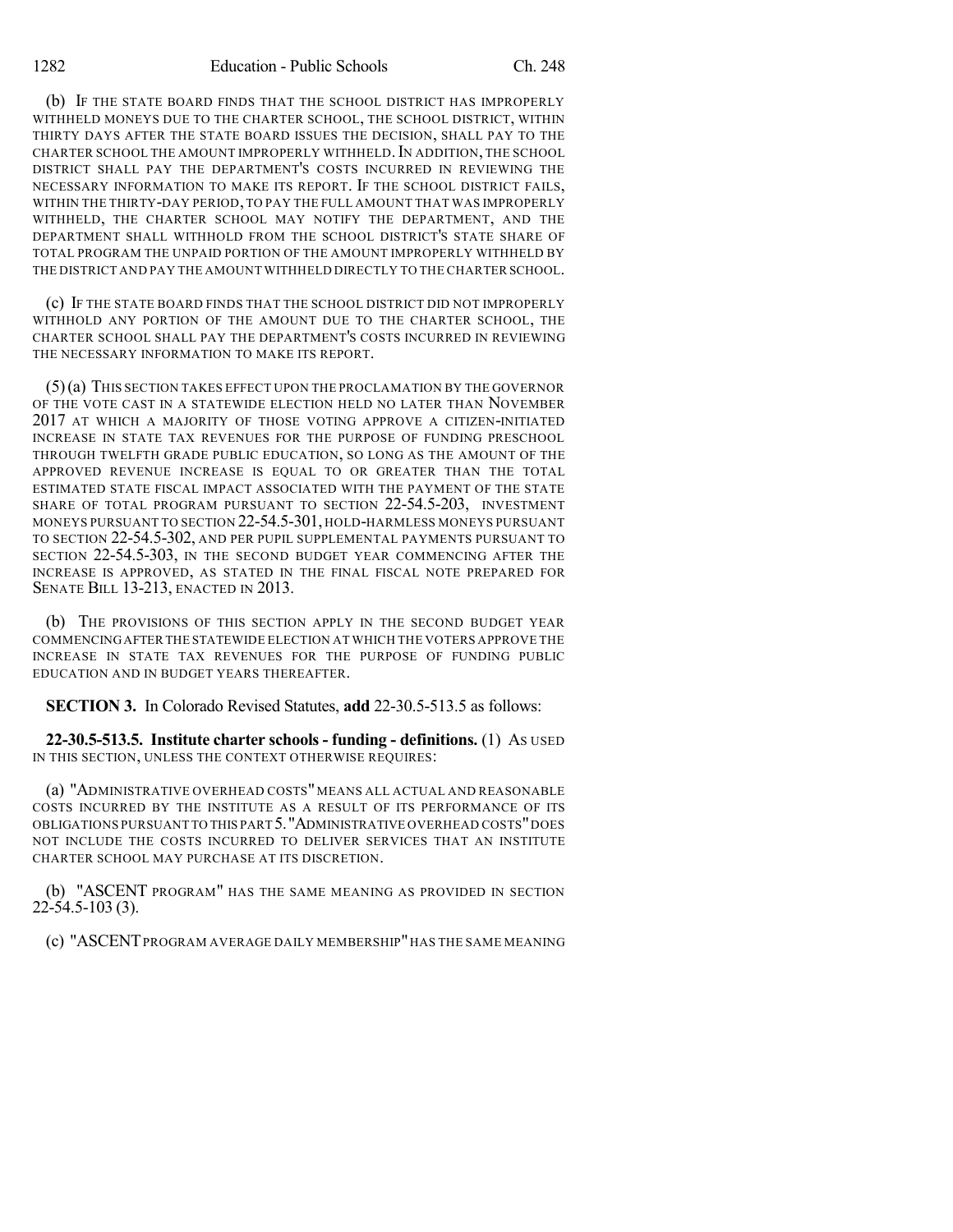AS PROVIDED IN SECTION 22-54.5-103 (4).

(d) "AT-RISK"HAS THE SAME MEANING AS PROVIDED IN SECTION 22-54.5-103(5).

(e) "AT-RISK FUNDING" MEANS THE FUNDING CALCULATED FOR AN INSTITUTE CHARTER SCHOOL PURSUANT TO SECTION 22-54.5-202 (4).

(f) "AT-RISK PUPIL AVERAGE DAILY MEMBERSHIP" HAS THE SAME MEANING AS PROVIDED IN SECTION 22-54.5-103 (6).

(g) "AVERAGE DAILY MEMBERSHIP" HAS THE SAME MEANING AS PROVIDED IN SECTION 22-54.5-103 (8).

(h) "ENGLISH LANGUAGE LEARNER" HAS THE SAME MEANING AS PROVIDED IN SECTION 22-54.5-103 (16).

(i) "ENGLISH LANGUAGE LEARNER AVERAGE DAILY MEMBERSHIP" HAS THE SAME MEANING AS PROVIDED IN SECTION 22-54.5-103 (17).

(j) "ENGLISH LANGUAGE LEARNER FUNDING" MEANS THE FUNDING CALCULATED FOR AN INSTITUTE CHARTER SCHOOL PURSUANT TO SECTION 22-54.5-202 (5).

(k) "FUNDING AVERAGING PERIOD" HAS THE SAME MEANING AS PROVIDED IN SECTION 22-54.5-103 (20).

(l) "INVESTMENT MONEYS" HAS THE SAME MEANING AS PROVIDED IN SECTION 22-54.5-103 (23).

(m) "MEMBERSHIP" HAS THE SAME MEANING AS PROVIDED IN SECTION 22-54.5-103 (26).

(n) "MULTI-DISTRICT ON-LINE SCHOOL" HAS THE SAME MEANING AS PROVIDED IN SECTION 22-30.7-102 (6).

(o) "QUALIFIED INSTITUTE CHARTER SCHOOL" HAS THE SAME MEANING AS "QUALIFIED CHARTER SCHOOL" DEFINED IN SECTION 22-54.5-309 (1) (e).

(p) "SCHOOL DAY"HAS THE SAME MEANING AS PROVIDED IN SECTION 22-54.5-103  $(31).$ 

(q) "TOTAL PROGRAM" MEANS THE TOTAL PROGRAM FOR AN INSTITUTE CHARTER SCHOOL THAT THE DEPARTMENT CALCULATES PURSUANT TO SECTION 22-54.5-202.

(2) FOR PURPOSES OF THE "PUBLIC SCHOOL FINANCE ACT", ARTICLE 54.5 OF THIS TITLE, EACH INSTITUTE CHARTER SCHOOL, AS REQUIRED IN SECTION 22-54.5-405, SHALL CERTIFY TO THE DEPARTMENT THE INSTITUTE CHARTER SCHOOL'S MEMBERSHIP FOR EACH SCHOOL DAY, INCLUDING SPECIFYING THE NUMBER OF PRESCHOOL PUPILS, AT-RISK PUPILS, AND ENGLISH LANGUAGE LEARNERS, AND THE NUMBER OF PUPILS WHO ARE ENROLLED EACH SCHOOL DAY IN A MULTI-DISTRICT ON-LINE SCHOOL OR THE ASCENT PROGRAM, AS APPLICABLE. EACH INSTITUTE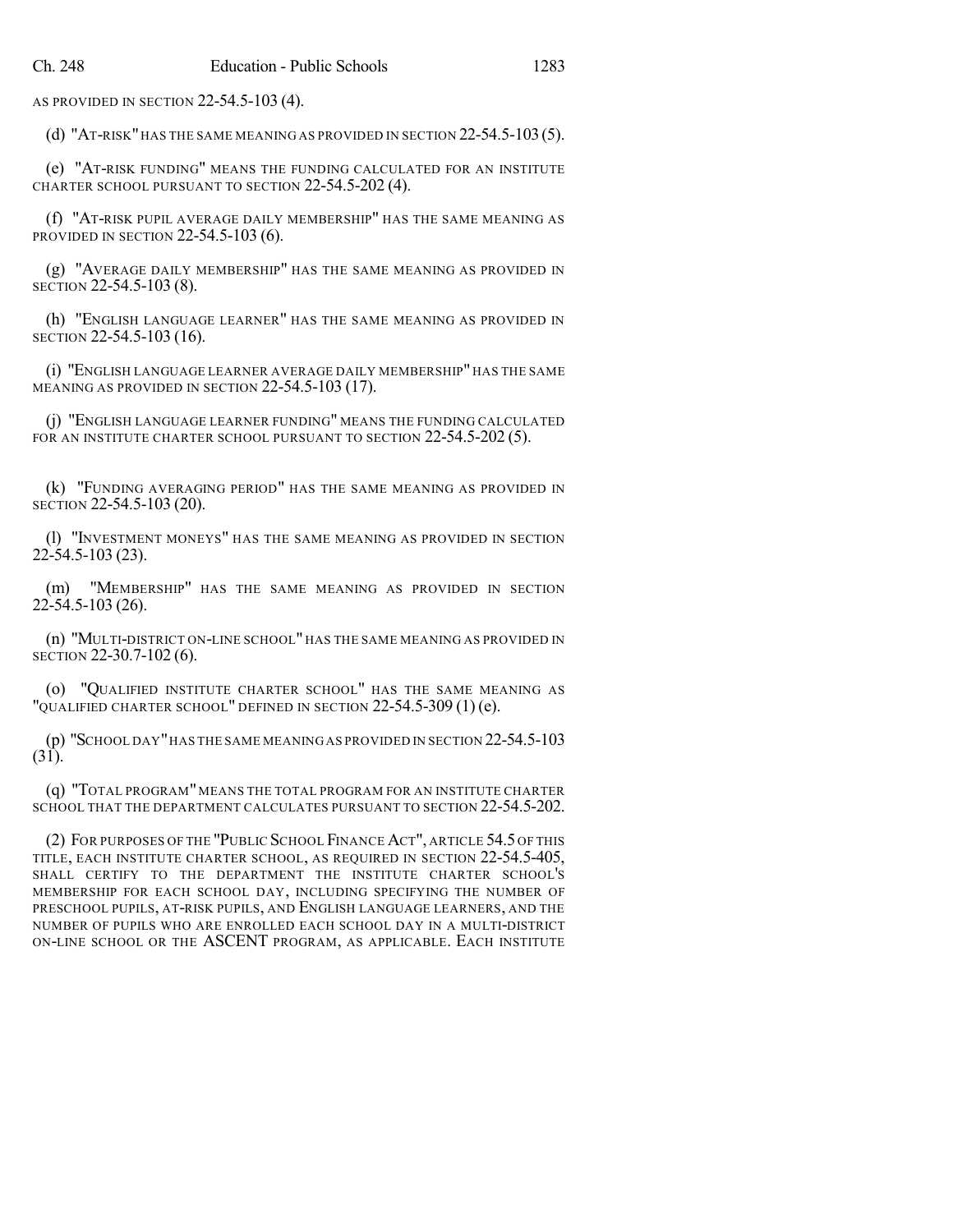CHARTER SCHOOL SHALL ALSO SPECIFY WHETHER IT IS A QUALIFIED CHARTER SCHOOL. THE DEPARTMENT SHALL USE THE MEMBERSHIP AND THE MULTI-DISTRICT ON-LINE SCHOOL AND ASCENTPROGRAM ENROLLMENTS CERTIFIED TO CALCULATE THE AVERAGE DAILY MEMBERSHIP, PRESCHOOL PROGRAM AVERAGE DAILY MEMBERSHIP,AT-RISK AVERAGE DAILY MEMBERSHIP,ENGLISH LANGUAGE LEARNER AVERAGE DAILY MEMBERSHIP, ON-LINE AVERAGE DAILY MEMBERSHIP, AND ASCENTPROGRAM AVERAGE DAILY MEMBERSHIP,AS APPLICABLE,AND THE TOTAL PROGRAM FOR EACH INSTITUTE CHARTER SCHOOL PURSUANT TO SECTIONS 22-54.5-202 AND 22-54.5-405, AND THE INVESTMENT MONEYS FOR EACH INSTITUTE CHARTER SCHOOL PURSUANT TO SECTION 22-54.5-301.

(3) (a) AS PART OF THE CHARTER CONTRACT, EACH INSTITUTE CHARTER SCHOOL AND THE INSTITUTE SHALL AGREE ON FUNDING AND ANY SERVICES THAT THE INSTITUTE OR A THIRD PARTY PROVIDES TO THE INSTITUTE CHARTER SCHOOL. THE INSTITUTE CHARTER SCHOOL AND THE INSTITUTE SHALL NEGOTIATE FUNDINGUNDER THE CHARTER CONTRACT, STARTING WITH THE AMOUNTS SPECIFIED IN SUBSECTION (4) OF THIS SECTION.

(b) THE INSTITUTE SHALL PAY TO EACH INSTITUTE CHARTER SCHOOL THE AMOUNTS THAT ARE DUE TO EACH INSTITUTE CHARTER SCHOOL AS PROVIDED IN THIS SECTION. THE INSTITUTE SHALL PAY THE AMOUNTS IN TWELVE MONTHLY INSTALLMENTS AS SOON AS PRACTICABLE AFTER THE INSTITUTE RECEIVES DISTRIBUTIONS OF MONEYS FROM THE DEPARTMENT PURSUANT TO SECTION 22-30.5-408.

(c) IF THE DEPARTMENT ADJUSTS AN INSTITUTE CHARTER SCHOOL'S PAYMENTS PURSUANT TO SECTION 22-54.5-408 (1) (a) (II), THE INSTITUTE SHALL ADJUST ITS PAYMENTS TO THE INSTITUTE CHARTER SCHOOL PURSUANT TO THIS SECTION ACCORDINGLY.

(4) (a) NEGOTIATIONS BETWEEN AN INSTITUTE CHARTER SCHOOL AND THE INSTITUTE BEGIN WITH THE INSTITUTE CHARTER SCHOOL RECEIVING AN AMOUNT EQUAL TO:

(I) (A) THE INSTITUTE CHARTER SCHOOL'S TOTAL PROGRAM MINUS ONE PERCENT WITHHELD BY THE DEPARTMENT PURSUANT TO SECTION 22-54.5-408 (2); PLUS

(B) THE INVESTMENT MONEYS IN THE AMOUNT OF THE PER PUPIL AMOUNT CALCULATED PURSUANT TO SECTION 22-54.5-301(3)MULTIPLIED BY THE INSTITUTE CHARTER SCHOOL'S AVERAGE DAILY MEMBERSHIP FOR THE APPLICABLE FUNDING AVERAGING PERIOD, AS PROVIDED IN SECTION 22-54.5-301; MINUS

(II) (A) AN AMOUNT EQUAL TO THREE PERCENT OF THE INSTITUTE CHARTER SCHOOL'STOTAL PROGRAM,WHICH AMOUNT THE INSTITUTE SHALL TRANSFER TO THE STATE TREASURER FOR CREDIT TO THE ACCOUNT CREATED IN SECTION 22-30.5-506 (4) AND USED TO OFFSET ADMINISTRATIVE OVERHEAD COSTS; PLUS

(B) THE AMOUNT AGREED TO IN THE CHARTER CONTRACT FOR ADDITIONAL SERVICES AS PROVIDED IN PARAGRAPH (b) OF THIS SUBSECTION (4); PLUS

(C) ANY AMOUNT AGREED TO BY THE INSTITUTE AND THE INSTITUTE CHARTER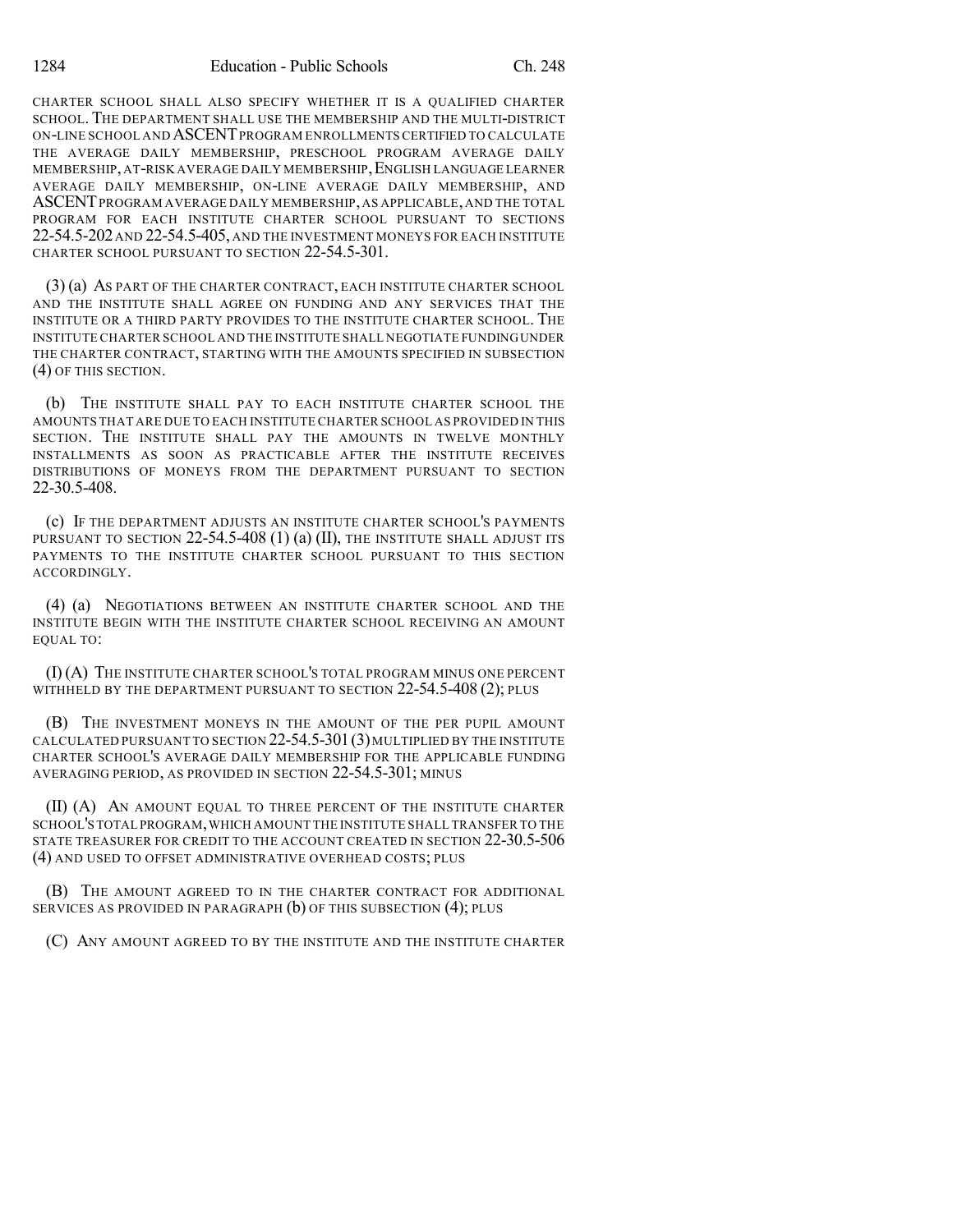SCHOOL FOR REPAYMENT OF A LOAN TO THE INSTITUTE CHARTER SCHOOL FROM THE INSTITUTE CHARTER SCHOOL ASSISTANCE FUND CREATED IN SECTION 22-30.5-515.5; **PLUS** 

(D) ANY AMOUNT WITHHELD PURSUANT TO SECTION 22-30.5-406FOR THE DIRECT PAYMENTS MADE BY THE STATE TREASURER OF PRINCIPAL AND INTEREST DUE ON BONDS ISSUED ON BEHALF OF THE INSTITUTE CHARTER SCHOOL BY A GOVERNMENTAL ENTITY FOR THE PURPOSE OF FINANCING INSTITUTE CHARTER SCHOOL CAPITAL CONSTRUCTION.

(b) IN NEGOTIATING THE CHARTER CONTRACT, THE INSTITUTE CHARTER SCHOOL AND THE INSTITUTE BOARD SHALL AGREE ON THE SERVICES, OTHER THAN NECESSARY ADMINISTRATION, OVERSIGHT, AND MANAGEMENT SERVICES, AND THE COST OF THE SERVICES THAT A THIRD PARTY WITH WHICH THE INSTITUTE OR INSTITUTE CHARTER SCHOOL CONTRACTS PROVIDES TO THE INSTITUTE CHARTER SCHOOL.

(5) IN ADDITION TO THE MONEYS AN INSTITUTE CHARTER SCHOOL RECEIVES PURSUANT TO SUBSECTION (4) OF THIS SECTION:

(a)(I) THE INSTITUTE SHALL DISTRIBUTE TO EACH QUALIFIED INSTITUTE CHARTER SCHOOL AN AMOUNT EQUAL TO THE PERCENTAGE OF THE QUALIFIED INSTITUTE CHARTER SCHOOL'S CERTIFIED AVERAGE DAILY MEMBERSHIP FOR THE APPLICABLE FUNDING AVERAGING PERIOD MULTIPLIED BY THE TOTAL AMOUNT OF STATE EDUCATION FUND MONEYS DISTRIBUTED TO THE INSTITUTE FOR THE SAME BUDGET YEAR PURSUANT TO SECTION 22-54.5-309. THE INSTITUTE MUST PROVIDE THE FUNDING TO EACH QUALIFIED INSTITUTE CHARTER SCHOOL BY MAKING A MONTHLY PAYMENT TO THE QUALIFIED INSTITUTE CHARTER SCHOOL AS SOON AS POSSIBLE AFTER THE INSTITUTE RECEIVES A MONTHLY PAYMENT OF MONEYS PURSUANT TO SECTION 22-54.5-309. THE QUALIFIED INSTITUTE CHARTER SCHOOL SHALL USE THE MONEYS RECEIVED PURSUANT TO THIS PARAGRAPH (A) SOLELY FOR CAPITAL CONSTRUCTION AS DEFINED IN SECTION  $22-54.5-309(1)(a)$ .

(II) FOR PURPOSES OF THIS PARAGRAPH (a), "PUPILS" DOES NOT INCLUDE PUPILS WHO ARE ENROLLED IN AN ON-LINE PROGRAM, AS DEFINED IN SECTION 22-30.7-102 (9), OR IN AN ON-LINE SCHOOL, AS DEFINED IN SECTION 22-30.7-102 (9.5).

(b) (I) THE INSTITUTE SHALL DISTRIBUTE TO EACH INSTITUTE CHARTER SCHOOL THE SCHOOL'S PROPORTIONATE SHARE OF MONEYS RECEIVED PURSUANT TO FEDERAL OR STATE CATEGORICAL AID PROGRAMS BASED ON THE PUPILS ENROLLED IN EACH INSTITUTE CHARTER SCHOOL.

(II) EACH INSTITUTE CHARTER SCHOOL THAT SERVES STUDENTS WHO MAY BE ELIGIBLE TO RECEIVE SERVICES PROVIDED THROUGH FEDERAL AID PROGRAMS MUST COMPLY WITH ALL FEDERAL REPORTING REQUIREMENTS TO RECEIVE THE DISTRIBUTION OF FEDERAL AID FROM THE INSTITUTE.

(c) THE INSTITUTE SHALL DISTRIBUTE TO EACH INSTITUTE CHARTER SCHOOL THE PER PUPIL SUPPLEMENTAL PAYMENT PAYABLE TO THE INSTITUTE CHARTER SCHOOL PURSUANT TO SECTION 22-54.5-303.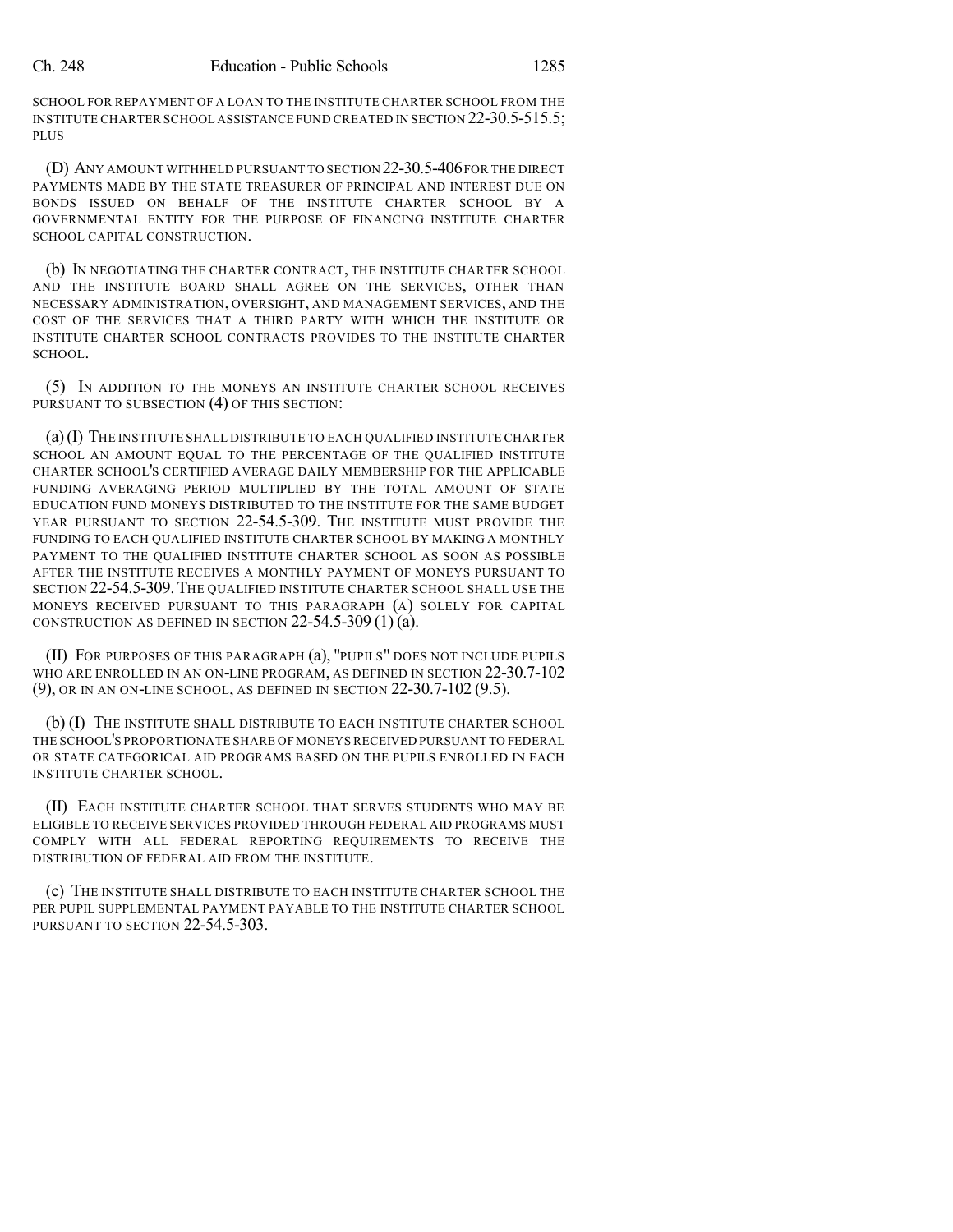(d) EACH INSTITUTE CHARTER SCHOOL RETAINS THE FEES COLLECTED FROM STUDENTS ENROLLED AT THE INSTITUTE CHARTER SCHOOL.

(6) EACH INSTITUTE CHARTER SCHOOL SHALL PAY AN AMOUNT EQUAL TO THE PER PUPIL COST INCURRED BY THE INSTITUTE IN PROVIDING FEDERALLY REQUIRED EDUCATIONAL SERVICES, MULTIPLIED BY THE NUMBER OF STUDENTS ENROLLED IN THE INSTITUTE CHARTER SCHOOL. AT EITHER PARTY'S REQUEST, THE INSTITUTE CHARTER SCHOOL AND THE INSTITUTE MAY NEGOTIATE AND INCLUDE IN THE CHARTER CONTRACT ALTERNATE ARRANGEMENTS FOR THE PROVISION OF AND PAYMENT FOR FEDERALLY REQUIRED EDUCATIONAL SERVICES, INCLUDING BUT NOT NECESSARILY LIMITED TO A REASONABLE RESERVE NOT TO EXCEED FIVE PERCENT OF THE INSTITUTE'S TOTAL BUDGET FOR PROVIDING FEDERALLY REQUIRED EDUCATIONAL SERVICES. THE INSTITUTE SHALL USE THE RESERVE ONLY TO OFFSET THE EXCESS COSTS OF PROVIDING SERVICES TO STUDENTS WITH DISABILITIES WHO ARE ENROLLED IN AN INSTITUTE CHARTER SCHOOL.

(7) EACH INSTITUTE CHARTER SCHOOL THAT RECEIVES AT-RISK FUNDING SHALL USE THE AT-RISK FUNDING TO PROVIDE PROGRAMS, ACTIVITIES, AND PERSONNEL THAT PRIMARILY SERVE AT-RISK PUPILS. EACH INSTITUTE CHARTER SCHOOL THAT RECEIVES ENGLISH LANGUAGE LEARNER FUNDING SHALL USE THE ENGLISH LANGUAGE LEARNER FUNDING TO PROVIDE PROGRAMS,ACTIVITIES,AND PERSONNEL THAT PRIMARILY SERVE ENGLISH LANGUAGE LEARNERS.

(8) (a) WITHIN NINETY DAYS AFTER THE END OF EACH BUDGET YEAR, THE INSTITUTE SHALL PROVIDE TO EACH INSTITUTE CHARTER SCHOOL AN ITEMIZED ACCOUNTING OF ALL THE INSTITUTE'S ADMINISTRATIVE OVERHEAD COSTS.

(b) WITHIN NINETY DAYS AFTER THE END OF EACH BUDGET YEAR, THE INSTITUTE SHALL PROVIDE TO EACH INSTITUTE CHARTER SCHOOL AN ITEMIZED ACCOUNTING OF ALL OF THE ACTUAL COSTS OF ANY ADDITIONAL SERVICES THE INSTITUTE CHARTER SCHOOL CHOSE TO PURCHASE AS PROVIDED IN PARAGRAPH (b) OF SUBSECTION (4) OF THIS SECTION. THE INSTITUTE AND THE INSTITUTE CHARTER SCHOOL SHALL RECONCILE ANY DIFFERENCE BETWEEN THE AMOUNT INITIALLY CHARGED TO THE INSTITUTE CHARTER SCHOOL AND THE ACTUAL COST OF THE SERVICES, AND THE OWED PARTY SHALL RECEIVE APPROPRIATE REIMBURSEMENT.

(9) (a) THE GOVERNING BODY OF AN INSTITUTE CHARTER SCHOOL MAY ACCEPT GIFTS, DONATIONS, OR GRANTS OF ANY KIND MADE TO THE INSTITUTE CHARTER SCHOOL AND EXPEND OR USE THE GIFTS, DONATIONS, OR GRANTS IN ACCORDANCE WITH THE CONDITIONS PRESCRIBED BY THE DONOR; HOWEVER, THE GOVERNING BODY SHALL NOT ACCEPT A GIFT, DONATION, OR GRANT IF THE GIFT, DONATION, OR GRANT IS SUBJECT TO ANY CONDITION CONTRARY TO LAW OR CONTRARY TO THE TERMS OF THE CHARTER CONTRACT BETWEEN THE INSTITUTE CHARTER SCHOOL AND THE INSTITUTE.

(b) MONEYS THAT AN INSTITUTE CHARTER SCHOOL RECEIVES FROM ANY SOURCE AND THAT REMAIN IN THE INSTITUTE CHARTER SCHOOL'S ACCOUNTS AT THE END OF A BUDGET YEAR MUST REMAIN IN THE INSTITUTE CHARTER SCHOOL'S ACCOUNTS FOR THE INSTITUTE CHARTER SCHOOL'S USE DURINGSUBSEQUENT BUDGET YEARS AND DO NOT REVERT TO THE STATE. MONEYS REMAINING IN THE INSTITUTE CHARTER SCHOOL'S ACCOUNTS UPON THE REVOCATION OR NONRENEWAL OF THE CHARTER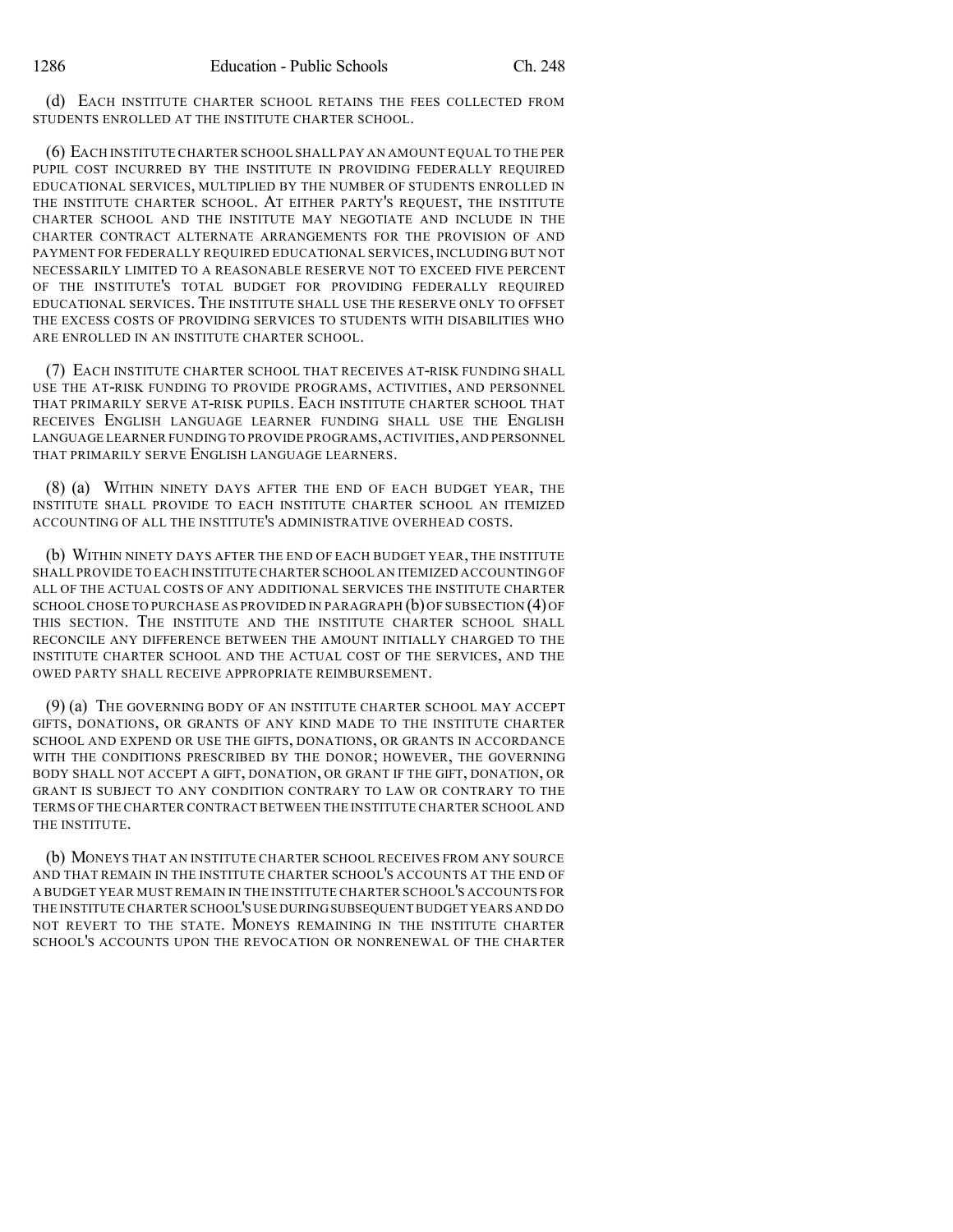CONTRACT REVERT TO THE INSTITUTE; EXCEPT THAT ANY GIFTS MUST BE DISPOSED OF IN ACCORDANCE WITH ANY CONDITIONS PRESCRIBED BY THE DONOR THAT ARE NOT CONTRARY TO LAW.

(10) (a) ON OR BEFORE DECEMBER 1 OF EACH YEAR, A REPRESENTATIVE FROM THE GOVERNING BOARD OF EACH INSTITUTE CHARTER SCHOOL AND THE INSTITUTE BOARD SHALL MEET TO REVIEW THE LEVEL OF FUNDING RECEIVED BY THE INSTITUTE AS A RESULT OF THE MONEYS WITHHELD BY THE INSTITUTE FOR THE AMOUNT OF ACTUAL COSTS INCURRED BY THE INSTITUTE IN PROVIDING NECESSARY ADMINISTRATION, OVERSIGHT, AND MANAGEMENT SERVICES TO THE INSTITUTE CHARTER SCHOOLS. THE INSTITUTE CHARTER SCHOOL REPRESENTATIVES AND THE INSTITUTE BOARD SHALL, AT A MINIMUM, REVIEW FOR EACH BUDGET YEAR THE AMOUNT OF MONEYS ANNUALLY APPROPRIATED TO THE INSTITUTE,THE AMOUNT OF COSTS INCURRED BY THE INSTITUTE, AND THE SERVICES PROVIDED BY THE INSTITUTE.

(b) ON OR BEFORE JANUARY 15 OF EACH YEAR, THE INSTITUTE BOARD SHALL SUBMIT TO THE EDUCATION COMMITTEES OF THE SENATE AND THE HOUSE OF REPRESENTATIVES, OR ANY SUCCESSOR COMMITTEES, THE FINDINGS OF THE REVIEW DESCRIBED IN PARAGRAPH (a) OF THIS SUBSECTION (10) AND ANY RECOMMENDATIONS FOR LEGISLATIVE CHANGES REGARDING THE OPERATIONS OF THE INSTITUTE.

(c) THE PROVISIONS OF THIS SUBSECTION (10) DO NOT LIMIT THE AUTHORITY OF THE INSTITUTE OR THE INSTITUTE BOARD IN MAKING DECISIONS CONCERNING OPERATIONS OF THE INSTITUTE OR THE USE OF INSTITUTE MONEYS.

(11) (a) THIS SECTION TAKES EFFECT UPON THE PROCLAMATION BY THE GOVERNOR OF THE VOTE CAST IN A STATEWIDE ELECTION HELD NO LATER THAN NOVEMBER 2017 AT WHICH A MAJORITY OF THOSE VOTING APPROVE A CITIZEN-INITIATED INCREASE IN STATE TAX REVENUES FOR THE PURPOSE OF FUNDING PRESCHOOL THROUGH TWELFTH GRADE PUBLIC EDUCATION, SO LONG AS THE AMOUNT OF THE APPROVED REVENUE INCREASE IS EQUAL TO OR GREATER THAN THE TOTAL ESTIMATED STATE FISCAL IMPACT ASSOCIATED WITH THE PAYMENT OF THE STATE SHARE OFTOTAL PROGRAM PURSUANT TO SECTION 22-54.5-203, INVESTMENT MONEYS PURSUANT TO SECTION 22-54.5-301, HOLD-HARMLESS MONEYS PURSUANT TO SECTION 22-54.5-302, AND PER PUPIL SUPPLEMENTAL PAYMENTS PURSUANT TO SECTION 22-54.5-303, IN THE SECOND BUDGET YEAR COMMENCING AFTER THE INCREASE IS APPROVED, AS STATED IN THE FINAL FISCAL NOTE PREPARED FOR SENATE BILL 13-213, ENACTED IN 2013.

(b) THE PROVISIONS OF THIS SECTION APPLY IN THE SECOND BUDGET YEAR COMMENCING AFTER THE STATEWIDE ELECTION AT WHICH THE VOTERS APPROVE THE INCREASE IN STATE TAX REVENUES FOR THE PURPOSE OF FUNDING PUBLIC EDUCATION AND IN BUDGET YEARS THEREAFTER.

**SECTION 4.** In Colorado Revised Statutes, **add** 22-28-104.1 and 22-28-107.1 as follows:

**22-28-104.1.Establishment of publicpreschoolprograms.**(1) THECOLORADO PRESCHOOL PROGRAM IS ESTABLISHED IN THE DEPARTMENT AND AS A LOCAL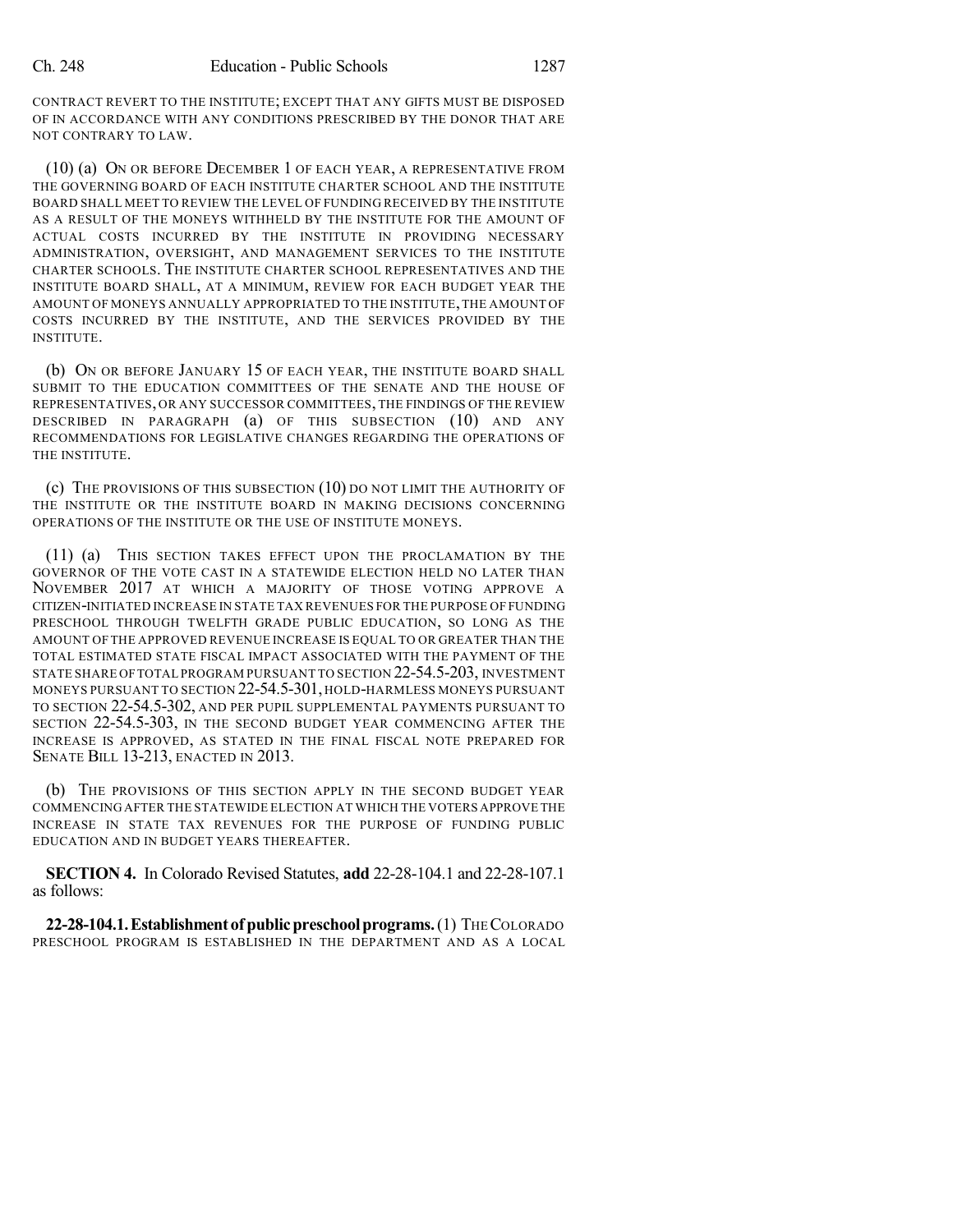PROGRAM IN EACH SCHOOL DISTRICT. THE PURPOSES OF THE PROGRAM ARE:

(a) TO SERVE THREE-,FOUR-,AND FIVE-YEAR-OLD CHILDREN WHO LACK OVERALL LEARNING READINESS DUE TO SIGNIFICANT FAMILY RISK FACTORS, WHO ARE IN NEED OF LANGUAGE DEVELOPMENT, OR WHO ARE RECEIVING SERVICES FROM THE DEPARTMENT OF HUMAN SERVICES PURSUANT TO ARTICLE 5 OF TITLE 26,C.R.S., AS NEGLECTED OR DEPENDENT CHILDREN AND WHO WOULD BENEFIT FROM PARTICIPATION IN THE COLORADO PRESCHOOL PROGRAM;

(b) TO ESTABLISH CRITERIA THAT SCHOOL DISTRICTS AND INSTITUTE CHARTER SCHOOLS MUST FOLLOW TO ESTABLISH DISTRICT AND INSTITUTE CHARTER SCHOOL PRESCHOOL PROGRAMS; AND

(c) TO ENCOURAGE PARENTS TO PARTICIPATE WITH THEIR CHILDREN IN DISTRICT OR INSTITUTE CHARTER SCHOOL PRESCHOOL PROGRAMS.

(2) ALL CHILDREN WHO MEET THE ELIGIBILITY REQUIREMENTS SPECIFIED IN SECTION 22-28-106 MAY PARTICIPATE IN THE COLORADO PRESCHOOL PROGRAM AS HALF-TIME PUPILS.

(3) EACH SCHOOL DISTRICT AND EACH INSTITUTE CHARTER SCHOOL SHALL INCLUDE IN THE MEMBERSHIPCERTIFIED TO THE DEPARTMENT PURSUANT TO SECTION 22-54.5-405 THE PUPILS ENROLLED IN THE COLORADO PRESCHOOL PROGRAM TO RECEIVE FUNDING FOR THOSE PUPILS THROUGH THE "PUBLIC SCHOOL FINANCE ACT", ARTICLE 54.5 OF THIS TITLE.

(4) THIS ARTICLE DOES NOT PROHIBIT A SCHOOL DISTRICT FROM ESTABLISHING AND MAINTAINING OTHER PRESCHOOL PROGRAMS USING ANY FUNDS AVAILABLE FOR THAT PURPOSE, BUT THE SCHOOL DISTRICT SHALL NOT COUNT CHILDREN ENROLLED IN ANOTHER PRESCHOOL PROGRAM FOR PURPOSES OF DETERMINING AVERAGE DAILY MEMBERSHIP UNDER THE "PUBLIC SCHOOL FINANCE ACT", ARTICLE 54.5 OF THIS TITLE.

(5)(a) THIS SECTION TAKES EFFECT UPON THE PROCLAMATION BY THE GOVERNOR OF THE VOTE CAST IN A STATEWIDE ELECTION HELD NO LATER THAN NOVEMBER 2017 AT WHICH A MAJORITY OF THOSE VOTING APPROVE A CITIZEN-INITIATED INCREASE IN STATE TAX REVENUES FOR THE PURPOSE OF FUNDING PRESCHOOL THROUGH TWELFTH GRADE PUBLIC EDUCATION, SO LONG AS THE AMOUNT OF THE APPROVED REVENUE INCREASE IS EQUAL TO OR GREATER THAN THE TOTAL ESTIMATED STATE FISCAL IMPACT ASSOCIATED WITH THE PAYMENT OF THE STATE SHARE OF TOTAL PROGRAM PURSUANT TO SECTION 22-54.5-203, INVESTMENT MONEYS PURSUANT TO SECTION 22-54.5-301, HOLD-HARMLESS MONEYS PURSUANT TO SECTION 22-54.5-302, AND PER PUPIL SUPPLEMENTAL PAYMENTS PURSUANT TO SECTION 22-54.5-303, IN THE SECOND BUDGET YEAR COMMENCING AFTER THE INCREASE IS APPROVED, AS STATED IN THE FINAL FISCAL NOTE PREPARED FOR SENATE BILL 13-213, ENACTED IN 2013.

(b) THE PROVISIONS OF THIS SECTION APPLY IN THE SECOND BUDGET YEAR COMMENCING AFTER THE STATEWIDE ELECTION AT WHICH THE VOTERS APPROVE THE INCREASE IN STATE TAX REVENUES FOR THE PURPOSE OF FUNDING PUBLIC EDUCATION AND IN BUDGET YEARS THEREAFTER.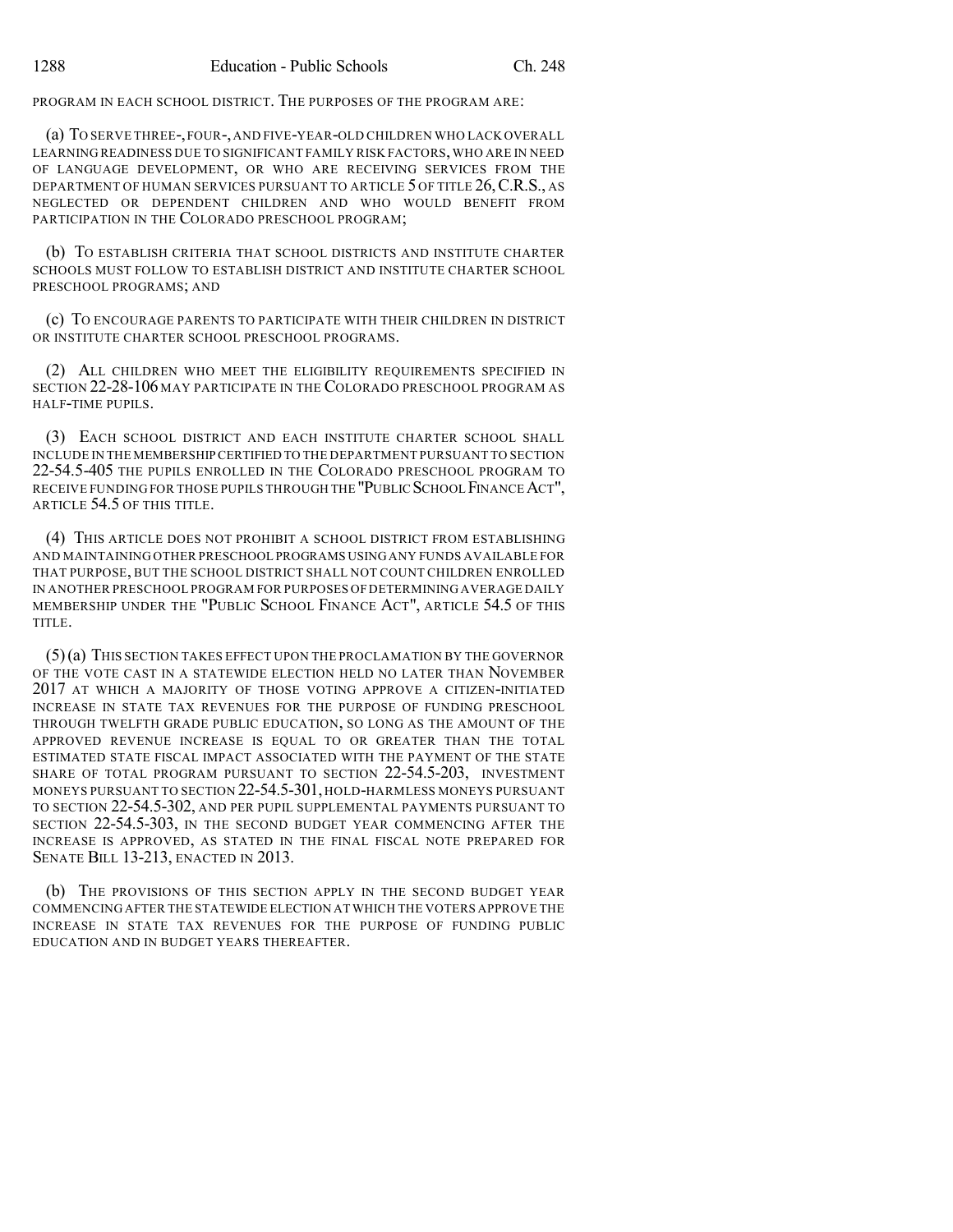**22-28-107.1. Districtandinstitute charterschoolpreschoolprograms-plans.** (1) EACH SCHOOL DISTRICT THAT HAS NOT SUBMITTED A PLAN TO THE DEPARTMENT BY THE EFFECTIVE DATE OF THIS SECTION TO IMPLEMENT A DISTRICT PRESCHOOL PROGRAM SHALL DO SO WITHIN SIX MONTHS AFTER THAT DATE. AN INSTITUTE CHARTER SCHOOL THAT CHOOSES TO OFFER A PRESCHOOL PROGRAM PURSUANT TO THIS SECTION SHALL SUBMIT A PLAN TO IMPLEMENT THE PRESCHOOL PROGRAM TO THE DEPARTMENT AT LEAST SIX MONTHS BEFORE THE PRESCHOOL PROGRAM BEGINS OPERATION. A SCHOOL DISTRICT'S OR INSTITUTE CHARTER SCHOOL'S PLAN MUST INCLUDE, BUT NEED NOT BE LIMITED TO, THE FOLLOWING INFORMATION REQUESTED BY THE DEPARTMENT:

(a) THE NUMBER OF ELIGIBLE CHILDREN THAT THE PRESCHOOL PROGRAM IS EXPECTED TO SERVE;

(b) WHETHER THE PRESCHOOL PROGRAM WILL BE A FOUR-AND-ONE-HALF-MONTH, NINE-MONTH, OR TWELVE-MONTH PROGRAM;

(c) WHETHER THE SCHOOL DISTRICT OR INSTITUTE CHARTER SCHOOL ITSELF WILL PROVIDE THE PRESCHOOL PROGRAM OR WHETHER A HEAD START AGENCY OR ONE OR MORE CHILD CARE AGENCIES UNDER CONTRACT WITH THE SCHOOL DISTRICT OR INSTITUTE CHARTER SCHOOL WILL PROVIDE THE PRESCHOOL PROGRAM IN WHOLE OR IN PART;

(d) IF THE SCHOOL DISTRICT OR INSTITUTE CHARTER SCHOOL WILL PROVIDE THE PRESCHOOL PROGRAM:

(I) THE NUMBER OF SCHOOLS IN THE SCHOOL DISTRICT THAT WILL BE INVOLVED IF IT IS A DISTRICT PRESCHOOL PROGRAM;

(II) THE NUMBER OF ADDITIONAL PERSONNEL NEEDED TO STAFF THE PRESCHOOL PROGRAM; AND

(III) THE TRAINING PROGRAM FOR PRESCHOOL TEACHERS;

(e) IF A HEAD START AGENCY OR CHILD CARE AGENCIES UNDER CONTRACT WITH THE SCHOOL DISTRICT OR THE INSTITUTE CHARTER SCHOOL WILL PROVIDE THE PRESCHOOL PROGRAM, IN WHOLE OR IN PART:

(I) THE HEAD START AGENCY OR CHILD CARE AGENCIES WITH WHICH THE SCHOOL DISTRICT OR INSTITUTE CHARTER SCHOOL WILL CONTRACT;

(II) THE TERMS OF THE CONTRACTS; AND

(III) THE PROCEDURE THE SCHOOL DISTRICT OR INSTITUTE CHARTER SCHOOL WILL USE TO MONITOR THE PRESCHOOL PROGRAM THAT THE HEAD START AGENCY OR CHILD CARE AGENCIES ARE PROVIDING;

(f) THE EXTENDED DAY SERVICES, IF ANY, TO BE PROVIDED IN CONNECTION WITH THE PRESCHOOL PROGRAM;

(g) THE PLAN FOR COORDINATING THE PRESCHOOL PROGRAM WITH FAMILY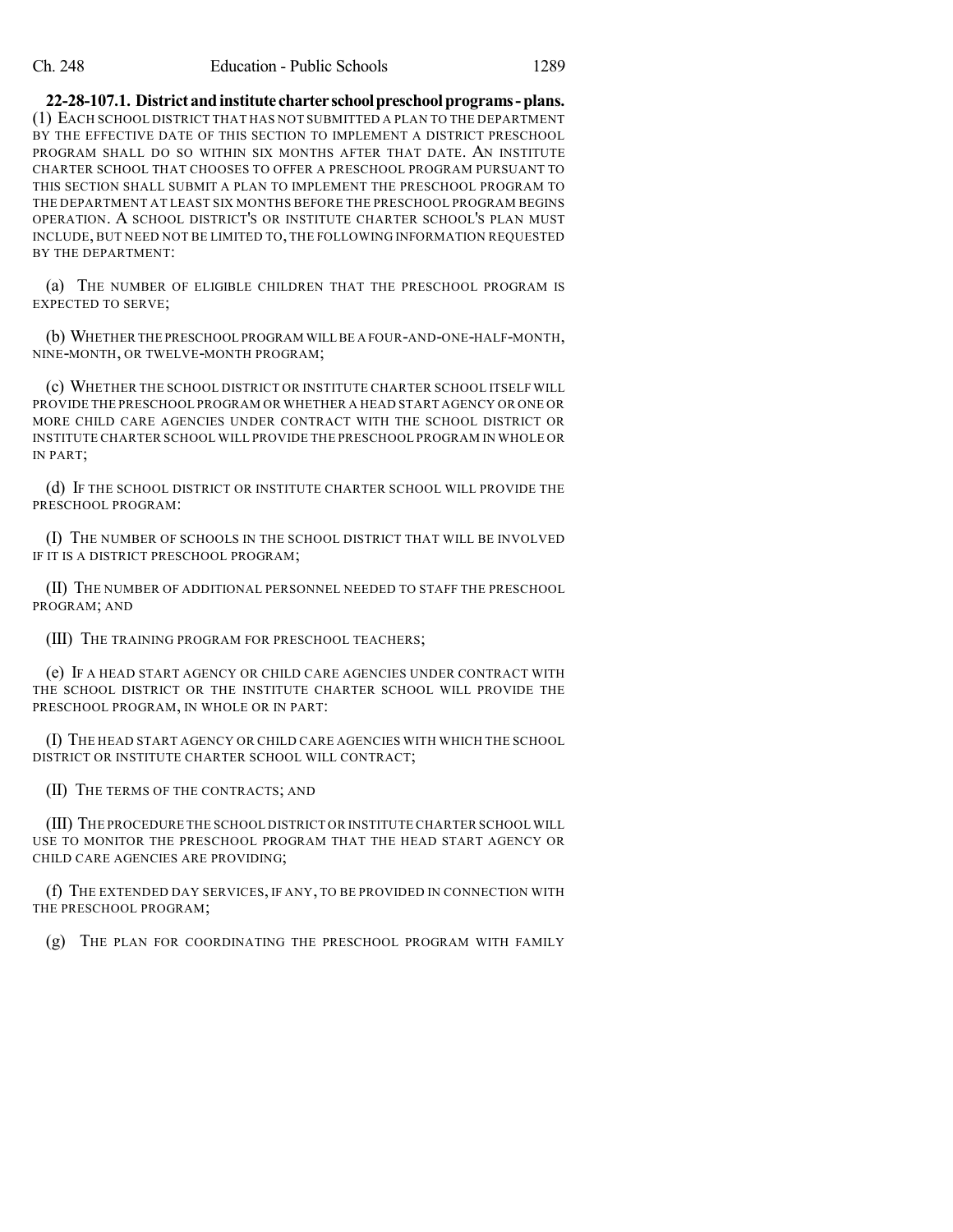SUPPORT SERVICES FOR CHILDREN PARTICIPATING IN THE PROGRAM AND THEIR FAMILIES;

(h) THE PLAN FOR INVOLVING THE PARENT OR PARENTS OF EACH CHILD ENROLLED IN THE PRESCHOOL PROGRAM IN PARTICIPATION IN THE PROGRAM;

(i) THE PLAN FOR COORDINATING THE PRESCHOOL PROGRAM WITH A PARENTING PROGRAM;

(j) THE PLAN FOR INVOLVING PARENTS AND THE COMMUNITY IN THE PRESCHOOL PROGRAM; AND

(k) THE PROCEDURE THE SCHOOL DISTRICT OR INSTITUTE CHARTER SCHOOL WILL FOLLOW TO EVALUATE THE CURRENT AND CONTINUING EFFECTIVENESS OF THE PRESCHOOL PROGRAM.

(2) A SCHOOL DISTRICT OR INSTITUTE CHARTER SCHOOL THAT PARTICIPATES IN THECOLORADO PRESCHOOL PROGRAM BY OFFERING A NINE-MONTH PROGRAM MAY, IN THE FIRST YEAR OF OPERATION, APPLY FOR PERMISSION FROM THE DEPARTMENT TO RECEIVE FUNDING FOR A NINE-MONTH PROGRAM BUT TO USE UP TO HALF OF THE MONEYS ALLOCATED FOR THE PROGRAM TO PREPARE, DURING THE FIRST HALF OF THE SCHOOL YEAR, TO OFFER A PRESCHOOL PROGRAM AND TO USE THE REMAINDER OF THE MONEYS TO OFFER, DURING THE SECOND HALF OF THE SCHOOL YEAR, A FOUR-AND-ONE-HALF-MONTH PRESCHOOL PROGRAM.

(3) (a) UPON THE REQUEST OF A SCHOOL DISTRICT OR AN INSTITUTE CHARTER SCHOOL, THE DEPARTMENT SHALL PROVIDE, SUBJECT TO AVAILABLE RESOURCES, SUCH TECHNICAL ASSISTANCE AS MAY BE NECESSARY FOR THE SCHOOL DISTRICT OR INSTITUTE CHARTER SCHOOL TO SUBMIT ITS PLAN FOR IMPLEMENTING THE PRESCHOOL PROGRAM AND FOR ONGOING TRAINING OF PERSONNEL FOR THE SUCCESSFUL IMPLEMENTATION OF THE PROGRAM.

(b) THE DEPARTMENT SHALL ANNUALLY CONDUCT ON-SITE VISITS AT A REASONABLE NUMBER OF SCHOOL DISTRICTS AND INSTITUTE CHARTER SCHOOLS TO DETERMINE WHETHER:

(I) EACH SCHOOL DISTRICT'S AND INSTITUTE CHARTER SCHOOL'S SCREENING PROCESS AND THE ELIGIBILITY CRITERIA FOR CHILDREN PARTICIPATING IN THE PRESCHOOL PROGRAM COMPLY WITH ALL APPLICABLE STATE LAWS;

(II) THE DISTRICT ADVISORY COUNCIL ESTABLISHED PURSUANT TO SECTION 22-28-105 FOR A DISTRICT PRESCHOOL PROGRAM COMPLIES WITH ALL APPLICABLE STATE LAWS; AND

(III) THE SCHOOL DISTRICT'S OR INSTITUTE CHARTER SCHOOL'S QUALITY ASSURANCE ACTIVITIES, EVALUATION EFFORTS, AND FINANCIAL ACTIVITIES REGARDING THE PRESCHOOL PROGRAM COMPLY WITH ALL APPLICABLE STATE LAWS.

(4)(a) THIS SECTION TAKES EFFECT UPON THE PROCLAMATION BY THE GOVERNOR OF THE VOTE CAST IN A STATEWIDE ELECTION HELD NO LATER THAN NOVEMBER 2017 AT WHICH A MAJORITY OF THOSE VOTING APPROVE A CITIZEN-INITIATED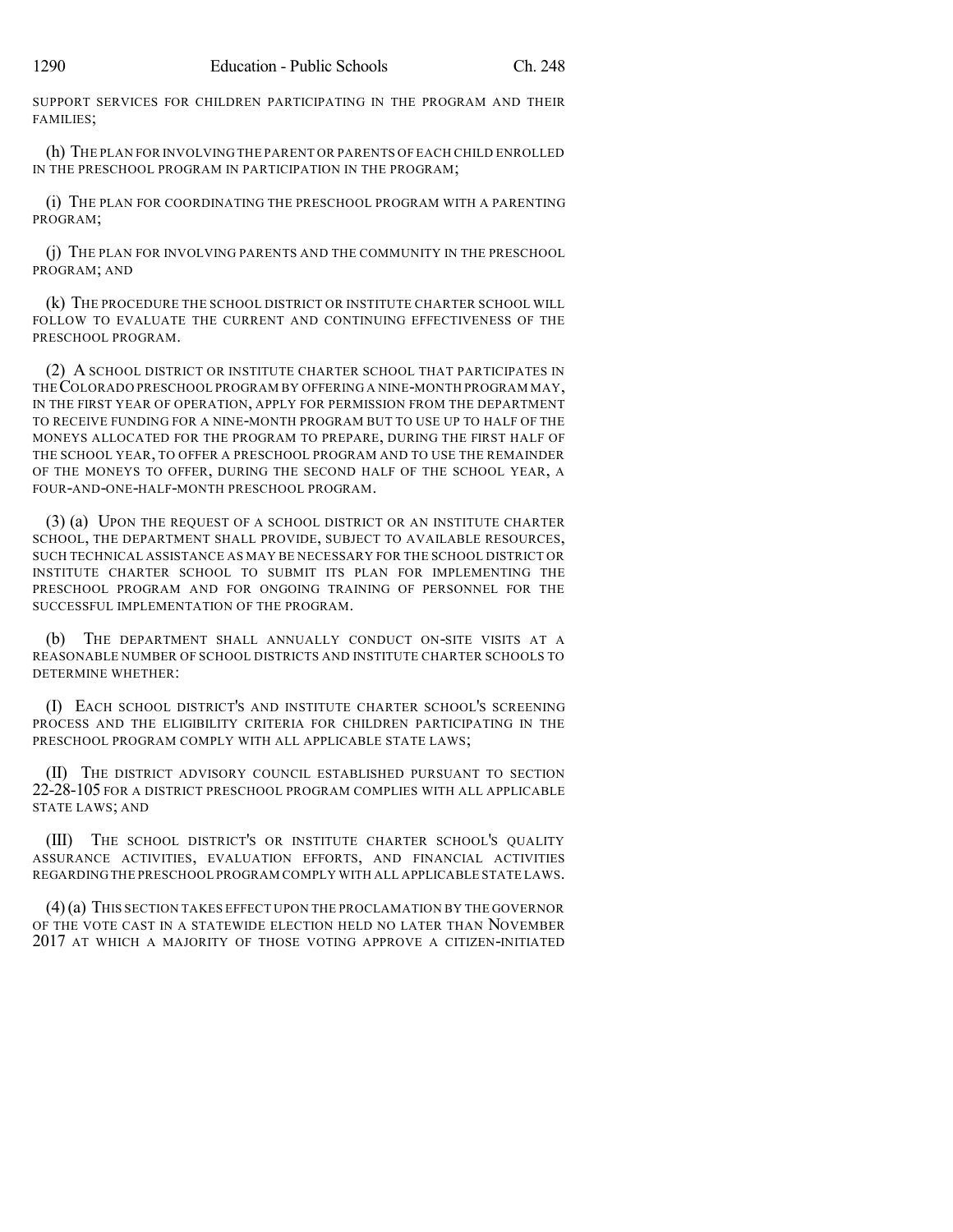INCREASE IN STATE TAX REVENUES FOR THE PURPOSE OF FUNDING PRESCHOOL THROUGH TWELFTH GRADE PUBLIC EDUCATION, SO LONG AS THE AMOUNT OF THE APPROVED REVENUE INCREASE IS EQUAL TO OR GREATER THAN THE TOTAL ESTIMATED STATE FISCAL IMPACT ASSOCIATED WITH THE PAYMENT OF THE STATE SHARE OF TOTAL PROGRAM PURSUANT TO SECTION 22-54.5-203, INVESTMENT MONEYS PURSUANT TO SECTION 22-54.5-301, HOLD-HARMLESS MONEYS PURSUANT TO SECTION 22-54.5-302, AND PER PUPIL SUPPLEMENTAL PAYMENTS PURSUANT TO SECTION 22-54.5-303, IN THE SECOND BUDGET YEAR COMMENCING AFTER THE INCREASE IS APPROVED, AS STATED IN THE FINAL FISCAL NOTE PREPARED FOR SENATE BILL 13-213, ENACTED IN 2013.

(b) THE PROVISIONS OF THIS SECTION APPLY IN THE SECOND BUDGET YEAR COMMENCING AFTER THE STATEWIDE ELECTION AT WHICH THE VOTERS APPROVE THE INCREASE IN STATE TAX REVENUES FOR THE PURPOSE OF FUNDING PUBLIC EDUCATION AND IN BUDGET YEARS THEREAFTER.

**SECTION 5.** In Colorado Revised Statutes, 22-45-103, **add** (1) (i) as follows:

**22-45-103. Funds.** (1) The following funds are created for each school district for purposes specified in this article:

(i) **Technology and building maintenance and operation fund.** (I) THE REVENUES FROM A TAX LEVIED PURSUANT TO SECTION 22-54.5-207 FOR THE PURPOSES OF TECHNOLOGY AND BUILDING MAINTENANCE AND OPERATION SHALLBE DEPOSITED IN THE TECHNOLOGY AND BUILDING MAINTENANCE AND OPERATION FUND. EXPENDITURES FROM THE FUND ARE LIMITED TO PAYMENT OF THE COSTS OF ACQUIRING AND MAINTAINING TECHNOLOGY AND THE COSTS OF BUILDING MAINTENANCE AND OPERATION FOR THE BUILDINGS OFTHE DISTRICT AS AUTHORIZED IN THE BUDGET OF THE DISTRICT.ANY MONEYS REMAINING IN THE FUND AT THE END OF A FISCAL YEAR MUST REMAIN IN THE FUND AND MUST BE USED TO REDUCE THE LEVY FOR TECHNOLOGY AND BUILDING MAINTENANCE AND OPERATION IN FUTURE YEARS.

(II) (A) THIS PARAGRAPH (i) TAKES EFFECT UPON THE PROCLAMATION BY THE GOVERNOR OF THE VOTE CAST IN A STATEWIDE ELECTION HELD NO LATER THAN NOVEMBER 2017 AT WHICH A MAJORITY OF THOSE VOTING APPROVE A CITIZEN-INITIATED INCREASE IN STATE TAX REVENUES FOR THE PURPOSE OF FUNDING PRESCHOOL THROUGH TWELFTH GRADE PUBLIC EDUCATION, SO LONG AS THE AMOUNT OF THE APPROVED REVENUE INCREASE IS EQUAL TO OR GREATER THAN THE TOTAL ESTIMATED STATE FISCAL IMPACT ASSOCIATED WITH THE PAYMENT OF THE STATE SHARE OF TOTAL PROGRAM PURSUANT TO SECTION 22-54.5-203, INVESTMENT MONEYS PURSUANT TO SECTION 22-54.5-301, HOLD-HARMLESS MONEYS PURSUANT TO SECTION 22-54.5-302, AND PER PUPIL SUPPLEMENTAL PAYMENTS PURSUANT TO SECTION 22-54.5-303, IN THE SECOND BUDGET YEAR COMMENCING AFTER THE INCREASE IS APPROVED, AS STATED IN THE FINAL FISCAL NOTE PREPARED FOR SENATE BILL 13-213, ENACTED IN 2013.

(B) THE PROVISIONS OF THIS PARAGRAPH (i) APPLY IN THE SECOND BUDGET YEAR COMMENCING AFTER THE STATEWIDE ELECTION AT WHICH THE VOTERS APPROVE THE INCREASE IN STATE TAX REVENUES FOR THE PURPOSE OF FUNDING PUBLIC EDUCATION AND IN BUDGET YEARS THEREAFTER.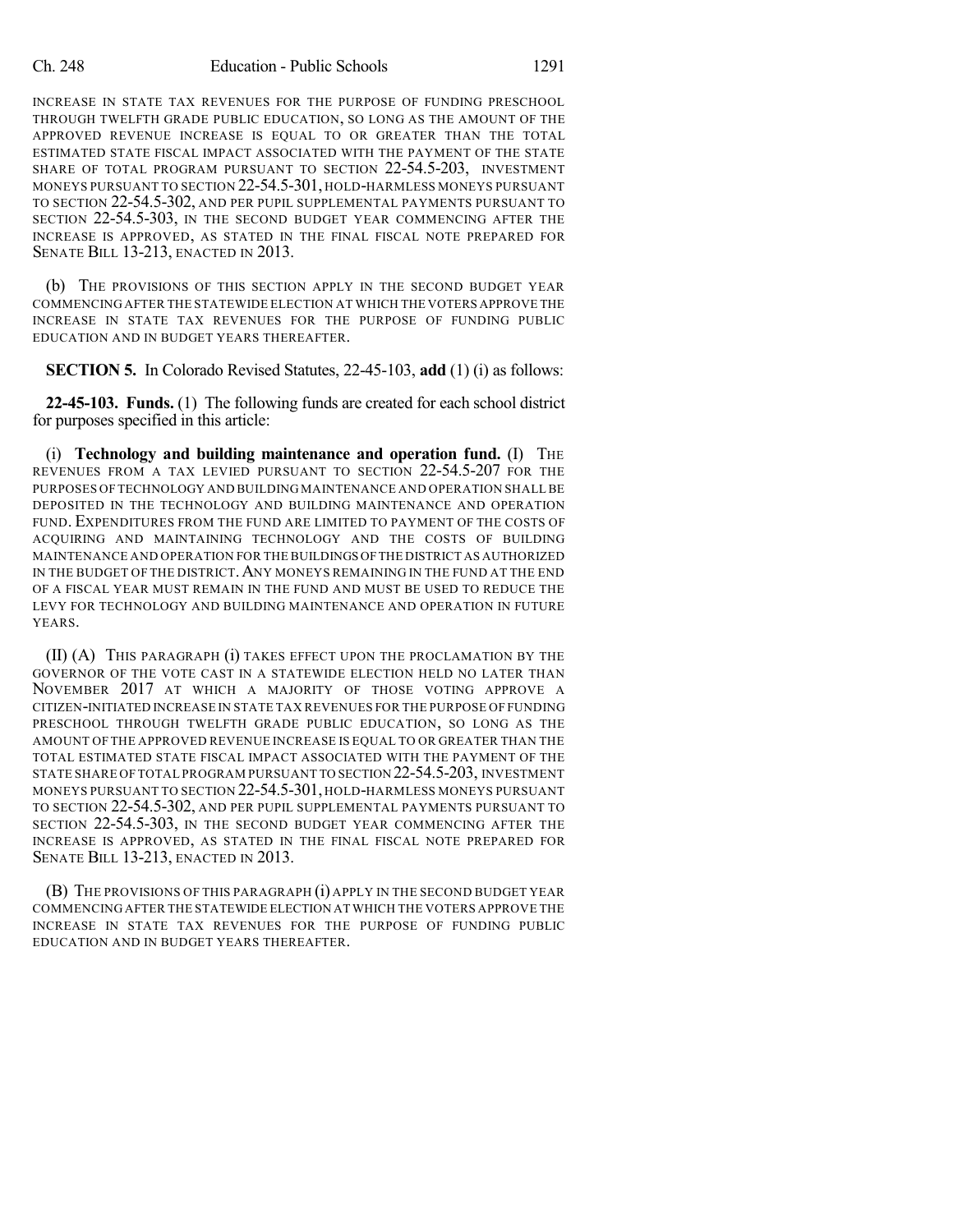**SECTION 6.** In Colorado Revised Statutes, 22-44-105, **amend** (4) as follows:

**22-44-105. Budget - contents- mandatory.** (4) (a) Not later than July 1, 1998, The state board of education, with input fromthe financial policies and procedures advisory committee, shall establish, and implement, AND MAINTAIN a statewide financial, student management, and human resource electronic data communications and reporting system that is based on a redesigned standard chart of accounts, a standard information system, and a standard personnel classification system AND THAT INCLUDES TO THE FULLEST EXTENT POSSIBLE COMPARABLE REPORTING OF EXPENDITURES AT THE SCHOOL-SITE LEVEL AS WELL AS AT THE SCHOOL DISTRICT LEVEL, AT THE BOARD OF COOPERATIVE SERVICES LEVEL, AND BY THE STATE CHARTER SCHOOL INSTITUTE. The department of education, THE STATE CHARTER SCHOOL INSTITUTE, and all DISTRICT CHARTER SCHOOLS, INSTITUTE CHARTER SCHOOLS, school districts, and boards of cooperative services in the state shall use the system to report and obtain necessary financial information.

(b) In redesigning IMPLEMENTING AND MAINTAINING the financial and human resource reporting system pursuant to paragraph (a) of this section, the state board of education shall adhere to, but is not limited to, the following guidelines:

(I) The financial and human resource reporting system shall MUST be based on a redesigned STANDARD chart of accounts that will make MAKES school-to-school and school district-to-school district comparisons more accurate and meaningful;

(II) THE REPORTING SYSTEM, INCLUDING THE STANDARD CHART OF ACCOUNTS, MUST REQUIRE THE REPORTING OF EXPENDITURES, INCLUDING BUT NOT LIMITED TO SALARY AND BENEFIT EXPENDITURES, AT THE SCHOOL SITE LEVEL AND WHETHER THE SCHOOL PRINCIPAL RETAINS OR CHOOSES TO FOREGO CONTROL OF THE AT-RISK AND ENGLISH LANGUAGE LEARNER FUNDING DISTRIBUTED TO THE SCHOOL PURSUANT TO SECTION 22-54.5-410;

(III) The financial and human resource reporting system shall MUST provide standard definitions for employment positions such that full, accurate disclosure of administrative costs is made within the budgets and the financial statements of every school district;

(IV) THE REPORTING SYSTEM MUST REQUIRE EACH CHARTER SCHOOL, EACH SCHOOL DISTRICT FOR THE DISTRICT AS A WHOLE AND FOR EACH SCHOOL OF THE SCHOOL DISTRICT, EACH BOARD OF COOPERATIVE SERVICES, AND THE INSTITUTE TO REPORT THE NUMBER AND PERCENTAGES OF PROFESSIONAL INSTRUCTIONAL STAFF DISAGGREGATED BY RACE AND THE NUMBER AND PERCENTAGES OF STUDENTS DISAGGREGATED BY RACE;

 $(HH)$  (V) The financial reporting system shall MUST make it possible to collect comparable data by program and school site;

(VI) THE REPORTING SYSTEM MUST REQUIRE EACH CHARTER SCHOOL, EACH SCHOOL DISTRICT, EACH BOARD OF COOPERATIVE SERVICES, AND THE INSTITUTE TO REPORT ACTUAL SALARY AMOUNTS WHEN REPORTING SALARY EXPENDITURES AND REQUIRE EACH CHARTER SCHOOL, EACH SCHOOL DISTRICT, EACH BOARD OF COOPERATIVE SERVICES, AND THE INSTITUTE TO REPORT BENEFIT EXPENDITURES BY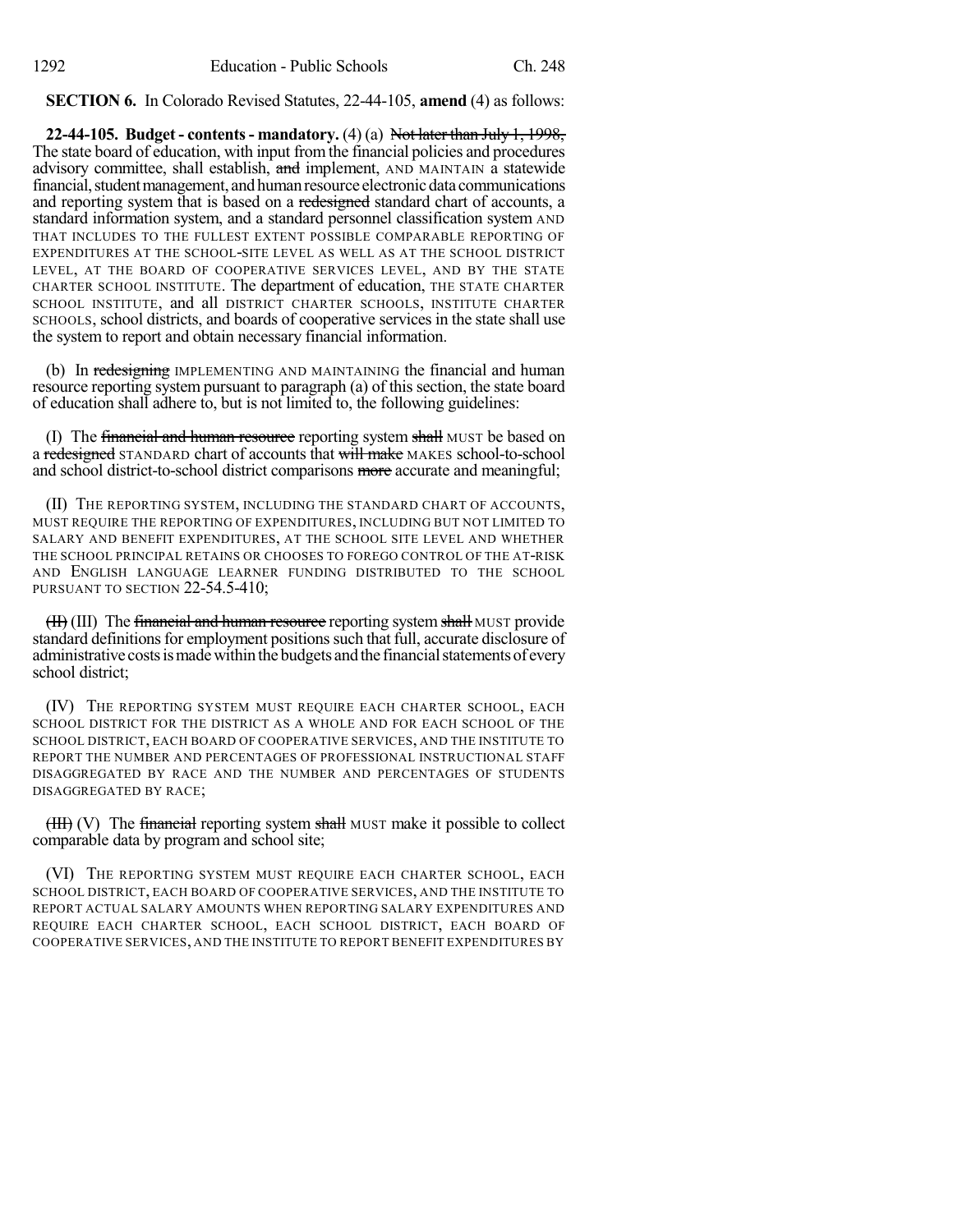## TYPE OF BENEFIT; AND

(VII) THE REPORTING SYSTEM MUST REQUIRE EACH DISTRICT TO REPORT THE TOTAL AMOUNT OF ADDITIONAL LOCAL PROPERTY TAX REVENUES THE DISTRICT IS AUTHORIZED TO COLLECT IN ADDITION TO THE DISTRICT'S TOTAL PROGRAM MILL LEVY,BUT NOT INCLUDING AMOUNTS AUTHORIZED PURSUANT TO SECTION 22-40-110 OR ARTICLE 42 OR ARTICLE 43 OF THIS TITLE, AND THE AMOUNT OF THE ADDITIONAL LOCAL PROPERTY TAX REVENUES THAT THE DISTRICT DISTRIBUTES TO CHARTER SCHOOLS OF THE SCHOOL DISTRICT, STATED AS A DOLLAR AMOUNT.

(c) NOTWITHSTANDING ANY PROVISION OF THIS SUBSECTION (4) TO THE CONTRARY, IF A SCHOOL DISTRICT'S AVERAGE DAILY MEMBERSHIP FOR THE MOST RECENT FUNDING AVERAGING PERIOD IS ONE THOUSAND OR FEWER STUDENTS, THE SCHOOL DISTRICT MAY DECIDE WHETHER TO REPORT EXPENDITURES AT THE SCHOOL-SITE LEVEL.

(d) THE REQUIREMENTS SPECIFIED IN THIS SUBSECTION (4) TO REPORT INFORMATION AT THE SCHOOL-SITE LEVEL APPLY TO THE 2014-15BUDGET YEAR AND BUDGET YEARS THEREAFTER.

 $(e)$  (e) Nothing in this section shall be interpreted to require accounting of salary and benefit costs by school site. THE DEPARTMENT SHALL CREATE OR CONTRACT FOR THE CREATION OF A WEB SITE VIEW THAT, AT A MINIMUM, TRANSLATES THE REPORTED EXPENDITURES FOR SCHOOL SITES, SCHOOL DISTRICTS, THE STATE CHARTER SCHOOL INSTITUTE, AND BOARDS OF COOPERATIVE SERVICES INTO A FORMAT THAT IS READABLE BY A LAYPERSON. IN ADDITION, THE DEPARTMENT SHALL COLLECT,REVIEW, AND STANDARDIZE THE DATA REPORTED BY THE STATE CHARTER SCHOOL INSTITUTE, CHARTER SCHOOLS, DISTRICTS, AND BOARDS OF COOPERATIVE SERVICES PURSUANT TO THIS SUBSECTION (4) TO ENSURE THE GREATEST LEVEL OF TRANSPARENCY AND COMPARABILITY OF EXPENDITURES AMONG SCHOOL SITES, SCHOOL DISTRICTS, THE STATE CHARTER SCHOOL INSTITUTE, AND BOARDS OF COOPERATIVE SERVICES.

## (d) Repealed.

**SECTION 7.** In Colorado Revised Statutes, **add** 22-2-113.7 as follows:

**22-2-113.7. Department of education - additional local revenues distribution to charter schools - annual report.** (1) THE DEPARTMENT SHALL ANNUALLY COMPILE A REPORT OF THE INFORMATION RECEIVED PURSUANT TO SECTION 22-44-105 (4) (b) (VII) CONCERNING THE COLLECTION OF ADDITIONAL LOCAL PROPERTY TAX REVENUES BY EACH DISTRICT AND THE DISTRIBUTION OF A PORTION OF THE REVENUES TO THE CHARTER SCHOOLS OF THE SCHOOL DISTRICT. IN ADDITION TO THE COMPILED INFORMATION, THE REPORT MUST INCLUDE A COMPARISON OF THE AMOUNT OF ADDITIONAL LOCAL PROPERTY TAX REVENUES RECEIVED BY THE DISTRICT AND THE AMOUNT DISTRIBUTED TO THE CHARTER SCHOOLS OF THE DISTRICT AT THE DISTRICT LEVEL AND AGGREGATED STATEWIDE.

(2) (a) THE DEPARTMENT SHALL ALLOW EACH DISTRICT AND EACH DISTRICT CHARTER SCHOOL TO REVIEW THE REPORT BEFORE PUBLICATION. A DISTRICT OR A CHARTER SCHOOL MAY REQUEST THAT THE DEPARTMENT COMPILE AN ADDENDUM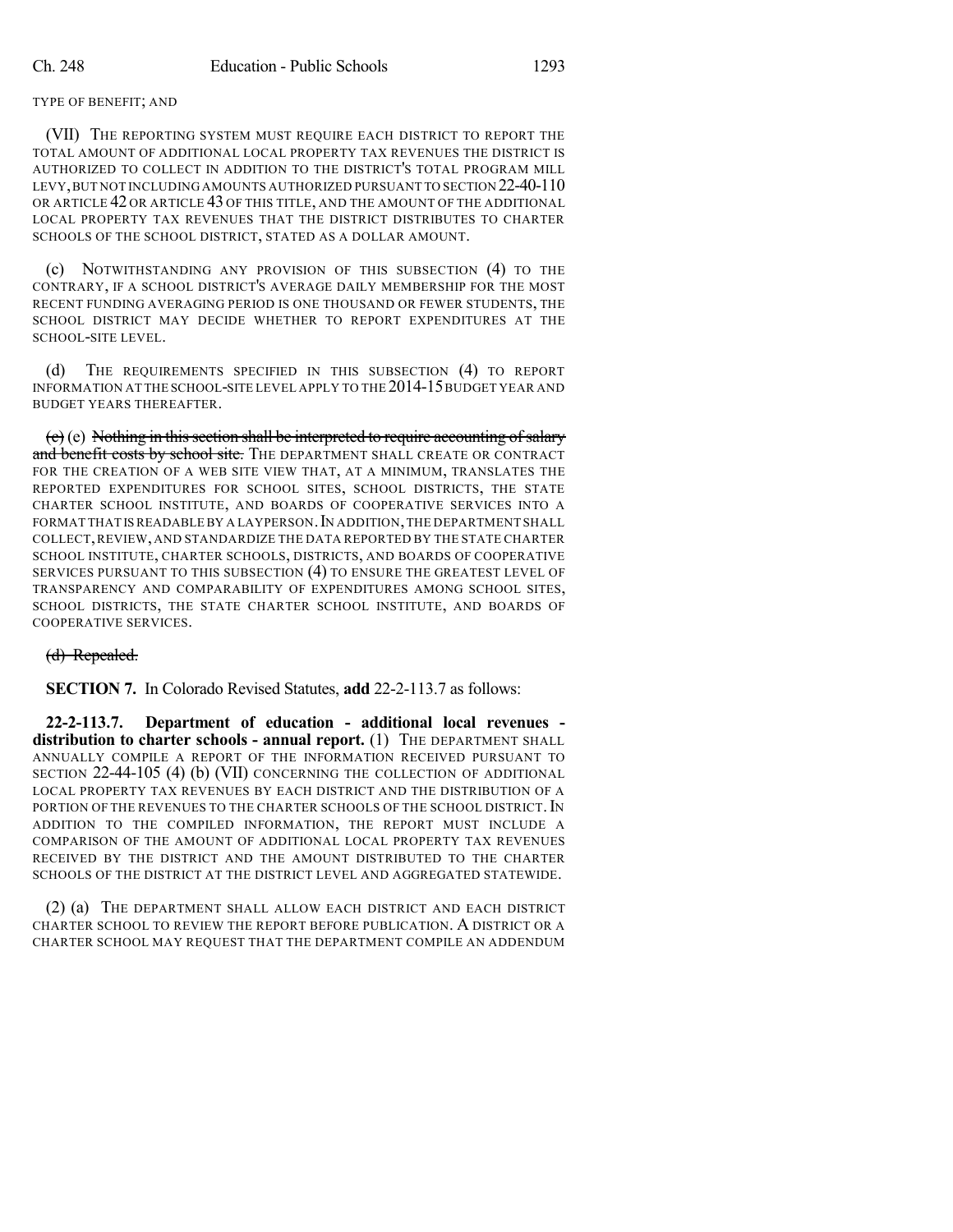TO THE REPORT THAT IS SPECIFIC TO THE REQUESTING DISTRICT OR CHARTER SCHOOL AND THAT EXAMINES THE OVERALL LEVEL OF FUNDING DISTRIBUTED BY THE DISTRICT TO THE CHARTER SCHOOLS OF THE DISTRICT, INCLUDING:

(I) CAPITAL CONSTRUCTION AND FACILITIES FUNDING;

(II) FUNDING FOR TECHNOLOGY; AND

(III) ANY OTHER FUNDING THAT THE DISTRICT DISTRIBUTES TO THE CHARTER SCHOOLS OF THE DISTRICT.

(b) THE DEPARTMENT SHALL SIMULTANEOUSLY PUBLISH ON THE DEPARTMENT WEB SITE THE REPORT AND ANY ADDENDA PREPARED FOR THE REPORT IN RESPONSE TO A DISTRICT OR CHARTER SCHOOL REQUEST.

**SECTION 8.** In Colorado Revised Statutes, 22-24-104, **add** (7) as follows:

**22-24-104. English language proficiency program established - funding.** (7) NOTWITHSTANDING ANY PROVISION OF THIS ARTICLE TO THE CONTRARY, BEGINNING IN THE 2015-16BUDGET YEAR AND FOR BUDGET YEARS THEREAFTER,THE GENERAL ASSEMBLY SHALL NOT APPROPRIATE MONEYS SPECIFICALLY TO FUND THIS SECTION. FOR THE 2015-16 BUDGET YEAR AND BUDGET YEARS THEREAFTER, A DISTRICT, THE STATE CHARTER SCHOOL INSTITUTE, OR A FACILITY SCHOOL MAY RECEIVE MONEYS FOR THE IMPLEMENTATION OF THIS SECTION THROUGH THE "PUBLIC SCHOOL FINANCE ACT", ARTICLE 54.5 OF THIS TITLE.

**SECTION 9.** In Colorado Revised Statutes, 22-24-104 **as repealed and reenacted by House Bill 13-1211, add** (6) as follows:

**22-24-104. English language proficiency program established - funding.** (6) NOTWITHSTANDING ANY PROVISION OF THIS ARTICLE TO THE CONTRARY, BEGINNING IN THE 2015-16 BUDGET YEAR AND FOR BUDGET YEARS THEREAFTER, THE GENERAL ASSEMBLY SHALL NOT APPROPRIATE MONEYS SPECIFICALLY TO FUND THIS SECTION. FOR THE 2015-16 BUDGET YEAR AND BUDGET YEARS THEREAFTER, A LOCAL EDUCATION PROVIDER MAY RECEIVE MONEYS FOR THE IMPLEMENTATION OF THIS SECTION THROUGH THE "PUBLIC SCHOOL FINANCE ACT", ARTICLE 54.5 OF THIS TITLE.

**SECTION 10.** In Colorado Revised Statutes, 22-33-205, **add** (5) as follows:

**22-33-205. Services for expelled and at-risk students - grants - criteria.** (5) NOTWITHSTANDING ANY PROVISION OF THIS SECTION TO THE CONTRARY, BEGINNING IN THE 2015-16 BUDGET YEAR AND FOR BUDGET YEARS THEREAFTER, THE GENERAL ASSEMBLY SHALL NOT APPROPRIATE MONEYS SPECIFICALLY TO FUND THIS SECTION. FOR THE 2015-16 BUDGET YEAR AND BUDGET YEARS THEREAFTER, A DISTRICT, A CHARTER SCHOOL, OR A FACILITY SCHOOL MAY RECEIVE MONEYS FOR THE IMPLEMENTATION OF THIS SECTION THROUGH THE "PUBLIC SCHOOL FINANCE ACT", ARTICLE 54.5 OF THIS TITLE.

**SECTION 11.** In Colorado Revised Statutes, 22-20-114, **amend** (1) introductory portion; and **add** (8), (9), (10), and (11) as follows: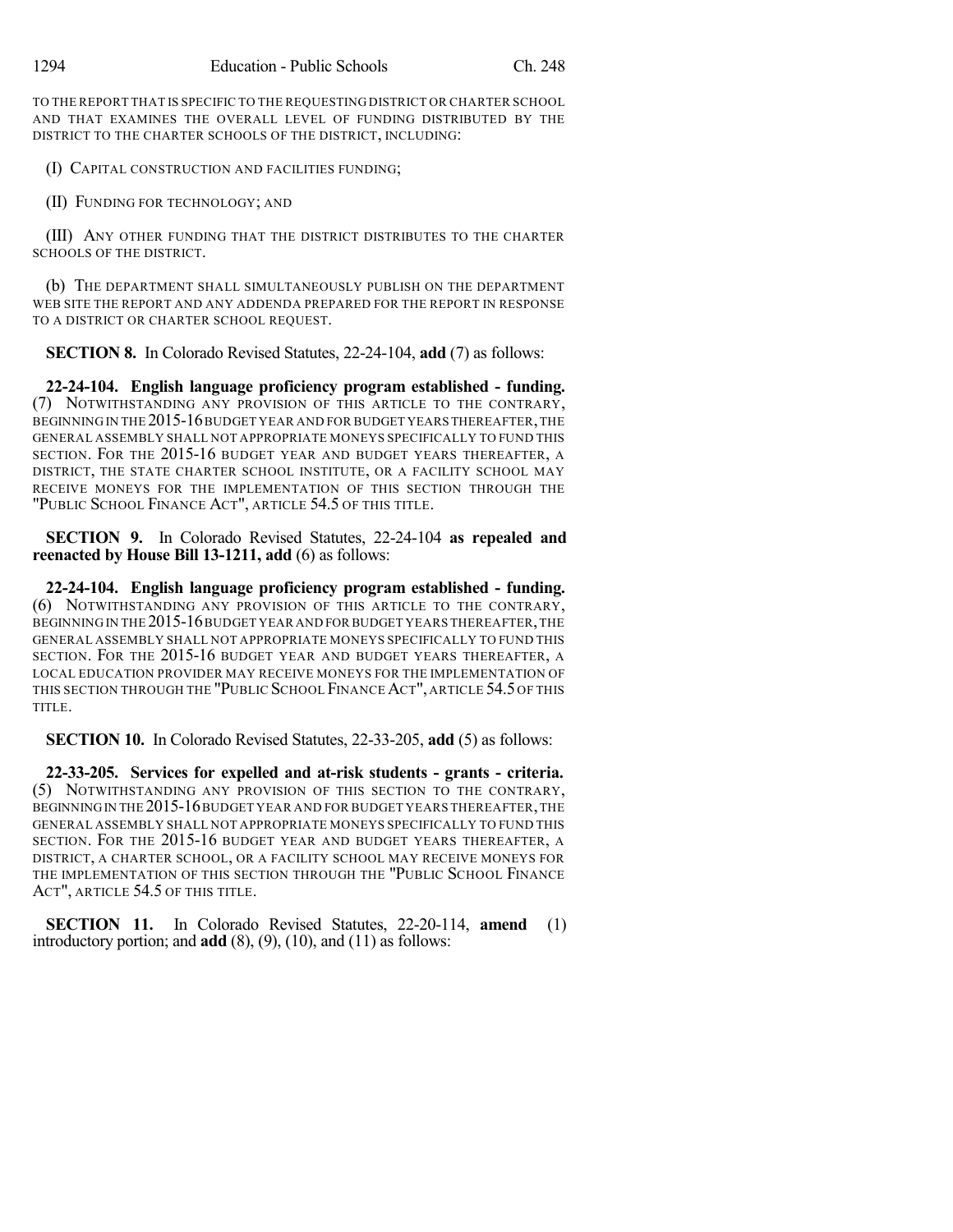**22-20-114. Funding of programs - legislative intent - definition.** (1) Subject to the provisions of subsection  $(3)$  SUBSECTIONS  $(3)$ ,  $(8)$ ,  $(9)$ , AND  $(10)$  of this section, for the 2005-06 budget year and each budget year thereafter, the total amount appropriated to the department for the payment of costs incurred by administrative units for the provision of special education programs shall be distributed to each administrative unit that provides educational services for children with disabilities as follows:

(8) (a) FOR THE 2015-16 BUDGET YEAR AND BUDGET YEARS THEREAFTER, IN A BUDGET YEAR FOR WHICH THE STATE RECEIVES GROWTH TAX REVENUES, IF THERE IS A PORTION OF THE GROWTH TAX REVENUES REMAINING AFTER FULLY FUNDING THE STATE SHARE OF TOTAL PROGRAM FOR ALL DISTRICTS AND TOTAL PROGRAM FOR ALL INSTITUTE CHARTER SCHOOLS, AS CALCULATED PURSUANT TO ARTICLE 54.5 OF THIS TITLE, THE GENERAL ASSEMBLY SHALL INCREASE THE AMOUNT APPROPRIATED FOR DISTRIBUTION PURSUANT TO THIS SECTION BY THE REMAINING AMOUNT OF GROWTH TAX REVENUES, UP TO THE AMOUNT REQUIRED TO INCREASE THE PER PUPIL ALLOCATION PURSUANT TO PARAGRAPH (b) OF SUBSECTION (1) OF THIS SECTION TO TWO THOUSAND FIVE HUNDRED DOLLARS FOR EACH CHILD WITH DISABILITIES RECEIVING SPECIAL EDUCATION SERVICES FROM AN ADMINISTRATIVE UNIT.

(b) AS USED IN THIS SUBSECTION (8), "GROWTH TAX REVENUES" MEANS THE AMOUNT OF STATE REVENUES GENERATED IN THE APPLICABLE INCOME TAX YEAR AS A RESULT OF A CITIZEN-INITIATED STATEWIDE BALLOT QUESTION THAT INCREASES STATE TAX REVENUES FOR THE PURPOSE OF FUNDING PRESCHOOL THROUGH TWELFTH GRADE PUBLIC EDUCATION, WHICH AMOUNT OF STATE REVENUES EXCEEDS THE AMOUNT SPECIFIED IN THE STATEWIDE BALLOT QUESTION.

(9) (a) FOR THE 2015-16 BUDGET YEAR AND BUDGET YEARS THEREAFTER, IN ADDITION TO ANY AMOUNT OF THE TOTAL ANNUAL APPROPRIATION MONEYS THAT ARE DISTRIBUTED PURSUANT TO PARAGRAPH  $(c)$  OF SUBSECTION  $(1)$  OF THIS SECTION, THE GENERAL ASSEMBLY SHALL APPROPRIATE AT LEAST EIGHTY MILLION DOLLARS TO INCREASE THE PERCENTAGE OF CHILDREN FOR WHICH AN ADMINISTRATIVE UNIT MAY RECEIVE ADDITIONAL FUNDING PURSUANT TO PARAGRAPH (c) OF SUBSECTION (1) OF THIS SECTION.

(b) THE GENERAL ASSEMBLY SHALL APPROPRIATE THE AMOUNT DESCRIBED IN PARAGRAPH (a) OF THIS SUBSECTION (9) FROM THE INCREASE IN STATE TAX REVENUES RECEIVED AS THE RESULT OF PASSAGE OFA STATEWIDE BALLOT MEASURE TO INCREASE STATE TAX REVENUES FOR THE PURPOSE OF FUNDING PUBLIC EDUCATION.

(10) IT IS THE INTENT OF THE GENERAL ASSEMBLY THAT, BEGINNING IN THE 2015-16 BUDGET YEAR AND FOR BUDGET YEARS THEREAFTER, IN ADDITION TO ANY OTHER APPROPRIATIONS FOR PURPOSES OF THIS SECTION, THE GENERAL ASSEMBLY SHALL APPROPRIATE FOR DISTRIBUTION PURSUANT TO PARAGRAPH (c) OF SUBSECTION (1) OF THIS SECTION AN AMOUNT EQUAL TO THE AMOUNTS APPROPRIATED IN BUDGET YEARS BEFORE THE 2015-16 BUDGET YEAR TO FUND ENGLISH LANGUAGE DEVELOPMENT PROGRAMS PURSUANT TO SECTION 22-24-104 AND THE SERVICES FOR EXPELLED AND AT-RISK STUDENTS GRANT PROGRAM PURSUANT TO SECTION 22-33-205.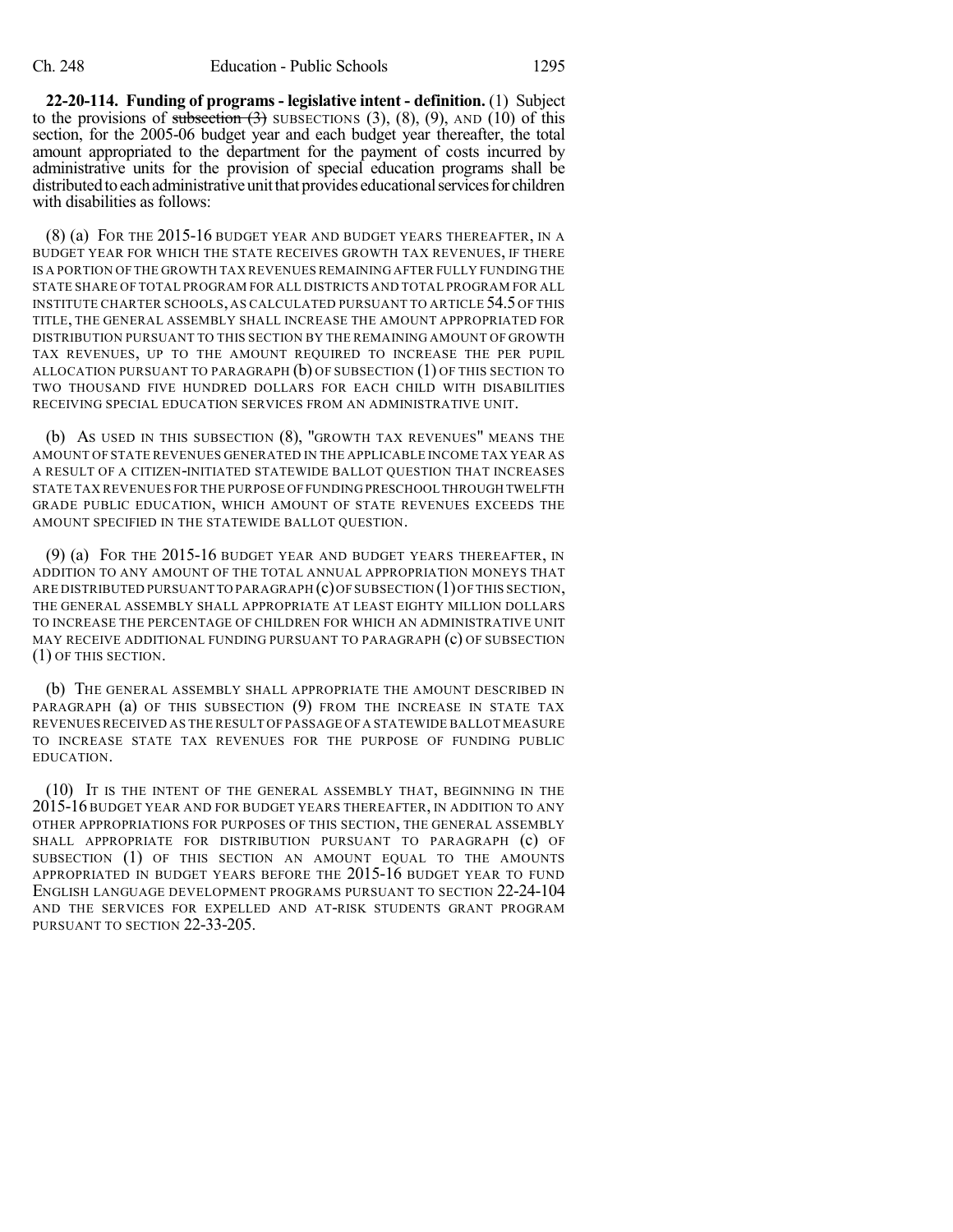(11) IT IS FURTHER THE GENERAL ASSEMBLY'S INTENT THAT, AS A RESULT OF RECEIVING AN INCREASE IN THE DISTRIBUTION OF STATE MONEYS PURSUANT TO SUBSECTION  $(8)$ ,  $(9)$ , OR  $(10)$  OF THIS SECTION, AN ADMINISTRATIVE UNIT, IN COMPLYING WITH THE MAINTENANCE OF EFFORT REQUIREMENT SPECIFIED IN THE FEDERAL "NO CHILD LEFT BEHIND ACT OF 2001", 20 U.S.C. SEC. 6381 ET SEQ., SHALL NOT REDUCE THE LEVEL OF STATE AND LOCAL EXPENDITURES BELOW THE LEVEL OF STATE AND LOCAL EXPENDITURES FOR THE PRECEDING BUDGET YEAR.ANY ADDITIONAL APPROPRIATION OF MONEYS FOR DISTRIBUTION PURSUANT TO THIS SECTION IS INTENDED TO ALTER THE RATIO BETWEEN STATE AND LOCAL EXPENDITURES,BUT THE OVERALL LEVEL OF EXPENDITURES MAY REMAIN THE SAME, THEREBY SATISFYING THE FEDERAL MAINTENANCE OF EFFORT REQUIREMENTS.

**SECTION 12.** In Colorado Revised Statutes, **add** 22-2-142 as follows:

**22-2-142. Professional development programs - principals.** (1) THE DEPARTMENT SHALL PROVIDE OR CONTRACT FOR PROFESSIONAL DEVELOPMENT PROGRAMS FOR PRINCIPALS. THE DEPARTMENT SHALL PROVIDE PROGRAMS THAT ADDRESS BUDGETING AND CURRICULUM AND PROGRAM DEVELOPMENT SKILLS, ESPECIALLY WITH REGARD TO PROGRAMS FOR AT-RISK PUPILS AND ENGLISH LANGUAGE LEARNERS, AS DEFINED IN SECTION 22-54.5-103. THE DEPARTMENT SHALL PUBLICIZE THE AVAILABILITY OF THE PROFESSIONAL DEVELOPMENT PROGRAMS AND MAKE THE PROFESSIONAL DEVELOPMENT PROGRAMS AVAILABLE TO PRINCIPALS AT A FREE OR SIGNIFICANTLY REDUCED PRICE. THE DEPARTMENT SHALL ENSURE THAT PROFESSIONAL DEVELOPMENT PROGRAMS ARE AVAILABLE AT LOCATIONS THROUGHOUT THE STATE.

(2) THE DEPARTMENT SHALL SUBMIT TO THE EDUCATION COMMITTEES OF THE HOUSE OFREPRESENTATIVES AND THE SENATE,OR ANY SUCCESSOR COMMITTEES,AN ANNUAL REPORT OF THE PERSONS WHO PARTICIPATE IN THE PROFESSIONAL DEVELOPMENT PROGRAMS PROVIDED PURSUANT TO THIS SECTION. THE REPORT, AT A MINIMUM, MUST INCLUDE THE NAME OF THE PARTICIPANT, THE EMPLOYING SCHOOL DISTRICT OR CHARTER SCHOOL, AND THE SCHOOL OF THE SCHOOL DISTRICT AT WHICH THE PARTICIPANT IS EMPLOYED.

(3) THE GENERAL ASSEMBLY SHALL ANNUALLY APPROPRIATE ONE MILLION DOLLARS TO THE DEPARTMENT FOR THE COSTS INCURRED IN IMPLEMENTING THIS SECTION. THE GENERAL ASSEMBLY SHALL APPROPRIATE THE MONEYS FROM THE INCREASE IN STATE TAX REVENUES RECEIVED AS THE RESULT OF THE PASSAGE OF A CITIZEN-INITIATED STATEWIDEBALLOT MEASURE TO INCREASE STATE TAX REVENUES TO FUND PRESCHOOL THROUGH TWELFTH GRADE PUBLIC EDUCATION.

**SECTION 13.** In Colorado Revised Statutes, 22-43.7-104, **add** (2) (c) as follows:

**22-43.7-104. Public school capital construction assistance fund - creation crediting of moneys to fund - use of fund - emergency reserve - creation.** (2) (c) (I) FOR THE 2014-15 BUDGET YEAR, THE GENERAL ASSEMBLY SHALL APPROPRIATE TO THE ASSISTANCE FUND AN AMOUNT EQUAL TO UP TO FORTY PERCENT OF THE REVENUES RECEIVED BY THE STATE BEFORE JULY 1, 2015, AS A RESULT OF A CITIZEN-INITIATED INCREASE IN STATE TAX REVENUES FOR THE PURPOSE OF FUNDING PRESCHOOL THROUGH TWELFTH GRADE PUBLIC EDUCATION,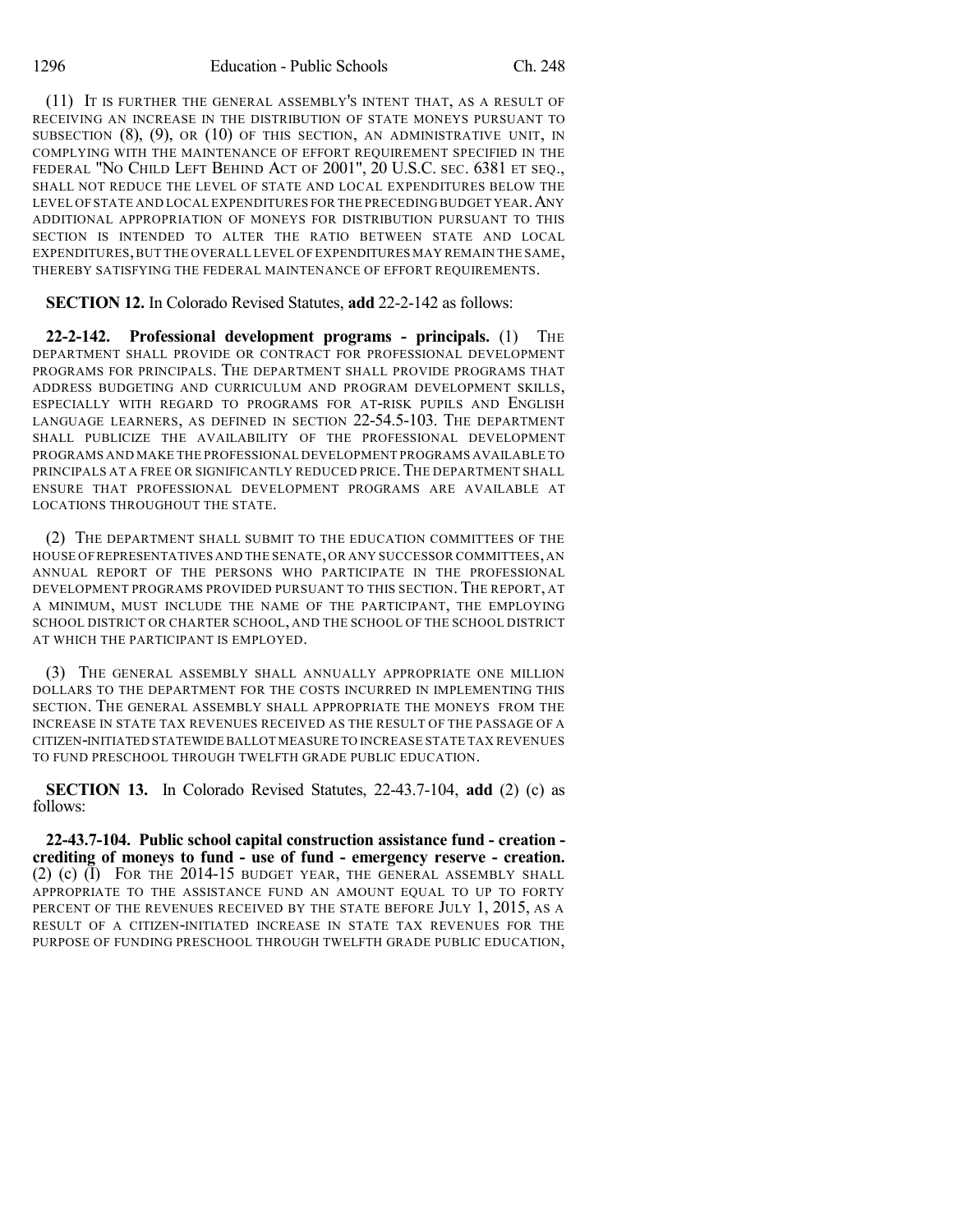WHICH INCREASE IS APPROVED BY A MAJORITY OF THE VOTES CAST IN THE STATEWIDE ELECTION HELD IN NOVEMBER 2013.

(II) THE BOARD MUST AWARD THE AMOUNT APPROPRIATED TO THE ASSISTANCE FUND PURSUANT TO SUBPARAGRAPH  $(I)$  of this paragraph  $(c)$  for financial ASSISTANCE FOR PUBLIC SCHOOL FACILITY CAPITAL CONSTRUCTION PROJECTS THAT ARE NEEDED TO SUPPORT EDUCATIONAL REFORMS AND PROGRAMMATIC ENHANCEMENTS, INCLUDING UP TO FIFTY PERCENT FOR FACILITIES FOR FULL-DAY KINDERGARTEN AND PRESCHOOL PROGRAMS.

(III) IF THE BOARD AWARDS ANY PORTION OF THE AMOUNT APPROPRIATED TO THE ASSISTANCE FUND PURSUANT TO SUBPARAGRAPH  $(I)$  OF THIS PARAGRAPH  $(c)$  TO PROVIDE FINANCIAL ASSISTANCE BY FINANCING PUBLIC SCHOOL FACILITY CAPITAL CONSTRUCTION PROJECTS THROUGH LEASE-PURCHASE AGREEMENTS, THE AMOUNT OF ANNUAL LEASE PAYMENTS PAYABLE BY THE STATE FOR THOSE LEASE-PURCHASE AGREEMENTS SHALL NOT EXCEED THE AMOUNT APPROPRIATED TO THE ASSISTANCE FUND PURSUANT TO SUBPARAGRAPH (I) OF THIS PARAGRAPH (c) PLUS ANY INTEREST ATTRIBUTABLE TO THE AMOUNT APPROPRIATED.

(IV) THE GENERAL ASSEMBLY FINDS THAT APPROPRIATING THE REVENUES DESCRIBED IN SUBPARAGRAPH (I) OF THIS PARAGRAPH (c) TO THE ASSISTANCE FUND WILL BENEFIT THE EDUCATION OF KINDERGARTEN THROUGH TWELFTH GRADE STUDENTS AND PARTICIPANTS IN PRESCHOOL PROGRAMS BY ENSURING THAT PUBLIC SCHOOLS AND SCHOOL DISTRICTS HAVE THE FACILITIES NECESSARY TO SUPPORT IMPLEMENTATION OF THE EDUCATION REFORMS AND PROGRAMMATIC ENHANCEMENTS REQUIRED BY LAW.

**SECTION 14.** In Colorado Revised Statutes, 2-3-1203, add (3)(jj.5) as follows:

**2-3-1203. Sunset review of advisory committees.** (3) The following dates are the dates for which the statutory authorization for the designated advisory committees is scheduled for repeal:

(jj.5) SEPTEMBER 1, 2023:

(IV) THE EDUCATION INNOVATION BOARD CREATED IN SECTION 22-54.5-311(7), C.R.S.

**SECTION 15. Effective date.** (1) This act takes effect upon the proclamation by the governor of the vote cast in a statewide election held no later than November 2017 at which amajority ofthose voting approve a citizen-initiated increase in state tax revenues for the purpose of funding preschool through twelfth grade public education, so long as the amount of the approved revenue increase is equal to or greaterthanthe total estimated state fiscalimpact associatedwith the payment ofthe state share of total program pursuant to section 22-54.5-203, investment moneys pursuant to section 22-54.5-301, hold-harmless moneys pursuant to section  $22-54.5-302$ , and per pupil supplemental payments pursuant to section  $22-54.5-303$ , in the second budget year commencing after the increase is approved, as stated in the final fiscal note prepared for Senate Bill 13-213, enacted in 2013.

(2) Notwithstanding the provisions of subsection (1) of this section to the